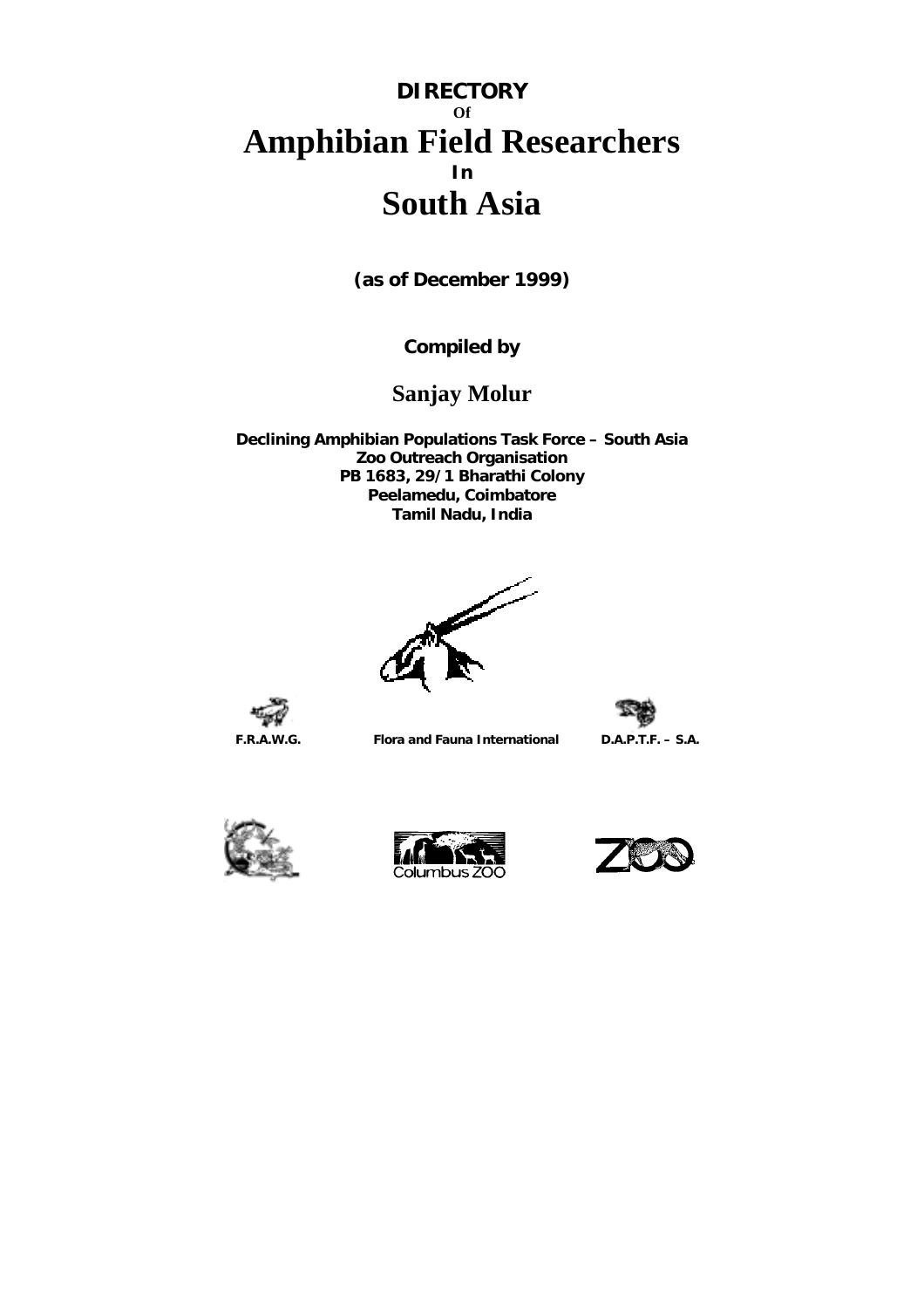# **DIRECTORY**  of **Amphibian Field Researchers**  in **South Asia**

**(as of December 1999)** 

Compiled by

# **Sanjay Molur**

**Declining Amphibian Populations Task Force – South Asia Zoo Outreach Organisation PB 1683, 29/1 Bharathi Colony Peelamedu, Coimbatore Tamil Nadu, India**

> **Funded by Fauna and Flora International**  and **Columbus Zoo**

**Assisted by Friends of Rare Amphibians of the Western Ghats Conservation Breeding Specialist Group, India Zoo Outreach Organisation**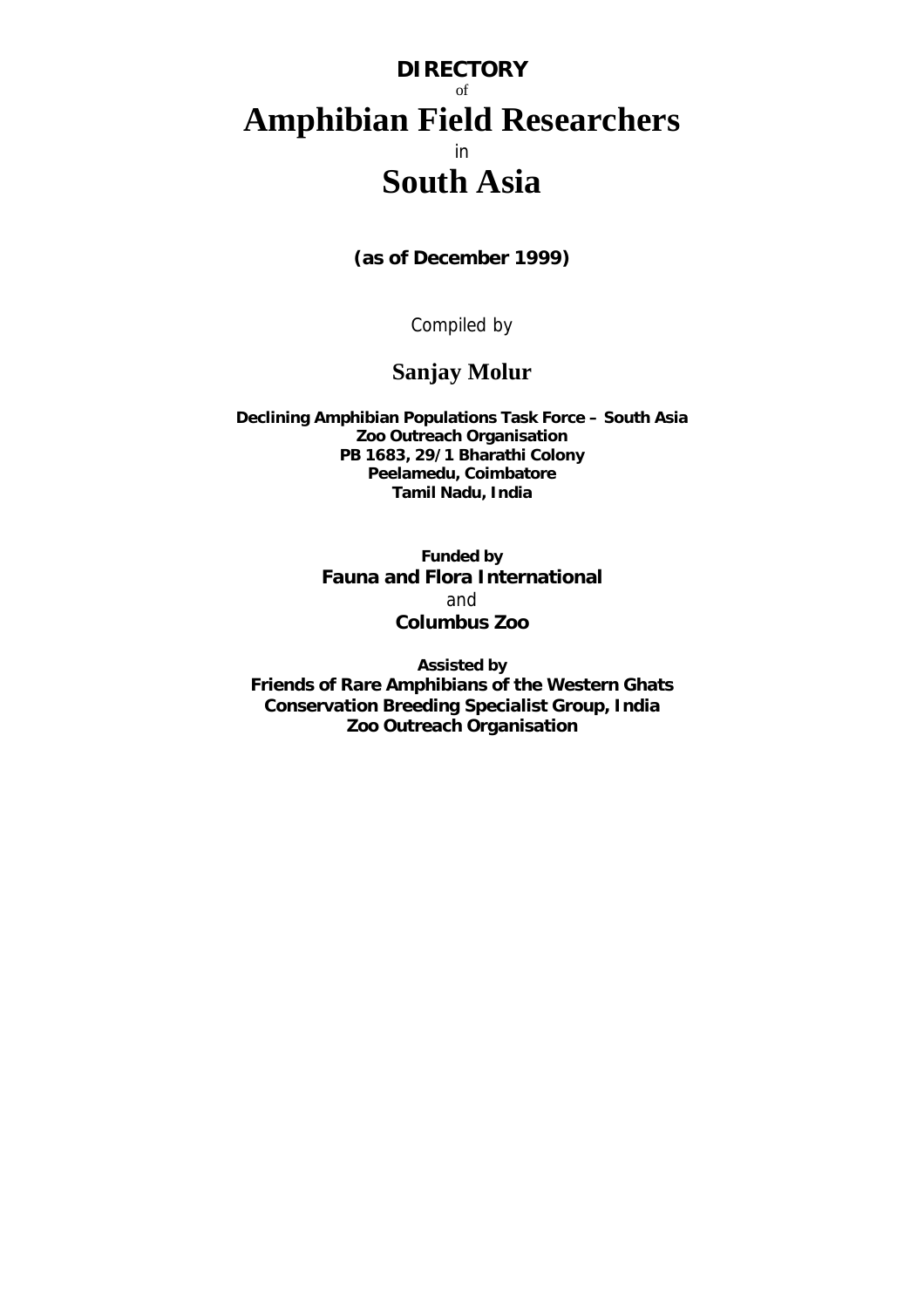This is the second iteration of the Directory, the first one was published in September 1997. I am happy to see this edition completed but would have been happier if the response from the network members was a bit more forthcoming. The network is in its fourth year. Thanks are mainly to Fauna and Flora International and Columbus Zoo; we have been successful in carrying out many activities such as continuation of the network administration, hands-on training workshop in the field on amphibian taxonomy, identification, field studies, Conservation Assessment and Management Plan workshops for Sri Lankan Amphibians, etc publication of FROG LEG mainly due to their financial support.

Not to forget the technical help the network has received from Dr. Sushil Dutta, Cochair of DAPTF-SA and the administrative and motivational support from Sally Walker, Secretary to Zoo Outreach Organisation, I wish to thank them also for the same. My colleagues, particularly Latha Ravikumar and Sheela Joseph who have helped with ground support in the form of administrative help, postage, circulation, printing, photocopying, filling, etc., a special thanks to them too. The network would not run without their assistance.

Finally, the members of the network, who have spared their time and supported us in our bad period of last year, a very special thanks to them. I would request that they take part more actively and make the networking effort for conservation of the region's amphibians a success.

Please write to me your comments, corrections and criticism for improvement of this Directory.

Sanjay Molur DAPTF-SA 79 Bharathi Colony, Peelamedu, Coimbatore 641004, India Ph: 91 422 2561743, 2561087, 2563159 Fax: 91 422 2563269 E-mail: herpinvert@vsnl.com











 **F.R.A.W.G. Flora and Fauna International D.A.P.T.F. – S.A.**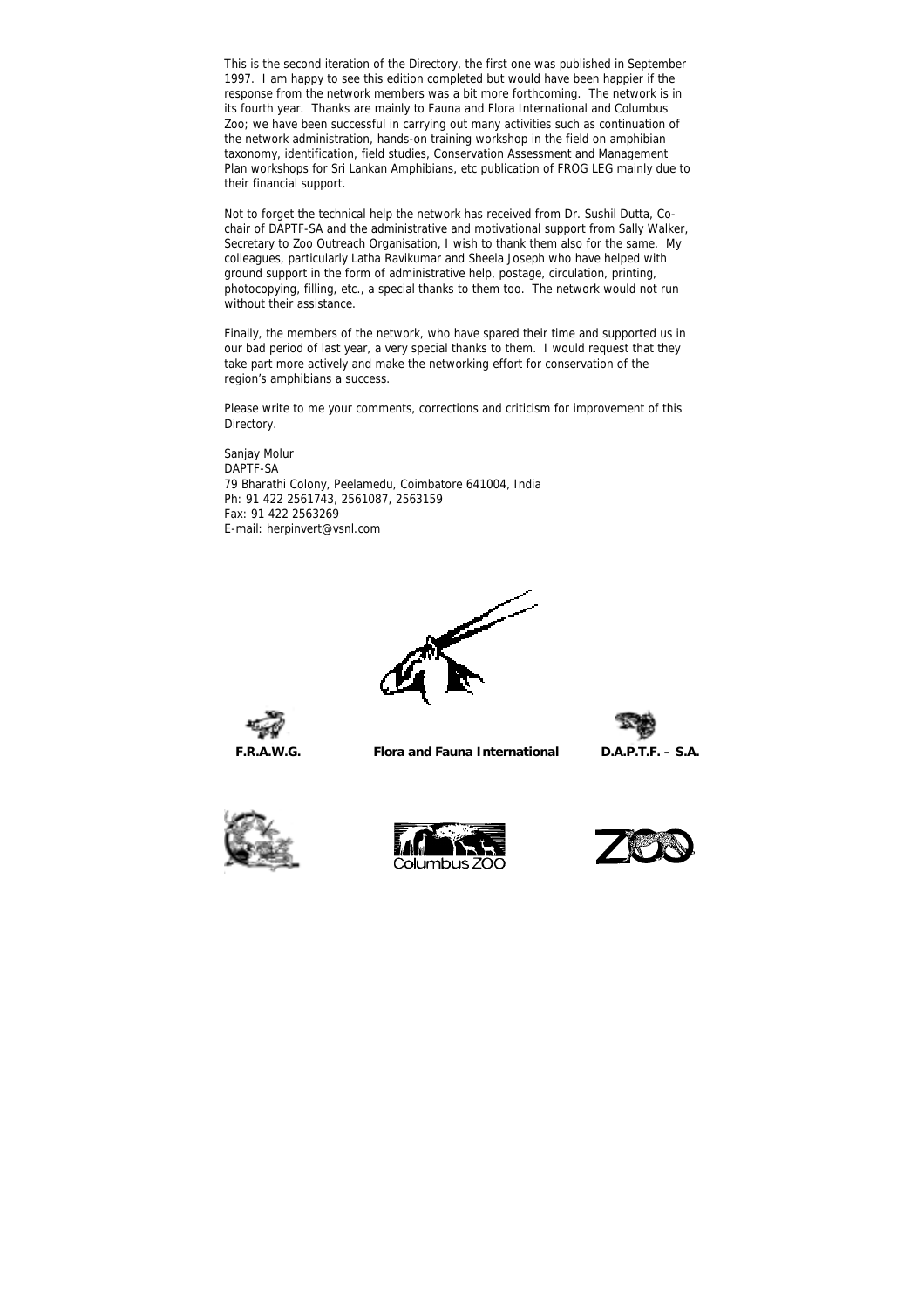# **DIRECTORY**  of **Amphibian Field Researchers**  in **South Asia**

# **List of South Asian Amphibian Researchers**

(as of December 1999)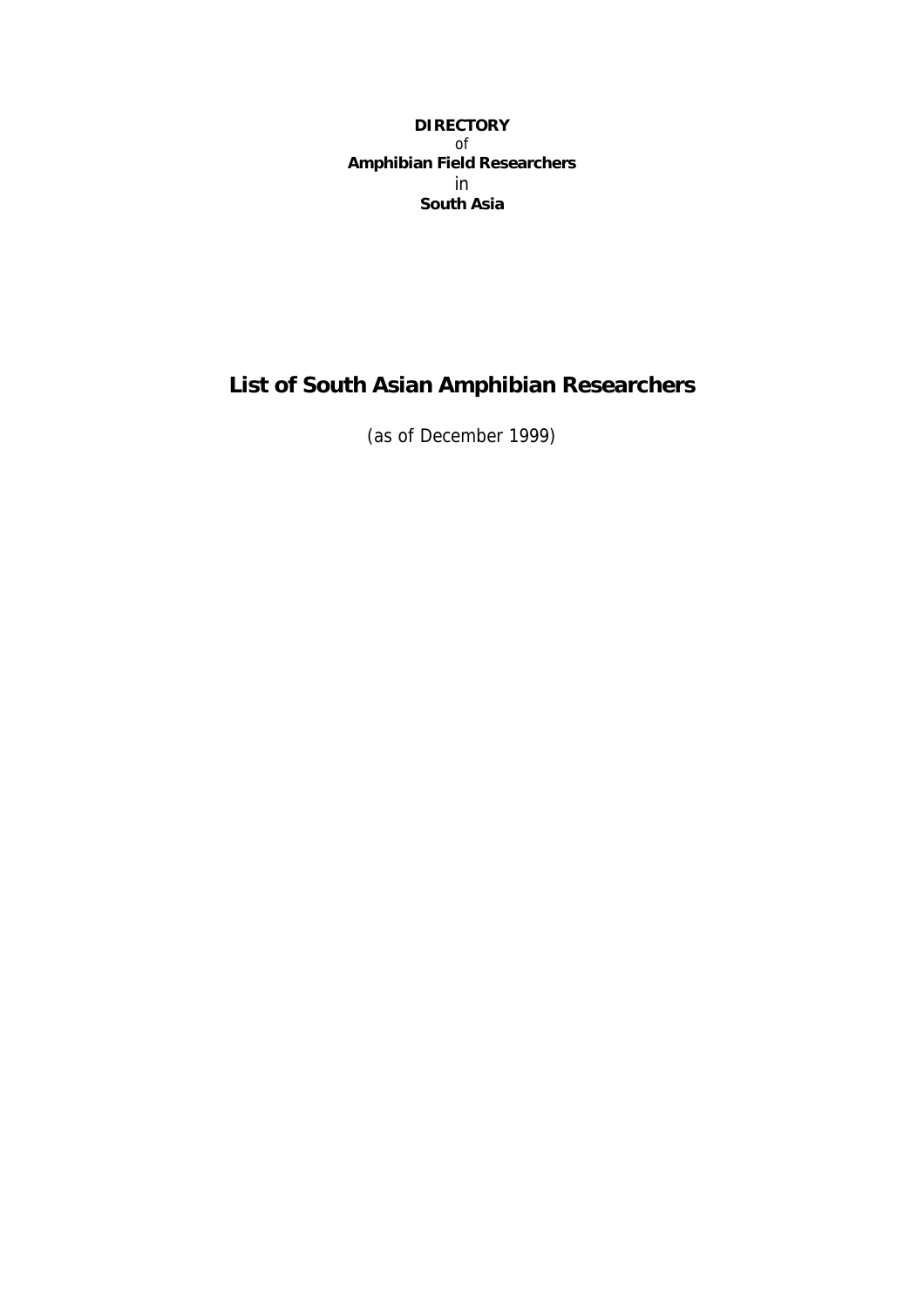# **Amphibian Resource List for South Asia (As of December 1999)**

This list includes all known amphibian researchers in South Asia. Some of these researchers may currently not be involved in amphibian studies but have had studied in the past and are willing to take up work in the future. Also included are names of foreign researchers who have had some experience in studying amphibian of the region, either field work, systematics or taxonomy. This list is as good as the information given by the network members. Please feel free to correct them and notify us of the changes.

**Abraham, Mr. Saju** Division of Wildlife Biology, Kerala Forest Research Institute, Peechi, Thrissur, Kerala 680653, India

**Achar, Dr. Prabhakar**  Head, Department of Zoology, Sri Bhuvanendra College, Calicut, Kerala, India

**Addoor, Mr. Surya N.R.** 1-138, Post Addoor, Gurpur, Mangalore, Karnataka, India

**Ahmed, Mr. Firoz** 

C/o. Dr. Adison Ali, Christian Basti, Near Census Office, Dispur, Guwahati, Assam 781005, India

**Ahsan, Dr. M. Farid**

Lecturer, Department of Zoology, University of Chittagong, Chittagong, Bangladesh

**Ali Reza, Dr. A.H.M.**

Wildlife Biology Branch, Department of Zoology, Jahangirnagar University, Savar, Dhaka, Bangladesh

**Anandanarayanan, Mr.**

Madras Crocodile Bank Trust, P.O. Bag 4, Mamallapuram, Tamil Nadu 603104, India

**Andrews, Mr. Harry V.**

Centre for Herpetology, Madras Crocodile Bank Trust, P.O. Bag 4, Mamallapuram, Tamil Nadu 603104, India

**Andrews, Mr. M.I.**

Deartment of Zoology, MarThoma College, Thiruvilla, Kerala, India

**Auffenberg, Dr. Walter**

Division of Herpetology, Florida Museum of Natural History, University of Florida, P.O. Box 117800, Gainsville, Florida 32611, U.S.A.

**Baig, Dr. Khalid Javed** Zoological Survey of Pakistan, Block 61, Pakistan Secretariat, Sarah-e-Iraq, Karachi 1, Pakistan

# **Bambaradeniya, Dr. Channa**

Senior Programme Officer for Biodiversity, IUCN Sri Lanka, 48 Vajira Road, Colombo 5, Sri Lanka

# **Behler, Mr. John**

Department of Herpetology, New York Zoological Society, ,Bronx, New York 10460, U.S.A.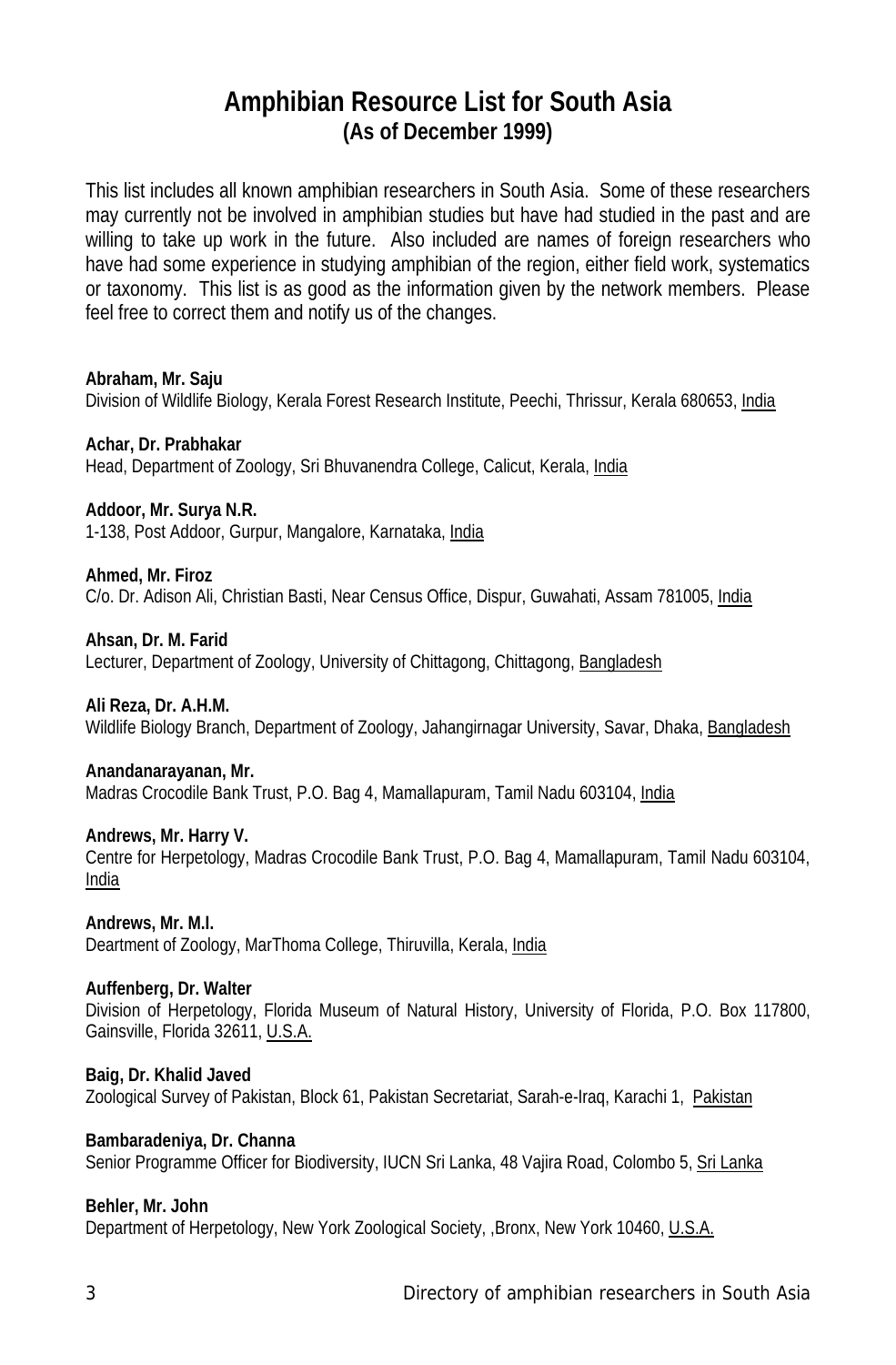## **Bhat, Mr. Karamvir**

Wildlife Institute of India, P.O. Box 18, Chandrabani, Dehradun 248 001, Uttar Pradesh, India

## **Bhat, Ms. Shaila**

Research Scholar, Department of Zoology, Goa University, Goa 403206, India

# **Bhatta, Dr. Gopalakrishna**

Professor & Head, Department of Zoology, Sri J.C.B.M. College, Sringeri, Karnataka 577139, India

# **Bhattacharji, Dr. P.C.**

Department of Zoology, Guwahati University, Guwahati, Assam, India

# **Bhupathy, Dr. S.**

Scientist, Salim Ali Centre for Ornithology and Natural History, Anaikatty P.O., Coimbatore, Tamil Nadu, 641108, India

# **Bhutia, Dr. P.T.**

Scientist, Officer-in-Charge, Zoological Survey of India, P.B. No. 112, Arunachal Pradesh Field Station, Itanagar, Arunachal Pradesh 791111, India

# **Biju, Dr. S.D.**

Scientist, Tropical Botanical Gardens and Research Institute, Pa;lode, Thiruvananthapuram, Kerala 695562, India

#### **Borah, Mr. M.M.**

Lecturer in Zoology, Chaiduar College, Gohpur, Sonipur, Assam 784178, India

## **Breckenridge, Dr. Warren R.**

Professor, Department of Zoology, University of Peradeniya, Peradeniya, Sri Lanka

## **Captain, Mr. Ashok**

C/o Mrs. Leila S. Captain, B-2 La Shanz Apartments, 3/1, Boat Club Road, Pune, Maharashtra 411049, India

## **Chanda, Dr. Shyamal Kumar**

Zoological Survey of India, 27, Jawahar Lal Nehru Road, Calcutta, West Bengal 700016, India

#### **Chellam, Dr. Ravi**

Scientist SE, Wildlife Institute of India, P.O. Box 18, Chandrabani, Dehradun, Uttar Pradesh 248001, India

## **Choudhury, Dr. Anwaruddin**

c/o Assam Co. Ltd., Bhamuni Maidan, Guwahati, Assam 781021, India

#### **Choudhury, Dr. Binod C.**

Scientist , Wildlife Institute of India, P. O. Box 18, Chandrabani, Dehradun, Uttar Pradesh 248001, India

# **Chowdhury, Dr. Mohammad M.**

Wildlife Biology Branch, Department of Zoology, Jahangirnagar University, Savar, Dhaka, Bangladesh

# **Daltry, Dr. Jennifer Catherine**

Conservation Biologist, Fauna and Flora International, Great Eastern House, Tenison Road, Cambridge CB1 2TT, United Kingdom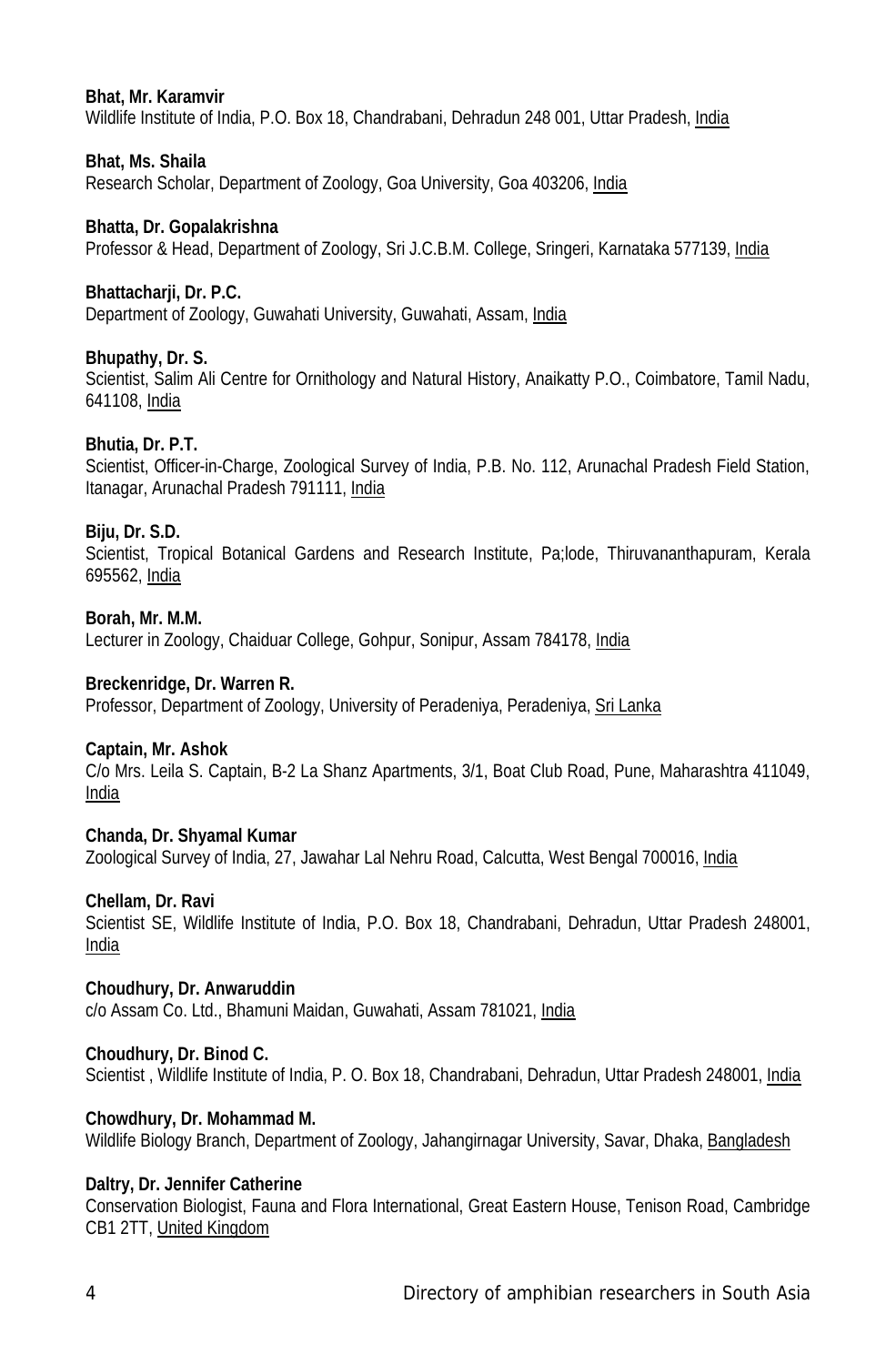# **Daniel, Mr. J.C.**

Chairman, Dr. Salim Ali Wild Wings Trust, 16/86, Chandar Niwas, Sion (E), Mumbai, Maharashtra 400022, India

# **Daniels, Dr. R.J. Ranjit**

Chennai Snake Park Trust, Rajbhavam Post, Chennai, Tamil Nadu 600022, India

# **Das, Dr. Indraneil**

Associate Professor, Institute of Biodiversity & Environmental Conservation, Universiti Malaysia Sarawak 94300 Kota Samarahan, Sarawak, Malaysia

# **Das, Ms. Shruthi**

Department of Zoology, B.J.B. College, Bhubaneswar, Orissa, India

# **Dasgupta, Dr. Ritwick**

Lecturer in Zoology, Darjeeling Government College, Manju Villa, Rampur, Maheshtala (Via), 24 Paraganas, West Bengal 743352, India

# **Dash, Dr. Madhab C.**

Professor, Dept. of Zoology and Ecology, Sambalpur University, Jyoti Vihar, Sambalpur, Orissa 768019, India

**de Silva, Dr. Anslem Lawrence** Faculty of Medicine, University of Peradeniya, Peradeniya, Sri Lanka

# **de Silva, Dr. Philipu H.**

267/19 Wawala Road, Wawala, Rajagiriya, Sri Lanka

#### **Deshpande, Dr. S.C.**

Vidarbha Nature & Human Sciences, Mahajan Market, Sitabuldi, Nagpur, Maharashtra 440012, India

#### **Desai, Dr. P.V.**

Department of Zoology, Goa University, Goa 403 206, India

## **Deuti, Mr. Kaushik**

Zoological Survey of India, 27, Jawahar Lal Nehru Road, Calcutta, West Bengal 700016, India

#### **Devarshi, Mr. Dhirendra**

509 Krishna Nagar, Bharatpur, Rajasthan 321001, India

#### **Dhawan, Mr. Sandip**

Secretary, Baroda Nature Lovers Association, 90 Amarid Basement, R.K.Centre, Fatehgunj, Vadodara, Gujarat 390002, India

#### **Dinesh, Mr. G.**

Wildlife Heritage Trust of Sri Lanka, 95 Cotta Road, Colombo 8, Sri Lanka

#### **Dubois, Dr. Alain**

Laboratoire des Reptiles et Amphibiens, Museum National d' Histoire Naturelle, 25 Rue Cuvier, 75005 Paris, France

# **Duda, Dr. P.L.**

Department of Biosciences, University of Jammu, Jammu, Jammu and Kashmir 180001, India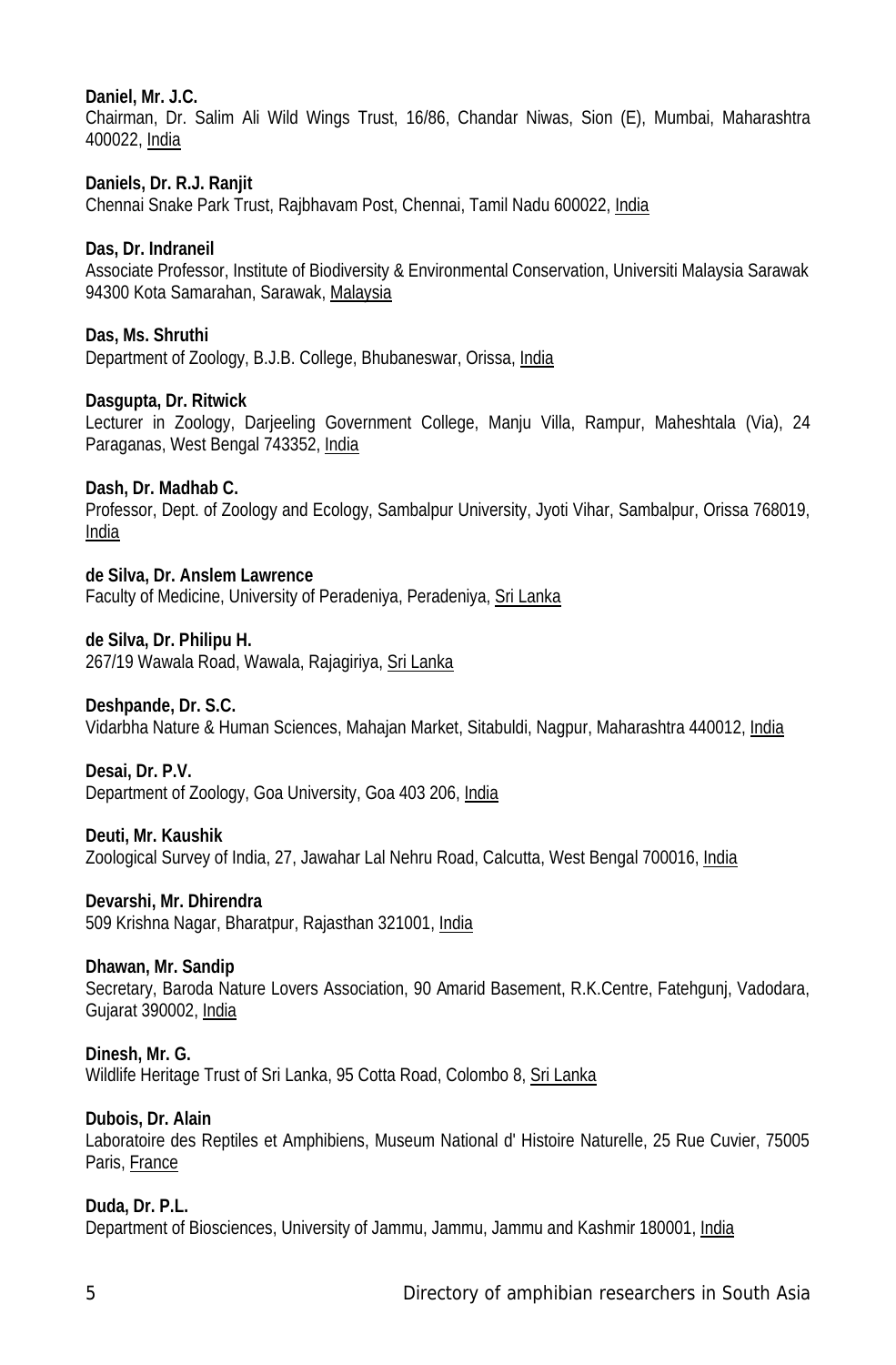## **Dutta, Dr. Sushil Kumar**

Co-chair, DAPTF-South Asia, Lecturer, P.G. Department of Zoology, Utkal University, Vani Vihar, Bhubaneshwar, Orissa 751004, India

# **Easa, Dr. P.S.**

Scientist, Dept. of Wildlife Sciences, Kerala Forest Research Institute, Peechi, Thrissur, Kerala 680653, India

**Erdelen, Dr. Walter** Institut fur Biogeographie, Universitat des Saarlandes, Dudweiler, D-6600, Saarbrucken, Germany

**Feeroz, Dr. M.M.** Wildlife Biology Branch, Department of Zoology, Jahangirnagar University, Savar, Dhaka, Bangladesh

**Fernando, Dr. Prithiviraj** 35, Gunasekara Gardens, Nawala Road, Rajagiriya, Sri Lanka

#### **Gans, Prof. Carl**

Department of Biological Sciences, The University of Michigan, Ann Arbor, Michigan 48109-1079, U.S.A.

**George, Dr. Sanil**  Present address not known.

# **Ghate, Dr. Hemanth V.**

Head, Department of Zoology, Modern College, Pune, Maharashtra 411005, India

#### **Girish, Mr. S.**

Lab 4, Department of Zoology, Karnatak University, Dharwad, Karnataka 580003, India

#### **Goswami, Dr. Badal Chandra Bharat**

Department of Zoology, Sree Gopal Banerjee College, P.O. Magra, Hoogly District, West Bengal, India

#### **Gour-Broome, Mr. Vivek**

Tambe Farm, Village Marunji, Mulshi Taluk, Pune, Maharashtra 411027, India

#### **Groombridge, Dr. Brian**

World Conservation Monitoring Centre, Huntingdon Road, Cambridge, United Kingdom

#### **Gupta, Dr. B.B.P.**

Lecturer, Department of Zoology, North Eastern Hill Unversity, Shillong, Meghalaya 793022, India

#### **Gupta, Mr. Brij Kishor**

Scientist, Central Zoo Authority, Bikaner House Annexe, Shahjahan Road, New Delhi 110003, India

#### **Gupta, Dr. Rohtash C.**

Professor, Department of Zoology, Kurukshetra University, Kurukshetra, Haryana 132119, India

#### **Gupta, Ms. Sunita Das**

Centre for Science & Environment, 41, Tughalakabad Institutional Area, New Delhi 110062, India

#### **Hiragond, Mr. N.C.**

Research Scholar, Department of Zoology, Karnatak University, Dharwad, Karnataka 580003, India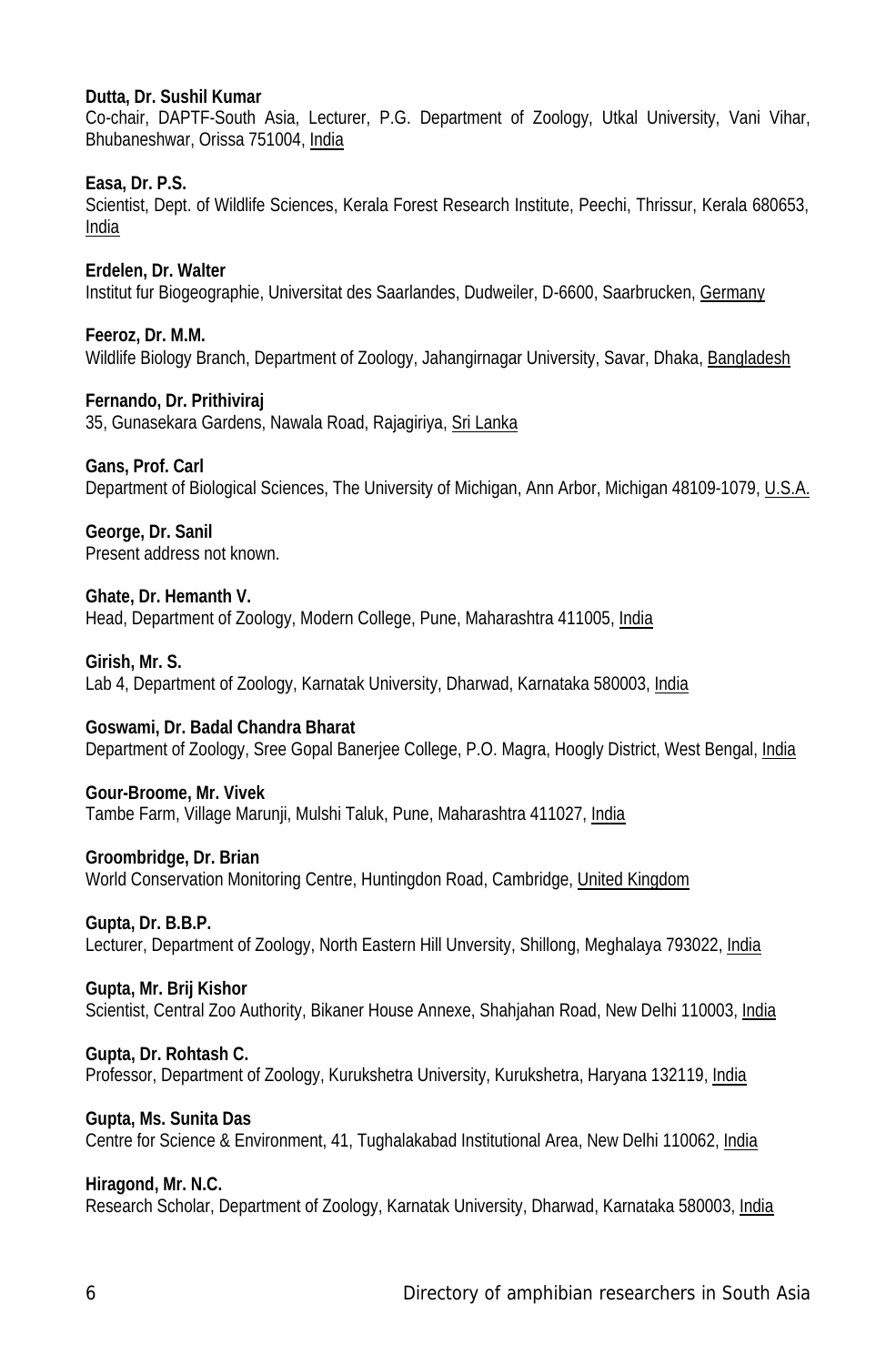**Hiremath, Dr. C.R.** Department of Zoology, Karnatak University, Dharwad, Karnataka 580003, India

**Husain, Dr. Akhlaq** Zoological Survey of India, 218 Kaulagarh Rd, Post IPE, Dehradun, Uttar Pradesh 248195, India

**Imkongwapang, R.** Department of Zoology, North-Eastern Hill University, Shillong, Meghalaya 793022, India

**Inger, Dr. Robert F.** Division of Amphibian and Reptiles, Field Museum of Natural History, Roosevelt Road at Lake Shore Drive, Chicago, Illinois 60605-2496, U.S.A.

**Ishwar, Mr. N.M.** Wildlife Institute of India, P.O Box 18, Chandrabani, Dehradun, Uttar Pradesh 248001, India

**Islam, Dr. M.A.** Department of Zoology, University of Dhaka, Dhaka 2, Bangladesh

**Jayawickrama, Mr. Ashoka** 156 Rathmalkadeeva, Gampola, Sri Lanka

**Johnson, Mr. Samuel. M.** Department of Zoology, St. MarThoma College, Thiruvilla, Kerala 3, India

**Josekumar, Dr. V.S.** Lecturer in Zoology, Christ College, Irinjalakuda, Thrissur, Kerala 680125, India

**Joshua, Mr. Justus**  Kalakad-Mundanthurai Tiger Reserve, Papanasam Project, Thirunelveli, Tamil Nadu 627551, India

**Kadadevaru, Mr. Girish G.** Department of Zoology, P.C> Jabin Science College, Hubli, Karnataka 580031, India

**Kadamby, Mr. Dharma Sri** Curator in Zoology, National Museum, Colombo, Sri Lanka

**Kalaiarasan, Mr.** Director, Chennai Snake Park Trust, Guindy, Chennai, Tamil Nadu 600022, India

**Kalita, Mr. Satyendra Nath** Bhaskar Nagar, Zoo Narangi Road, Guwahati, Assam 781021, India

**Kamble, Mr. Satish. S.** Senior Zoological Assistant, Freshwater Biological Station, Zoological Survey of India, 1-1-300/B, Ashoknagar, Hyderabad, Andhra Pradesh 560020, India

**Kanakasabai, Dr. R.** Head, Department of Zoology, A.V.C. College, Mayiladuthurai, Manampandal, Tamil Nadu, India

**Kanamadi, Dr. R.D.** Professor of Zoology, Karnatak University, Dharwad, Karnataka 580003, India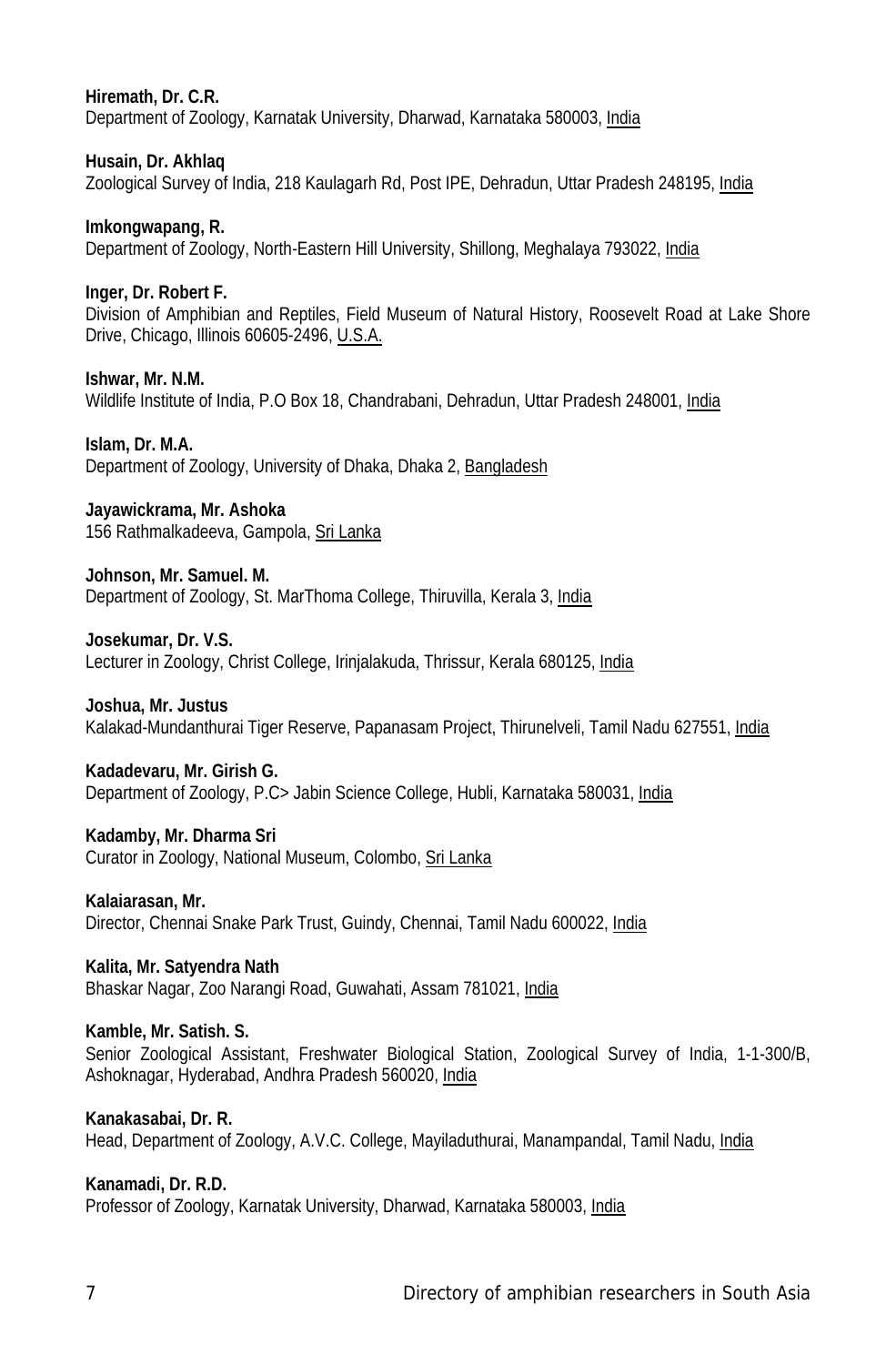# **Kannan, Mr. P**

Salim Ali Centre for Ornithology and Natural History, Anaikatty P.O., Coimbatore, Tamil Nadu 641108, India

## **Karunarathne, Mr. Shantha**

Piligalla, Handesa, Sri Lanka

## **Katre, Dr. Shakuntala**

Professor, Department of Zoology, Bangalore University, Jnana Bharathi, Bangalore, Karnataka 560056, India

### **Kenitkar, Mr. Issac**

National Bureau of Animal Genetic Resources, PO Box 129, Karnal, Haryana 132001, India

#### **Khaire, Mr. Anil**

Director, Madras Snake Park Aviary, Sombhoji Nagar 'C' Block, Chinchwad, Pune, Maharashtra 411019, India

#### **Khan, Dr. Anisuzzaman**

Executive Director, Nature Conservation Management, 717, North Dhanmondi, Dhaka 1205, Bangladesh

#### **Khan, Dr. M.S.**

Professor, Herp Laboratory, 15/6 Darul Saddar N., Rabwah 35460, Pakistan

#### **Kharbuli, Dr. B.**

Lecturer, Department of Zoology, North Eastern Hill University, Mawlai, Shillong, Meghalaya 793022, India

#### **Krishnamurthy, Dr. S.V.**

Lecturer, Dept. of Environmental Sciences, Kuvempu University, Jnana Sahayadri, Sringeri, Karnataka 577451, India

#### **Kumar, Dr. Ajit**

Scientist, Salim Ali Centre for Ornithology and Natural History, Anaikatty P.O., Coimbatore, Tamil Nadu 641108, India

#### **Longkumar, Mr. Y.**

Lecturer, Department of Zoology, Science College, Kohima, Nagaland 797001, India

#### **Madhyastha, Dr. C.K.**

Professor and Head, Department of Zoology, Poornaprajna College, Udupi, Karnataka 576101, India

# **Mahanta, Mr. Jugal Kishore**

Lecturer in Zoology, U.G. Mahavidyalaya, Khamare P.O., Angul District, Orissa 759118, India

#### **Mallick, Dr. Pranab Kumar**

Research Centre on Natural Science, Duillya, Howrah, West Bengal 711302, India

# **Manamendra-Arachchi, Mr. Kelum Nalinda**

Wildlife Heritage Trust of Sri Lanka, 95, Cotta Road, Colombo 8, Sri Lanka

#### **Manimozhi, Mr. A.**

Biologist, Arignar Anna Zoological Park, Vandalur, Tamil Nadu 600048, India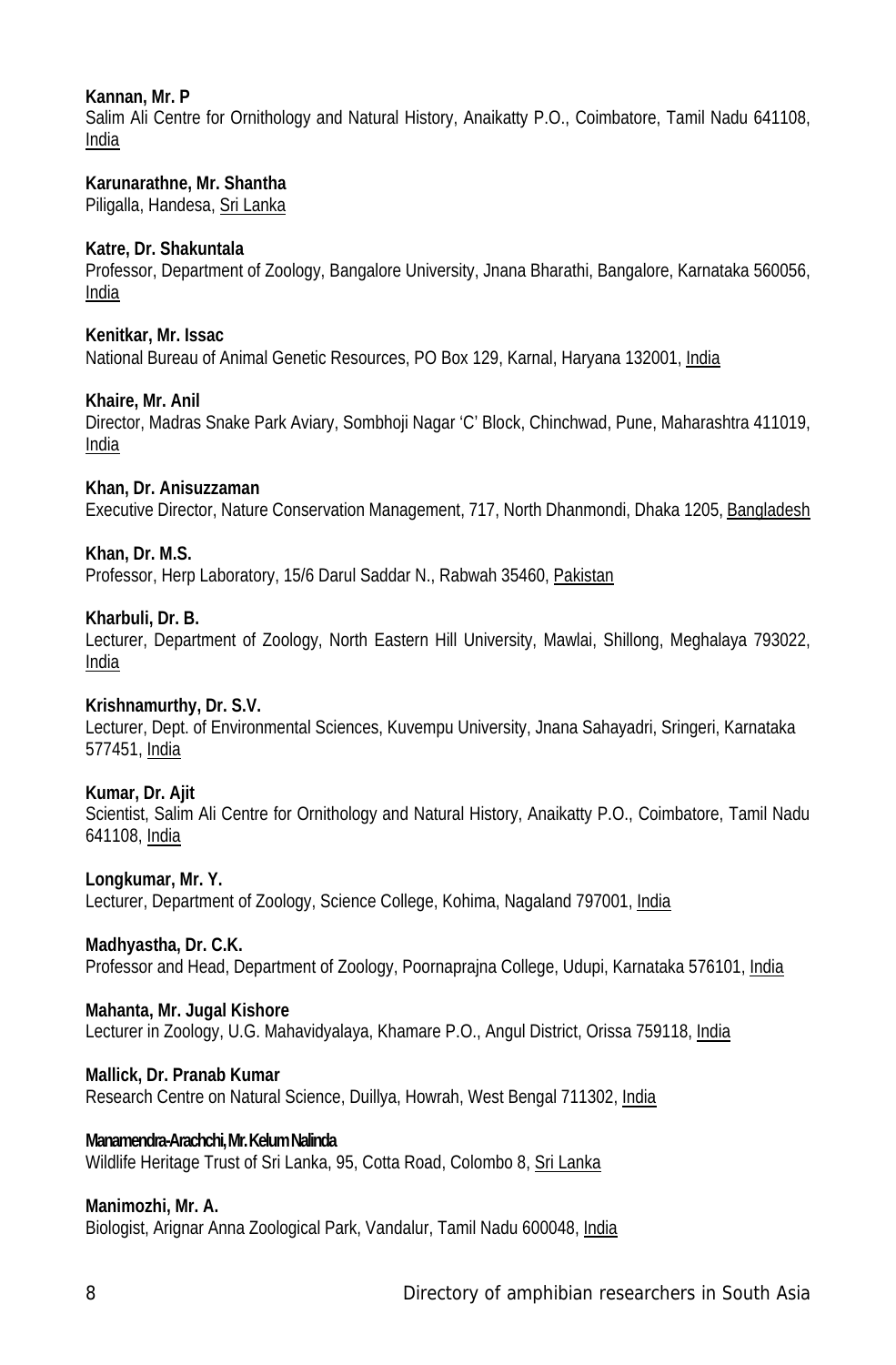## **Marathe, Mr. Rahul R.**

Department of Zoology, Modern College of Arts, Science and Commerce, Shivajinagar, Pune, Maharashtra 411005, India

#### **Minhas, Mr. Aboobacker**

Department of Zoology, Government Arts College, Meenchanda, Calicut, Kerala, India

# **Mishra, Dr. L.C.**

Head, Department of Life Sciences, Kanpur University, Kanpur, Uttar Pradesh, India

# **Mohanty, Dr. Ashish K.**

Department of Zoology, College of Basic Science and Humanities, Orissa University of Agriculture & Technology, Bhubaneswar, Orissa 751004, India

## **Mohanty-Hejmadi, Dr. P.**

Vice Chancellor, Sambalpur University, Jyothi Vihar, Sambalpur, Orissa 768019, India

# **Molur, Mr. Sanjay R.V.**

Co-chair, DAPTF-South Asia, Zoo Outreach Organisation/ CBSG India, 79 Bharathi Colony, P.B. 1683, Peelamedu, Coimbatore, Tamil Nadu 641004, India

# **Mondal, Dr. A.K.**

Ex-Principal Scientist, ICAR, B-10/75 Diagonal Road (1), Kalyani, Nadia, West Bengal 741235, India

# **Moorthy, Mr. T.S.N.**

Zoological Survey of India (Retd), H-20/E, Thiruvanmayur, Chennai, Tamil Nadu 600041, India

## **Mukherjee, Mr. Shomen**

Ben-Gurion University of the Negeu, Blaustein Institute for Desert Research, Mitrani Department of Desert Ecology, 84990 Sede Boger Campus, Israel

## **Naik, Dr. Y.M**

Reader, Department of Zoology, M.S. University, Vadodara, Gujarat 390002, India

## **Nair, Mrs. Geetha**

Research Scholar, S.O.S. in Life Sciences, P.R.S.S. University, Raipur, Madhya Pradesh 492010, India

#### **Naseer, Dr. P.O.**

Environmental Research and Wildlife Development Agency, P. Box 10000, Sweihan, Al Ain, United Arab Emirates

## **Neeraja, Dr. P**

Reader, Department of Zoology, Sri Venkateswara University, Thirupati, Andhra Pradesh 517502, India

#### **Oomen, Dr. Oomen. V.**

Professor, Department of Zoology, University of Kerala, Kariavattom, Thiruvananthapuram, Kerala 695581, India

# **Padhye, Dr. Anand D.**

Department of Zoology, Abasaheb Garware College, Karve Road, Pune, Maharashtra 411004, India

#### **Palat, Dr. R.K.**

Reader, Department of Zoology, Government Arts College, Calicut, Kerala, India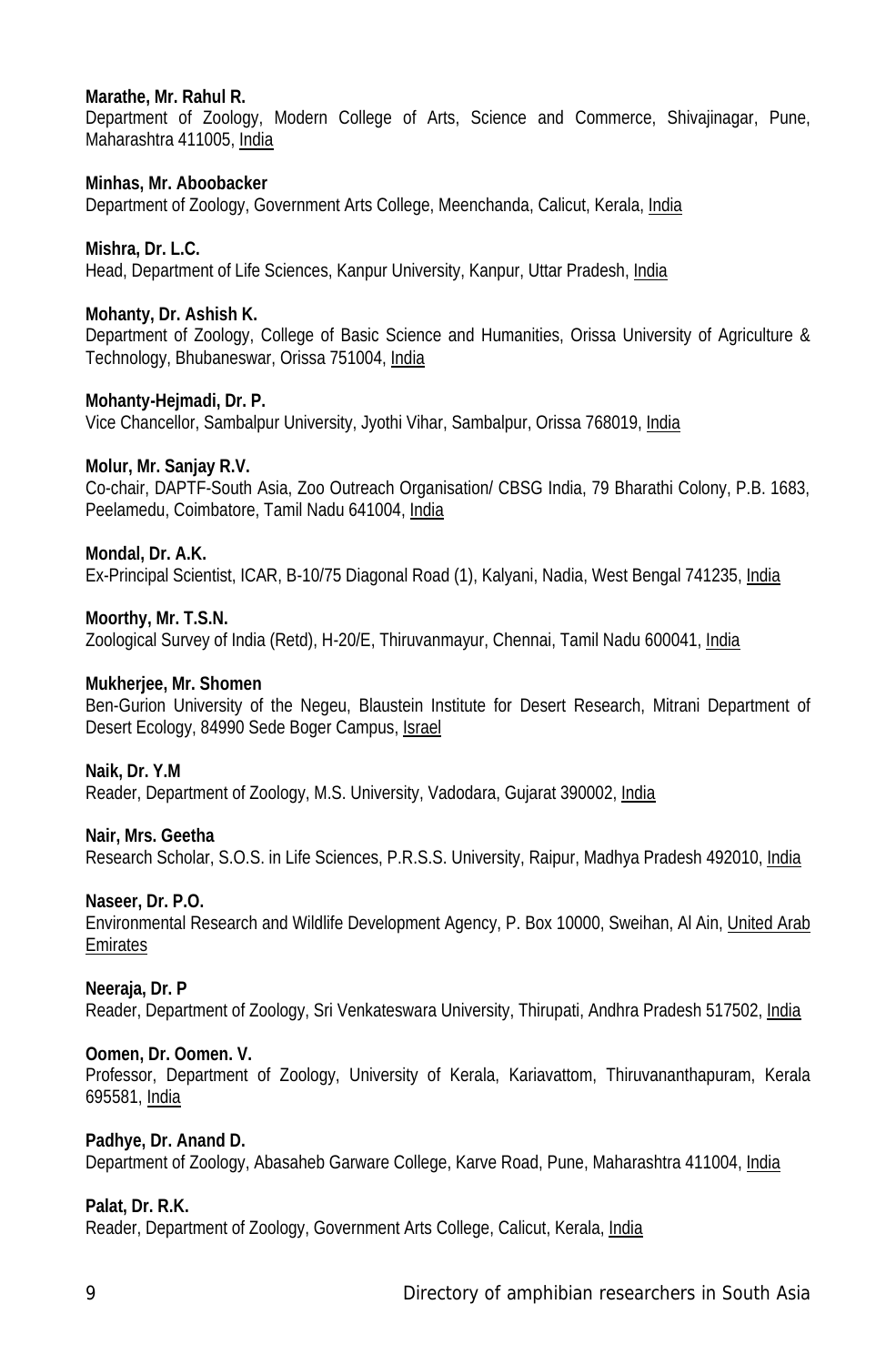# **Pandian, Dr. T.J.**

School of Biology, Madurai Kamaraj University, Madurai, Tamil Nadu 625021, India

## **Philip, Mr. Vinoj Matthew**

Biologist, E.R.R.C., 170, Kaveri Rangan Nagar, Saligram, Chennai, Tamil Nadu 600093, India

# **Pillai, Mr. R.S.**

Ponnachem Veedu, Kilikollur P.O, Kollam, Kerala 691004, India

# **Prakash, Dr. Sant**

Reader, Dept. of Zoology, Biochemical Genetics Lab, Dayalbagh Educational Institute, Dayalbagh, Agra, Uttar Pradesh 282005, India

# **Ramaswamy, Dr. G.**

Lecturer, Department of Zoology, AVC College, Mayiladuthurai, Manampandal, Tamil Nadu 609305, India

# **Radhakrishnan, Dr. C.**

Zoological Survey of India, Western Ghats Field Research Station, Kamala Building (I Floor), Annie Hall Road, Calicut, Kerala 673002, India

#### **Rathinasabapathy, Mr. Bhuvaga**

Coimbatore Zoological Park and Conservation Centre, Pioneer House, Avanashi Road, Peelamedu,, Coimbatore, Tamil Nadu 641004, India

#### **Ravichandran, Dr. M.S.**

Zoological Survey of India, Southern Regional Station, 100, Santhome High Road, Chennai, Tamil Nadu 600028, India

#### **Ray, Dr. Pranjalendu**

Officer-in-charge, Regional Museum of Natural History, Bhubaneswar, Orissa, India

## **Reddy, Dr. T.G.K.**

Professor, Department of Zoology, Nagarjuna University, Nagarjuna Sagar, Andhra Pradesh 522570, India

#### **Reddy, Dr. C. Ravichandra**

Professor, Department of Zoology, Bangalore University, Jnana Bharathi, Bangalore, Karnataka 560056, India

# **Roy, Dr. S. Debjani**

Reader, Institute of Self Organising Systems and Biophysics, North Eastern Hill University, Shillong, Meghalaya 793022, India

# **Ruth, Ms. N.Y. Leena**

Research Scholar, Dept. of Zoology, Sri Venkateswara University, Tirupathi, Andhra Pradesh 517502, India

## **Sahi, Dr. D.N.**

Department of Biosciences, University of Jammu, Jammu, Jammu and Kashmir 180001, India

# **Saidapur, Dr. S.K.**

Professor, Department of Zoology, Karnatak University, Dharwad, Karnataka 580003, India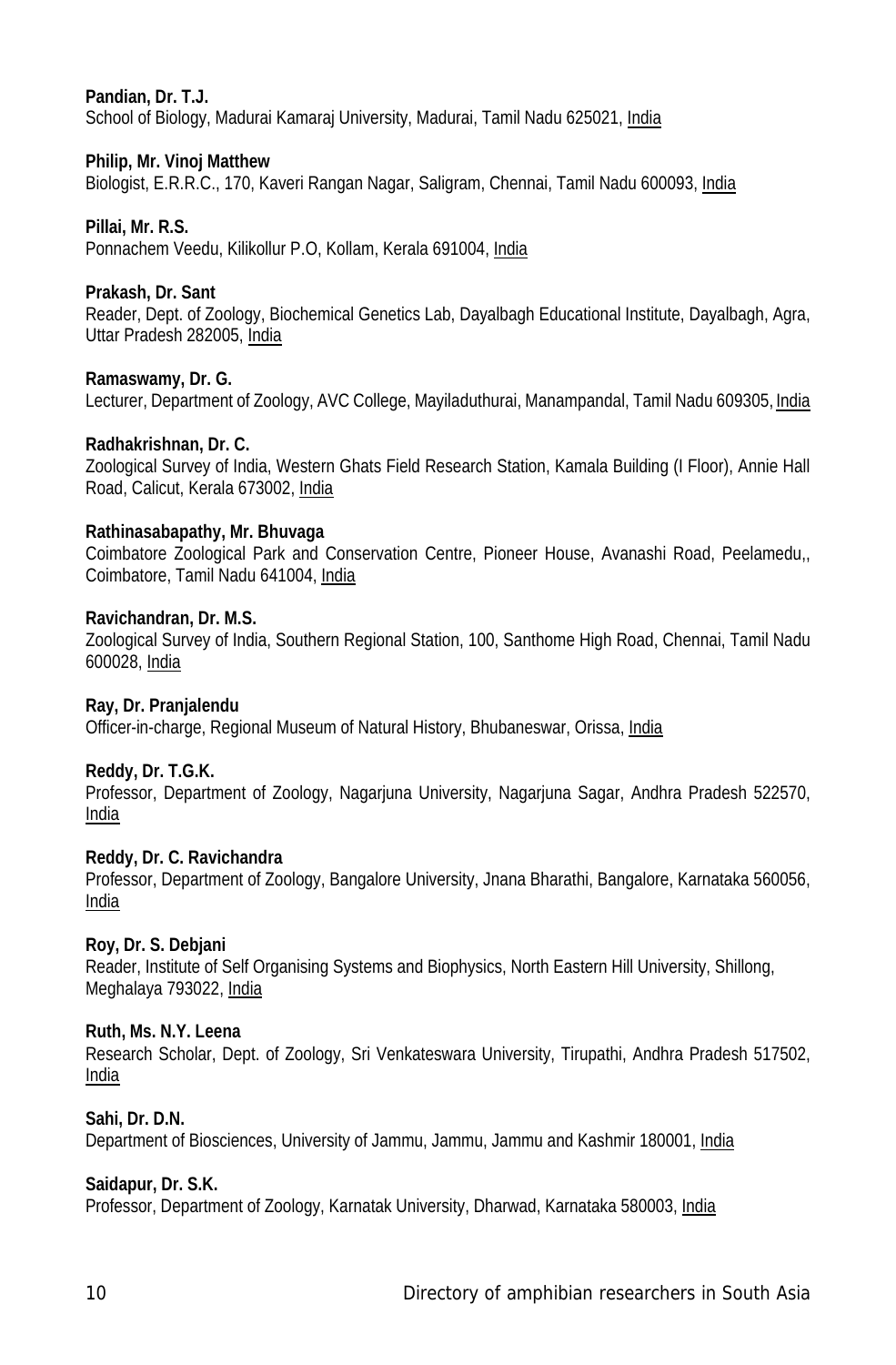## **Sajeev, Mr. T.K.**

Wildlife Institute of India, P.O. Box 18, Chandrabani, Dehra Dun, Uttar Pradesh 248001, India

**Sahay, Dr. Umapathy** Jaiprakash Nagar, Opposite Water tower, Booty Road, Ranchi, Bihar 834009, India

**Sahi, Dr. Deep N.** Department of Biosciences, University of Jammu, Jammu, Jammu & Kashmir 180001, India

**Sanyal, Mr. D.P.** Senior Environmental Officer, Government of West Bengal, 4, Fairline Palace, Calcutta, West Bengal 700001, India

**Saravanakumar, Mr**. # 955, Poonamalle High Road, Chennai, Tamil Nadu 600084, India

**Sarkar, Mr. Anurup Kumar** Zoological Survey of India, 27 J.L. Nehru Road, Calcutta, West Bengal 700016, India

**Sarkar, Dr. Sohrabuddin**

Department of Zoology, University of Dhaka, PP 1000, Dhaka 2, Bangladesh

**Satheesan, Mr. S.M.**

Bombay Natural History Society, Shaheed Bhagat Singh Marg, Mumbai, Maharashtra 400023, India

**Sathyanarayana, Dr. M.C.**

Division of Wild Life Biology, AVC College, Mayiladuthurai, Mannampandal, Tamil Nadu 609305, India

**Sawarkar, Dr. D.B.**

Vidarbha Nature and Human Sciences, Mahajan Market, Sitabuldi, Nagpur, Maharashtra 440012, India

#### **Saxena, Dr. Saroj**

Assistant Professor, Department of Zoology, University of Rajasthan, Jaipur, Rajasthan 302400, India

**Sekar, Dr. A.G.** Present address not known.

**Sengupta, Dr. Saibal** Zoology Department, Arya Vidyapeeth College, Guwahati, Assam 781016, India

**Schleich, Dr. Herman H.** Institute for Paleontology & Historical Geology, Richard Wagner Street 10, D-8000, Munich 2, Germany

**Shaji, Mr. C.P.** Wildlife Division, Kerala Forest Research Institute, Peechi, Thrissur, Kerala 680653, India

**Shanbagh, Ms. Bhagyashri A.** Department of Zoology, Karnatak University, Dharwad, Karnataka 580003, India

**Sharath, Dr. B.K.** Lecturer, Department of Zoology, Vivekananda College, Puttur, Karnataka 574201, India

**Sharma, Mr. Indra Kumar** Ecologist, Bhagawati Bhavan, Ratanada Road, Jodhpur, Rajasthan 342020, India

11 Directory of amphibian researchers in South Asia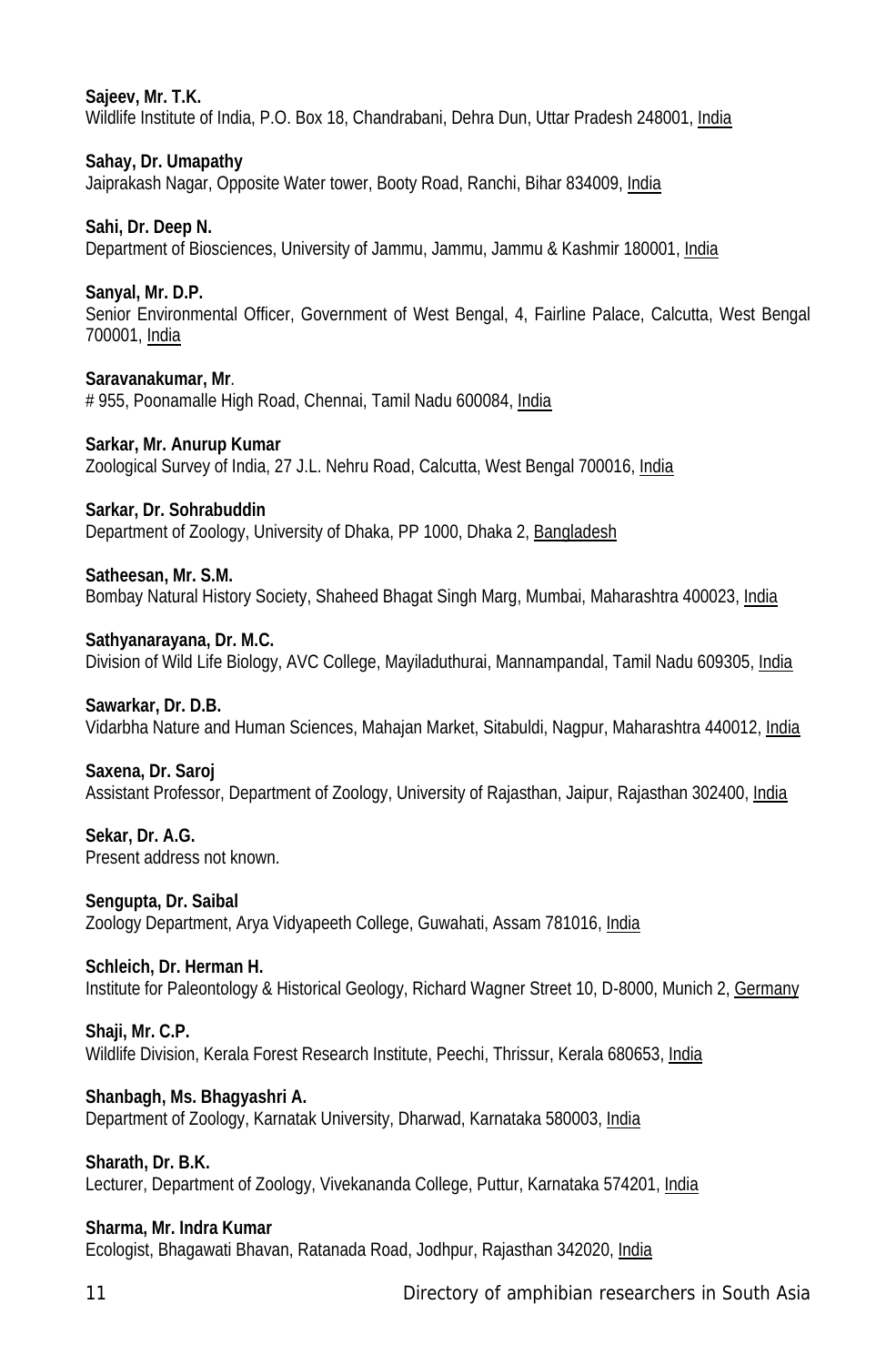# **Sharma, Dr. K.K.**

Department of Zoology, University of Ajmer, Ajmer, Rajasthan, India

# **Sharma, Mr. Satish Kumar**

RFO, Range Forest Office, Aravalli Aforestation Project, Jhadol (E), Udaipur District, Rajasthan 343702, India

# **Shreshta, Dr. Tej Kumar**

Department of Zoology, Tribhuvan University, Kirtipur Campus, Kathmandu, Nepal

# **Singh, Dr. Gurdarshan**

Rural Development Unit, Regional Research Laboratory (CSIR), Canal Road, Jammu, Jammu and Kashmir 180001, India

# **Singh, Dr. Nina K.**

C/o Dr. Sushil Dutta, Department of Zoology, Utkal University, Vani Vihar, Bhubaneshwar, Orissa 751004, India

# **Sinha, Ms. Manju**

Research Scholar, S.O.S. in Life Sciences, P.R.S.S. University, Raipur, Madhya Pradesh 492010, India

# **Sinha, Dr. R.K.**

Environmental Biology Laboratory, Department of Zoology, Patna University, Patna, Bihar 800005, India

# **Sivaprasad, Mr. P.S.**

52, Ansari Street, Ramnagar, Coimbatore, Tamil Nadu 641009, India

## **Subash, Dr. C.K.**

Assistant Forest Veterinary Officer, Wildlife Warden Office, Sulthan Bathery, Wyanad District, Kerala, India

# **Subba Rao, Dr. M.V.**

Chairman, Department of Environmental Sciences, Andhra University, Visakhapatnam, Andhra Pradesh 530003, India

#### **Sugathan, Dr. P.**

Scientist, Ecological Research Centre, Thattakadu Bird Sanctury, Njayapilly, Kerala 686691, India

#### **Swain, Mr. Sanjay Kumar**

Department of Environmental Science, Sambalpur University, Burla, Orissa 768019, India

## **Swengle, Mr. Fred**

Freinds of Rare Amphibians of the Western Ghats, 1112, Circle High Drive, Burnsville, MN 55306, U.S.A.

#### **Talukdar, Dr. S.K.**

Senior Scientist, Division of Herpetology, Zoological Survey of India, 27, Jawahar Lal Nehru Road, Calcutta, West Bengal 700016, India

# **Tsurho, Dr. Kruolale**

Zoology Department, North Eastern Hill University, Permanent Campus, Shillong, Meghalaya 793022, India

# **Tandon, Dr. Veena**

Department of Zoology, North Eastern Hill University, Shillong, Meghalaya 793022, India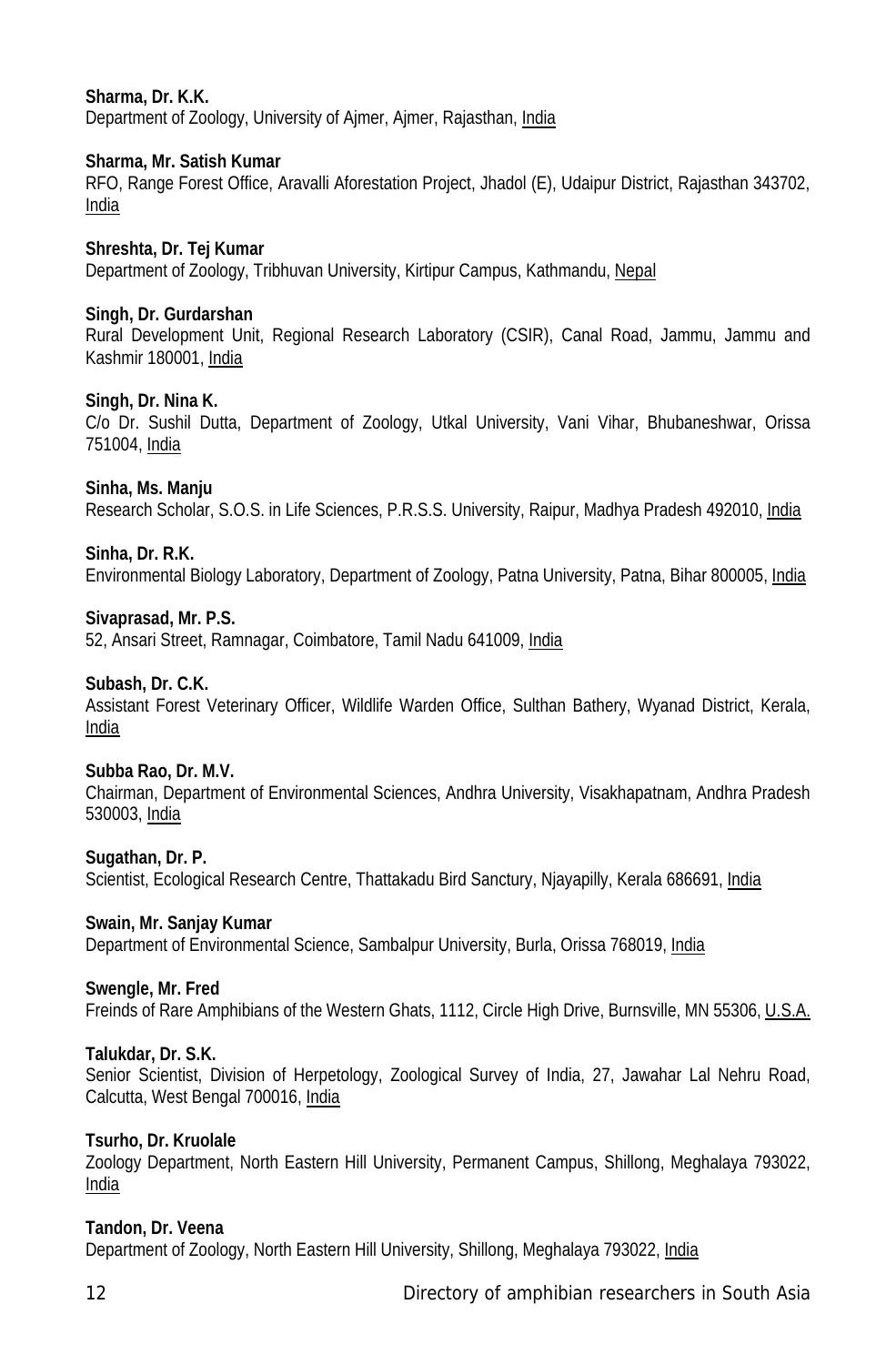# **Tiwari, Dr. K.K.**

B-278, Shahpura, Bhopal, Madhya Pradesh 462016, India

**Ukuwela, Mr. K.** 500 V.C., Ampitiya, Sri Lanka

# **Vasudevan, Mr. Karthikeyan**

28/154, Cooperative Colony, Valparai, Tamil Nadu 642127, India

## **Verma, Mr. Anil K.**

P.G. Department of Biosciences, University of Jammu, Jammu, Jammu and Kashmir 180001, India

# **Vinod, Mr. K.R.**

Bombay Natural History Society, Shaheed Bhagat Singh Road, Bombay, Maharashtra 400023, India

# **Vijaykumar, Mr. S.P.**

M-25/393, Police Quarters, Ganapathy (PO), Coimbatore, Tamil Nadu 641006, India

# **Vyas, Dr. Madhu**

Assistant Professor of Zoology, 6, Prakash Nagar, Near Circuit House, Dhar, Madhya Pradesh 454001, India

### **Vyas, Dr. Raju**

Zoo Inspector, Sayaji Baug Zoo, Vadodara, Gujarat 390018, India

# **Vyas, Dr. Tej Prakash**

Professor of Zoology, 6, Prakash Nagar, Near Circuit House, Dhar, Madhya Pradesh 454001, India

#### **Walker, Dr. Bryan**

Faculty of Medicine, University of Peradeniya, Peradeniya, Sri Lanka

## **Warrel, Dr. David A.**

Centre for Tropical Medicine, Nuffield Department of Clinical Medicine, University of Oxford, United Kingdom

## **Weerawardhena, Mr. S.R.**

Department of Zoology, Faculty of Science, University of Kelaniya, Kelaniya, Sri Lanka

#### **Whitaker, Mr. Romulus E.**

Director, Madras Crocodile Bank Trust, Centre for Herpetology, P.O. Bag 4, Mamallapuram, Tamil Nadu 603104, India

#### **Wickramanayake, Dr. Eric D.**

Division of Herpetology, National Zoological Park, Washington D.C. 20008, USA

## **Yadav, Dr. M.R.**

Founder, President & Director WLETS, 3/16 Muraitola, Ayodha, Faizabad, Uttar Pradesh 224123, India

# **Zachariah, Dr. Anil**

Veterinary Surgeon, Veterinary Dispensary, Panamaram P.O, Wyanad District, Kerala, India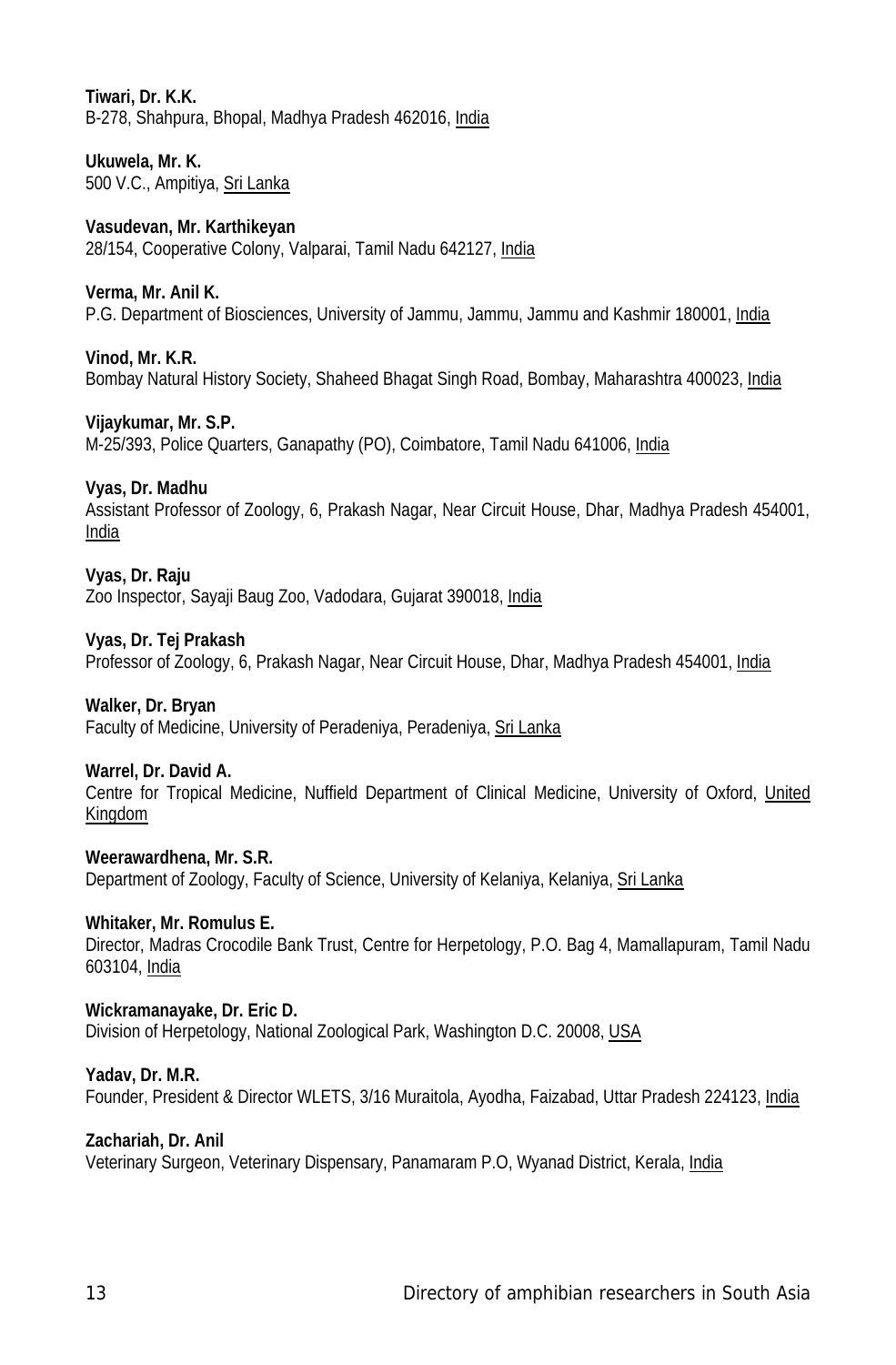# **DIRECTORY**  of **Amphibian Field Researchers**  in **South Asia**

# **Information on some researchers**

(as of December 1999)

This section contains information on some Amphibian researchers, those who returned the questionnaires.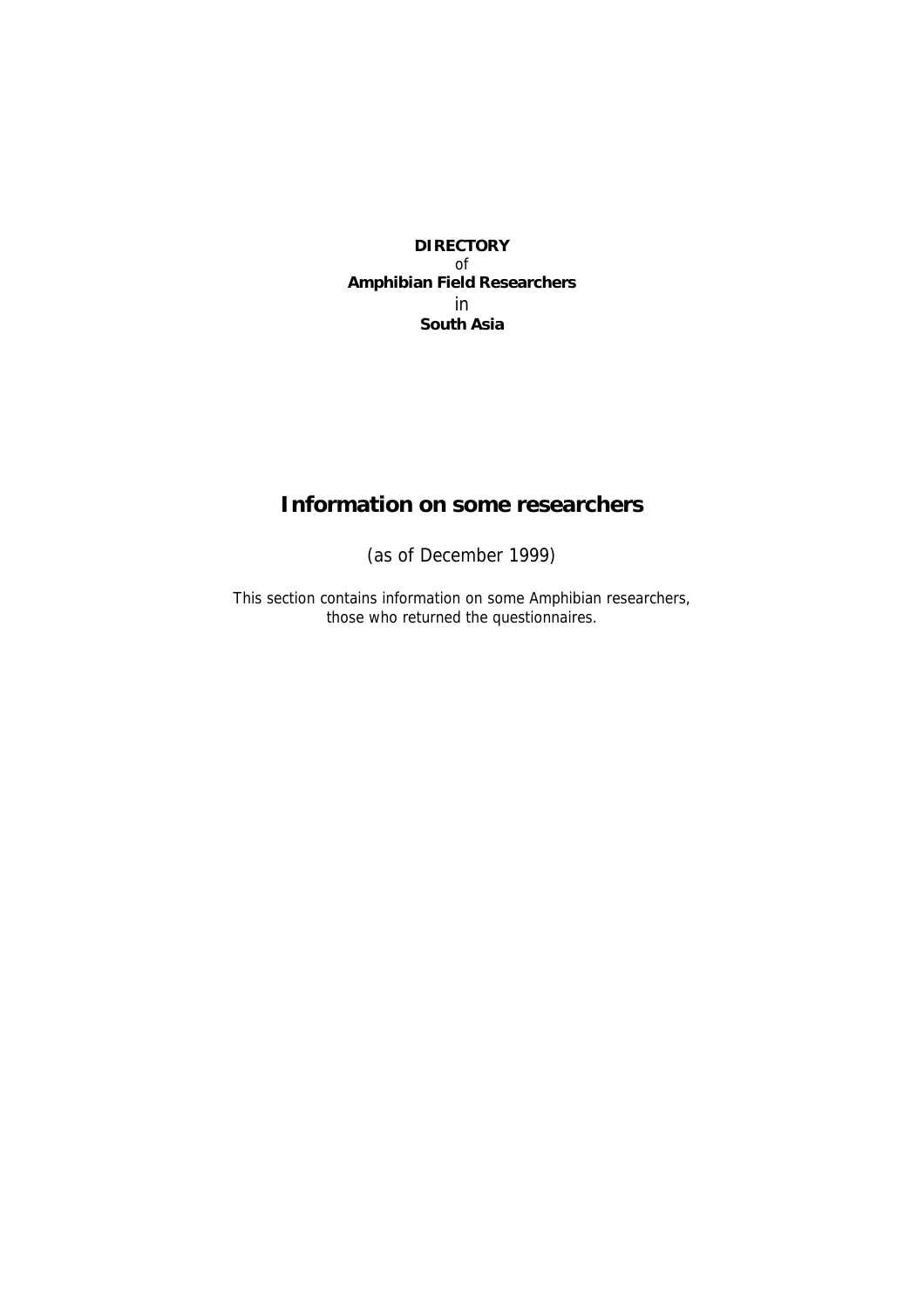# **Saju K. Abraham**

**Date of Birth:** 23-5-1972 **Sex:** Male **Occupation:** Research Scholar **Correspondence:** Division of Wildlife Biology, Kerala Forest Research Institute, Peechi, Kerala 680653 Phone: 0487 782037, 782060-62 Fax: 0487 782249 Email: libkfri@md2.vsnl.net.in

**Home address:** Kunnumpurath (H), Kannara P.O., Thrissur District, Kerala 680652

**Research Interest:** Amphibian taxonomy, Ecology and Conservation

# **Ph.D. in amphibian studies:** No

**Guiding/guided students in amphibian studies:** No

**Species/group of special Interest:** Rhacophoridae and Ranidae

#### **Projects:**

1997-98, Biodiversity Conservation potential and ecosystem rehabilitation using traditional knowledge in Chinnar Wildlife Sanctuary (Herpetofaunal study) in Chinnar Wildlife Sanctuary, Idukki Dist., Kerala

# **Captive populations of amphibians maintained:** No

**Publication:** No

# **Surya N.R. Addoor**

| Date of Birth:                                   | Sex: Male                                                                   | <b>Occupation: Researcher</b>                                                                          |  |
|--------------------------------------------------|-----------------------------------------------------------------------------|--------------------------------------------------------------------------------------------------------|--|
| Correspondence:                                  | 1-138, Post Addoor, Gurpur, Mangalore, Karnataka.<br>Phone: 91 (824) 766171 |                                                                                                        |  |
|                                                  |                                                                             | <b>Research Interest:</b> Ecology, Conservation, Biodiversity, Taxonomy, Population studies, Education |  |
| Ph.D. in amphibian studies: No                   |                                                                             |                                                                                                        |  |
| Guiding/guided students in amphibian studies: No |                                                                             |                                                                                                        |  |
|                                                  |                                                                             |                                                                                                        |  |

**Species/group of special Interest:** Anurans, Caecillians

# **Projects:**

1994 Study of Amphibian communities in the Western Ghats of Dakshina Kannada and Shimoga Districts, Karnataka.

# **Captive populations of amphibians maintained:** No

# **Publication:**

1992. Amphibians of Agumbe (Western Ghats, Karnataka). *Cobra*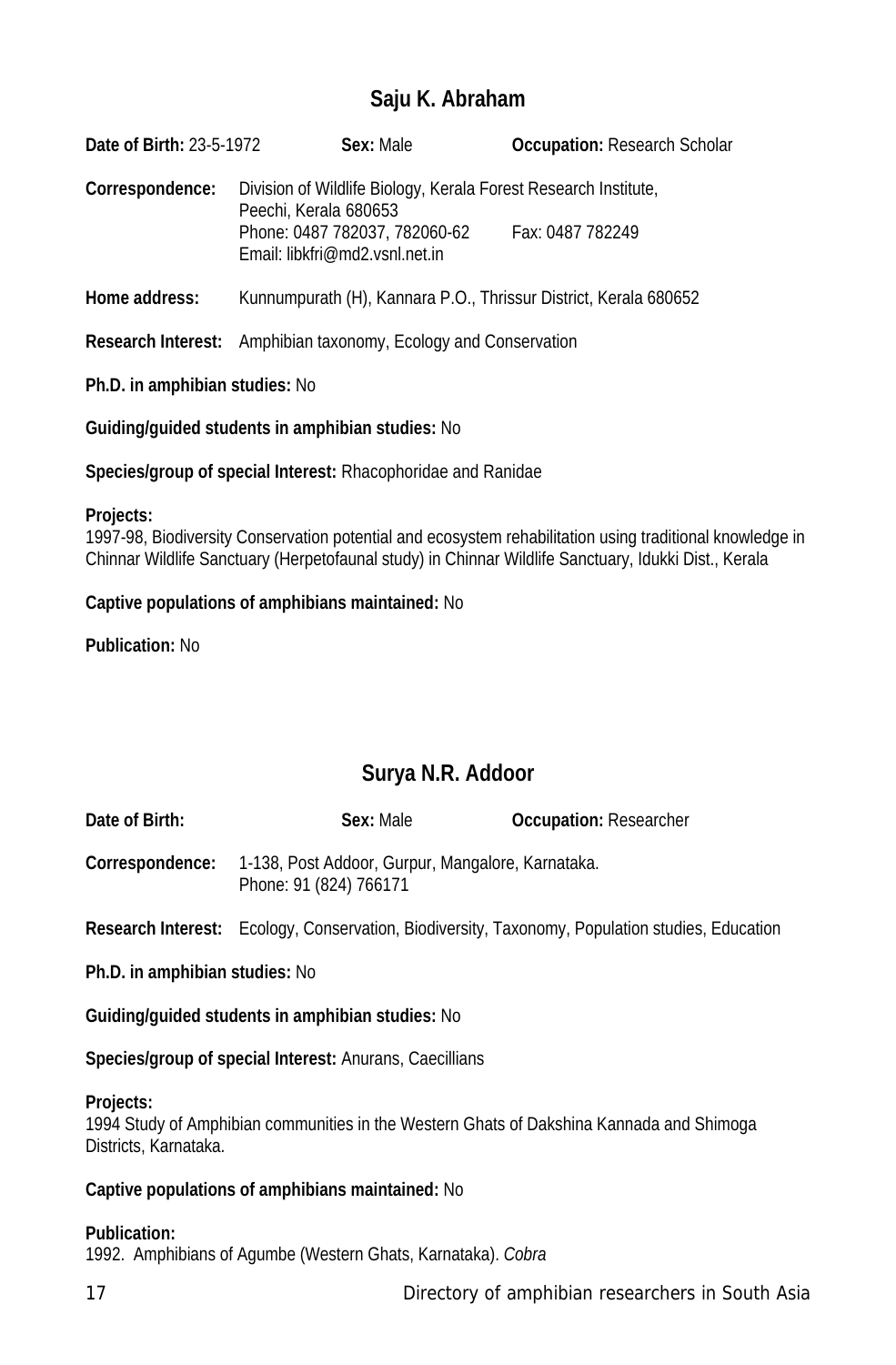# **Mohammed Firoz Ahmed**

**Date of Birth:** 01-05-1975 **Sex:** Male **Occupation:** Student

**Correspondence:** Christian Basti, Dispur, Gauwahati, Assam 781005 Phone: (0361) 565256 E-mail: bibhab@gw.dot.net.in

**Research Interest:** Taxonomy, Ecology, Population study, Conservation

**Ph.D. in amphibian studies:** No

**Species/group of special Interest:** Rhacophoridae and Microhylidae

#### **Projects:**

1998. Systematic survey of Amphibians in Orang Wildlife Sancutuary. Funded by Aaranyak Natue Club, Guwahait

**Captive populations of amphibians maintained:** No

# **Harry Vasanth Andrews**

| <b>Date of Birth: 2-12-1956</b>       | Sex: Male                                                                                              | <b>Occupation: Biologist</b>                                               |
|---------------------------------------|--------------------------------------------------------------------------------------------------------|----------------------------------------------------------------------------|
| Correspondence:                       | Tamil Nadu 603104<br>Phone: (0411) 446332    Fax: (044) 4910910<br>Email: sthiru@giasmd0l.vsnl.net.in. | Centre for Herpetology, Madras Crocodile Bank, Post Bag-4, Mamallapuram    |
|                                       |                                                                                                        | <b>Research Interest:</b> Ecology, Management, Planning & Captive Breeding |
| Ph.D. in amphibian studies: No        |                                                                                                        |                                                                            |
|                                       | Guiding/quided students in amphibian studies: No                                                       |                                                                            |
| Species/group of special Interest: No |                                                                                                        |                                                                            |
| Projects:<br>Several overall          |                                                                                                        |                                                                            |
|                                       | Captive populations of amphibians maintained: No                                                       |                                                                            |
| <b>Publications:</b>                  |                                                                                                        |                                                                            |

None on Amphibians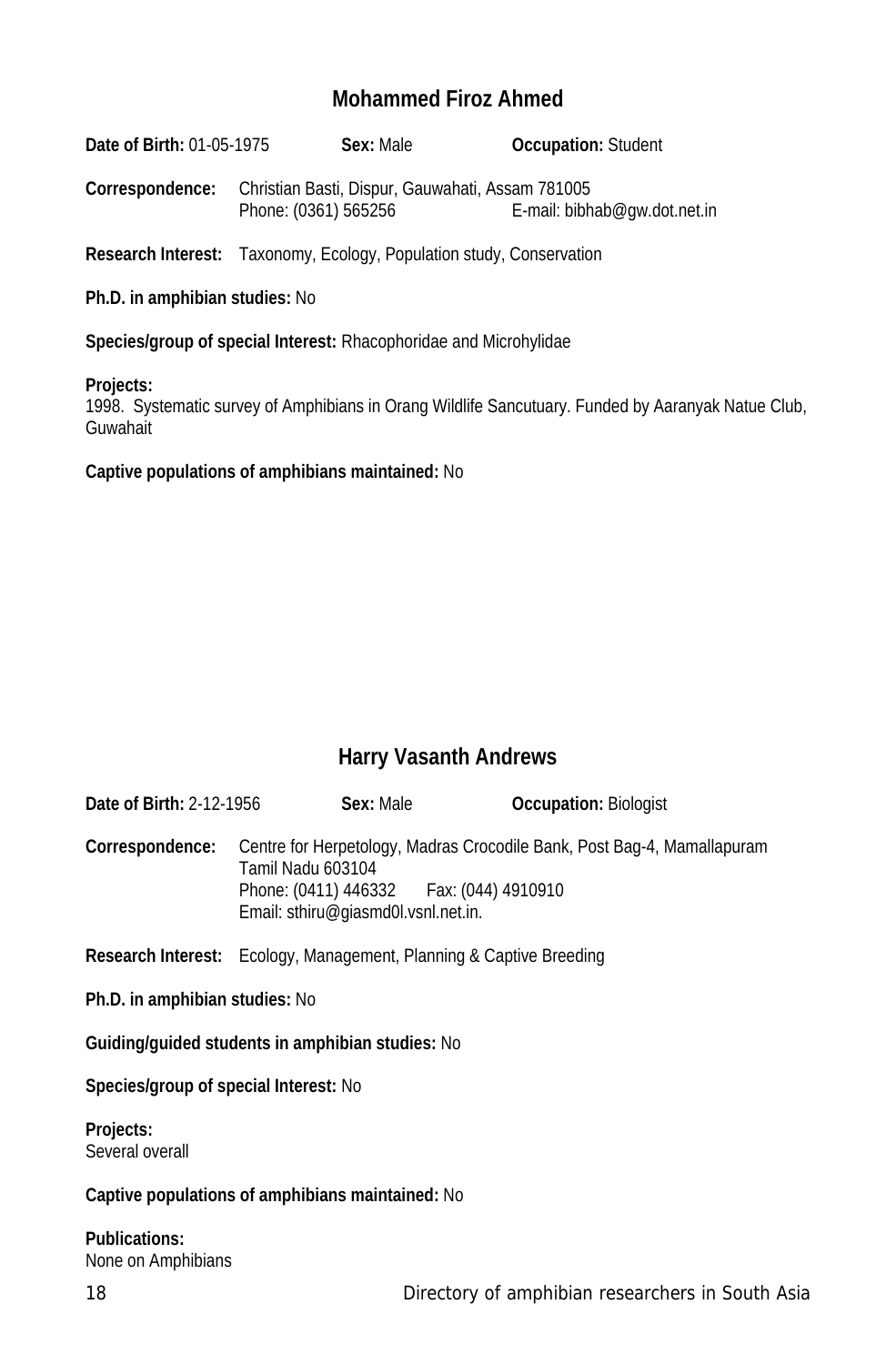# **Dr. Mannapparampil Ipe Andrews**

| <b>Date of Birth: 5-8-1942</b> | Sex: Male                                                                               | <b>Occupation: Retired Professor</b>                                                                         |
|--------------------------------|-----------------------------------------------------------------------------------------|--------------------------------------------------------------------------------------------------------------|
| Correspondence:                | Mannapparampil, Puthuppally, Kottayam, Kerala 686 011<br>Phone: 0481 462557             |                                                                                                              |
| Home address:                  | Kerala 689103<br>Phone: 91 (473) 630342                                                 | Department of Zoology, Mar Thoma College, Thiruvalla, Pathanamthitta<br>Email: mtcoltla@giasmd01.vsnl.net.in |
|                                | <b>Research Interest:</b> Ecology, Taxonomy, Biodiversity, Toxicology, Animal behaviour |                                                                                                              |

# **Ph.D. in amphibian studies:** No

# **Guiding/guided students in amphibian studies:**

1993, Dr. Sanil George, Mahatma Gandhi University; 1998, Dr. M.R. Renuka, Mahatma Gandhi University 1998, Ph.D. Johnson Samuel, (Started) Mahatma Gandhi University 1999, Ph.D. Mercy Mathew, (Submitted), Mahatma Gandhi University

# **Species/group of special Interest:** *Euphlyctis hexadactylus*, *Bufo melanostictus*

# **Projects:**

1997-98. Food and feeding habits of *Euphlyctis hexadactylus* (Lesson) in Kuttanad & Kerala. Bombay Natural History Society Funding

1999-2002. Measuring and monitoring biodiversity of Amphibians of Kerala. Central Ministry of environment and Forests – Funding,

# **Captive populations of amphibians maintained:** No

# **Publication:**

Andrews, M.I. 1979. Food of *Rana hexadactyla* Lesson. *J. Bombay Nat. Hist. Soc*., 76(1): 175-179. Andrews, M.I, K.K. Mathew, O. Manu,. and G. Sanil. 1990. Effect of distillery effluent on the hatching rate and larval survival of frog, *Rana hexadactyla* Lesson. *Poll. Res*., 9: 39-43.

Andrews, M.I. and G. Sanil. 1991. Toxic effects of pesticides on tadpoles of frog, *Rana hexadactyla* Lesson. *J. Ecotoxicol. Environ. Moint*., 1(2): 142-147.

Andrews, M.I. and G. Sanil. 1991. The annual testicular cycle, fat body cycle and thumb pad development in the frog, *Rana hexadactyla* Lesson. *J. Zool. Soc. Kerala*. 1(1): 43-54.

Andrews, M.I. and G. Sanil. 1993. An overview of the amphibian fauna of Kerala. *Herpeton*, 5&6: 1-3.

Andrews, M.I. and G. Sanil. 1993. Ovarian cycle in the frog, *Rana hexadactyla* Lesson. *J. Zool. Soc. Kerala*, 3(2): 30-34.

Andrews, M.I. and G. Sanil. 1994. Impact of dimecron on the hatching rate of common Indian tree frog, *Polypedatus maculatus* (Gray). *J. Ecobiol*., 6(2): 149-150.

Sanil G. and M.I. Andrews. 1994. Toxic effects of endosulfan on histopathology of gonad in the green frog, *Rana hexadactyla* Lesson. Proc. 6th Kerala Science Congress, Trivandrum, January 1994. 69-70.

Sanil G. and M.I. Andrews. 1994. Effect of some pesticides on the growth of tadpoles of *Rana hexadactyla* Lesson. *J. Zool. Soc. Kerala*, 4(1&2): 23-26.

Sanil G and M.I. Andrews. 1995. Food and feeding habits of *Rana hexadactyla* Lesson in Kuttanad, Kerala. *J. Bombay Nat. Hist. Soc*.,92(2): 23-24.

Sanil G, and M.I. Andrews. 1995. Key to the amphibian fauna of Kuttanad, Kerala., *Zoos' Print* 10(7): 91-10

Sanil, G. and Andrews, M.I. 1996. Malathion induced changes in the gonad of *Rana hexadactyla* Lesson. *Proc. 8th Kerala Science Congress*, Ernakulam, January 1996, 69-71.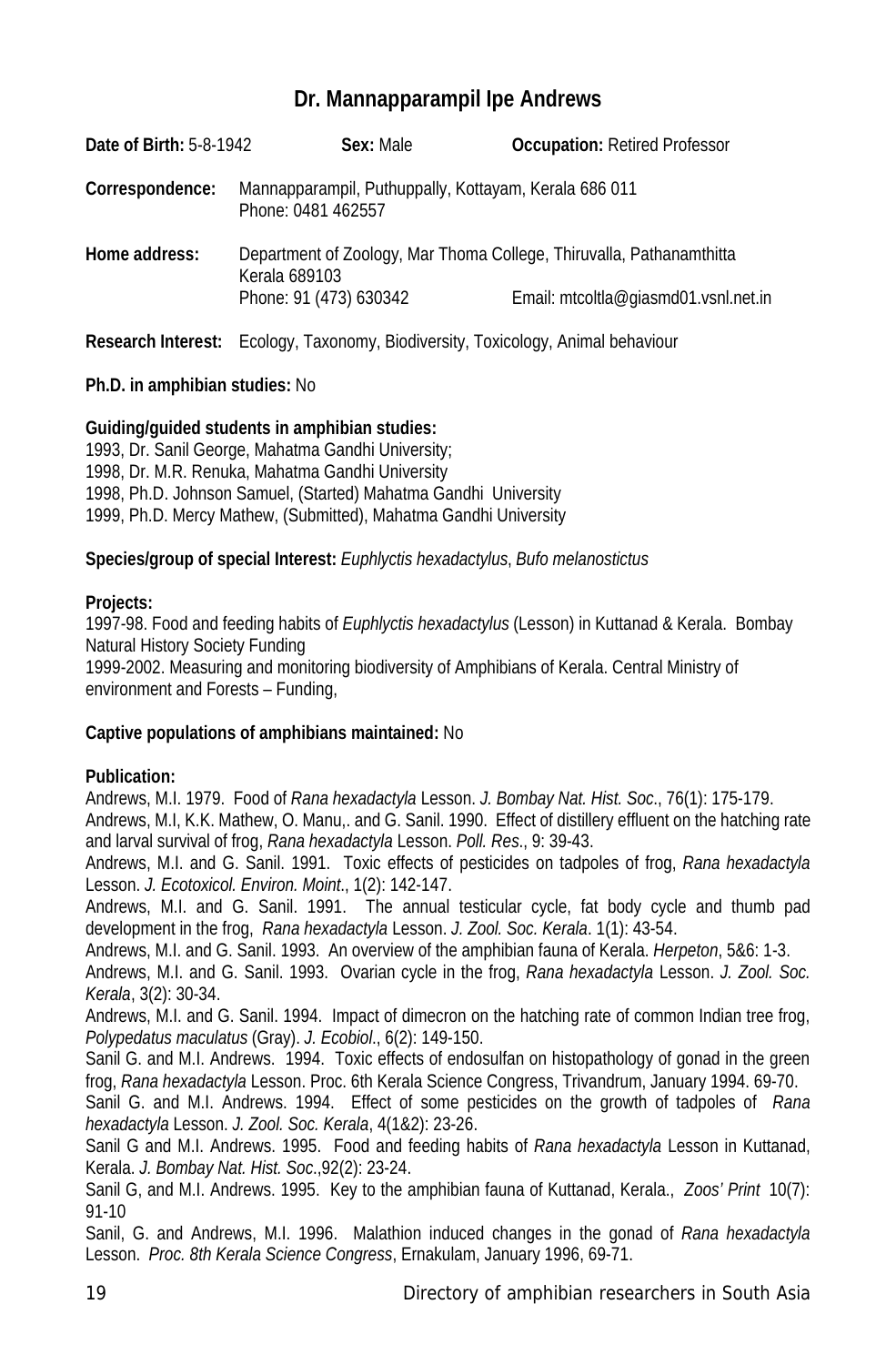Sanil, G. and Andrews, M.I. 1997. Detergent induced respiratory alterations in the tadpoles of *Occidozyga hexadactyla* (Lesson). *J. Zool. Soc. Kerala*, 6&7 : 80-82.

Sanil, G. and Andrews, M.I. 1999. Amphibian resources of Kerala. *Cobra* (In press)

Mercy Mathew and Andrews, M.I., 1999. Effect of hinosan on the growth of tadpoles of common Indian tree frog, *Polypedatus maculatus* (Gray). Rational Discourse, 5 (In press)

Mercy Mathew and Andrews,M.I., (Communicated). Food spectrum of the common Indian toad, *Bufo melanistictus* Schneider.

Abstracts.

Andrews, M.I. and Sanil, G. 1992. Reproductive cycle of *Rana hexadactyla* Lesson. International Conf., Bhubaneswar, February 1992.

Sanil,G. J.M. Samuel and Andrews, M.I, 1992. A preliminary survey of amphibians of Kuttanad, a natural wetland in Kerala. International Conf., Bhubaneswar, February 1992.

# **Dr. Khalid Javed Baig**

| Date of Birth:<br>Service | Sex: Male                                  | <b>Occupation:</b> Government of Pakistan                               |
|---------------------------|--------------------------------------------|-------------------------------------------------------------------------|
| Correspondence:           | 44000, Pakistan.                           | Pakistan Museum of Natural History, Garden Ave, Shakerparian, Islamabad |
|                           | Phone: 92 (51) 219907                      | Fax: 92 (51) 221864                                                     |
|                           | Research Interest: Biodiversity, Taxonomy. |                                                                         |

**Ph.D. in amphibian studies:** No

**Species/group of special Interest:** Bufonids and Ranids

# **Projects:**

1988-1995. Amphibian fauna of northern Pakistan. 1987-1989. Study of the Herpetofauna of Potwar region of Pakistan.

# **Captive populations of amphibians maintained:** No

# **Publications:** No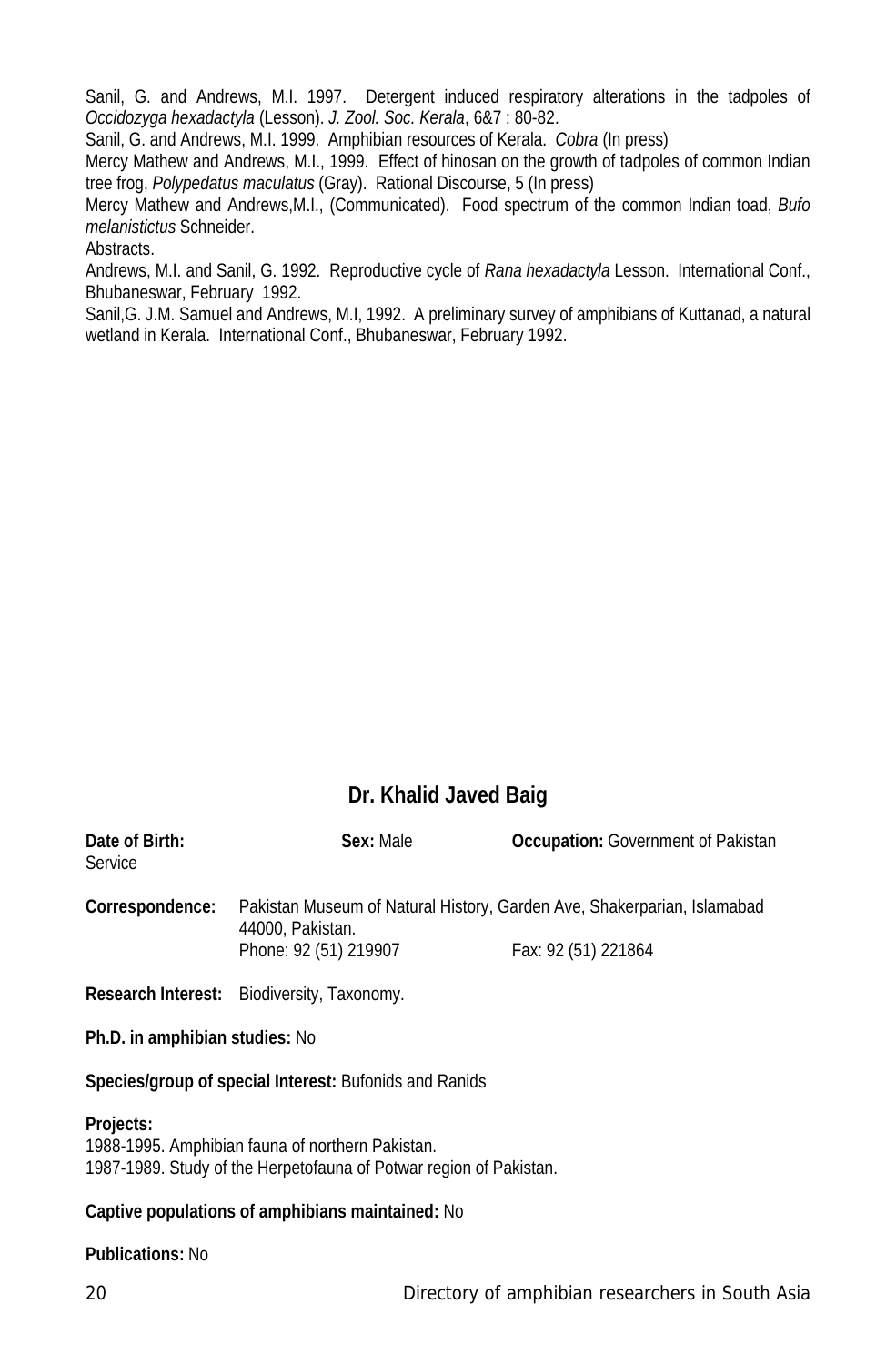# **Dr. S. Bhupathy**

| Date of Birth:  | Sex: Male                                                                | <b>Occupation: Scientist</b>                                                                                      |
|-----------------|--------------------------------------------------------------------------|-------------------------------------------------------------------------------------------------------------------|
| Correspondence: | Tamil Nadu 641108<br>Phone: 91 (422) 857101-105                          | Salim Ali Centre for Ornithology and Nathural History, Anaikatty P.O., Coimbatore<br>Fax: 91 (422) 857088, 422798 |
| Home address:   | 11/16, Shivaji Colony, Edayarpalayam, Coimbatore, Tamil Nadu 641025      |                                                                                                                   |
|                 | <b>Research Interest:</b> Ecology, Conservation, Biodiversity, Taxonomy. |                                                                                                                   |

**Species/group of special Interest:** *Hoplobatrachus tigerinus*, *Linonectes limnocharis* and *Euphlyctis cyanophlyctis*

#### **Projects:**

3-8 April 2000. Survey of amphibians and reptiles of Parambikulam National Park. Seasonal studies to be conducted in the future.

#### **Any other information:**

A project to study the impact of habitat alteration on the amphibian composition and diversity in the Upper Bhavani region of the Nilgiris has been proposed.

# **Mohini Mohan Borah**

| Date of Birth: 19-9-1968                                                                    | Sex: Male                                                                              | <b>Occupation: Lecturer</b> |
|---------------------------------------------------------------------------------------------|----------------------------------------------------------------------------------------|-----------------------------|
| Correspondence:                                                                             | Mornaiguri, Kalabari, Sonitpur, Assam 784 178                                          |                             |
| Home address:                                                                               | Lecturer, Department of Zoology, Chaiduan College, Godhpur, Sonitppur,<br>Assam 784168 |                             |
|                                                                                             | <b>Research Interest:</b> Biodiversity, Taxonomy, Ethnozoology, Conservation           |                             |
| <b>Ph.D. in amphibian studies:</b> No. (Applied to the Government in 1999 for Registration) |                                                                                        |                             |
| Guiding/guided students in amphibian studies: No                                            |                                                                                        |                             |

**Species/group of special Interest:** *Hoplobatrachus crassus*, *Bufo* species.

#### **Projects:**

November 1998 - present. U.G.C. Minor Research Project, U.G.C. NE Regional Office, Belbla (on going) Guwahati-6. Taxonomy and Ecology of Amphibian Fauna of Sonitpur Dt. Assam, India. 1994-96. WWF India sponsored project to State Forest Research Institute, Van Vihar Itanagar (Worked as Research & Junior Research Fellow) Baseline Survey to Biodiversity in High priority Biologically rich Areas of Arunachal Pradesh.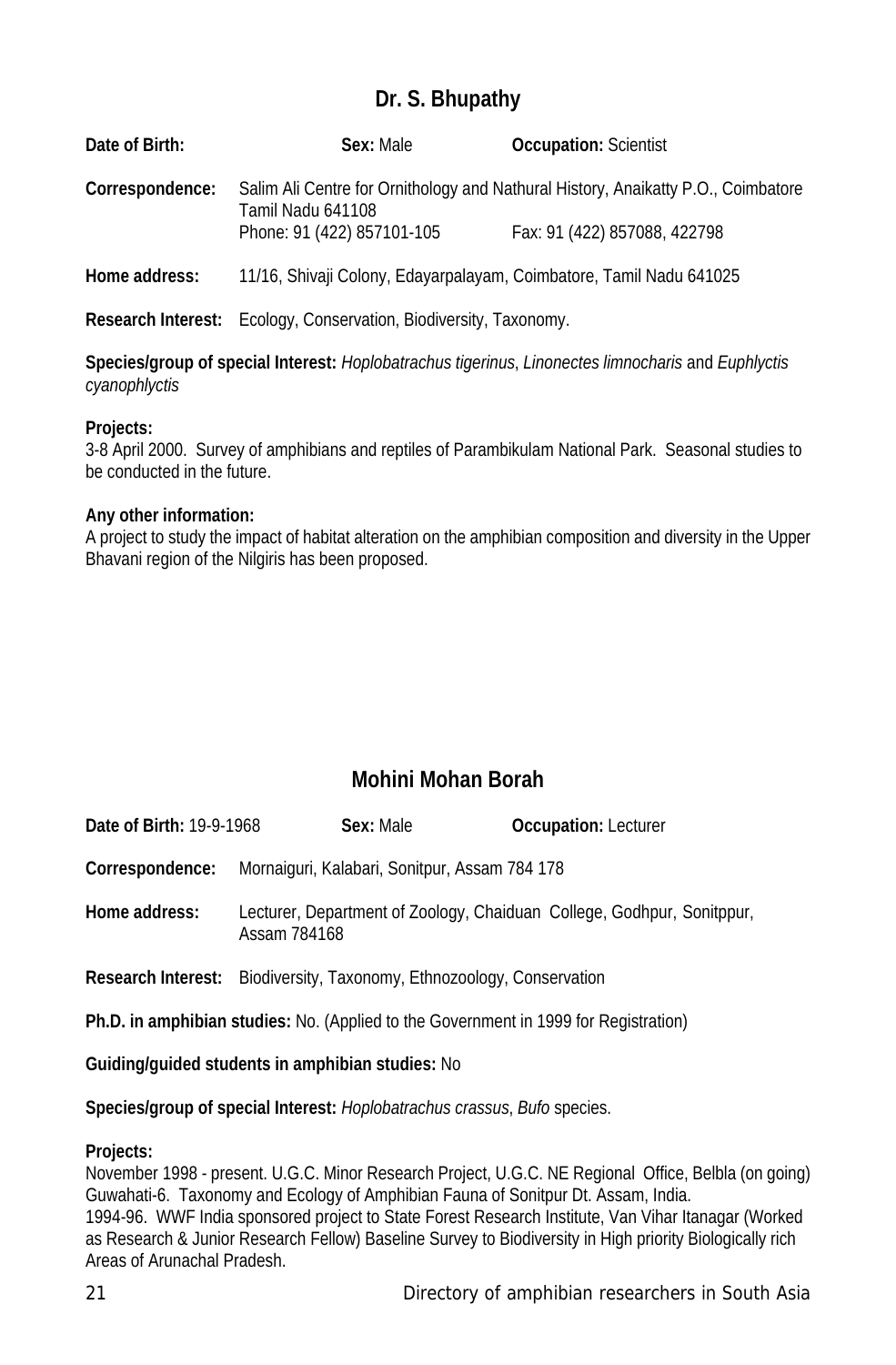**Captive populations of amphibians maintained:** No. Interested on *Hoplobatrachus crassus* as it is available in my locality.

# **Publication:**

Singh,P., K. Haridasan, A. Borang and M.M. Borah (1994-96). Base line survey of Biodiversity in High priority Biologically rich areas Arunachal Pradesh. Sub project : Tale Velley (1994), Dichu Valley (1995), Mouling National Park (1996) submitted to WWF India, from SFRI Itanagar

Bordoloi,S.L. and M.M.Borah,1999. First Record of *Hoplobatrachus crassus* from North Eastern Region in Assam & Arunachal Pradesh. *JBNHS*. 96 (1) 158-159.

Borah, M.M. & S.C. Bordolo, 1995: On a collection of High Altitude fishes from Aarunachal Pradesh. Nat seminar on Recent Research on Sci.& Tech. Kanimganj College.

Bordoloi S.C. & M.M.Borah (1998). Preliminary investigation on Biodiversity of Amphibian Fauna in Papumpare and West Kameng District. Arunachal Pradesh India. National Workshop on perspectives for planning and Development in North East India 27-29th April 1998. Itanagar, Andhra Pradesh organized by G.B. Pant. Institute of Himalayan Environment & Development.

# **Any other information:**

I have some information on the varnacular name used by Tribal people of Arunachal Pradesh. Also ethno zoology of some amphibian species, forest types, related data on the physicochemical quality ofwater, soil and some amphibian habitat are available.

# **Prof. R.J. Ranjit Daniels**

| Date of Birth:  | Sex: Male            | <b>Occupation: Chair</b>                                                                                |
|-----------------|----------------------|---------------------------------------------------------------------------------------------------------|
| Correspondence: | Phone: (044) 2353623 | Chennai Snake Park Trust, Rajbhavam Post, Chennai, Tamil Nadu 600022<br>E-mail: rirdaniels@hotmail.com. |

**Research Interest:** Ecology, Conservation, Biodiversity, Taxonomy, Population studies, Education

**Ph.D. in amphibian studies:** No

**Guiding/guided students in amphibian studies:** No

**Species/group of special Interest:** Anurans of hills and forests of southern India

# **Projects:**

1994-97. Amphibians of Great Nicobar Islands.

- 1992-93. Amphibians in the Wetlands of Eastern Ghats, Tamil Nadu.
- 1992-93. Population Dynamics of Amphibians in and around Madras Crocodile Bank, Mahabalipuram.
- 1990-93. Captive Breeding of tropical forest Amphibians, Western Ghats.

1990-92. Amphibians of Western Ghats.

# **Captive populations of amphibians maintained:** No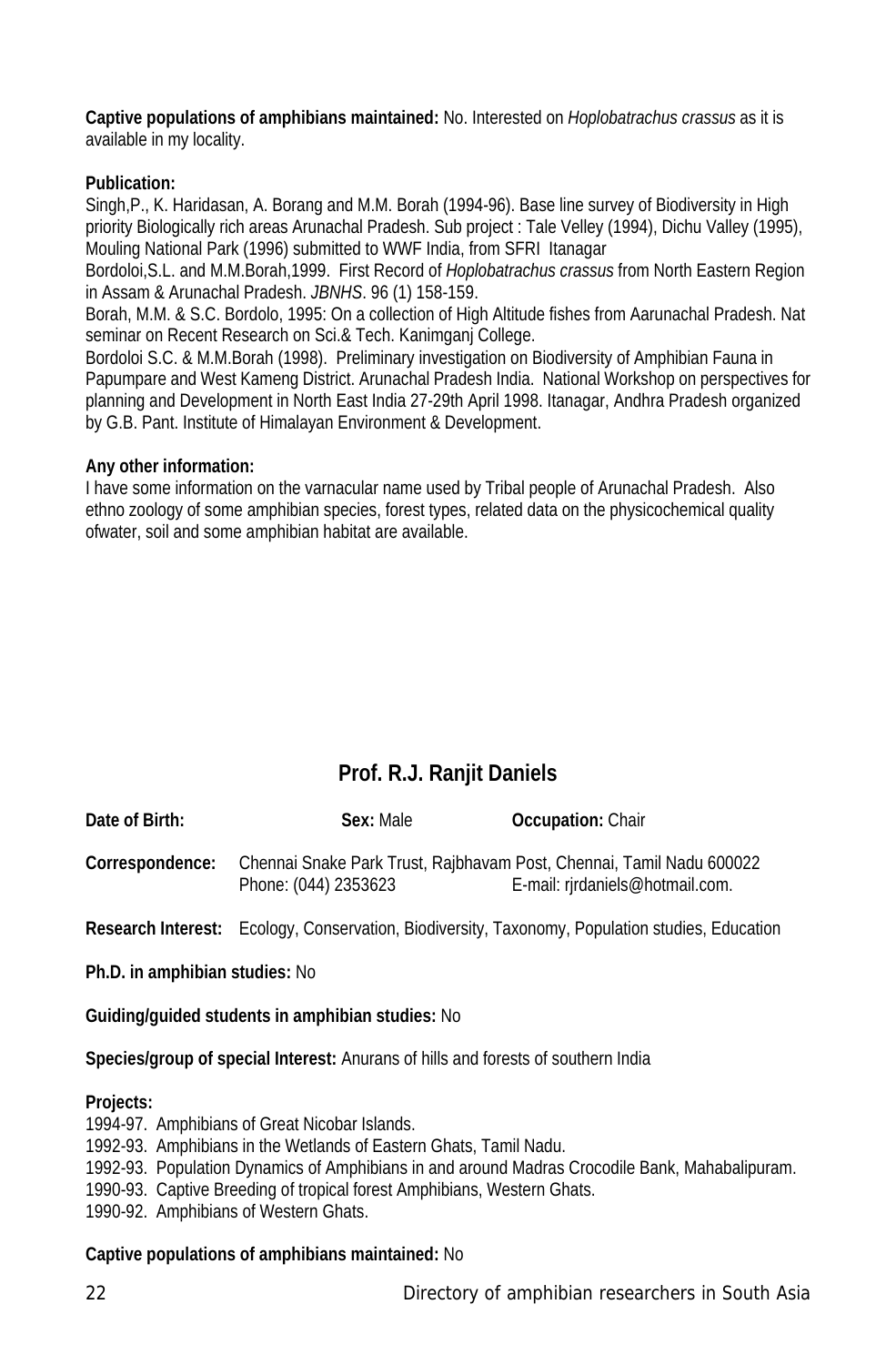# **Publication:**

Daniels, R.J.R. & M.S. Ravichandran, 1995. The Ceylonese tree frog *Polypedates cruciger* Blyth a new record for India. *Asiatic Herpetological Research* 6:36-37

Daniels, R.J.R. & N.M. Ishwar, 1994. Rarity and the herpetofauna of the Eastern Ghats India. *Cobra* 16: 2-14.

Daniels, R.J.R., 1997. Field guide to the Frogs and Toads of the Western Ghats. *Cobra*.

Daniels, R.J.R., 1995. Habitat selection in Western Ghats Amphibians – Anura: Implications for species Conservation, *Cobra* 20: 7-15.

Daniels, R.J.R. 1994. Methodology for inventorying amphibians and reptiles. *Cobra* 15: 3-9

Daniels, R.J.R., 1992. Captive Breeding of anurans. *Hamadryad*. 17: 46-48.

Daniels, R.J.R..1992, Range extensions in some south Indian amphibians. *Hamadryad* 17: 40-42

Daniels, R.J.R. 1992. Geographical distribution patterns of amphibians in the Western Ghats, India. *J. Biogeography*, 19: 521-529.

Daniels, R.J.R.1992. Geographical range and ecology of the verrucose frog *Rana keralensis* (Dubois) *JBNHS* 89: 199-203.

Daniels, R.J.R.1992. Ban on exports help protect help protect Indian bullfrog, *Down to Earth*, 1(12): 46-47 Daniels, R.J.R.. 1991. The amphibian fauna of Karnataka: What does it suggest! Karrnataka State of the Environment Report 5: 79-89 (ed) Cecil J. Saldanha, Bangalore

Daniels, R.J.R. 1991. The problem of conserving amphibians in the Western Ghats, India. *Current Science* 60: 630-632.

Daniels, R.J.R. 1991. A Field key to identifying frogs and toads on the Western Ghats. *Blackbuck* 7:30- 32.

Daniels, R.J.R. 1991. On the occurrence of the Malabar Torrent Toad (*Ansonia ornata* Gunther) in South Kanara, Karnataka, *JBNHS* . 88: 127-128.

Daniels, R.J.R. 1990. Habitat and microhabitat preference of some tropical frogs and toads. *Vijnana Parichaya* 12: 8-10.

# **Dr. Indraneil Das**

**Date of Birth:** 18-12-1964 **Sex:** Male **Occupation:** Associate Professor **Correspondence:** Institute of Biodiversity & Environmental Conservation, University Malaysia Sarawak, 94300 Kota Samarahan, Sarawak, Malaysia Phone: 60 (82) 671000 Ext. 247 Email: idas@mailhost.unimas.my

**Home address:** Flat A-904, Satria Court, BDC, Stampin, Kuching, Sarawak, Malaysia Phone: 60 (19) 8567351

**Research Interest:** Systematics, Ecology, Biogeography

# **Ph.D. in amphibian studies:**

1991. Trophic Ecology of a Community of South Indian Anuran Amphibians, University of Oxford. Guide: Malcolm J. Coe

# **Guiding/guided students in amphibian studies:** No

**Species/group of special Interest:** Amphibians in general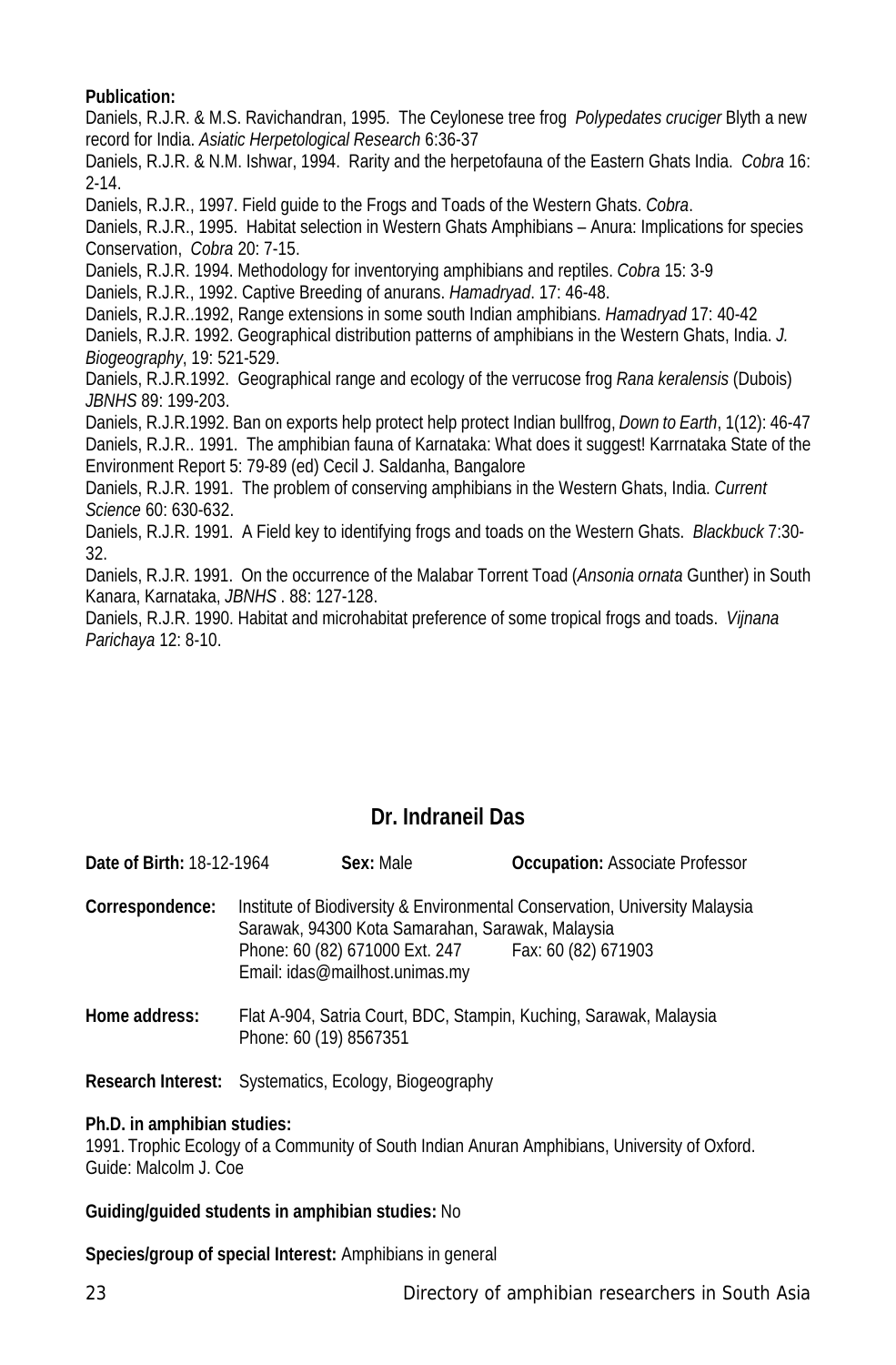# **Projects:**

1988. Northeastern India amphibian survey in Khasi and Garo Hills, India.

1989-91. Southern India amphibians ecology in East Coast and Western Ghats, India.

1991-93. Bornean community ecology in Brunei.

1993. Autecology of *Platymantis dorsalis* in Luzon, Philippines.

1995. Litter herpetofauna in Sri Lanka.

1995-96. Biogeography and systematics in South Asia in Harvard University.

1998-99. Systematics and Biogeography of Bornean herpetopauna in Sarawak, Sabah, Brunei and Singapore.

1999. Global Ecogeography Project - WWF, US in South Asia

# **Captive populations of amphibians maintained:** No

# **Publications:**

Das, I. 1984. Occurrence of the Indian Salamander (*Tylototriton verrucosa*) in Shillong. *Hamadryad* 9(2): 11.

Das, I. 1987. Natural history of the Indian Salamander. *Herpetofauna News* (9): 3

Das, I 1988. On a collection of some Amphibia and Chelonia from Meghalaya. *Hamadryad* 13(2): 17-19.

Das, I. 1989. Amphibian records needed for India. *Hamadryad* 14(2): 30-31.

Das, I. 1989. Voices of an Indian night. *Hamadryad* 14(2): 32-35

Das, I. 1990. The world of the amphibians (Book Review). *Bulletin of the Chicago Herpetological Society* 25(1): 12

Das, I. 1990. Amphibians from India -some further species. *JBNHS* 87(2): 310-312.

Das, I. and R. Whitaker 1990. Herpetological investigations in the Western Ghats, South India. Part I. The Vanjikadavu and Nadukani forests, Kerala. *Hamadryad* 15(1): 6-9.

Das, I 1991. Zoogeography of Indian amphibians: Distribution, diversity and spatial relationships (Book Review). *Hamadryad* 16 (1/2): 33

Das, I. 1992. Frogs of Sabah (Book Review). *Hamadryad* 17: 54-55.

Das, I. 1992. Herbivory in the green frog (*Rana hexadactyla*). In: Proceedings of the First Asian Herpetological Meeting, 15-20 July, 1992. Huangshaan, Anhui, China. Er-Mi Zhao and T.J. Papenfuss (Eds) Pp.336-337. China Forestry Press, Beijing.

Das, I. 1992. The amphibian community at Batu Apoi, a lowland dipterocarp forest in Brunei Darussalam, northwestern Borneo. In: *Proceedings of the First Asian Herpetological Meeting*, 15-20 July, 1992. Huangshan, Anhui, China. Er-Mi Zhao and T.J. Papenfuss (Eds) Pp. 337. China Forestry Press, Beijing. Das, I. 1993. The amphibians of Batu Apoi Forest Reserve. University of Brunei Darussalam, Bandar Seri Begawan, Pp.6

Das, I. 1993. Vernacular names of some Southeast Asian amphibians and reptiles. *Sarawak Museum Journal* 34: 123-139.

Das, I. and J.K. Charles 1993. Amphibians and reptiles of the Lambir Hills National Park, Sarawak, East Malaysia. Hamadryad 18: 19-25.

Das, I. and J.K. Charles 1993 A contribution to the herpetology of Bako National Park, Sarawak, East Malaysia. Hamadryad 18: 26-29.

Das, I. 1994. Evaluating biodiversity: The Batu Apoi experience. Ambio 23(4/5): 238-242.

Das, I. and M.Coe 1994. Dental morphology and diet in anuran amphibians from south India*. Journal of Zoology*, London 231(7): 417 – 427

Das, I. 1994. Herpetological philately. *Bulletin of the Chicago Herpetological Society* 29(9): 200-202.

Das, I. 1994. Amphibian studies (pp:279); Tree frogs (pp.282); Amphibian diversity (00.283). In: *Belalong: A tropical rainforest*. The Earl of Cranbrook & David.S.Edwards (Eds). The Royal Geographical Society, London and Sun Tree Publishing Pte Ltd., Singapore

Das, I. 1994. The internal oral morphology of some anuran larvae from south India: A scanning electron microscopic study. Amphibia – Reptilia 15: 249 – 256.

Das, I. and J.K. Charles 1994. Observations on diet and microhabitt use by *Platymantis dorsalis* (A.Dumeril) at Mount Makiling, Los Banos, Philippines. *Hamadryad* 19: 76-78.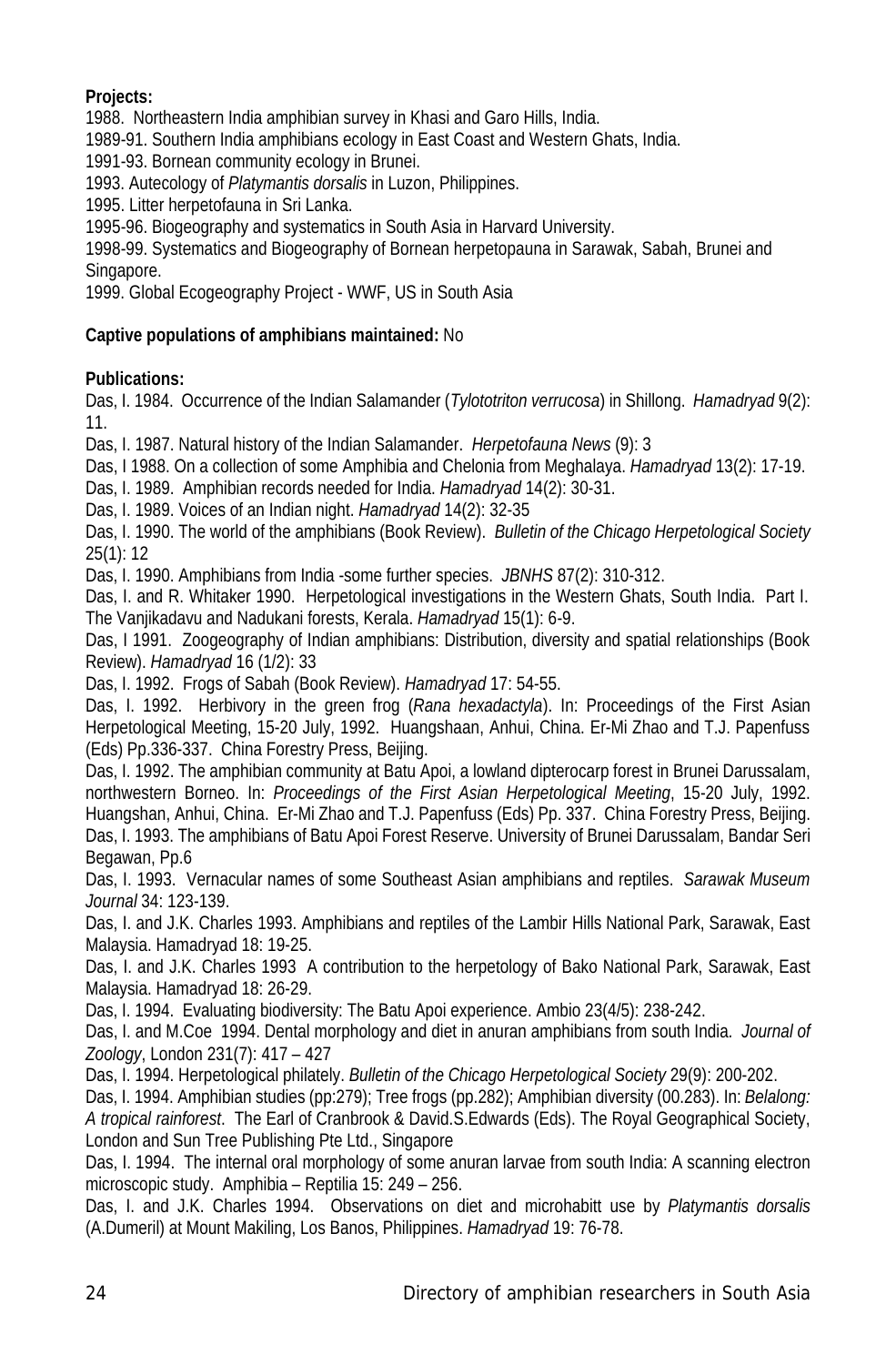Das, I. 1994. A check-list of the amphibians and reptiles of Andaman and Nicobar Islands*. Journal of the Andaman Science Association* 10(1&2): 44-49.

Das, I. 1995. Natural history note: *Rana temporalis* (bronzed frog) ecology. *Herpetological Review* 26(1):23

Das, I. 1995. Size-gradation in syntopic anurans in south India. *Asiatic Herpetological Research* 6:38-44 Das, I. 1995. India's amphibians. *Sanctuary Asia* 25(3): 34-41.

Das, I. 1995. Amphibians and reptiles recorded from Batu Apoi a lowland dipterocarp forest in Brunei Darussalam. *Raffles Bulletin of Zoology* 43(1): 157 – 180.

Das, I. 1995. Comparative morphology of the gastrointestinal tract in relation to diet in frogs from a locality in south India. *Amphibia – Reptilia* 16: 289-293.

Das, I. 1995. A new tree frog (genus *Polypedates*) from Great Nicobar, India (Anura: Rhacophoridae). *Hamadryad* 20: 13-20

Das, I. 1996. Resource use and foraging tactics in a south Indian anuran community*. Journal of South Asian Natural History* 2(1): 1-30.

Das, I. 1996. Limnonectes shompenorum, a new frog of the *Rana macrodon* (Anura: Ranidae) complex from Great Nicobar, India. *Journal of South Asian Natural History* 2(1): 60-67.

Das, I. 1996. Geographic distribution: *Rana chalconota* (copper-cheeked frog). *Herpetological Review* 27(1):30

Das, I 1995, 1996. Aspects of the biodiversity and biogeography of Sri Lanka. *Lyriocephalus* 2 (1&2): 17-20

Das, I 1995,1996. Systematics and the herpetofauna of Sri Lanka. *Lyriocephalus* 2 (1&2): 69-70.

Das, I. 1996. Folivory and seasonal change in diet in *Rana hexadactyla* (Anura: Ranidae*). Journal of Zoology*, London 238(4): 785 – 794. (extracted in 1996 BBC Wildlife London 14(9):22 (make mine a salad) 1996 Herpetological Review, Oxford, Ohio 27(3):114 (Herbivorous frogs?) 1997 Illustreret Videnskab, Copenhagen (5):26 (Biolger finder verdens forste vegetar-fr)1997 Sri Lanka Nature, Colombo 1(1): 37 (Keeping up with the wasps) and 1998 Nature Australia, Sydney 26(1):13-14 (Leaf-eating frog)

Das, I. 1996. Reproductive patterns and lipid mobilization in Rana hexadactyla at a seasonal locality, Ethology, Ecology and Evolution 8(2): 125-133.

Das, I and A. De Silva 1996. *A directory of herpetologists in south Asia*. Amphibia and Reptile Research Organisation of Sri Lanka, Peradeniya 48pp.

Das, I. 1996. Herpetology of China (Book Review). *Raffles Bulletin of Zoology* 44(1): 317-319.

Das, I , 1996. Spatio-temporal resource utilization by a Bornean rainforest herpetofauna: Preliminary results. In: *Tropical Rainforest Research: Current Issues*. Pp: 315-323. D.S. Edwards, W.E. Booth & S.C.Choy (Eds). Kluwer Academic Publishers, Dordrecht.

Das, I. 1996. The IUCN/SSC South Asian Reptile and Amphibian Specialist Group. In: *International Conference on the Biology & Conservation of the Amphibians & Reptiles of South Asia*. Abstracts. Pp:3- 4. A.de Silva (Ed). Amphibia and Reptile Research Organisation of Sri Lanka (ARROS), Gampola.

Das, I. 1996. Country report for Bhutaan. In: *International Conference on the Biology & Conservation of the Amphibians & Reptiles of South Asia.* Abstracts pp: 8. A.de Silva (Ed). Amphibia and Reptile Research Organisation of Sri Lanka (ARROS), Gampola.

Das, I. 1996. History of hrpetology in southern Asia. In*: International Conference on the Biology & Conservation of the Amphibians & Reptiles of South Asia*. Abstracts. Pp: 31. A.de Silva (Ed). Amphibia and Reptile Research Organisation of Sri Lanka (ARROS), Gampola.

Das, I and A. de Silva 1996. Leaf litter herpetofauna in Sri Lanka Preliminary results. In: *International Conference on the Biology & Conservation of the Amphibians & Reptiles of South Asia*. Abstracts. Pp:3- 4. A.de Silva (Ed). Amphibia and Reptile Research Organisation of Sri Lanka ((ARROS), Gampola.

Das,I. 1996. Amphibians and reptiles of North Africa (Book Review). *Hamadryad* 21: 49-51.

Das,I and S.K. Chanda 1997. *Philautus sanctisilvaticus* (Anura: Rhacophoridae), a new frog from the sacred groves of Amarkantak, central India. *Hamadryad* 22(1): 21-27.

Chanda S.K. and I. Das 1997. The systematic status of *Nyctibatrachus sanctipalustris modestus* Rao, 1920 (Anura: Ranidae). *Hamadryad* 22(1): 48-49.

Das, I and H.V.Andrews 1997. Bibliography of the herpetology of the Andaman and Nicobar Islands. Hamadryad 22(1): 68-72.

Das, I 1997. South Asian Reptiles and Amphibian Specialist Group. *Species* (28):58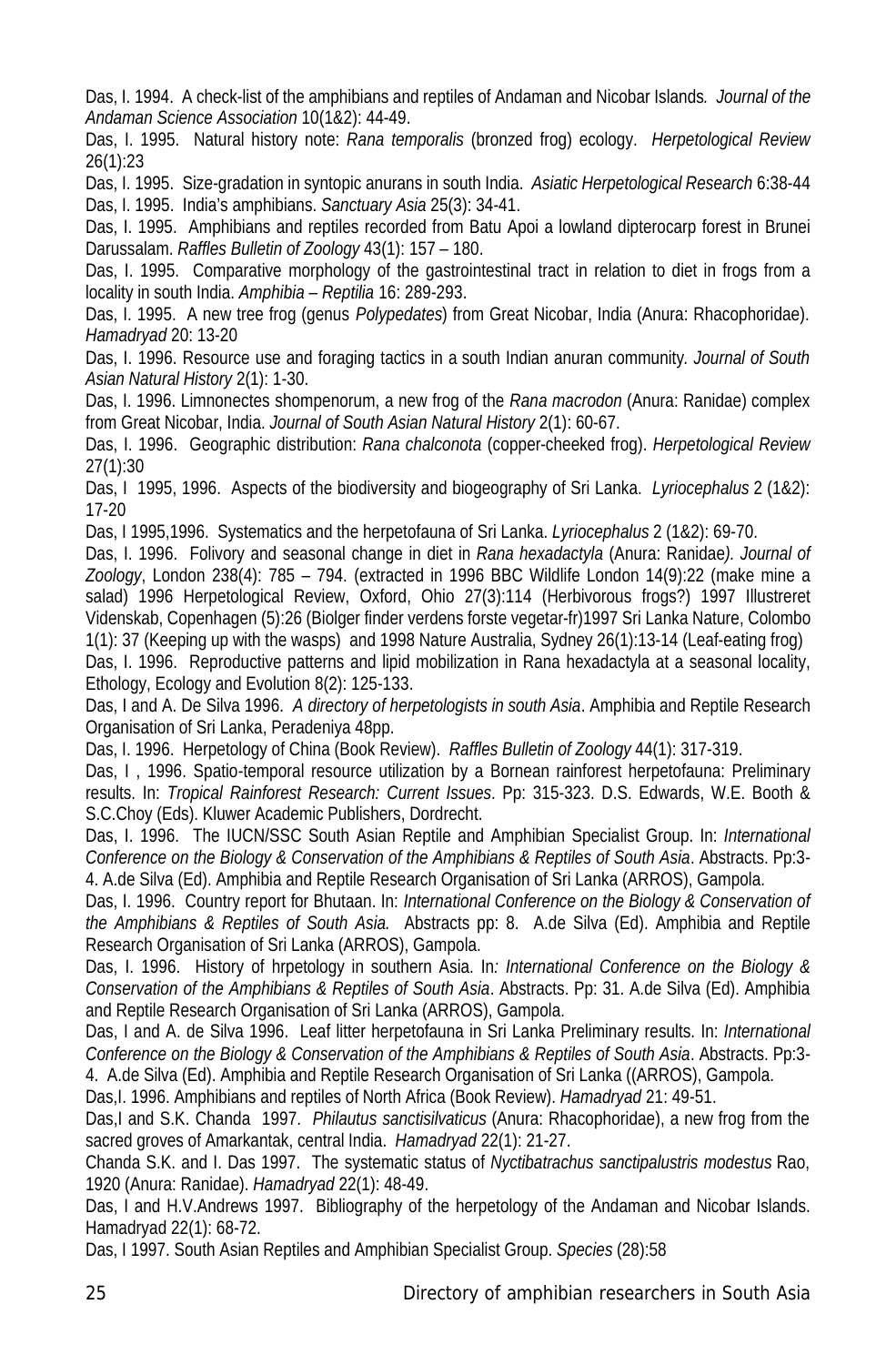Das, I. 1997. Herpetological explorations in the Andaman and Nicobar Islands. In: *Herpetology'97.* Abstracts of the Third World Congress of Herpetology. 2-10 August, 1997. Pp : 50 Z.Rocek & S.Hart (Eds) Third World of Congress of Herpetology, Prague.

Das, I and R. Whitaker 1997. A redescription of *Ramanella mormorata* Rao 1937 (Anura: Microhylidae). *Alytes* 15(3): 127 –132.

Das, I. 1997. The amphibian fauna of Sri Lanka (Book Review). *Herpetological Review* 28(4): 220 – 221 Das, I. 1997, 1998. The frog that wear a mask on its bottom! *Lyriocephalus* 3(2): 31.

Das, I. and M.S. Ravichandran 1998. A new species of *Polypedates* (Anura: Rhacophoridae) from the Western Ghats, India, allied to the Sri Lankan *P. cruciger* Blyth, 1852. *Hamadryad* 22(2): 88-94.

Das, I. and S.K. Dutta 1988. A new species of *Philautus* (Anura: Rhacophoridae) from the Eastern Ghats, south-eastern India. *Journal of South Asian Natural History* 3(1): 103-112.

Das, I. 1998. Pigs can fly! *Sri Lanka Nature* 1(2): 6-9.

Das, I. 1988. Borneo. Rainforest extraordinaire. *Sanctuary Asia* 18(1): 14-25

Das, I. 1998. Preface. In: *Captive care of common Indian frogs and toads*. Pp:iv. Text by Brij Kishore Gupta. Coimbatore Zoological Park & Conservation Centre, Coimbatore (2) iv 28 pp.

Das, I. 1988. A remarkable new species of ranid (Anura: Ranidae) with phytotelmonous larvae from Mount Harriet Andaman Islands. *Hamadryad* 23(1): 41- 49.

Das, I. and S.K. Dutta 1998. Checklist of the amphibians of India, with English common names. *Hamadryad* 23(1): 50-55.

Andrews, H.V. and I. Das 1998. Addenda to the bibliography of the herpetology of the Andaman and Nicobar Islands. *Hamadryad*. 23(1):71-72.

Das, I. 1998. A field guide to Australian frogs (Book Review). *Hamadryad* 23(1): 83

Lillywhite. H.B, A.K. Mittal, T.K. Garg and I. Das 1998. Basking behavior, sweating and thermal ecology of the Indian tree frog, *Polypedates maculatus*. *Journal of Herpetology* 32(2): 169-175.

Das, I. 1998. A new species of *Rana* from the Terai of Nepal. *Journal of Herpetology* 32(2): 223-229.

Das, I. 1998. *Herpetological bibliography of Indonesia*. Krieger Publishing Company, Malabar, Florida (2) 92

Das, I. and G.N. Martin 1988. *Bufo fergusonii* (Ferguson's toad). Ecology. *Herpetological Review* 29(3): 164.

Das, I. and R. Whitaker, 1998. Geographical Distribution. Pedostibes tuberculosus (Malabar tree toad). *Herpetological* Review 29(3): 173.

Das, I. 1998*. The serpent's tongue. A contribution to the ethnoherpetology of India adjacent countries*. Edition Chimaira. Frankfurt am Main. 122 pp

Das, I. and N. Chaturvedi 1988. Catalogue of herpetological types in the collection of the Bombay Natural History Society. *Hamadryad* 23(2): 150-156.

Das, I. 1998. Amphibians and reptiles of Mongolia. The vertebrates of Mongolia. (Book Review). *Hamadryad* 23(2): 198.

Das, I. 1998. Country report for Bhutan. Herpetofauna of Bhutan: present status, distribution and conservation. In: *Biology and conservation of the amphibians, reptiles and their habitats in south Asia*. Pp: 18-19.nA. De Silva (Ed). Amphibia and Reptile Research Organisation of Sri Lanka, Peradeniya.

Das, I. 1998. History of herpetology in southern Asia. In: *Biology and conservation of the amphibians, reptiles and their habitats in south Asia.* Pp:74. A. De Silva (Ed). Amphibia and Reptile Research Organisation of Sri Lanka, Peradeniya.

Das, I. and A. De Silva 1998. Species diversity and species richness of the leaf litter herpetofauna in Sri Lanka: preliminary results. In*: Biology and conservation of the amphibians, reptiles and their habitats in south Asia.* Pp. 285-293. A. De Silva (Ed). Amphibia and Reptile Research Organisation of Sri Lanka, Peradeniya.

Bauer, A.M… and I. Das 1999. North Carolina reptiles and amphibians of historical note in the collection of the Zoological Survey of India. *Journal of Elisha Mitchell Scientific Society* 115 (1): 1-7.

Das, I. 1999. Frogs are falling sillent. *Down to Earth* (5): 30-333

Das, I. In press. The dates of publication of names of amphibians and reptiles by Blanford and Stoliczka in the Journal and Proceedings of the Asiatic Society of Bengal. *Asiatic Herpetological Research*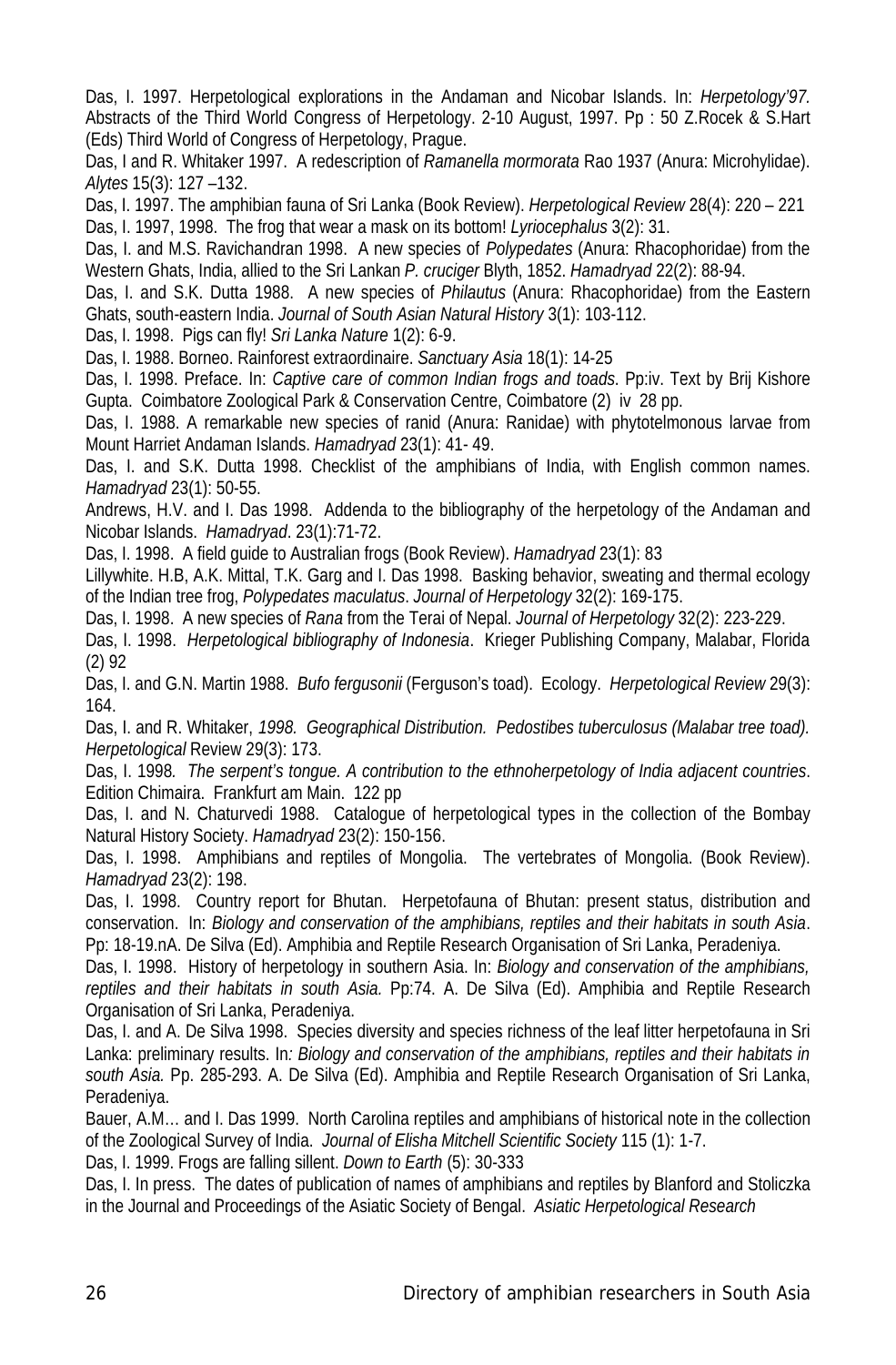Das, I. In press. A modern appreciation of Albert Gunther's The Reptiles of British India (1864).pp:I-xxx. In: *Reptiles of British India*. Reprint edition, Linnean Society of London, London/Wildlife Heritage Trust of Sri Lanka, Colombo. 452 pp.

Das, I. 1999. A field guide to the frogs of Borneo (Book Review). *Herpetological Review*. 30: In press. Das, I. and S.K. Chanda 1999. A new species of *Scutiger* (Anura: Megophryidae) from Nagaland, northeastern India. *Herpetological Journal*.

Chanda, S.K. and I.Das 1999. Catalogue of type specimens of amphibians in the collection of the Zoological Survey of India. *Hamadryad* 24(2): in press.

Das, I. 1999. Biogeography of the herpetofauna of the Andaman and Nicobar Islands. In*: Diversity of reptiles, amphibians and other terrestrial animals on tropical islands: Origin, current status and conservation*. H. Ota (Ed). Elsevier Science B.V. Amsterdam.

Vences, M. F.Glaw, J.Kosuch, M. Veith and I. Das. 1999. Polyphly of *Tomopterna* (Amphibia: Ranidae) and ecological biogeography of Malagasy relict amphibian groups. In: Symposium on the Biogeography of Madagascar. University of Paris, Paris. In press.

Das, I. Submitted. *Rana chitwanensis*. In: *Field guide to the amphibians and reptiles of Nepal*. H.-H Schleich (Ed.) S. Koeltz Verlag, Koenigstein.

Das, I. Submitted. Amphibia. In: Encyclopaedia Asiatica. Vol.VIII. Science and Technology. A.K. Danda (Ed). Asiatic Society, Calcutta.

Das, I. Submitted. Nomenclatural history and rediscovery of *Rhacophorus lateralis* Boulenger, 1883 (Amphibia: Anura: Rhacophoridae). *Japanese Journal of Herpetology*.

Das, I and J.Palden. Submitted. A herpetological collection from Bhutan, with new country records. *Herpetological Review*.

Das, I. Submitted. *Field guide to the amphibians and reptiles of Brunei Darussalam, Borneo*. Krieger Publishing Company, Malabar, Florida. A ca. 150 pp manuscript.

Das, I and K.K.P. Lim. In prep. A new *Bufo* (Anura: Bufonidae) from the peat swamps of Selangor West Malaysia. *Raffles Bulletin of Zoology*.

Das, I. and K.K.P. Lim. In prep. Catalogue of type specimens of amphibians and reptiles in the Zoological Reference Collection, National University of Singapore. *Raffles Bulletin of Zoology.*

Das, I. In prep. Tropical Asian amphibians and reptiles. Natural History Publications (Borneo), Sdn. Bhd., Kota Kinabalu. Ca. 100 pp..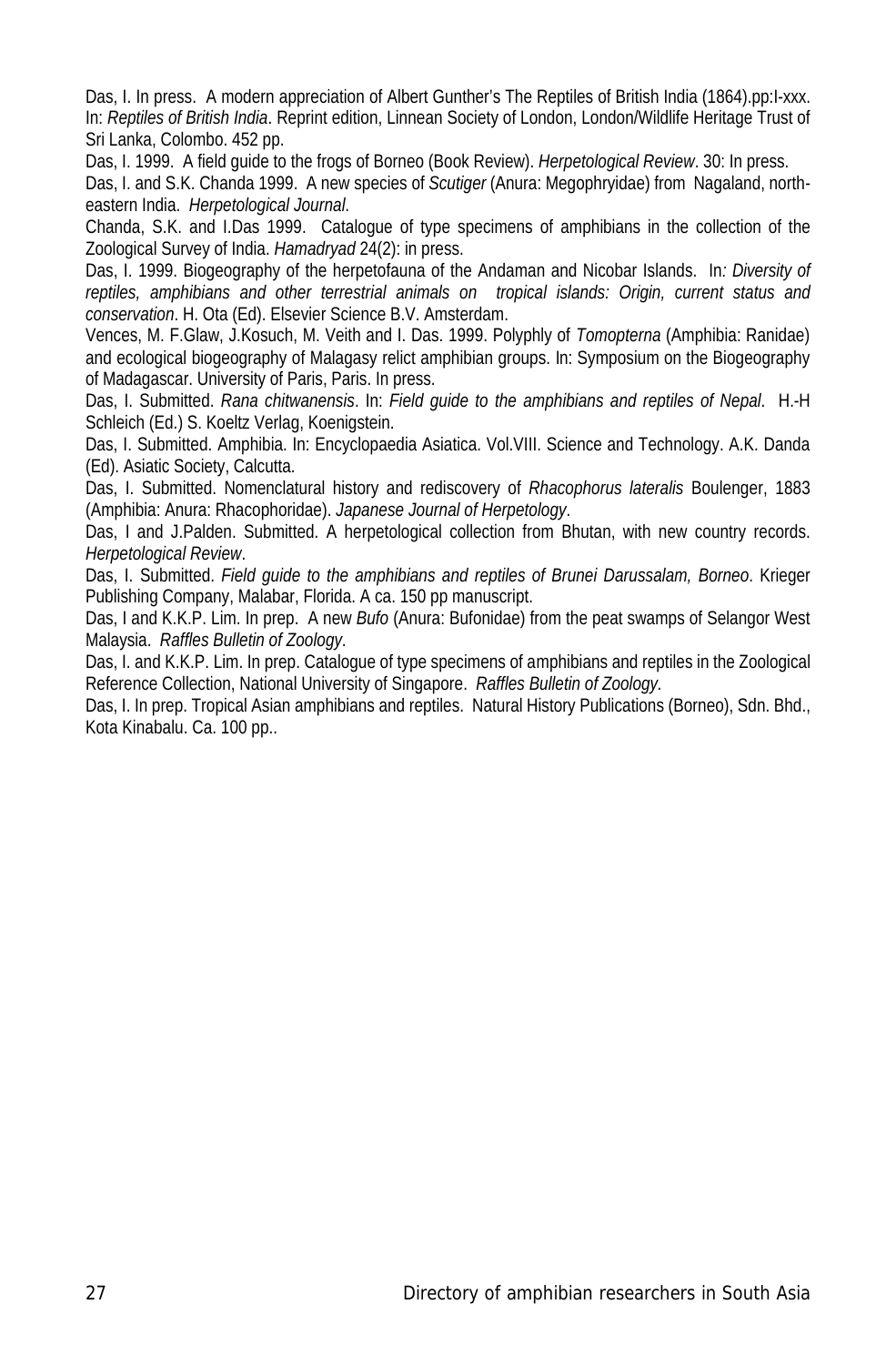# **Dr. Madhab C. Dash**

| Date of Birth:  | Sex: Male                                                  | <b>Occupation:</b> Teaching & Research                                       |
|-----------------|------------------------------------------------------------|------------------------------------------------------------------------------|
| Correspondence: | Sambalpur, Orissa 768019, India.<br>Phone: 91 (663) 827280 | Professor of Ecology, School of Life Sciences, Sambalpur Univ. Jyothi Vihar, |

**Research Interest:** Ecology, Conservation, Physiology, Biodiversity, Population studies.

# **Ph.D. in amphibian studies:** No

# **Guiding/guided students in amphibian studies:**

1996. (Mr. S.K. Swain). A comparative study of population biology of amphibian assemblage in Agroecosystems of Sambalpur, Orissa, India.

1996. (Mr. J.K. Mohanta). Ecological aspects of some tropical amphibian assemblages: Community analysis and comparison of larval energetics of dominant species.

1996. (Mrs. Charulatha Dei). Some ecological aspects on metamorphosis and larval energetics of *Microhyla ornata*, Dumen.

1986. (Dr. B.K. Mahopatra). Growth Ecology and metamorphosis of a tropical Amphibia, *Bufo stomaticus* Lutken.

1984. (Dr. P.K. Mishra). Ecological aspects of metamorphosis of a tropical Amphibia, *Rhacophorus maculatus* (Gray)

1984. (Dr. A.K. Hota). Growth, production and energetics of the tadpoles of *Rana tigerina* (Daud) and *Bufo melanostictus* (Block & Schneider).

1984. (Dr. S.N. Mohanty). Autecology of *Rana tigerina* (Daud).

# **Species/group of special Interest:** Anura

# **Projects:**

1993-1995. (J.K. Mohanta, Charulatha Dei, S.K. Swain). Population census, Life history patterns, Larval growth, metamorphosis and other ecological aspects of some Indian amphibian. Sambalpur dist., Orissa. 1984-1986. (B.K Mohatro). Life history patterns, larval growth and metamorphosis of some Indian amphibians.Sambalpur dist., Orissa.

1979-1984. (S.N. Mohanty, A.K.Hota, P.K.Mishra). Larval growth, metamophosis and energetics of some commercially important Indian amphibians (UGC). Sambalpur District, Orissa.

# **Captive populations of amphibians maintained:** Yes, during monsoon period only (4 months)

# **Publication:**

Charulatha Dei & M.C. Dash. Energy cost of metamorphosis in normal and crowding condition *in Microhyla ornata* tadpoles. (Communicated)

Dash, M.C. & Charulatha Dei, 1996. Effect of diet on growth rates, body size at metamorphosis and on duration of larval period in *Microhyla ornata* tadpoles. (communicated)

Dash, M.C. & Charulatha Dei, 1996. Crowding effect on growth and metamorphosis of *Microhyla ornata* (Dumeril and Bibron). *Current Science*.

Mohanta, J.K., S.K. Swain & M.C. Dash, 1995. Morphometric relationship in nine species of tropical anurans and their significance to some life History Parameters: *JBNHS*. (Accepted)

Dei, Charulatha, P.K. Mishra & M.C. Dash, 1994. Larval stages growth of *Microphyla ornata* and metamorphosis. *J. Fresh Water Biol*. 6:269-273.

Dash, M.C. & J.K. Mohanta, 1993. Quantitative analysis of community structure of tropical Amphibian asssemblage and its significance to conservation. *J. Bioscience* (India) 18:121-139.

Mahopatra B.K. & M.C. Dash, 1992. Energy budget of Bufo stomaticus Lutken tadpoles, *J. Ecobiol*. India 4:297-302.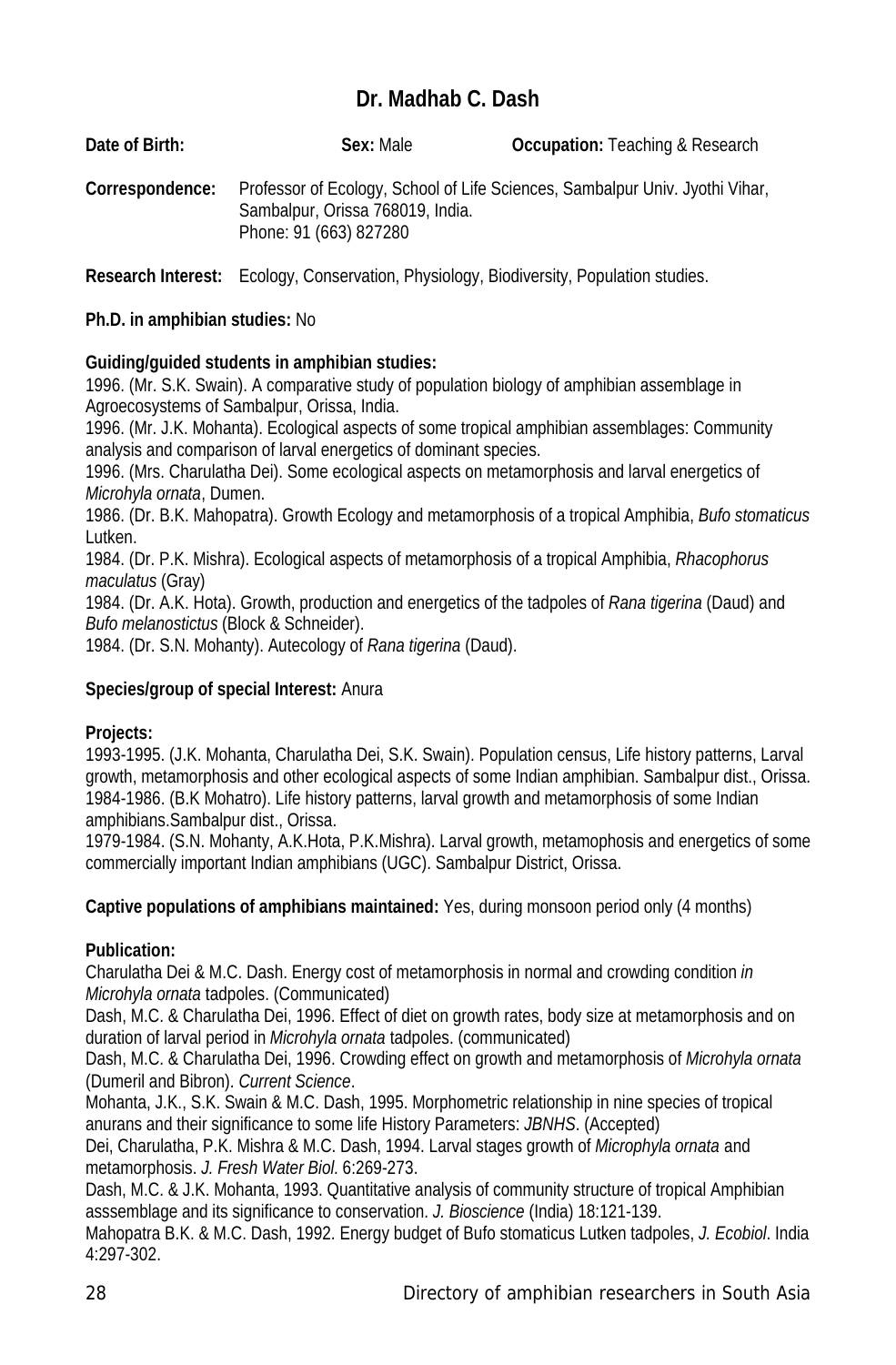Dash, M.C., 1991. Energetics of amphibian tadpoles. *S.U. J. Science and Technology*. India. (Silver Jubilee Volume) X:89 –93

Mahopatra, B.K. & M.C. Dash, 1991. Aeration effect on the growth and metamorphosis of *Bufo stomaticus* larvae. *J. Zool. Soc. India.* 41:99-105.

Dash, M.C. & B.K. Mahopatra, 1991. Breeding behaviour and metamorphic relation of *Bufo stomaticus* Lutken (Anura:amphibia), *J.B.N.H.S.* 88:20-26.

Mahopatra, B.K. & M.C. Dash, 1991. Earthworm as a better feed component for growth and metamorphosis of *Bufo stomaticus. J. Aqua. India*. 1:43-49.

Dash, M.C. & B.K. Mahopatra, 1990. Efffect of food quality and quantity on growth and metamorphosis of *Bufo stomaticus* Lutken larvae. *J. Ecobiol. India*. 2(1):67-76.

Dash, M.C. & P.K. Mishra, 1989. Energy cost of metamorphosis in a tropical tree frog *Polypedatus maculatus*. *J. Ecobiology*, India 1(2):131-136.

Mohanty,S.N. & M.C. Dash, 1988. Larval energetics of *Rana tigerina* (Daud) larvae. *Ind. J. Expt. Biol*. 26:88-91.

Mahopatra, B.K. & M.C. Dash, 1983. Density effect on growth and metamorphosis of *Bufo stomaticus* larvae. *Alytes*. 6:88-98.(France).

Hota, A.K. & M.C. Dash, 1986. Growth and metamorphosis of anuran larva effect of diet and temperature. *Alytes* 5:165-172. (France)

Mohanty, S.N. & M.C. Dash,1986. Effects of diet and aeration on the growth and metamorphosis of *Rana tigerina* tadpoles, *Aquaculture* 51. 89-96. (Netherlands).

Mishra, P.K. & M.C. Dash, 1985. Oxygen uptake by *Polypedatus maculatus* (gray): larvae during developmental stages. *Alytes*, 4:79-84 (France)

Mishra, P.K. & M.C. Dash, 1984. Metamorphosis of *Polypedatus maculatus* (Gray): An analysis of crowding effect. *Alytes*, 3:165-171. (France)

Mishra, P.K. & M.C. Dash, 1984. Larval growth and development of a tree frog *Rhacophorus maculatus*  (Gray) *Tropical Eco*. 25:203-207.

Hota, A.K. & M.C. Dash, 1983. Evidence of interspecific predation among larval anurans: predation of *Rana tigerina* larvae on *Bufo melanostictus* larvae. *Biol. Bull. India*. 5:64-65.

Hota, A.K. & M.C. Dash, 1981. Effect of food level and larval density on growth & metamophosis of *Rana tigerina* larvae. *Oikos* 37:349-352. SWEDEN.

Dash, M.C. & A.K. Hota, 1980. Density effects on the survival, growth rate and metamorphosis of *Rana tigerina* tadpoles. *Ecology*, 61:1026-26. USA.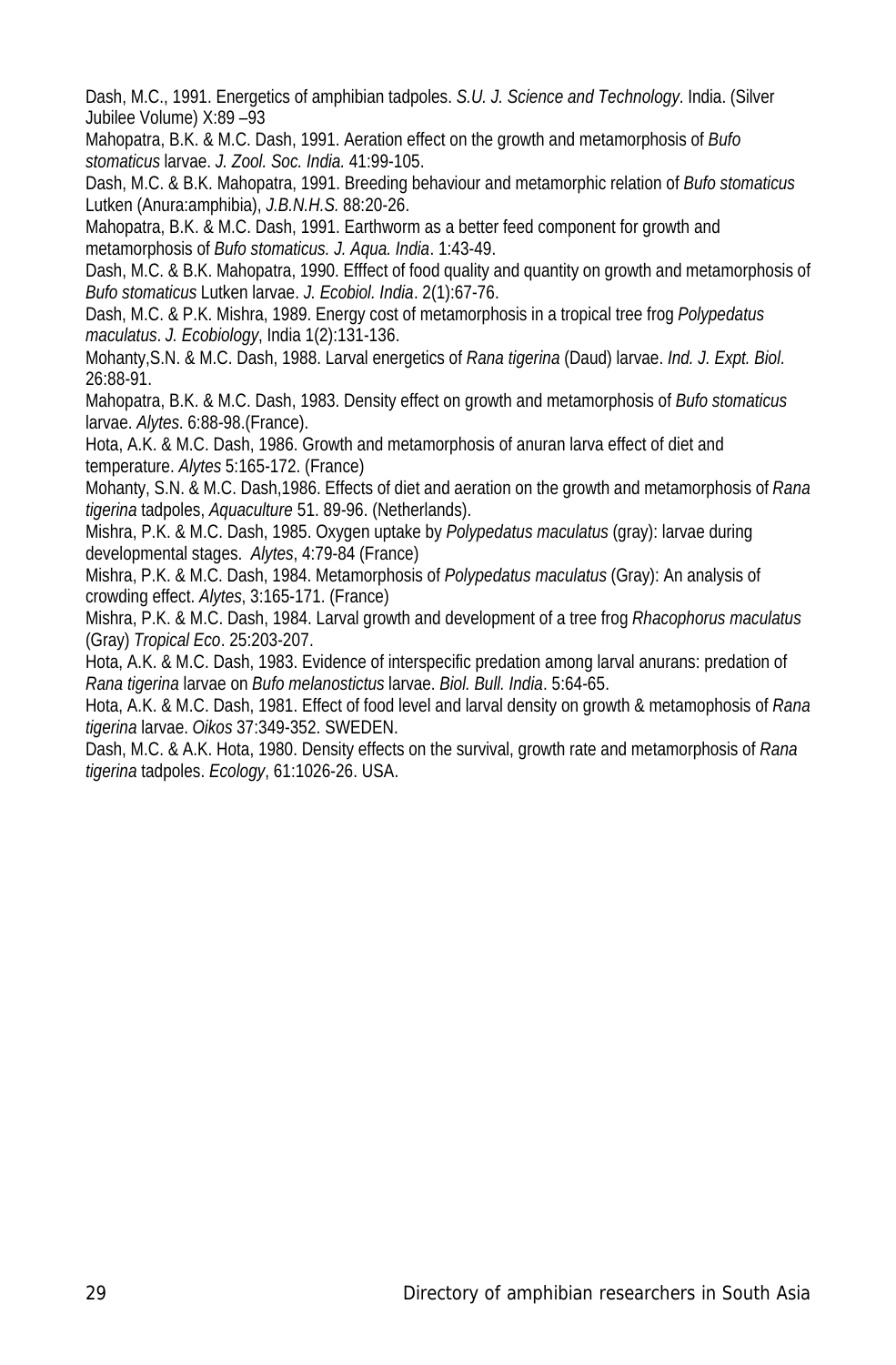# **Dr. Ritwik DasGupta**

| Date of Birth:  | Sex: Male                                               | <b>Occupation: Lecturer</b>                                                                         |  |
|-----------------|---------------------------------------------------------|-----------------------------------------------------------------------------------------------------|--|
| Correspondence: | Parganas, West Bengal 743352.<br>Phone: 91 (33) 4784287 | Manju villa, Rampur, P.O. Maheshtala-Govindapur, via Maheshtala, Dist 24                            |  |
|                 |                                                         | Research Interest: Ecology, Conservation, Biodiversity, Taxonomy, Population studies, Parasitology, |  |

Zoogeography.

# **Ph.D. in amphibian studies:**

1993. Habitat and Biology of the Himalayan newt *Tylototriton verrucosus* Anderson (Caudata: Salamandridae). Kalyani University, West Bengal, India. Guide: Prof. D. Halder.

# **Guiding/guided students in amphibian studies:** No

**Species/group of special Interest:** All amphibians — Microhylidae, The Megophryinae, Bufonidae, Ranidae, Rhacophoridae. The family Salamandridae amongst the order Caudata

# **Projects:**

1991- 1992. Study of habitat of the Himalayan salamander. Darjeeling. 1987- 1991. Survey of habitats of the Himalayan salamander. Darjeeling.

# **Captive populations of amphibians maintained:** No

# **Publications:**

Das Gupta, R., 1995. The importance of sino Himalayan faunal elements. *Himalayan Paryavaran*. 2(2). DasGupta, R., 1994. The Himalayan Salamander and the age of the Himalayas and some Himalayan river systems. *The Himalayan Paryavaran*. 2(1):36-37.

DasGupta, R., 1994. Ecology of the Himalayan newt (*Tylotriton verrucosus*) in Darjeeling, Himalayas, India. *Russian J. Herpetology*. 1(1):69-76.

DasGupta, R., 1994. Courtship in the Himalayan salamander. *J. Beng. Nat. Hist. Soc*. *N.S.* 13(2):23-36. DasGupta, R., 1990. Rediscovery of a natural habitat of the newt in Darjeeling. J*. Beng. Nat. Hist. Soc. N.S.* 9(2):7-8.

DasGupta, R., 1991. The gilled young of *Tylototriton verucosus* over wintering in Mud*. J. Beng. Nat. Hist. Soc. N.S.* 10(2):6-10.

DasGupta, R., 1992. The Himalayan salamander (*Tylotriton verrucosus*): characteristics, status and suggestions for conservation. *Zoos' Print*. VII(8):13-15.

DasGupta, R. & B. Dasgupta, 1990. Collembolan insects as potential parasites. Trans. of Royal Soc. Trop. Med. and Hygiene. 84,438.

DasGupta, R., 1990. On the conservation of the Himalayan salamander. In: *Impacts of Environment on Animals and Aquaculture.* Eds. G.K. Manna and B.B.Joma. 283-289. Kalyani University press

DasGupta, R., 1990. Distribution and conservation problems of the Himalayan newt.(*Tylotriton vercosus*) in the Darjeeling Himalayas. *Hamadryad*. 15(1):13-15.

DasGupta, R., 1989. Megafloristic and palynoplanktonic studies on three different leutic habitats in Darjeeling Himalayas. *J. Beng. Nat. Hist. Soc. N.S.* 8(2):58-65.

DasGupta, R., 1989. Leutic habitats in Darjeeling Himalayas and problems related to their conservation. *J. Beng. Nat. Hist. Soc. N.S*. 8(2):66-69.

DasGupta, R., 1988. The young of the Himalayan newt. *J. Beng. Nat. Hist. Soc. N.S.* 7(1): 3-18. DasGupta, R., 1987. The construction of pools in Parks in relation to the conservation of some small vertebrates. *J. Beng. Nat. Hist. Soc., N.S.* 6(2):110-112.

DasGupta, R., 1984. Parental care in the Himalayan newt. *J. Beng. Nat. Hist. Soc.,* 3(2):106-109. DasGupta, R., 1983. Observations on the Himalayan newt. *J. Beng. Nat. Hist. Soc., N.S.* 2(2):59-60.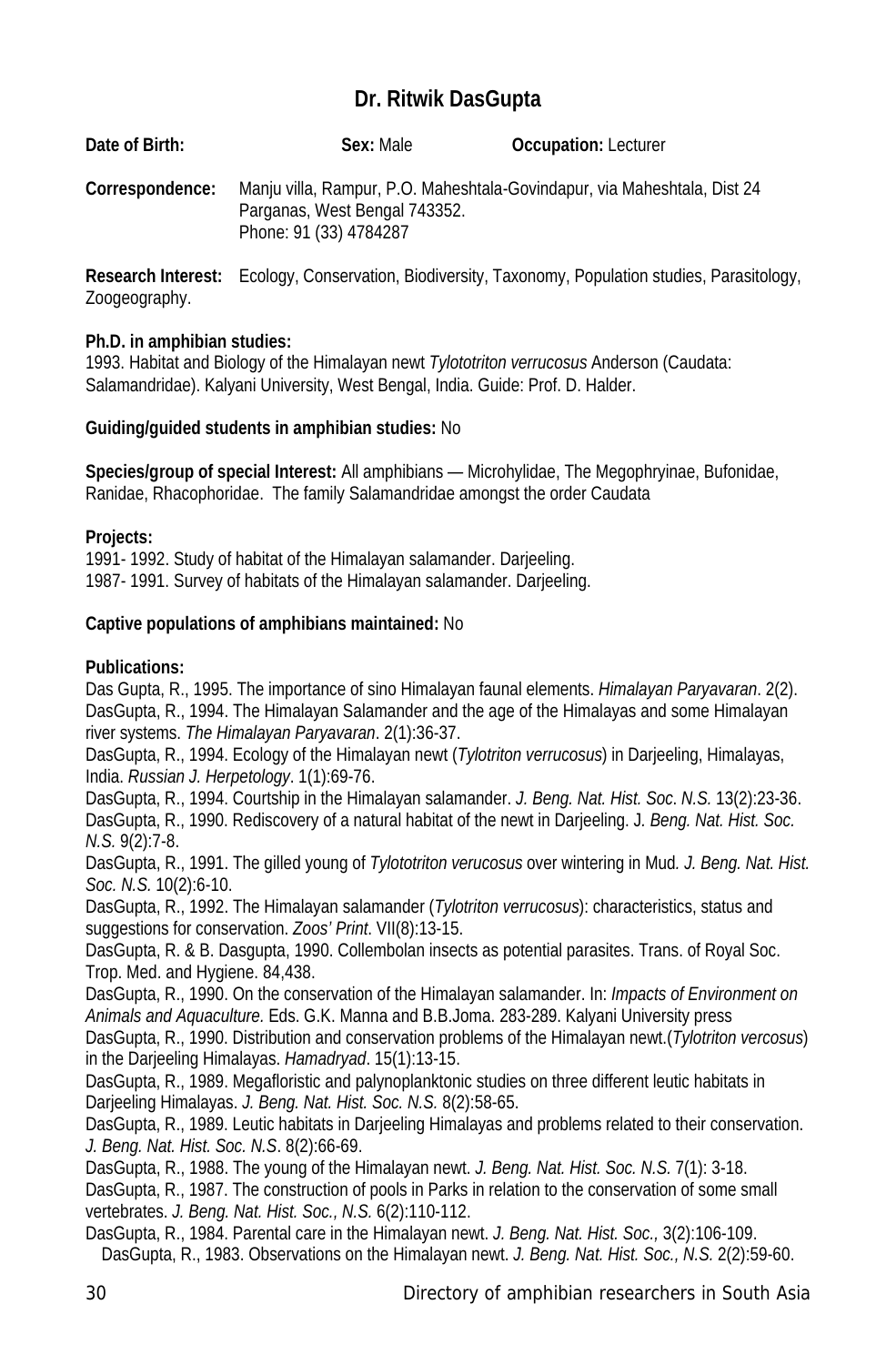# **Dr. P.V. Desai**

| Date of Birth:  | Sex: Male                                                                                     | <b>Occupation:</b> Reader in Zoology |
|-----------------|-----------------------------------------------------------------------------------------------|--------------------------------------|
| Correspondence: | Department of Zoology, Goa University, Taleigo Plateau, Goa 403203.<br>Phone: 91 (832) 221346 |                                      |
| Home address:   | Phone: 91 (832) 212655                                                                        |                                      |
|                 | <b>Research Interest:</b> Conservation, Physiology, Toxicology.                               |                                      |

#### **Any other information:**

I have been noticing the existence of *Polypedatus cruciger* in Goa for last ten years and am worried about the elimination of this frog species (amphibian species in general) due to mining pollution. I wish to undertake conservation of species if funds are provided.

# **Dr. Sarita Chandrakant Deshpande**

| Date of Birth: 11-11-1950          | Sex: Female                                                                   | <b>Occupation:</b> Lecturer, NGO worker                                    |  |
|------------------------------------|-------------------------------------------------------------------------------|----------------------------------------------------------------------------|--|
| Correspondence:                    | Nagpur, Maharashtra 440010<br>Phone: 5263720                                  | Department of Biology, Dharampeth M.P. Deo Memorial Science College        |  |
| Home address:                      |                                                                               | 63, Prasad Nagar, Near Railway Crossing, Jaitala Road, Nagpur, Maharashtra |  |
|                                    | <b>Research Interest:</b> Freshwater Zoology, Ecology, Conservation Education |                                                                            |  |
| Ph.D. in amphibian studies: No     |                                                                               |                                                                            |  |
| Rana<br>Guiding/guided students:   |                                                                               |                                                                            |  |
| Projects: in amphibian studies: No |                                                                               |                                                                            |  |
| Species/group of special Interest  |                                                                               |                                                                            |  |

April,May 1995. Amphibians of Maldives in Maldives. Since 1996. Amphibians of Vidarbha region in Nagpur and around.

# **Captive populations of amphibians maintained:** Yes. *Rana* sp…

# **Any other information:**

Started survey of a lake, 10 km. away from Nagpur. The lake is unique and seems to have variety of Amphibians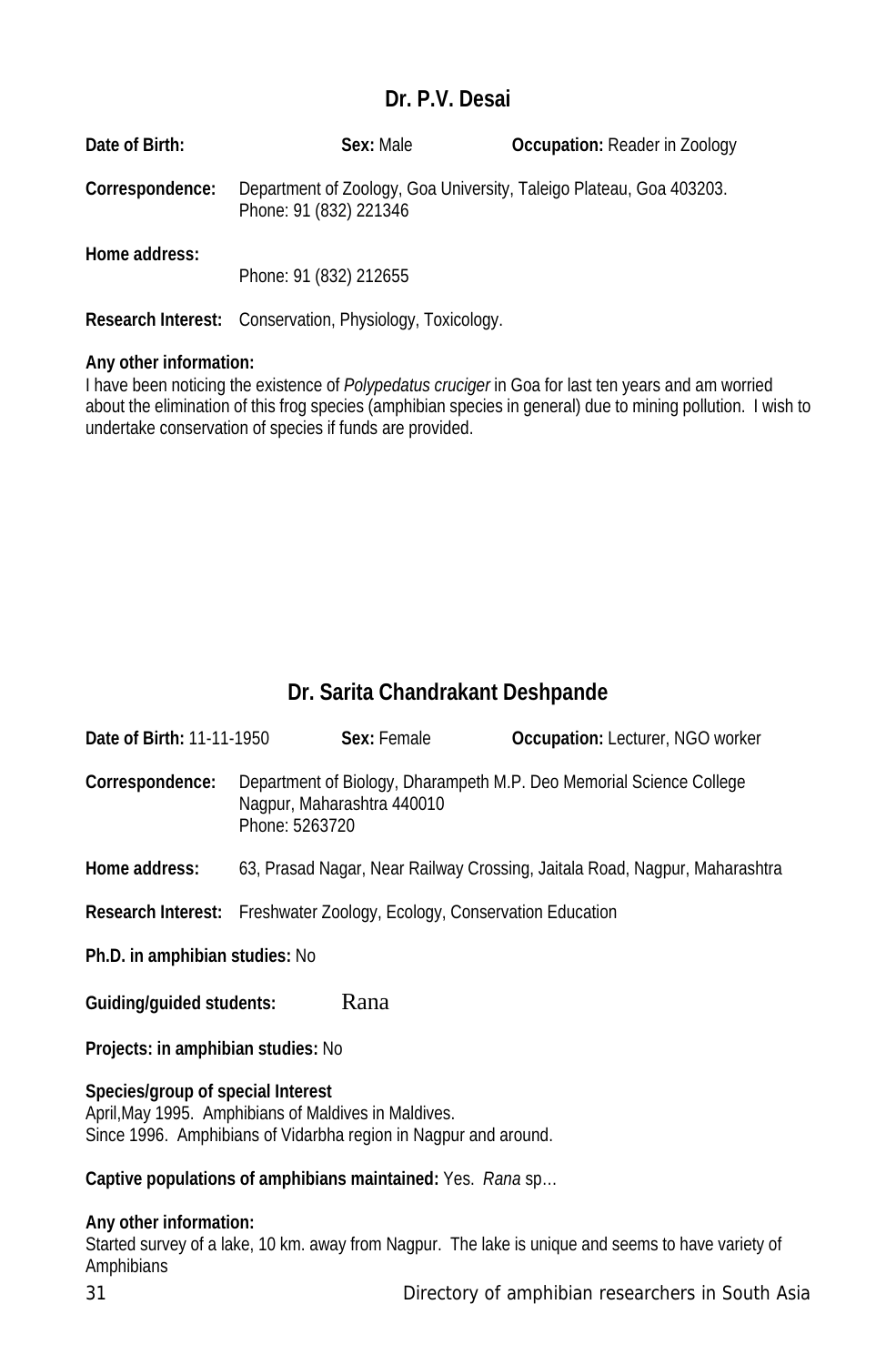# **Anslem Lawrence De Silva**

| <b>Date of Birth: 1-8-1940</b> | Sex: Male                                                                    |                | <b>Occupation: Senior Staff Officer</b> |
|--------------------------------|------------------------------------------------------------------------------|----------------|-----------------------------------------|
| Correspondence:                | Faculty of Medicine, University of Peradeniya, Sri Lanka<br>Phone: 08-388130 | Fax: 08-389106 | Email: anslem@med.pdn.ac.lk             |
| Home address:                  | 15/1, Dolosvage Road, Gampola, Sri Lanka<br>Phone: 71-748411                 |                |                                         |

#### **Any other information:**

Now I am the chair for DAPTF, WG, Sri Lanka. We are conducting an island-wide awareness program on amphibians.

# **Dhirendra Devarshi**

| Date of Birth: 4-4-1963        | Sex: Male                                                                          | <b>Occupation:</b> Lecturer, Senior Scale |
|--------------------------------|------------------------------------------------------------------------------------|-------------------------------------------|
| Correspondence:                | 34, Yaduraj Nagar, Achnera Road, Bharatpur, Rajasthan 321001<br>Phone: 05644 29519 |                                           |
| Home address:                  | C-8, Manju-Nikunj, Prithviraj Road, Jaipur, Rajasthan 302001<br>Phone: 0141 376008 |                                           |
| Ph.D. in amphibian studies: No |                                                                                    |                                           |

**Guiding/guided students in amphibian studies:** No

#### **Species/group of special Interest:**

Frogs, Reptiles, Birds. Among Amphibians: *Hoplobatrachus tigerinus*, Euphlyctis *cyanophlyctis*, *Rana brevirostris*, *Microhyla ornata*, *Bufo stomaticus*, *Bufo melanostictus*

#### **Projects:**

Rajasthan (in Genera), Eastern Rajasthan (esp. Jaipur & Bharatpur)

# **Captive populations of amphibians maintained:** No

#### **Publications:**

Popular articles in Hindi dailies and magazines; Radio talks (AIR: Jaipur & Rajasthan)

# **Any other information:**

Presently engaged in Ph.D. work on Avian species of Rajasthan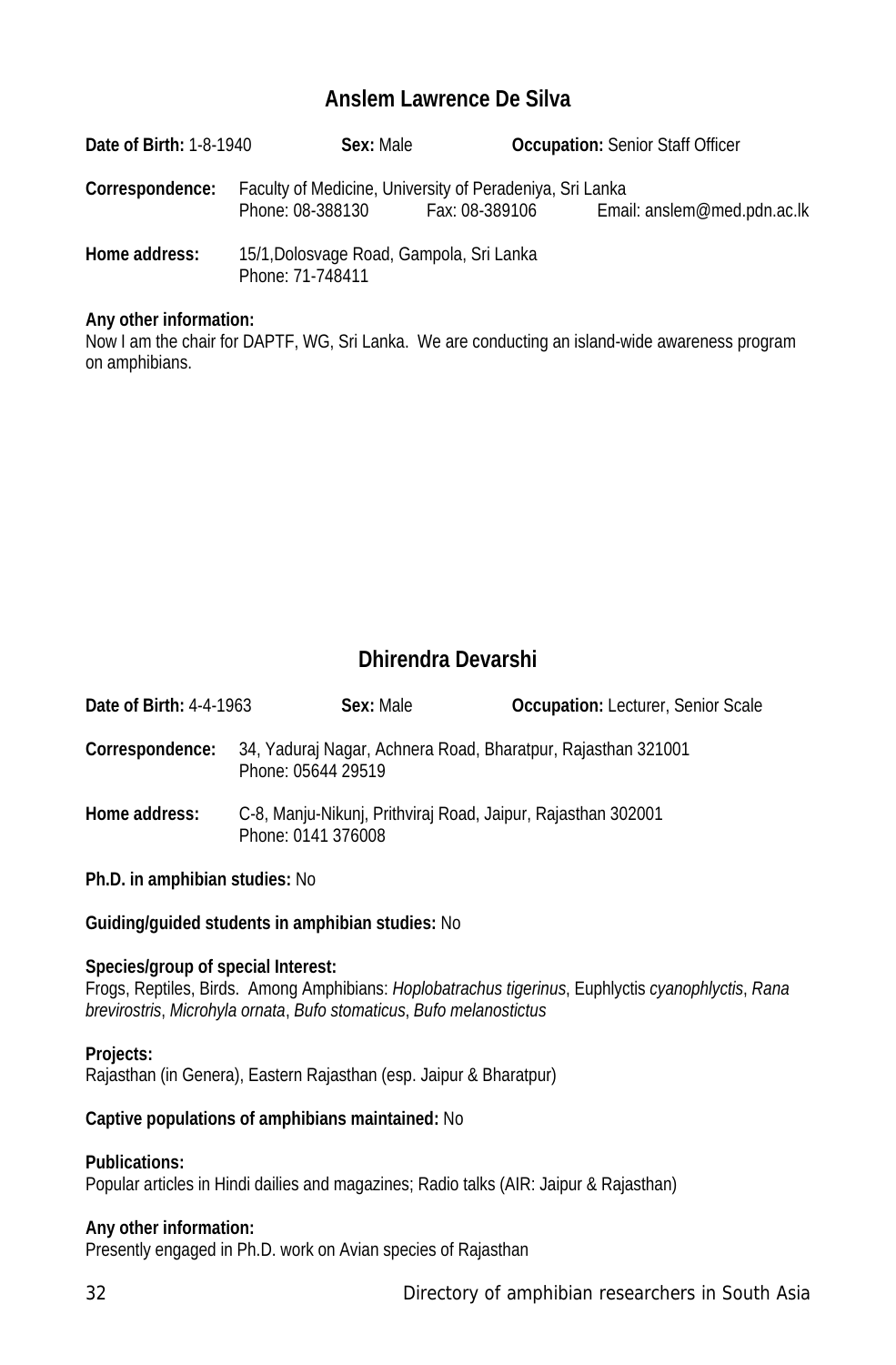# **Dr. P.S. Easa**

**Date of Birth:** 25-11-1954 **Sex:** Male **Occupation:** Scientist and Head **Correspondence:** Division of Wildlife Biology, Kerala Forest Research Institute, Peechi Kerala 680653 Phone: 0487 782037, 782061-64 Fax: 0487 782249 Email: libkfri@md2.vsnl.net.in

**Home address:** Phone: 0487 782334

**Research Interest:** Ecology, Conservation, Biodiversity, Taxonomy, Population studies, Education

# **Ph.D. in amphibian studies:** No

**Guiding/guided students in amphibian studies:** No

**Species/group of special Interest:** Rhacophoridae and Ranidae

# **Projects:**

July 1994 & June 1997. Survey of reptiles and amphibians in Kerala part of Nilgiri Biosphere Reserve 1997-98, Biodiversity conservation potential and ecosystem rehabilitation using traditional knowledge at Chinnar Wildlife Sanctuary. Funded by Mac. Arthur Trust (Herpetofaunal study)

# **Captive populations of amphibians maintained:** No

# **Publication:**

Easa, P.S. 1998. Survey of Reptiles and Amphibians in Kerala part of Nilgiri Biosphere Reserve. KFRI Research Report No. 148. KFRI, Peechi

# **Dr. Sanil George**

| Date of Birth:  | Sex: Male                                                                                  | <b>Occupation: Research Officer</b> |
|-----------------|--------------------------------------------------------------------------------------------|-------------------------------------|
| Correspondence: | RG-CDEST, Thiruvananthapuram, Kerala 695010.<br>Phone: 91 (471) 69881. Fax: 91 (471) 69472 |                                     |

**Research Interest:** Ecology, Conservation, Biodiversity, Taxonomy, Toxicology.

# **Ph.D. in amphibian studies:**

1993. Studies on some aspects of the ecology and biology of *Rana hexadactyla* Lesson (Amphibia; Anura) Mahatma Gandhi University, Kerala. Guide: Dr. M. I. Andrews, Dept. of Zoology, Mar Thoma College, Tiruvalla, Kerala.

# **Guiding/guided students in amphibian studies:** No.

**Species/group of special Interest:** Amphibian of Kerala in general and *Rana hexadactyla* in particular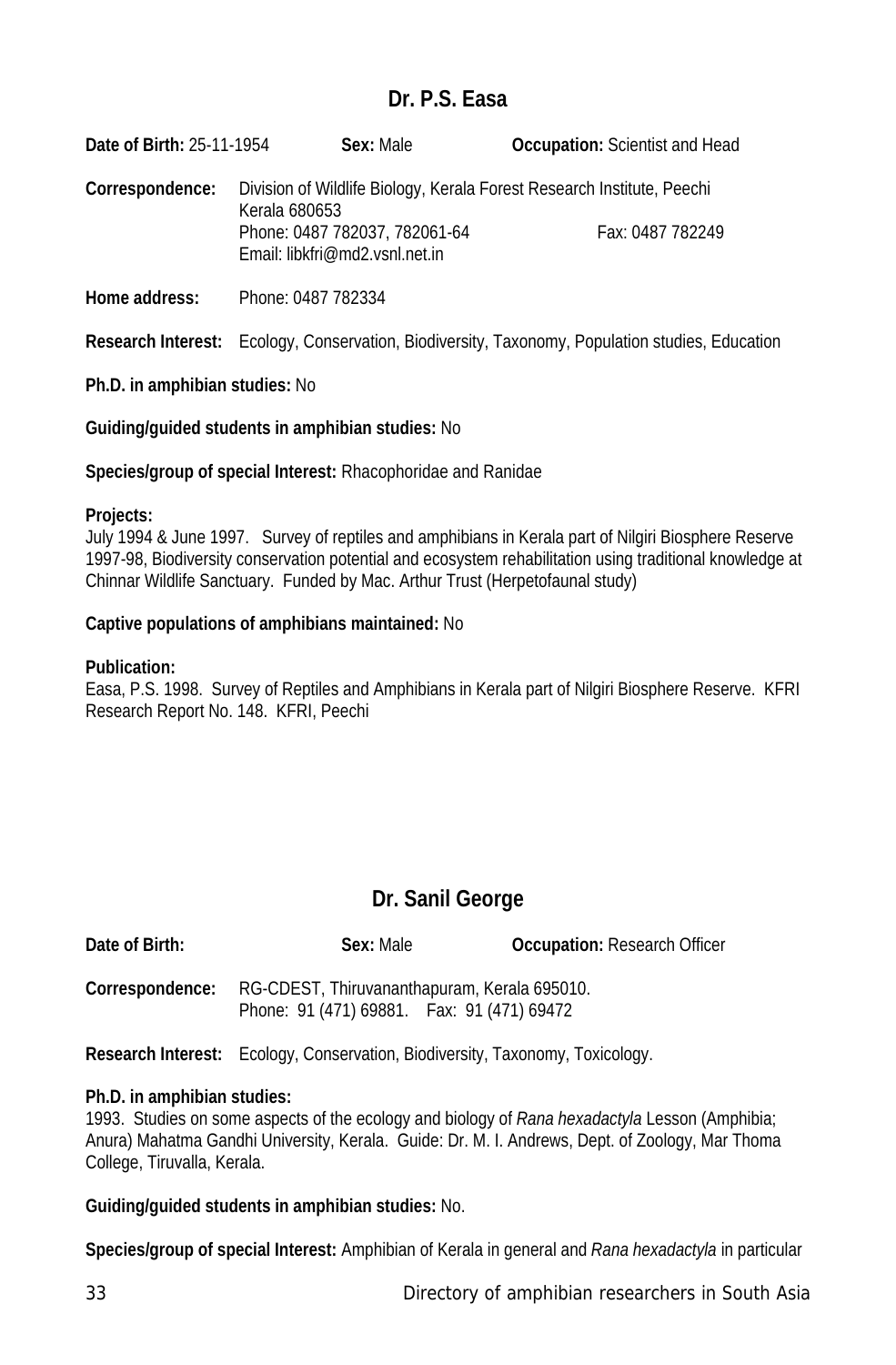# **Projects:**

1994-1995. Studies on the amphibians of Kerala - 1, Survey at the proposed Pooyamkutty hydroelectric power project site, Kerala. Idukki District, Kerala

1992-1993. Studies on amphibians of kuttanad, a natural wetland in Central Kerala. Kuttanad, Kerala 1988-1992. Studies on some aspects of the ecology and biology Pathanamthitta and Allepey district of of *Rana hexadactyla* Lesson (Amphibia; Anura) Kerala

# **Captive populations of amphibians maintained:** Yes

# **Publication:**

George, S. & M.I. Andrews, 1996. *Proc. 8th Kerala Sci. Congr*. 69-71. George, S. & A. Leelamma, 1995. *J. Bombay. Nat. Hist. Soc*. 92(3), 827 George, S. & M.I. Andrews, 1995. *J.Bombay. Nat. Hist. Soc.* 92(2), 220-224. Andrews M.I. & S. George, 1995. *Zoos' Print*, 10(7), 9-10 George, S., 1995. *Zoos' Print* 10(7), 11-12 George, S., 1995. *Zoos' Print*, 10(7), 1-4 George, S. & M.I. Andrews, 1994. *Proc. 6th Kerala Science Congr*., 69-70, 1994 George, S. & M.I. Andrews, 1994. *J. Ecobiol* 6(2), 148-149. George, S. & M.I. Andrews, 1993. *J. Zool. Soc. Kerala* 3(2), 30-34 George, S. & M.I. Andrews, 1993. J*. Zool. Soc. Kerala* 3(1), 55-57 Andrews, M.I. & S. George, 1993. *Herpeton* 5&6, 1-3 Andrews M.I. & S. George, 1992. *Proc. 4th Kerala Science Congr*. 30-33. George, S., et al 1992. *J. Zool. Soc. Kerala* 2(1), 58-61. Andrews M.I. & S. George, 1991. *J. Zool. Soc. Kerala* 1(1), 43-45 Andrews M.I. & S. George, 1991. *J. Ecotoxicol. Environ. Monit* 1(2), 142-147.

# **Dr. H.V. Ghate**

| Date of Birth:  | Sex: Male                                                                        | <b>Occupation: Lecturer</b> |
|-----------------|----------------------------------------------------------------------------------|-----------------------------|
| Correspondence: | Department of Zoology, Modern College, Shivaji Nagar, Pune<br>Maharashtra 411005 |                             |
|                 | Phone: 91 (212) 325927, 325102                                                   |                             |

**Research Interest:** Ecology, Conservation, Biodiversity, Taxonomy, Toxicology

**Ph.D. in amphibian studies:** No

**Guiding/guided students in amphibian studies:** No

**Species/group of special Interest:** *Microhyla ornata*, *Tomopterna* sp., *Euphlyctis cyanophlyctis*, *Bufo melanostictus*.

# **Projects:**

1987-88. Biology of the frog *Microlyla ornata*. Mainly at Pune, but survey carried out in nearby areas 1982-84. Teratological effects of fungicides in amphibians embryos (UGC Projects)Pune (proper) Studies on breeding of following species: *Tomopterna* sp., *Bufo melanostictus*, *Rana malabarica*, *Polypedates maculatus*, *Euphlyctis cyanophlyctis*, *Microhyla ornata*

# **Captive populations of amphibians maintained:** Yes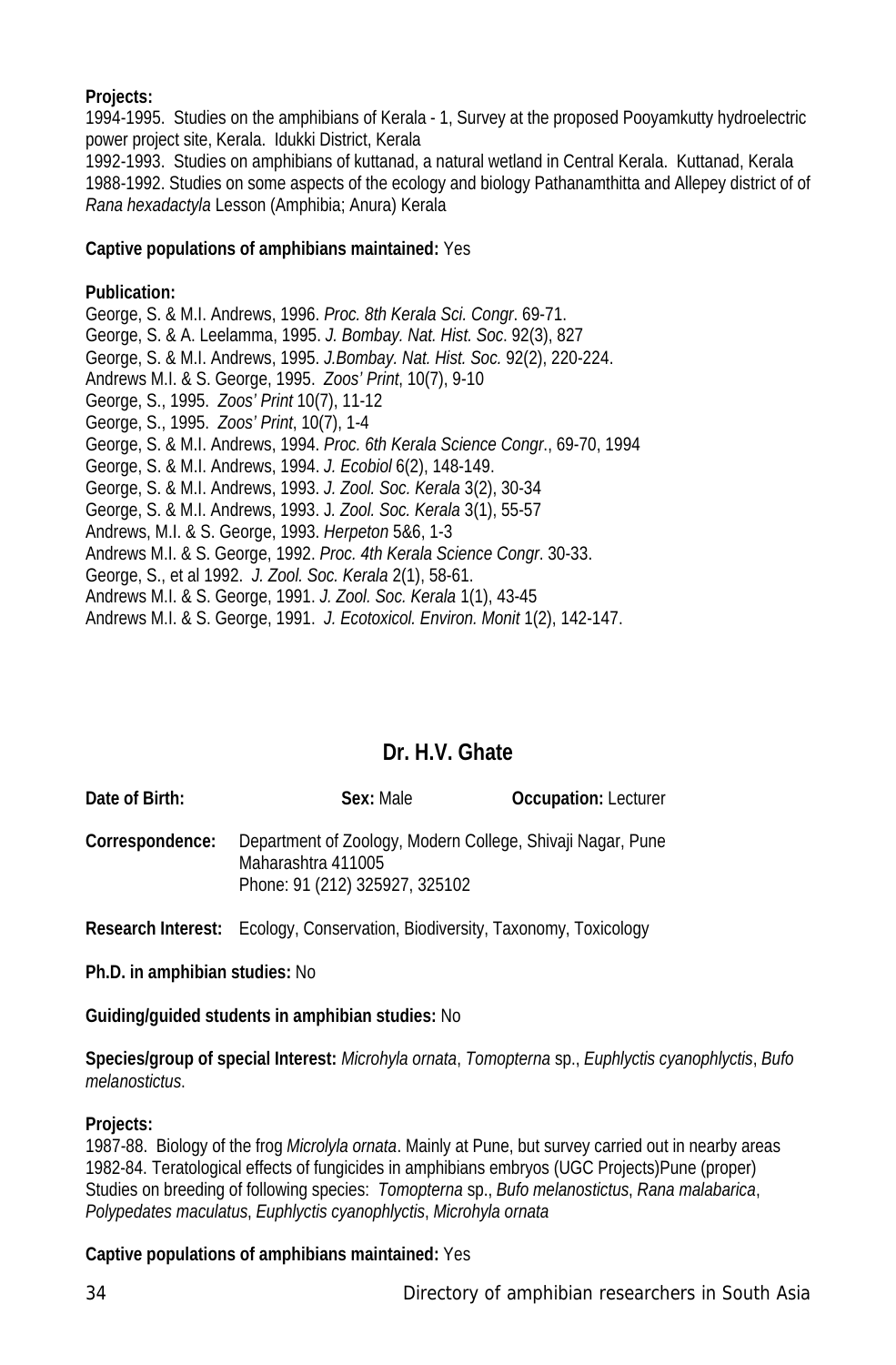# **Publications:**

Ghate, H.V. & S.Y. Paranjape, 1986. Frogs and froglets: Socioeconomic and ecological perspective. Proceedings of the "First World Conference on Trade in Froglegs vis-a-vis Environmental Considerations" held at Calcutta.

Ghate, H.V. & A.D. Padhye, 1989. Spawning in the frog *Microhyla ornata*. *J. Bom. nat. Hist. Soc*. 86: 363-367

Ghate, H.V. & A.D. Padhye, 1988. Predation of *Microhyla* tadpoles by Gambusia. *J. Bom. nat. Hist. Soc*. 85: 200-201

Ghate, H.V., 1989. Abnormal diet of the Indian bull frog (*Rana tigerina*). Herpeton 2: 15-16 Ghate, H.V. and S.S. Kamble, 1994. First record of *Microhyla rubra* (Jerdon) (Amphibia: Anura) from Maharashtra. *J. Bom. nat. Hist. Soc*. 91:150-151

Ghate, H.V. 1992. Day time spawning in *Bufo melanostictus*. *Cobra* (Bull. Madras Snake Park) Ghate, H.V. & A.D. Padhye, 1989. Preliminary photographic record and description of various developmental stages of the frog *Microphyla ornata* (Duméril and Bibron). *Herpeton* 2: 2-7

Ghate, H.V. & A.D. Padhye, 1992. Sodium chloride and potassium chloride tolerance of different stages of the frog *Microhyla ornata*. *Herpetol J*. (U.K.) 2: 18-23

Ghate, H.V., A.D. Padhye & S.M. Ghaskadbi, 1996. Defective neurulation in frog embryos exposed to sea water current science

# **Dr. Badal Chandra Bharati Goswami**

| Date of Birth:                                                                                | Sex: Male                            | <b>Occupation: Teaching</b>                                                                     |
|-----------------------------------------------------------------------------------------------|--------------------------------------|-------------------------------------------------------------------------------------------------|
| Correspondence:                                                                               | West Bengal<br>Phone: 91 (33) 846244 | Department of Zoology, Sreegopal Banerjee College, P.O. Mogra, District Hooghly                 |
|                                                                                               |                                      | Research Interest: Ecology, Conservation, Biodiversity, Taxonomy, Population studies, Education |
| Ph.D. in amphibian studies: No                                                                |                                      |                                                                                                 |
| Guiding/quided students in amphibian studies: No                                              |                                      |                                                                                                 |
| Species/group of special Interest: Uperodon globulosus, Kaloula taprobanica, Bufo himalayanus |                                      |                                                                                                 |
| Projects:<br>1988-1993. Amphibians of West Bengal Plains.                                     |                                      |                                                                                                 |
| Captive populations of amphibians maintained: Yes<br><b>Vivek Gour-Broome</b>                 |                                      |                                                                                                 |

| <b>Date of Birth: 5-11-1972</b> | Sex: Male | <b>Occupation: Research</b>                      |
|---------------------------------|-----------|--------------------------------------------------|
| 35                              |           | Directory of amphibian researchers in South Asia |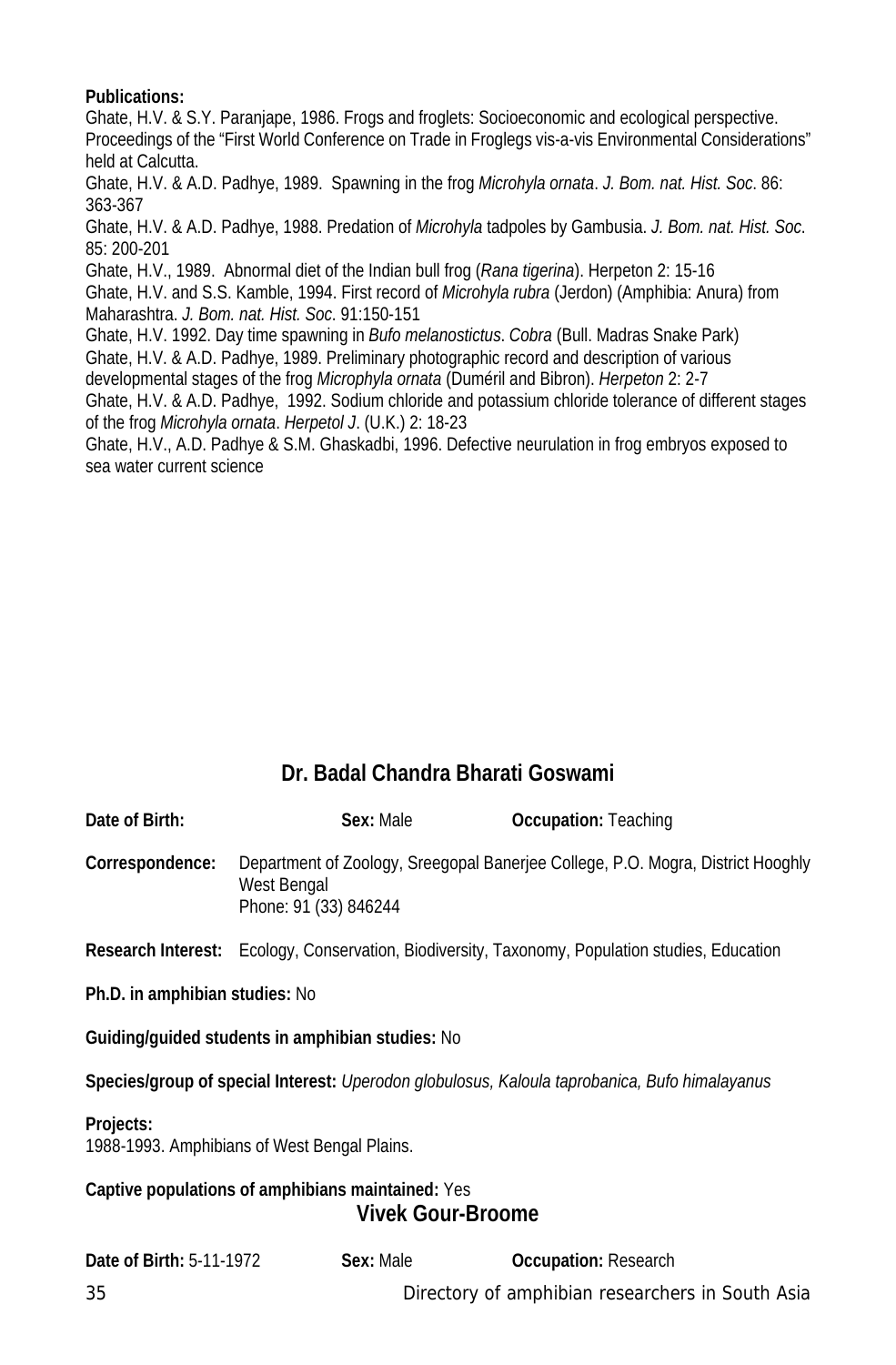| Correspondence: | J.E. Farm, Marunji P.O., Mulshi Taluka, Pune, Maharashtra 411027<br>Phone: 020 7671711 |                               |
|-----------------|----------------------------------------------------------------------------------------|-------------------------------|
| Office address: | Kalpavriksh, Apt-5, Shree Dutta Krupa, 908 Deccan Gymkhana, Pune<br>Maharashtra 411004 |                               |
|                 | Phone: 5654239                                                                         | Email: ashish@nda.vsnl.net.in |

**Research Interest:** Ecology, Field identification, Education

## **Ph.D. in amphibian studies:** No

# **Guiding/guided students in amphibian studies:** No

#### **Projects:**

1999. Biodiversity Assessment in Amba Valley in Raigad district, Maharashtra

# **Captive populations of amphibians maintained:** No

# **Any other information:**

Collection of transparencies of various amphibians

# **Dr. Braj Bansh Prasad Gupta**

| Date of Birth:  | Sex: Male                                                                                                                                                                                    | <b>Occupation:</b> Teaching & Research                                                  |
|-----------------|----------------------------------------------------------------------------------------------------------------------------------------------------------------------------------------------|-----------------------------------------------------------------------------------------|
| Correspondence: | Environmental Endocrinology Laboratory, Department of Zoology<br>North-eastern Hill University, Shillong, Meghalaya 793022<br>Phone: 0364 250105(O); 0364 250085(R) Fax: 0364 250076; 227705 |                                                                                         |
|                 | Reproductive Physiology; Chronobiology                                                                                                                                                       | Research Interest: General and Comparative Endocrinology, Neuroendocrinology of Pineal; |

# **Guiding/guided students in amphibian studies:**

- 1988. M. Phil Mr. Purendu Chakrabarty;
- 1989. 1989. M. Phil Mrs. Heera Deka-Borah;<br>1990. 1994. Ph. D. Mrs. Aniu Mahanta
- 1994. Ph.D. Mrs. Anju Mahanta

**Species/group of special Interest:** *Linonectes limnocharis*; *Euphlyctis cyanoplyctis*, Tree frogs.

# **Projects:**

Completed two research projects on amphibian endocrinology (Funded by DST & DAE)

#### **Captive populations of amphibians maintained:** Yes **Publications:**

Gupta, B.B.P. & P. Chakrabarty 1988. Effect of thyroidal, gonadal and adrenal hormones on tissue respiration of streaked frog, *Rana limnocharis* at low temperature. *Indian J. Exp. Biol*., 28, 23-26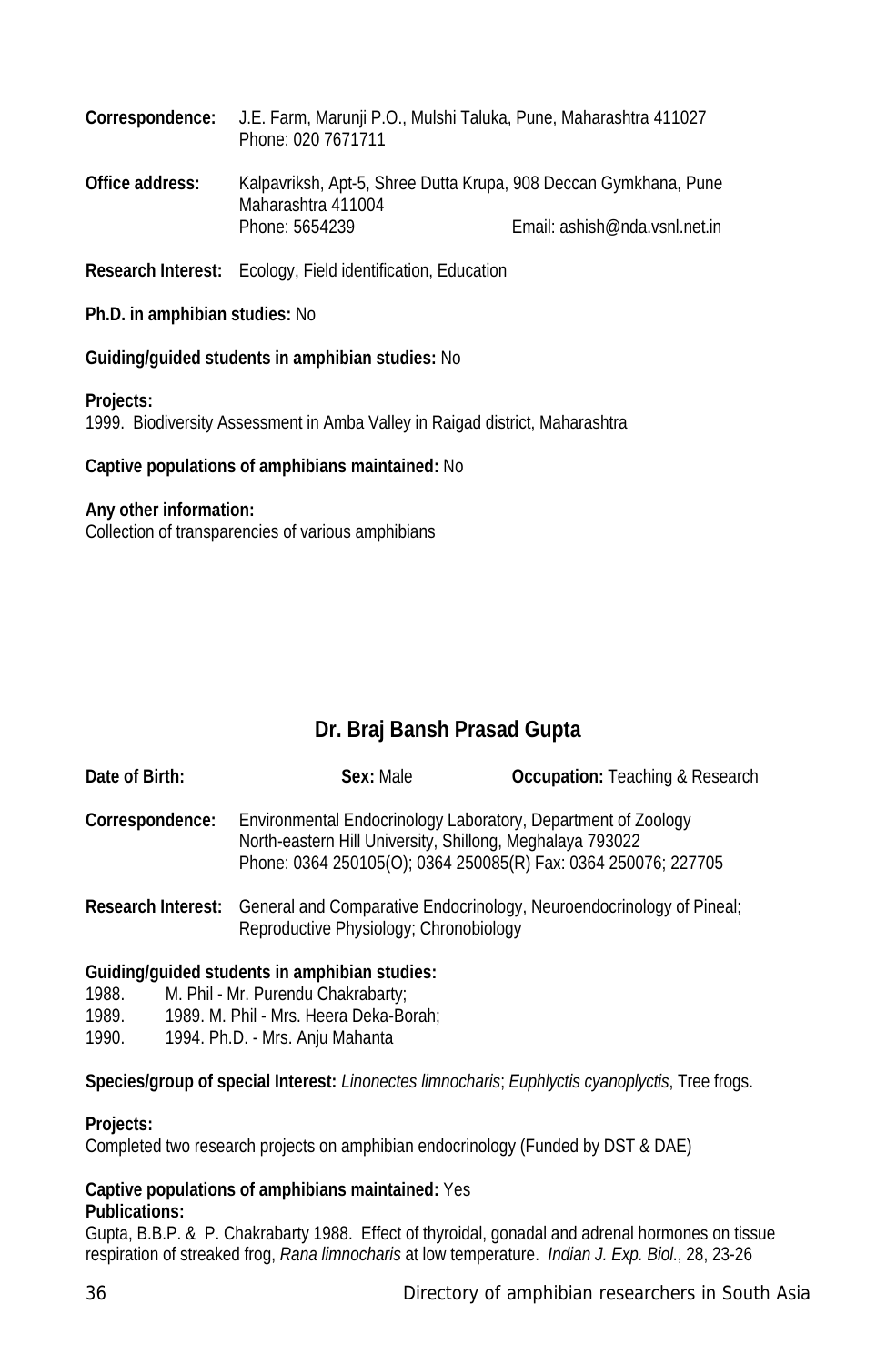Gupta, B.B.P. & H. Deka-Borah 1995. In vivo and in vitro effects of metabolic hormones on tissue respiration in toad, *Bufo melanostictus*. During hibernation and active phase. *Indian J. Exp. Biol*., 33: 604-607

Gupta, B.B.P. & A. Mahanta 1997a. Role of thyroidal and testicular hormones in regulation of tissues respiration in hibernating and non-hibernating species of frogs. *Current Science*, 72, 326-330 Gupta, B.B.P. and A. Mahanta 1997b. Involvement of adrenal hormones in tissue respiration of subtropical hibernating and non-hibernating species of frogs. *Indian J. Exp. Biol*., 35: 244-249 Mahanta, A. and B.B.P. Gupta 1998. In vitro effects of adrenergic agonists and antagonists on tissue respiration in *Rana limnocharis* and *Rana cyanoplyctis*. *Current Science*, 75:958-960.

## **Any other information:**

We have facilities for measuring hormones using radioimmunoassay (RIA) and immunoradiometric assay (IRMA)

# **Brij Kishor Gupta**

| <b>Date of Birth: 15-5-1968</b> | Sex: Male                                                                                                  | <b>Occupation: Scientist</b> |                            |
|---------------------------------|------------------------------------------------------------------------------------------------------------|------------------------------|----------------------------|
| Correspondence:                 | Central Zoo Authority, Bikaner House, Annexe - IV, Shahjahan Road<br>New Delh 110011<br>Phone: 011-3381585 | Fax: 011-3386012             | Email: CZA@ndf.vsnl.net.in |
| Home address:                   | 133, New Adarsh Nagar, Balkeshwar, Agra, Uttar Pradesh 282004<br>Phone: 0562-348942                        |                              |                            |

**Research Interest:** Captive Husbandry and Management, Designing Terraria, Interpretation, Graphics/Education.

## **Ph.D. in amphibian studies:** No

## **Guiding/guided students in amphibian studies:** No

**Species/group of special Interest:** Ranids and *Nyctibatrachus* Species

## **Projects:**

Sept'97 - Feb'98 - Study on the captive husbandry of selected Amphibians of Western Ghats (GEMF/Jersey Wildlife Preservation Trust, UK-sponsored project)

## **Captive populations of amphibians maintained:** No

## **Publication:**

198. Captive Management and breeding of the verrucose frog *Limnocharis keralensis. International Zoo News* 45/7(2888): 427-430.

1998. Breeding of large wrinkled frog *Nyctibatrachus major* at Coimbatore Zoo. *Solitaire* No,6:4-5.

1998. Declining amphibians. *Current Science* Vol. 75, No.2:81-84.

1999. *Euphlyctis hexadactlus* (Lesson) feeding on *Xenochrophis fiscatar* (Schneider), *JBNHS* 96(1):158.

1998. Food performance in captivity among frogs and toads. *Cobra* Vol.32: 11-19.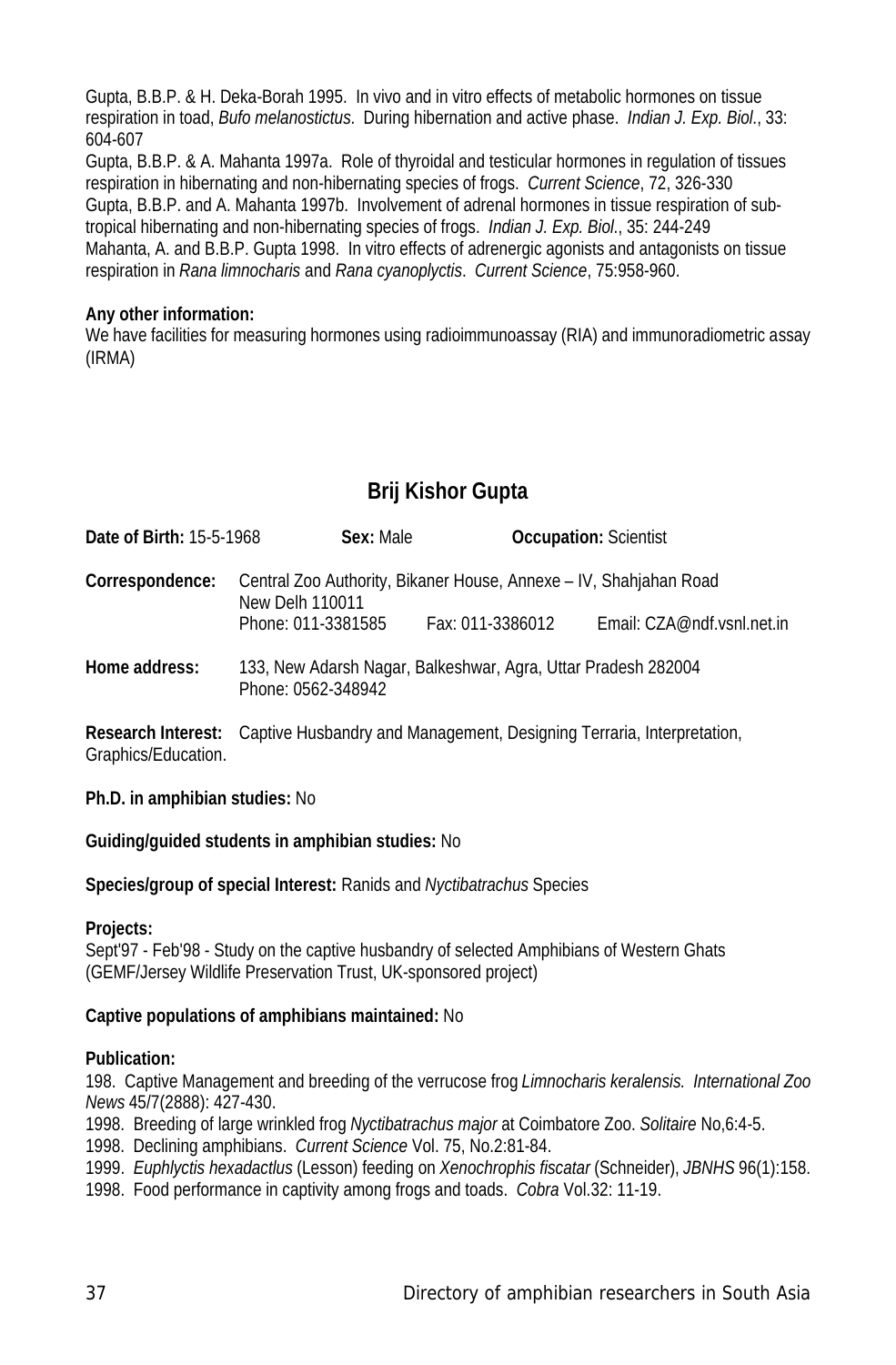## **Ningappa Changoni Hiragond**

**Date of Birth:** 4-7-1968 **Sex:** Male **Occupation:** Research Student

**Correspondence:** Research Scholar, Department of Zoology, Karnatak University, Dharwad Karnataka 580003

**Home address:** Kashgeri Galli, Bijapur, Karnataka 586101

**Research Interest:** Animal behaviour, Ecology, Biodiversity Conservation

**Species/group of special Interest:** *Hoplobatrachus tigerinus, Rana temporalis, Rana curtipes, Bufo* melanostictus

#### **Publication:**

Hiragond, N.C. and S.K. Saidapur 1999. Description of tadpole *Rana temporalis* from South India. *Current Science*, 76(3): 442-444.

## **Dr. Vilayasseril Samuel Josekumar**

**Date of Birth:** 29-5-1959 **Sex:** Male **Occupation:** Senior Lecturer

**Correspondence:** Christ College, Irinjalaruda, Thrissur District, Kerala 680125 Phone: 0488 825258 Email: xtijk@md4.vsnl.net.in

**Home address:** Vilayasseril House, Mezhuveli P.O., Pathanamthitta Dist.rict, Kerala 689507 Phone: 0471 533490 Email: Vsjosekumar@yahoo.com

**Research Interest:** Conservation, Taxonomy, Endocrine Physiology

## **Ph.D. in amphibian studies:**

Submitted 1990. Awarded 1992. Action of adrenal and pancreatic hormones on certain enzymes of energy metabolism in a caecilian, *Gegeneophis carnosus* (Beddomme), University of Kerala, 1992. Guide: Dr. O.V. Oommen

#### **Guiding/guided students in amphibian studies:**

1998-99. Guided degree Projects as "Inventory of Amphibian fauna of Christ College Campus"

## **Species/group of special Interest:** Anurans, Gymnophiona

#### **Projects:**

1999-2000, Survey of amphibian diversity in Irinjalakuda municipality in Irinjalakuda in Thrissur Dist.,

## **Captive populations of amphibians maintained:** No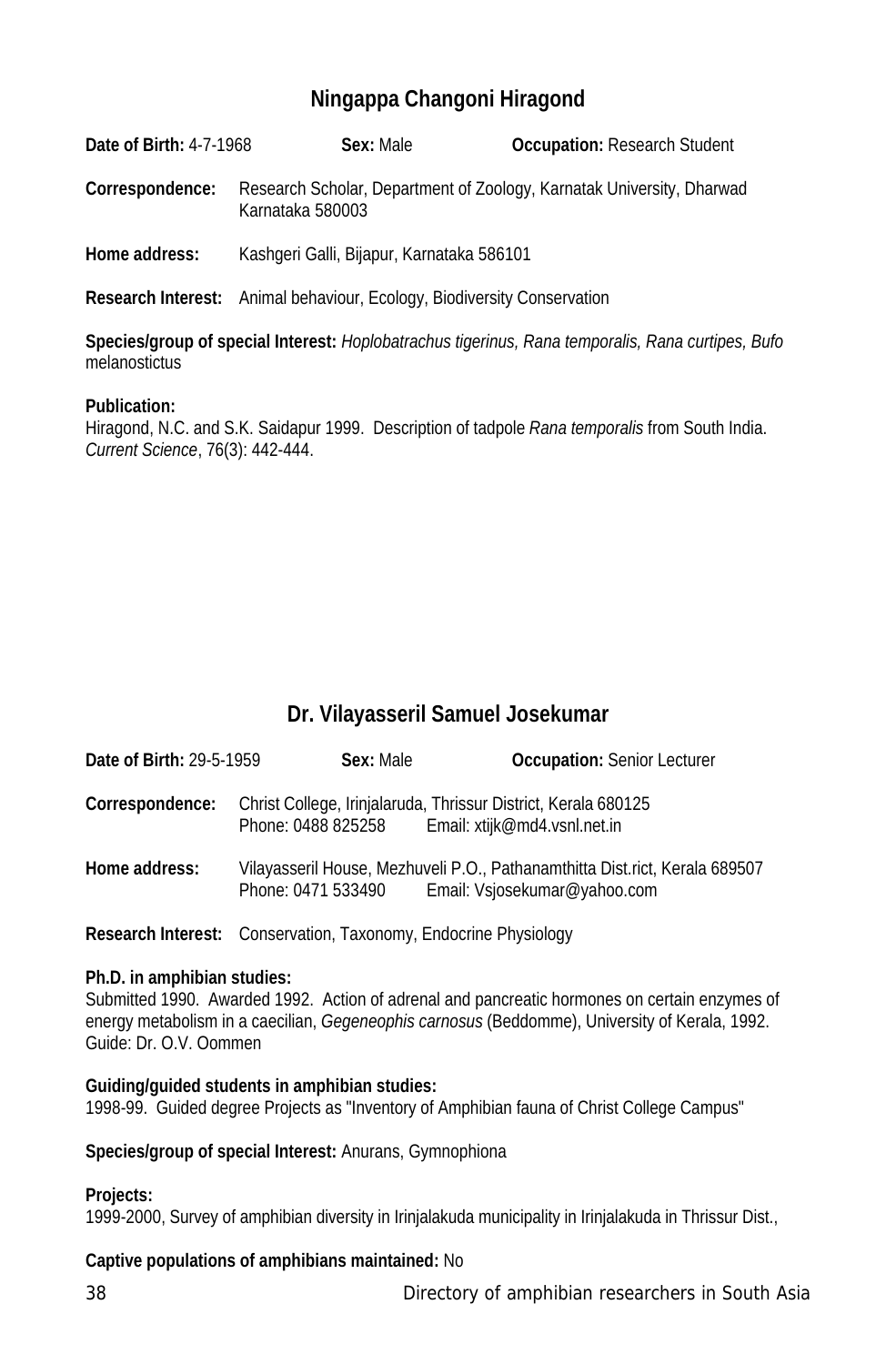## **Publication:**

Josekumar, V.S. & O.V. Oommen, 1988. Effect of adreneline on hepetic enzyme activities manapoden amphibia, *Gegeneophis carnosus*. *Indi. J. Expt. Biol*., 26 (10): 796-800

Josekumar, V.S. & O.V. Oommen, 1988. Dose dependent effect of corticosterone on oxidative metabolism in an apoda, *Gegeneophis carnosus*. *Indian J. Comp. Anim. Physiol*. 7(1): 29-34.

Josekumar, V.S. & O.V. Oommen, 1989. Effect of insulin administration on the oxidative metabolism in an apoda, *Gageneophis carnosus*. *Indian J. Comp. Anim. Physiol*. 7(1): 29-34.

Josekumar, V.S. & O.V. Oommen, 1995. Effect of glueazon ??? on the activities of certain oxidative enzymes of energy metabolism in an amphibia, *Gegeneophis carnosus* (Beddome*). J. Reprod. Biol. Comp. Endocrinol.* 7(2): 112-120.

Sanil George, Johnson Samuel and V.J. Josekumar, 1996. Survey of amphibian fauna of Thattakkad Bird Sanctuary, Kerala. *ZOOS' PRINT*. 11(5):7-8

Josekumar, V.S., 1998. Altered kinetics of brain mitochandrial Mg++-ATPase by alloxan in vitro in *Occidozyga hexadactla*. *J. Kerala. Zool. Soc.* 7 (in print)

## **Ashoka Jayawickrama**

**Date of Birth: Sex:** Male **Occupation:** Student **Correspondence:** No. 156, Rathmalkaduwa, Gampola, Sri Lanka Phone: 94 (8) 88130 Fax: 94 (8) 832571

**Research Interest:** Ecology, Conservation, Biodiversity, Taxonomy, Population studies, Education, Toxicology.

**Ph.D. in amphibian studies:** No

**Guiding/guided students in amphibian studies:** No

**Species/group of special Interest:** Yes, Ichthyophidea and Rhacophoridae. Somewhat Ranidae

## **Projects:**

Amphibian population density in Sri Lanka. Study of Amphibian diversity. Amphibian observations in various locations for taxonomy. Kandy, Colombo, Anurudupura - Sri Lanka. Fatalities observed on Amphibia and Reptilia. Gampola.

## **Captive populations of amphibians maintained:** Yes

## **Publications:**

1995. Fatalities observed of Amphibians and Reptiles. In: *Amphibians of Sri Lanka* (Unpublished yet) 1995. Jayawickrama, A. & W.M.N., Bandara. Preliminary Observations of Amphibians and Reptiles at Ritigala Sri Lanka, *Lyriocephalus*, Vol.2, 2-3

1994. Jayawickrama, A. Amphibians and Reptiles observed in Galekunda, panvila fauna, Gampola (Kandy), *Lyriocephalus*, Vol.1, No. 1-2, P. 60-61

1991. Flora and Fauna of Ambuluwawa Hill, Gampola, Jinaraja Boys College, Gampola (Text in sinhala).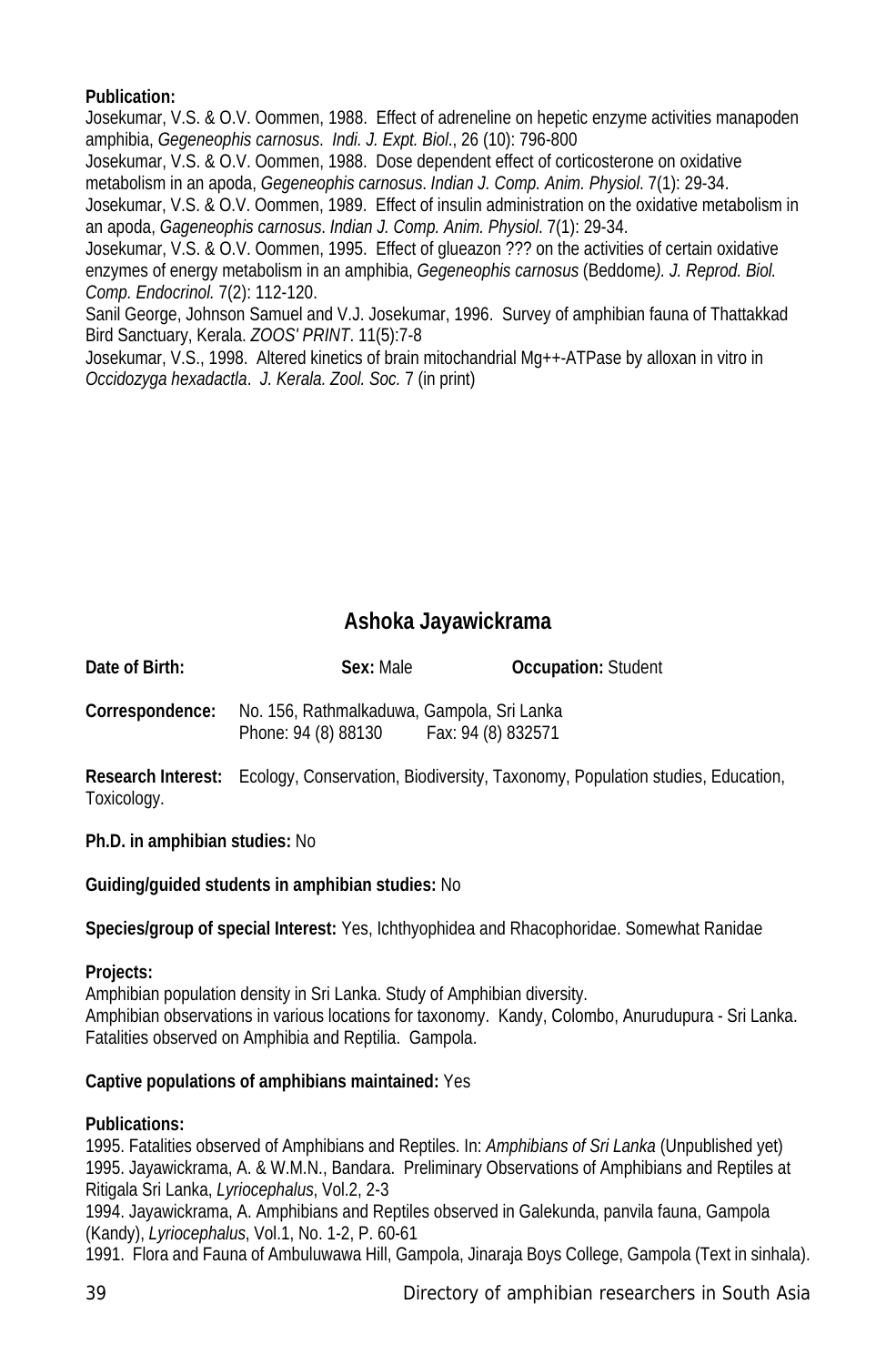## **Girish Gurusiddayya Kadadevaru**

| Date of Birth: 9-9-1964 | Sex: Male                                                                 | <b>Occupation: Lecturer</b>                                           |
|-------------------------|---------------------------------------------------------------------------|-----------------------------------------------------------------------|
| Correspondence:         | No. 12 M.B. Nagar, Dharwad, Karnataka 580008<br>Phone: 0836 740851        |                                                                       |
| Office address:         | Phone: 0836 372285    Fax: 0836 370067<br>Email: pejcolle@blr.vsnl.net.in | Dept. of Zoology, P.C. Jabin Science College, Hubli, Karnataka 580031 |

**Research Interest:** Acoustic Communication, Ecology, Conservation, Behaviour, Biodiversity, Taxonomy, Development Studies, Migration

#### **Ph.D. in amphibian studies:**

Currently working for Ph.D. in Amphibian studies on "Bioacoustics and breeding behaviour in some anuran amphibians and birds" Year of registration 1996.

**Species/group of special Interest:** Hylids, Ranids, Microhylids

#### **Publication:**

Kadadevaru, G.G. (???) Mating call of the burrowing frog *Ramanella montana*. *Adv. Zool.* 19 (2):91-93. Four Papers communicated to journals

# **Dr. V. Kalaiarasan**

| <b>Date of Birth: 9-9-1963</b> |                      | Sex: Male | <b>Occupation: Director</b> |                                                                      |
|--------------------------------|----------------------|-----------|-----------------------------|----------------------------------------------------------------------|
| Correspondence:                | Phone: (044) 2353623 |           |                             | Chennai Snake Park Trust, Rajbhavam Post, Chennai, Tamil Nadu 600022 |

**Research Interest:** Survey and status and distribution pattern and conservation issues.

**Ph.D. in amphibian studies:** No

#### **Guiding/guided students in amphibian studies:** No

**Projects:** Eastern Ghats & Tamil Nadu

## **Captive populations of amphibians maintained:** No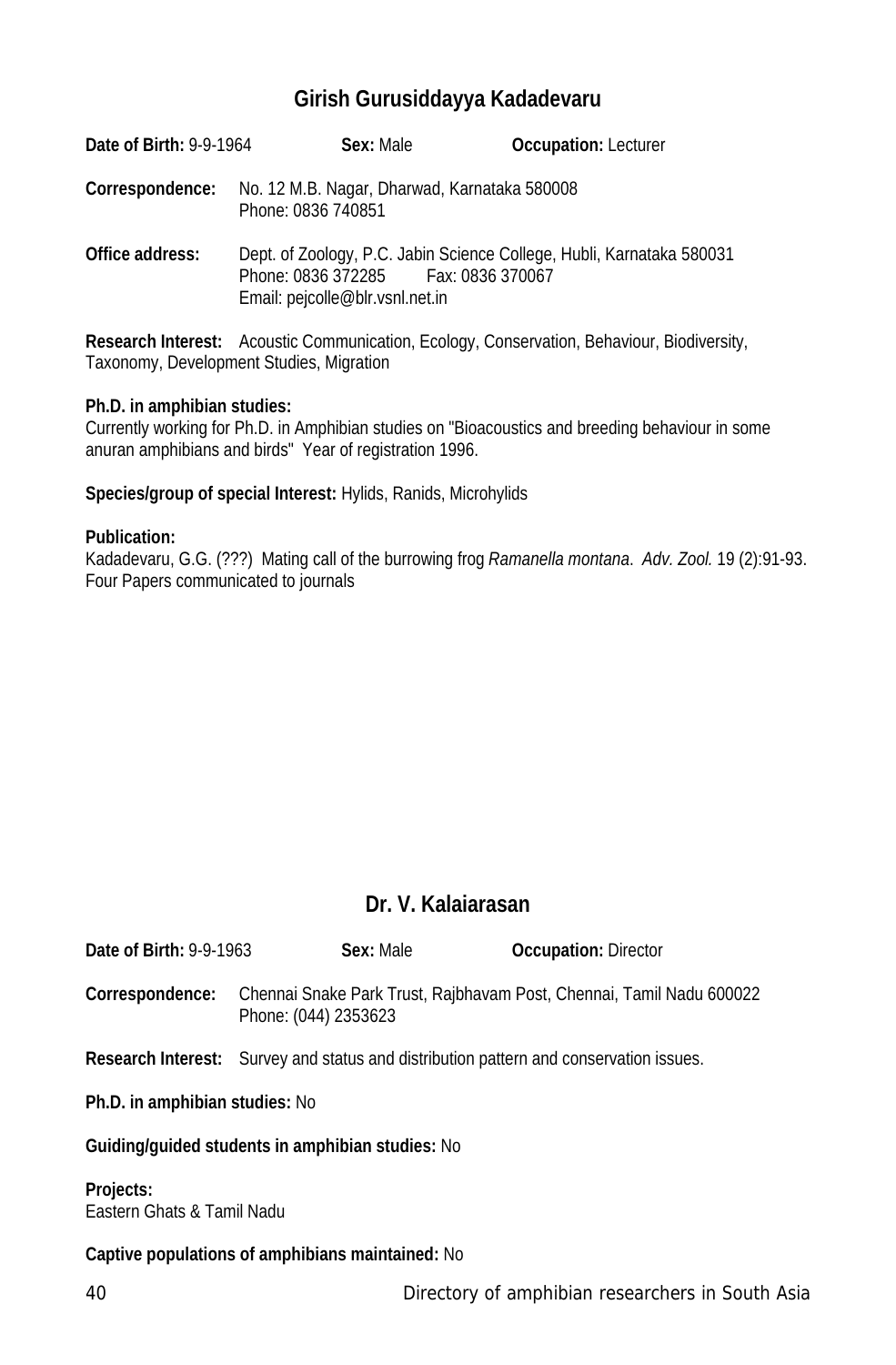## **S.S. Kamble**

**Date of Birth: Sex:** Male **Occupation:** Senior Zoological Assistant

**Correspondence:** Zoological Survey of India, Freshwater Biological Station, 1-1-300/B Ashok Nagar Hyderabad, Andhra Pradesh 500020.

**Research Interest:** Ecology, Taxonomy

**Ph.D. in amphibian studies:** No

## **Guiding/guided students in amphibian studies:** No

**Species/group of special Interest:** *Indotyphlus battersbyi*; Caceilian species from Khandala - Bhimashankar belts

#### **Projects:**

1996 Amphibia of Ujani WetlandPune dist., Maharashtra 1995 onwards, Amphibia of Pench Natioanl ParkNagpur dist., Maharashtra 1995 onwards, Amphibia of Tadoba National ParkChandrapur dist., Maharashtra 1993 onwards, Amphibia of Melghat, Tiger Project.Amaravati dist., Maharashtra

## **Captive populations of amphibians maintained:** No

## **Dr. R.D. Kanamadi**

| Date of Birth:  | Sex: Male             | <b>Occupation: Professor</b>                                          |
|-----------------|-----------------------|-----------------------------------------------------------------------|
| Correspondence: |                       | Department of Zoology, Karnatak University, Dharwad, Karnataka 580003 |
|                 | Phone: 91 (836) 46621 | Fax: 91 (836) 347884                                                  |

**Research Interest:** Ecology, Conservation, Taxonomy, Population studies, Toxicoloy

## **Ph.D. in amphibian studies:**

1982, Some Aspects of Reproduction Biology of the toad Bufo melanostictus. Karnataka University. Dharwad. Guide: Dr. S.K. Saidapur.

## **Guiding/guided students in amphibian studies:**

1992. Dr. C.R. Hiremath - Acoustics and reproductive biology of some anurans. 1992. Dr. C.S. Jirunkoli - Reproductive biology of some anuran amphibians.

## **Projects:**

1995-98. Acoustic communication in some anuran amphibian of Western Ghats and in fringe areas. 1990-93. Environmental regulation of gametogenesis in the Indian bull frog, *Hoplobatrachus tigerinus* in Dharwad.

1989-91. Effect of organophosphates, Mercury and Zinc compounds on the reproduction in the frog *Euphlyctis cyanophlyctis* Dharwad.

## **Captive populations of amphibians maintained:** Yes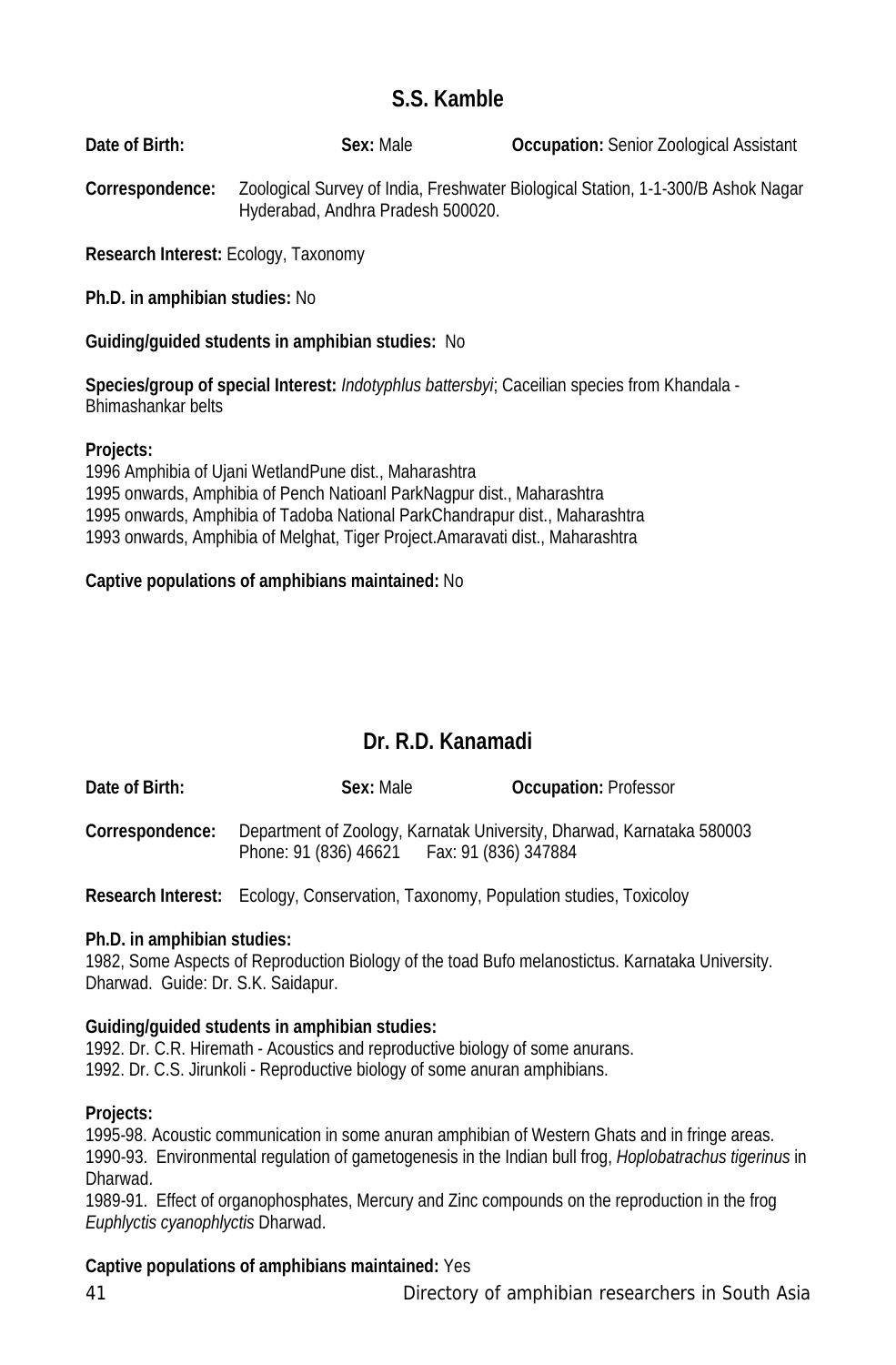## **Publications:**

Chapparadhalli, C.J. and R.D. Kanamadi, 1995. Effect of sublethal concentration of mercurial fungicide emisan on ovary and fat bodies of frog, *Rana cyanophlyctis*. *Indian J. Exptl. Biol*. 33: 466-468.

Kanamadi, R.D., C.R. Hiremath & H. Schneider, 1995. Vocalization and territoriality of the Indian frog *Rana limnocharis*. *Proc. natn. Sci. Acad*. B61: 9-14.

Kanamadi, R.D., C.R. Hiremath & H. Schneider, 1994. Advertisement calls of two anuran amphibians, *Rana tigrina* and *Tomopterna breviceps*. *J. Biosci*. 10: 75-80.

Kanamadi, R.D., C.R. Hiremath & H. Schneider, 1994. Courtship, amplexus and advertisement call of tree frog *Microhyla rubra*. *Curr. Sci*. 66: 5-11.

Kanamadi, R.D., C.R. Hiremath & H. Schneider, 1993. The advertisement call of the South Indian frog *Ramanella variegata* (microhylidae). *J. Herpetol*. 27: 218-219.

Kanamadi, R.D., H. Schneider, C.R. Hiremath & C.S. Jirankali, 1993. Vocalization of tree frog *Polypedates maculatus* (Rhacophoridae). *J. Biosci.* 18: 239-245.

Kanamadi, R.D. & C.S. Jirankali, 1993. Role of temperature and light in regulation of ovarian cycle of *Polypedates maculatus*. *Indian J. Expt. Biol*. 31: 732-737.

Kanamadi, R.D. & C.R. Hiremath, 1993. Testicular activity in the frog *Microhyla ornata* (Microhylidae). *Proc. Indian. natn. Sci. Acad.* (in press).

Hiremath, C.R. & R.D. Kanamadi, 1993. Structural basis of vocalization in some tropical anuran amphibians: Ranidae, Rhacophoridae, Microhylidae and Bufonidae. *J. Karn. Univ. Sci.* 37: 160-170. Kanamadi, R.D. & C.S. Jirankali, 1992. Testicular activitiy in *Polypedates maculatus* (Rhacophoridae):

Seasonal changes in spermatogenesis and fat bodies. *J. Herpetol*. 26: 239-335.

Kanamadi, R.D. & S.K. Saidapur, 1992. Effects of exposure of subleathal mercuric chloride on the testis and fat body of the frog, Rana cyanophlyctis. *J. Herpetol*. 26: 499-501.

Kanamadi, R.D. & S.K. Saidapur, 1992. Effect of chronic exposure to the mercurial fungicide emisan on spermatogenesis in *Rana cyanophlyctis*. *J. Herpetol*. 26: 508-510.

Jirankali, C.S. & R.D. Kanamadi, 1992. Effect of low temperature on the spermatogenetic activity of the tree frog *Polypedates maculatus* (Gray). *J. Karn. Univ. Sci*. 36: 198-205.

Kanamadi, R.D., C.R. Hiremath & H. Schnider, 1992. Vocalization and breeding period in the South Indian tropical frog *Rana crassa* (Jerdon). *Zool. Anz*. 22: 26-31.

Kanamadi, R.D. & S.M. Yamakanamaradi, 1991. Cytomorphological changes in the gonadotrops (B2 cells) of South Indian toad *Bufo melanostictus* (Schn.) *J. Karn. Univ. Sci*., 35: 229-239.

Kanamadi, R.D. & C.S. Jirankali, 1991. Testicular activity in the burrowing frog *Tomopterna breviceps*. *Zool. Anz.* 227: 80-92.

Kanamadi, R.D. & S.K. Saidapur, 1991. Effect of sublethal concentration of mercuric chloride on the ovary of *Rana cyanophlyctis*. *J. Herpetol*. 25: 494-497.

Kanamadi, R.D. & C.S. Jirankali, 1991. Variation in the fat body mass in the burrowing male frog *Tomopterna breviceps*. *Environ. Ecol*. 9: 785-786.

Kanamadi, R.D. & S.M. Yamakanamaradi, 1991. Effect of fat body excision on the spermatogenesis of the toad *Bufo melanostictus*. *Environ. Ecol*. 9: 399-401.

Kanamadi, R.D. & C.S. Jirankali, 1991. Ovarian activity in the tree frog *Polypedates maculatus*: A quantitative and qualitative study of ovarian cycle and its relation to oviduct and fat body cycle. *Zool. Anz.* 226: 149-162.

Kanamadi, R.D., N.U. Buttewadkar, & C.R. Hiremath, 1990. On the onset of breeding season, in some anuran amphibians of Dharwad, Dharwad district, Karnataka. *J. Bombay Nat. Hist. Society*, 87: 156-157. Kanamadi, R.D. & C.R. Hiremath, 1990. Vocalization and breeding period in the burrowing from *Tomopterna breviceps*. *Environ. Ecol*. 8: 1055-1056.

Kanamadi, R.D. & C.R. Hiremath, 1989. Anuran amphibian fauna of Dharwad. *J. Karn. Univ. Sci*. 33: 8- 12.

Kanamadi, R.D., S.K. Saidapur, N.U. Buttewadkar, & S.M. Yamakaanamaradi, 1989. Annual changes in the fat body of the toad *Bufo melanostictus* (Schn.). inhabiting tropical zone of South India. *Proc. Indian. natn. Sci. Acad*. 55B: 261-264.

Saidapur, S.K., R.D. Kanamadi & N.U. Buttewadkar, 1989. Variations in the fat body mass in the male frog *Rana cyanophlyctis*. *J. Herpetol*. 23: 461-463.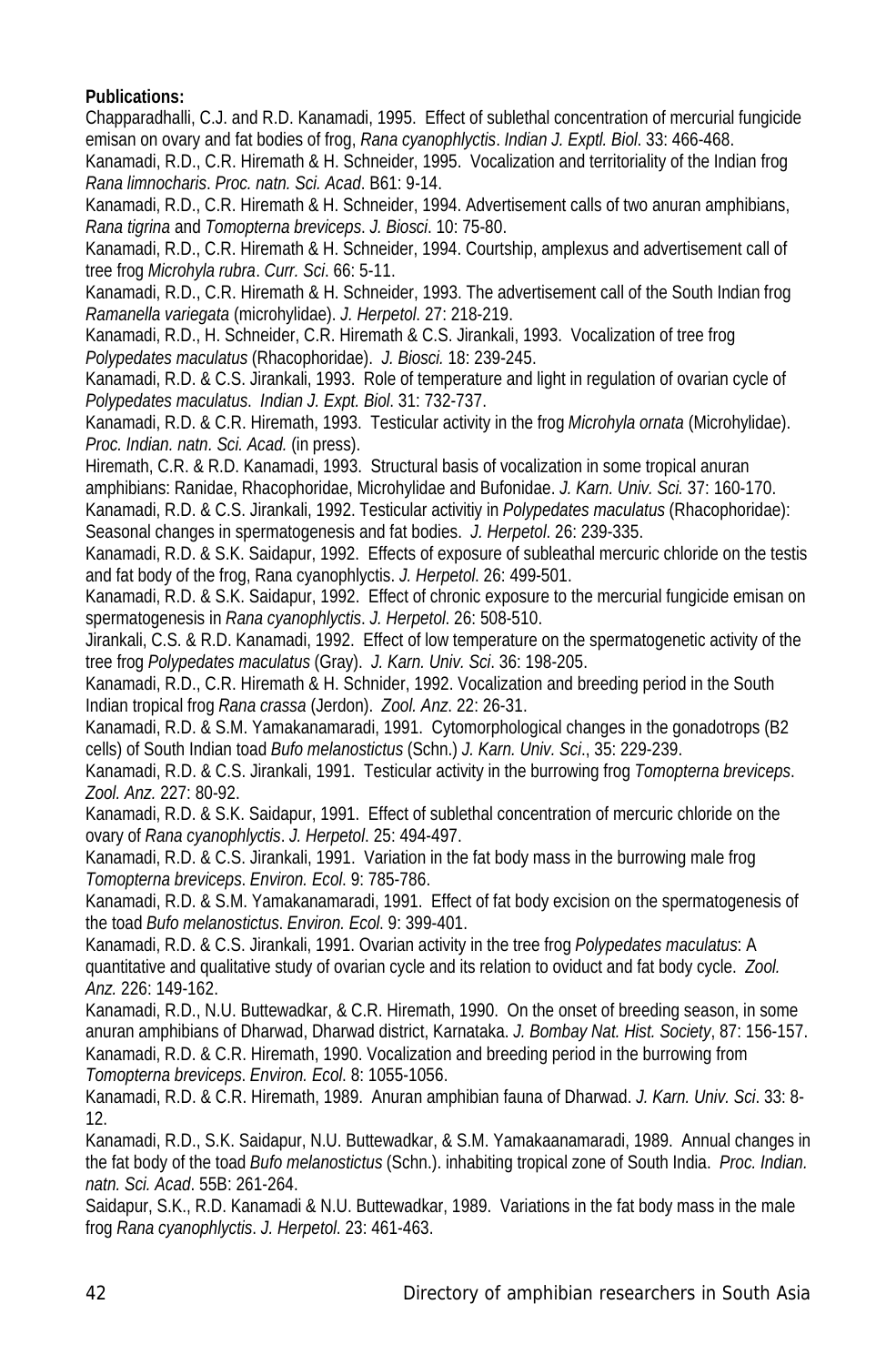Kanamadi, R.D., S.M. Yamakanamaradi, & S.K. Saidapur, 1989. A study of ovarian cycle in the laboratory maintained toad *Bufo melanostictus* (Schn.). with specieal reference to vitellogenesis resting phase and follicular kinetics. *Zool. Anz*. 222: 197-204.

Kanamadi, R. D. & S.M. Yamakanamaradi, 1988. Ovarian cycle in the taod *Bufo melanostictus* (Schn.): A quantitative analysis of follicular kinetics and oviduct cycle. *J. Karn. Univ. Sci*. 32: 6-12.

Kanamadi, R.D. & S.K. Saidapur, 1988. Effect of fat body ablation on spermatogenesis in the Indian skipper frog *Rana cyanophlyctis*. *Zool. Anz*. 220: 79-81.

Kanamadi, R.D. 1988. Effect of cypreterone acetate, cepreterone acetate + testosterone and testosterone on spermatogenesis, Leydig cell and thumb pads of the toad *Bufo melanostictus* (Schn.). *J. Karn. Univ. Sci.* 32: 157-162.

Kanamadi, R.D. & S.K. Saidapur, 1987. Follicular atresia in the ovary of toad *Bufo melanostictus* (Schn.). *Zeit, Mikr. anat. Forsch*. 101: 653-658.

Kanamadi, R.D. & S.K. Saidapur, 1986. Effect of testosterone on spermatogenesis, Leydig cell and thumb pads of the frog *Rana cyanophlyctis* (Schn.). *J. Karn. Univ. Sci.* 31: 151-162.

Kanamadi, R.D., S.K. Saidapur, & V.B. Nadakarni, 1983. Pattern of testicular activity in the toad Bufo melanostictus (Schn.). Biol. Bull. India. 5: 10-19.

Kanamadi, R.D. & S.K. Saidapur, 1983. On the origin of oogonia in the adult toad *Bufo melanostictus* following spawning. *Zool. Anz*. 210: 86-90.

Saidapur, S.K. & R.D. Kanamadi, 1982. A comparative study of spermatogenetic cycle in *Rana cyanophlyctis* (Schn.) and *R. tigrina* (Daud.). *Biol. Bull. India*, 4: 110-113

Kanmadi, R.D. & S.K. Saidapur, 1982. Pattern of ovarian activity in the toad *Bufo melanostictus* (Schn.). *Proc. Indian Natn. Sci. Acad.* 48B: 307-316.

Kanamadi, R.D. & S.K. Saidapur, 1982. Effect of estradiol - 17B, estrodiol + homoplastic pars distalis extract, estradiol - 17 B + testosterone and testosterone on spermatogenesis, Leydig cells and thumb pads in the toad *Bufo melanostictus* (Schn.). *Indian J. Exp. Biol*. 20: 209-215.

Masood-Hussain, M., R.D. Kanamadi & S.K. Saidapur 1981. Effect of cyproterone acetate and cyproterone acetate + ascorbic acid on the pars distalis of the toad *Bufo melanostictus*. *Indian J. Exp. Biol*. 19: 1061-1062.

Kanamadi, R.D. & S.K. Saidapur, 1981. Effect of short term treatment of methallibure (ICI. 33828) on the testis and thumb pad of the toad *Bufo melanostictus*. *Curr. Sci.* 50: 623-624.

## **P. Kannan**

| Date of Birth:  | Sex: Male                  | <b>Occupation: Research Fellow</b>                                               |
|-----------------|----------------------------|----------------------------------------------------------------------------------|
| Correspondence: | Tamil Nadu 641108          | Salim Ali Center for Ornithology and Natural History, Anaikatty P.O., Coimbatore |
|                 | Phone: 91 (422) 857101-105 | Fax: 91 (422) 857088, 422798                                                     |

**Research Interest:** Ecology, Biodiversity

## **Projects:**

1997. Herpetofaunal survey in and around Ooty, Nilgiri District.

1997. Herpetofaunal survey in and around Coimbatore 10<sup>o</sup>55' and 11<sup>o</sup>10'N 76<sup>o</sup>50' and 77<sup>o</sup>10'E. 1994. (6 month study for M.Sc. dissertation). Herpetofaunal assemblages in Mayiladuthurai area - A conservation approach. Nagapattinam District 11°18'N and 80°50'E.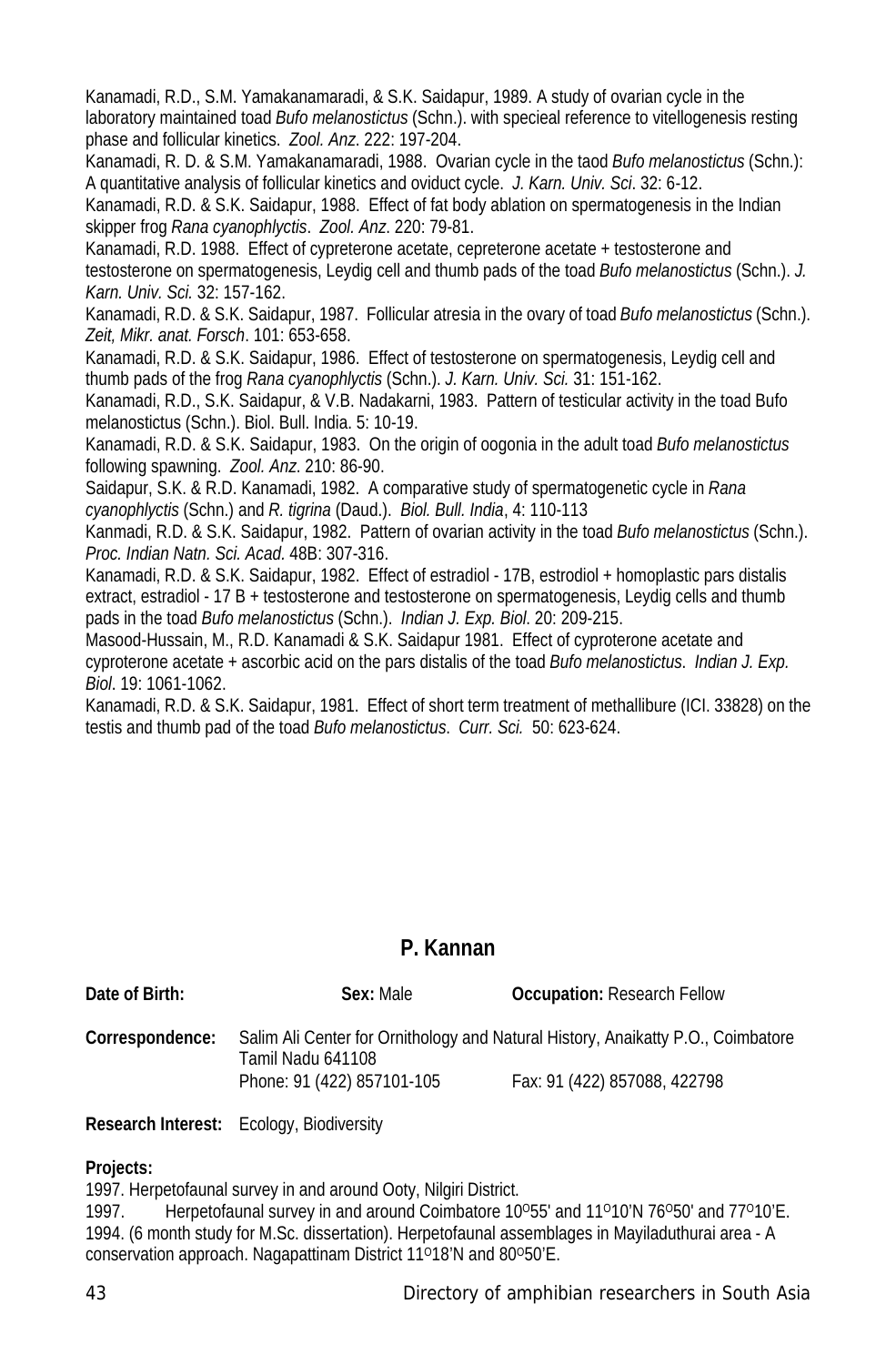## **Dr. Anil Sakharam Khaire**

**Date of Birth:** 1-6-1958 **Sex:** Male **Occupation:** Service **Correspondence:** Snake Park Aviary, Sambhaji Nagar, Chinchwad, Pune, Maharashtra 411019 Phone: 020 776036 Fax: 779999 Email: anilkhaire@hotmail.com

**Research Interest:** Captive management

**Ph.D. in amphibian studies:** No

**Guiding/guided students in amphibian studies:** No

**Species/group of special Interest:** General

**Captive populations of amphibians maintained:** No

## **Dr. M.S. Khan**

| Date of Birth:  | Sex: Male                                                                                                                | <b>Occupation: Professor</b> |
|-----------------|--------------------------------------------------------------------------------------------------------------------------|------------------------------|
| Correspondence: | Herp Laboratory, 15/6 Darul Saddar N., Rabwah 35460, Pakistan<br>Phone: 92 (4524) 212125 Email: khan@kherps.brain.com.pk |                              |

**Research Interest:** Ecology, Conservation, Taxonomy, Population studies, Biodiversity, Development.

#### **Ph.D. in amphibian studies:**

1991. Morphoanatomical specialization of the leuccopharyngeal region of the anuran larvae and its bearing on the mode of larval feeding. University of Punjab, Lahore.

#### **Guiding/guided students in amphibian studies:** No

**Species/group of special Interest:** Toads belonging to genus *Bufo*; Frogs belonging to genus *Rana* (*Paa*).

#### **Projects:**

1991. Buccopharyngeal morphology of amphibian tadpoles and its bearing in tadpoles feeding. 1990. Amphibians of Lahore. 1989. Amphibians of Multan.

#### **Captive populations of amphibians maintained:** No

## **Publication:**

Khan, M.S., 1995. Oropharyngeal morphology of detrivorous tadpole of *Rana cyanophlyctis* Schneider, and its ecological correlates. *Pakistan J. Zool*., 27:43-49.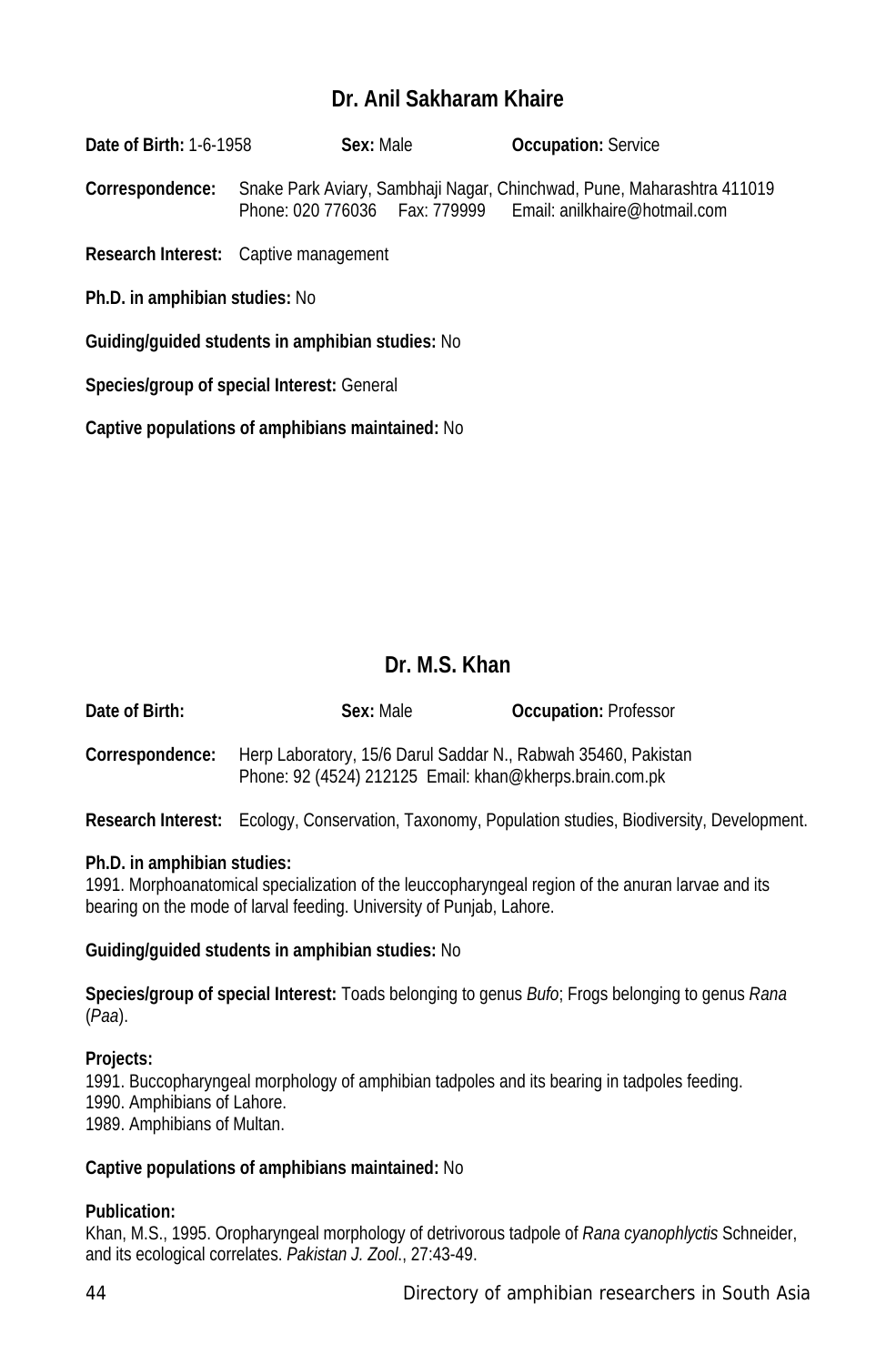Khan, M.S., 1994. Buccopharyngeal specializations of tadpole of *Bufo stomaticus* and its ecological correlates. *Pakistan J. Zool*., 26:285-292.

Khan, M.S. & S.A. Mufti, 1994. Oral disc morphology of amphibian tadpole and its functional correlates. *Pakistan J Zool*., 26:25-30.

Khan, M.S., 1994. Key for identification of amphibians and reptiles of Pakistan. *Pakistan J. Zool*., 26:249- 255.

Khan, M.S., 1994. A revised checklist and key to the amphibians of Pakistan. *Hamadryad*, 19:11-14.

Khan, M.S. )In press). A new toad from the foot of Siachin Glacier, Baltistan, Northeastern Pakistan. *Pakistan J. Zool*.

Khan, M.S., 1992. On a strange escape behaviour shown by common Pakistani toad *Bufo stomaticus* to an ophidian predator. *The Snake*, 24: 74-76.

Khan, M.S., 1991. Amphibians, lizards, turtles and snakes. Chapter 3 In: Pakistan Ki Jangli Hayat (Wildlife of Pakistan):61-124. Publication No.241. Urdu Science Board, 299 Upper Mall, Lahore (in urdu). Khan, M.S., 1991. Morphpanatomical specialization of the buccopharyngeal region of the anuran larvae and its bearing on the mode of larval feeding. Ph.D. diss., University of Punjab , Lahore, Pakistan. Khan, M.S., 1990. The impact of human activities on the status and distribution of amphibians in Pakistan. *Hamadryad*, 15: 21-24.

Khan, M.S., 1989. A new frog of the genus *Rana*, subgenus *Paa*, from southwestern Azad Kashmir. *J. Herpetol*., 23: 419-423.

Khan, M.S. & K.J. Baig, 1988. Checklist of the amphibians and reptiles of District Jhelum, Punjab, Pakistan. *The Snake* 20: 156-161.

Khan, M.S. & R. Tasnim, 1987. *A field guide to the identification of herps of Pakistan.* Part I: Monograph No. 14. Biological Society of Pakistan, Lahore, pp.1-27.

Khan, M.S., 1987. Reproductive strategies in a subtropical anuran populationin arid Punjab, Pakistan. *Biologica*, 33: 279-303.

Khan, M.S. & S.A. Malik 1987. Buccopharyngeal morphology of tadpole larva of *Rana hazarensis* Dubois and Khan 1979, and its torrenticole adaptations. *Biologia*, 33: 45-60.

Khan, M.S., N. Ahmed, 1987. On a collection of amphibians and reptiles from Baluchistan, Pakistan. *The Snake*, 20: 156-161.

Khan, M.S., 1987. Checklist, distribution and zoogeographical affinities of herpetofauna of Baluchistan. *J. Bombay Nat. Hist. Soc*., 82:144-148.

Khan, M.S., 1986. A noteworthy collection of amphibians and reptiles from northwestern Punjab, Pakistan. *The Snake*, 18:118-125.

Khan, M.S., 1985. Aninteresting collection of amphibians and reptiles from Cholistan Desert, Punjab, Pakistan. *J. Bombay. Nat. Hist. Soc*., 82:144-148.

Khan, M.S., 1982. Collection, preservation and identification of amphibian eggs from the plains of Pakistan.Pakistan. *J. Zool*., 14: 241-243.

Khan, M.S., 1982. Key for the identification of amphibian tadpoles from the plains of Pakistan. Pakistan. *J. Zool*., 14: 133-145

Khan, M.S., 1980. Affinities and Zoogeography of herpetiles of Pakistan. *Biologica*, 26: 113-171.

Khan, M.S. & Dubois, A., 1979. A new species of frog (Genus *Rana*, subgenus *Paa*) from northern Pakistan (Amphibia, Anura). *J. Herpetol*., 13: 403-410.

Khan, M.S., 1976. An annotated checklist and key to the amphibians of Pakistan. *Biologica*, 22: 201-210. Khan, M.S., 1974. Discovery of *Microhyla ornata* (Dumeril & Bibron) from the Punjab, Pakistan. *Biologica*, 179-180.

Khan, M.S., 1973. Food of tiger frog *Rana tigerina* Daudin. *Biologica*, 19: 93-107.

Khan, M.S., 1972. The "commonest toad" of West Pakistan and a note on *Bufo melanostictus* Schneider. *Biologica*, 18: 131-133.

Khan, M.S., 1969. A normal table of *Rana tigerina* Daudin. 1. Early development (Stages 1-27). *Pakistan J. Sci.* 21: 36-50.

Khan, M.S., 1968. Amphibian fauna of District Jhang with notes on habits. *Pakistan J. Sci*. 20:227-233. Khan, M.S., 1968. Morphogenesis of digestive tract of *Bufo stomaticus* (*Bufo melanosticus* Schneider). Pakistan. *J. Sci. Res*. 20:93-106.

Khan, M.S., 1965. A normal table of *Bufo stomaticus* (*Bufo melanostictus*). *Biologica*, 11:1-39.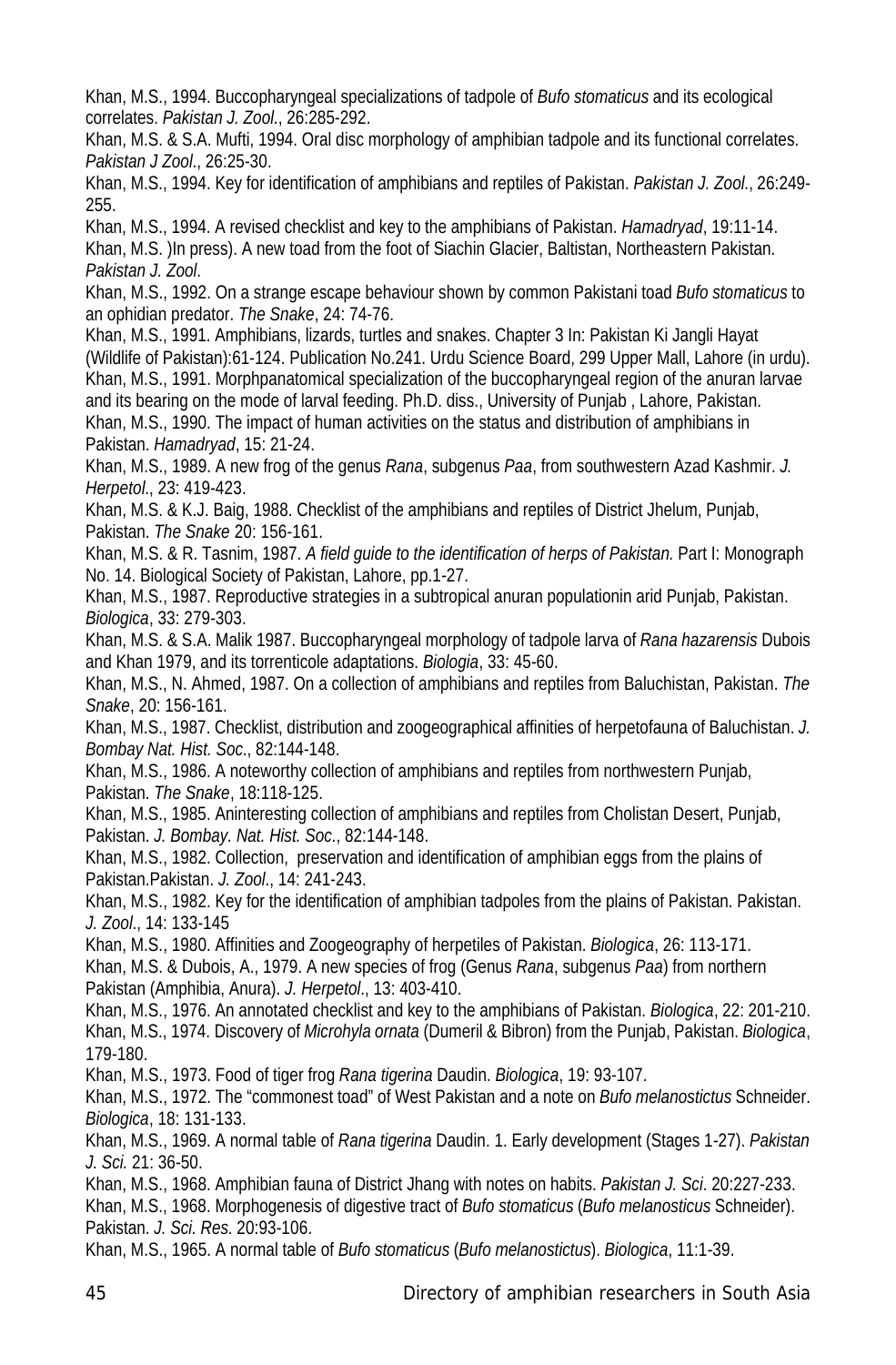## **Dr. S.V. Krishnamurthy**

| Date of Birth:  | Sex: Male              | <b>Occupation: Lecturer</b>                                      |
|-----------------|------------------------|------------------------------------------------------------------|
| Correspondence: | Phone: 91 (8265) 62409 | Sannanegunda, Honnavalli Post, Sringeri, Karnataka 577139, India |

**Research Interest:** Ecology, Conservation, Taxonomy, Population studies.

**Ph.D. in amphibian studies:** No

#### **Guiding/guided students in amphibian studies:** No

#### **Species/group of special Interest:** Amphibians

#### **Projects:**

1996. Diversity and habitat ecology of amphibians in a few islands in the back water of Bhadra Reservoir. Shimoga District.

1990-1994. Survey and natural history observations on the amphibians fauna around Sringeri. Sringeri taluk - Chickmangalur Dist.

1985-1987.Biology of *Rana curtipes*. Sringeri Taluk.

1984-1987. Eco-ethology and physiology of *Ichthyophis beddomii*. Sringeri Taluk.

## **Captive populations of amphibians maintained:** No

#### **Publication:**

1992. Survey and natural history observations on the amphibian fauna around Sringeri. pp 18. Conser. Res. Report BNHS. Bombay. A note on ethomorphological feature of amplexus in *Rana curtipes* (Jerdon, 1853). *J. Herpetol.* Notes on habitat feature, morphology and morphometry of *Rana aurantiaca* (Boulenger) from Sringeri. *Proc. Indian Nat. Sci. Acad*. Amphibian fauna of Sringeri Taluk. *J. Indian Inst. Sci*. 73(433-452) Structure of the femoral gland and habitat features of an endemic anuran *Nyctibatrachus major* (Boulenger). *J. Indian Inst. Sci*. 72:385-393.

## **Dr. Vaidyanathan Krishnamuthry**

| Date of Birth: 19-6-1929 | Sex: Male                                 | <b>Occupation:</b> Retired Forest Veterinarian                                                      |
|--------------------------|-------------------------------------------|-----------------------------------------------------------------------------------------------------|
| Correspondence:          | Chennai, Tamil Nadu<br>Phone: 044-2334649 | Flat "J" Abirami, 14/2D, Bharathiar 2nd street Extension, Pazhavanthangal                           |
| reproduction.            |                                           | <b>Research Interest:</b> I am basically an Veterinarian. Thus I am interested only on diseases and |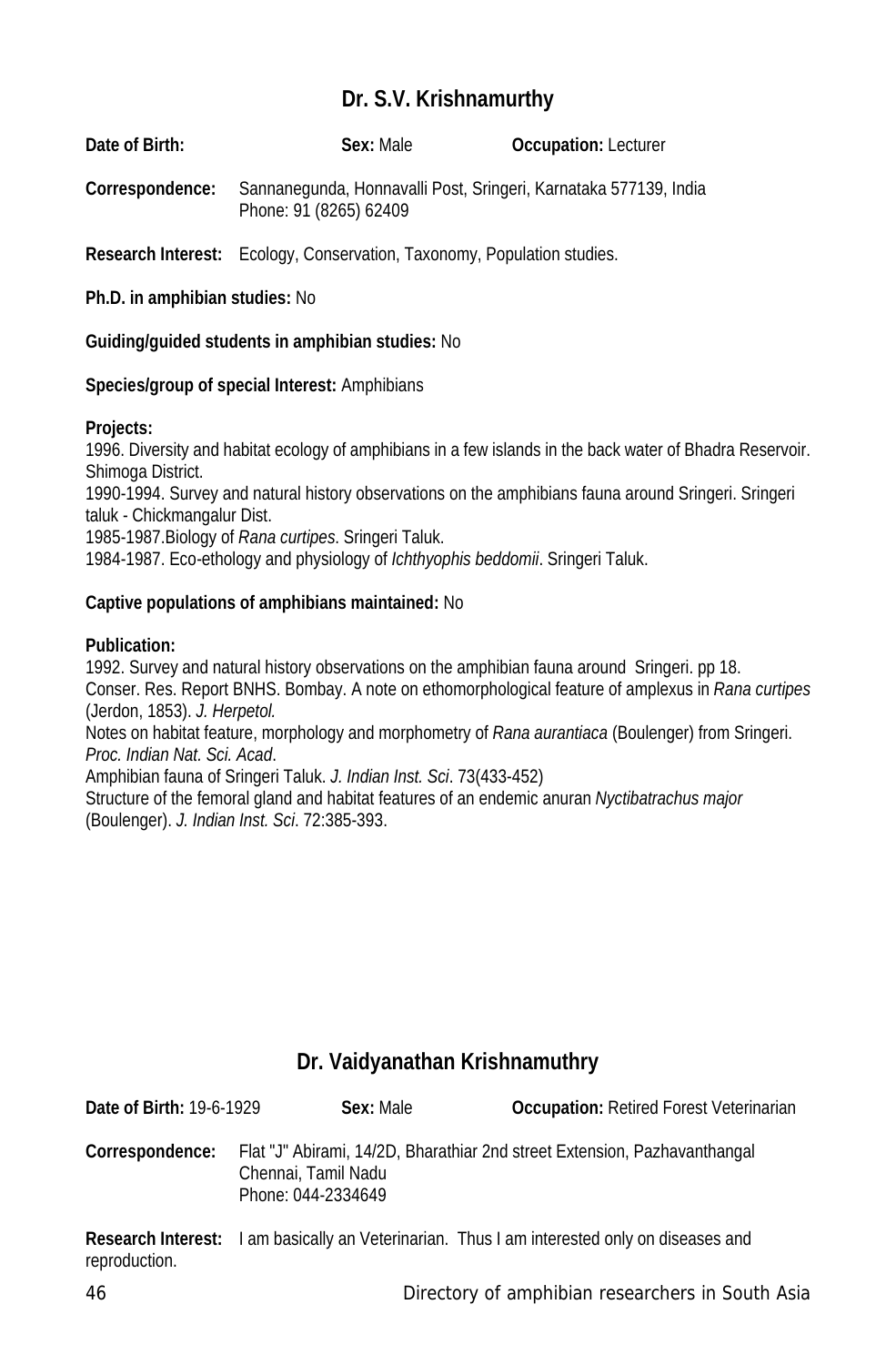## **Dr. Ajith Kumar**

| <b>Date of Birth: 7-6-1952</b> | Sex: Male                                                                                        |                    | <b>Occupation: Scientist</b> |
|--------------------------------|--------------------------------------------------------------------------------------------------|--------------------|------------------------------|
| Correspondence:                | Salim Ali Centre for Ornithology & Natural History, Annaikattai, Coimbatore<br>Tamil Nadu 641108 |                    |                              |
|                                | Phone: (0422) 857103                                                                             | Fax: (0422) 857102 | Email: kuma66@hotmail.com.   |
| Home address:                  | 12/23A Shivanagar, Coimbatore, Tamil Nadu 641025<br>Phone: (0422) 437944                         |                    |                              |
|                                | <b>Research Interest:</b> Rain forest Ecology, Primates, Small Mammals Herpetofauna              |                    |                              |

#### **Ph.D. in amphibian studies:** No

#### **Guiding/guided students in amphibian studies:** No

#### **Projects:**

1995-2001. Impact of habitat fragmentation on Herpeto fauna & small mammals in rain forest of the Western Ghats in Anamalai Hills, Kalakkad-mundanthurai Tiger Reserve.

#### **Captive populations of amphibians maintained:** No

#### **Publication:**

Karthikeyan, V., A. Kumar & R. Chellam, 1998. The distribution of stream amphibians in the rain forest of the Western ghats. *Proc. Natural Wildlife Seminar*, Wildlife Institute of India, August 1998.

#### **Any other information:** No

# **Dr. Jugal Kishore Mahanta**

| Date of Birth: | Sex: Male | <b>Occupation:</b> Lecturer in Zoology |
|----------------|-----------|----------------------------------------|
|----------------|-----------|----------------------------------------|

**Correspondence:** U.G. Mahavidyalaya, At P.O. Khamare via Talchur District, Angul, Orissa.

**Research Interest:** Ecology, Conservation, Biodiversity, Population studies.

**Ph.D. in amphibian studies:** No

**Guiding/guided students in amphibian studies:** No

**Species/group of special Interest:** Rana limnocharis, Tomopterna rolandae

#### **Projects:**

1994-1996. Population biology and the energetics study of the dominant species of Sambalpur region. 1994-1995. American frog study project at Barpali District, Bargarh, Orissa. 1990-1991. Population Biology growth and energetics of some amphibians from Orissa. U.G.C. sponsored project. Sambalpur District of Orissa.

#### **Captive populations of amphibians maintained:** No.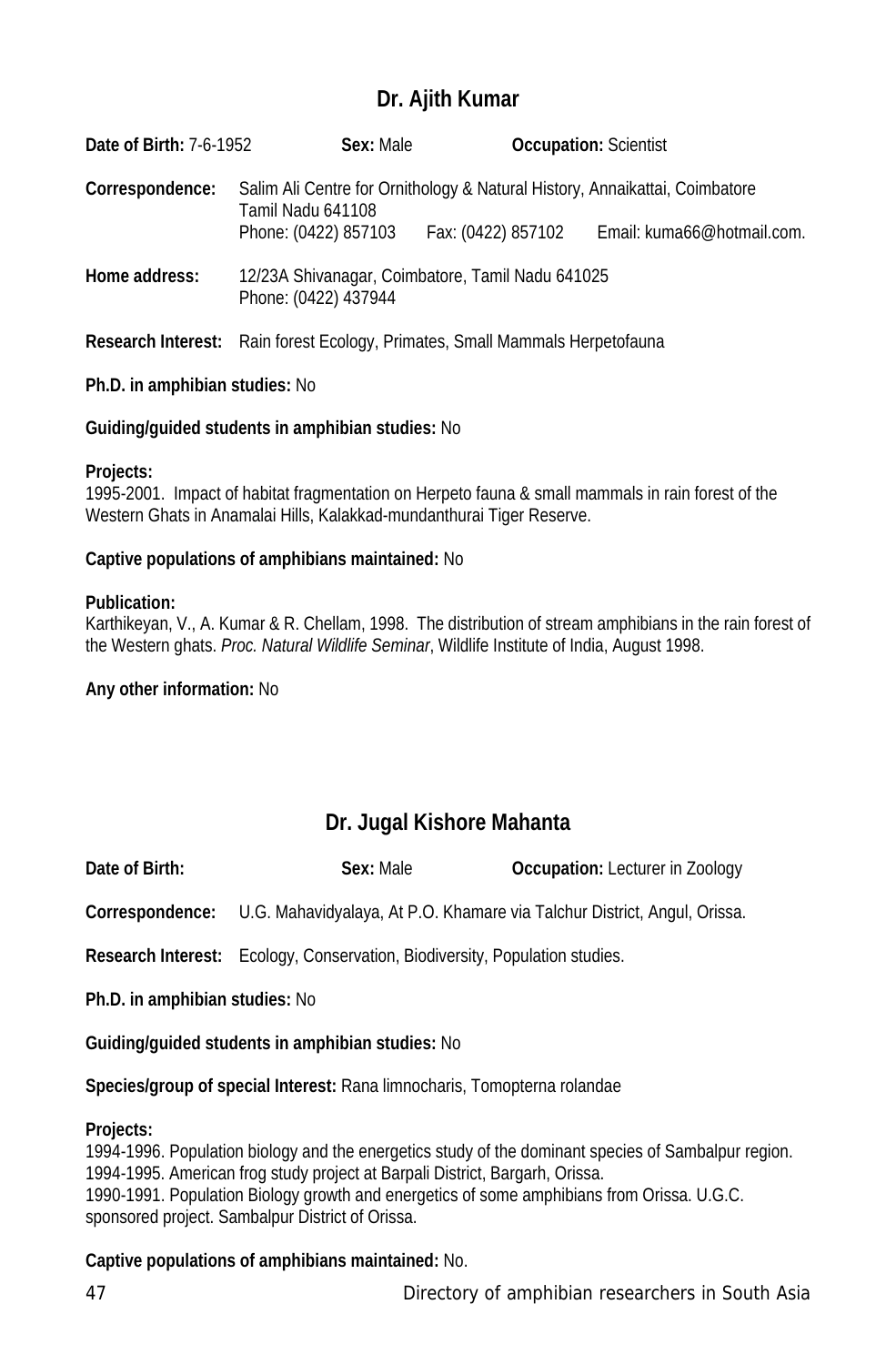## **Publication:**

MPhil Thesis:- Seasonal changes in the Population structure (Size class frequency,Sex ratio, Allowatric Relationships etc.) of the amphibian assemblage at Jyothivihar, India; submitted to Sambalpur University. Dash, M.C. & J.K. Mahanta, 1993. Quantitative analysis of the community structure of tropical amphibian assemblages and its significance to conservation; *J. of Bioscience*; Vol.18;No.1, PP 121-1 Dash, M.C. & J.K. Mahanta, 1995. Life cycle pattern of frogs and paddy cultivation in Orissa. in the X Annual Congress on Man and Environment held in NIO, Donapaula; Panaji; Goa,8-10. Mahanta, J.K., S.K. Swain & M.C. Dash. Morphometric relationships in tropical anurans and their relationship to some life history parameters. Communicated to J.B.N.H.S. Bombay.

## **A. Manimozhi**

| <b>Date of Birth: 2-6-1964</b> | Sex: Male                                    | <b>Occupation: Biologist</b> |                                                                                                          |
|--------------------------------|----------------------------------------------|------------------------------|----------------------------------------------------------------------------------------------------------|
| Correspondence:                | Phone: 2376089                               | Fax: 044-2376741             | Biologist, Arignar Anna Zoological Park, Vandalur, Chennai, Tamil Nadu 600048<br>Email: aazp@hotmail.com |
| Home address:                  | Phone: (04331) 46267 Email: aazp@hotmail.com |                              | Edayakurichy (P.O), Udayarpalayam (T.K.), Perambalur (Dt), Tamil Nadu 621719                             |

**Research Interest:** Captive breeding of Amphibians

## **Projects:**

February 1999 – present. Study on Amphibian diversity and status in Kanchipuram district and starting amphibian exhbits with special reference to captive breeding at Arignar Anna Zoological Park.

## **Captive populations of amphibians maintained:**

Yes. *Bufo melanosticus* – 8; *Euphlyctis hexadactylus* – 20; *Linmnonectes limnocharis* – 30; *Polypedatus maculatus* - 12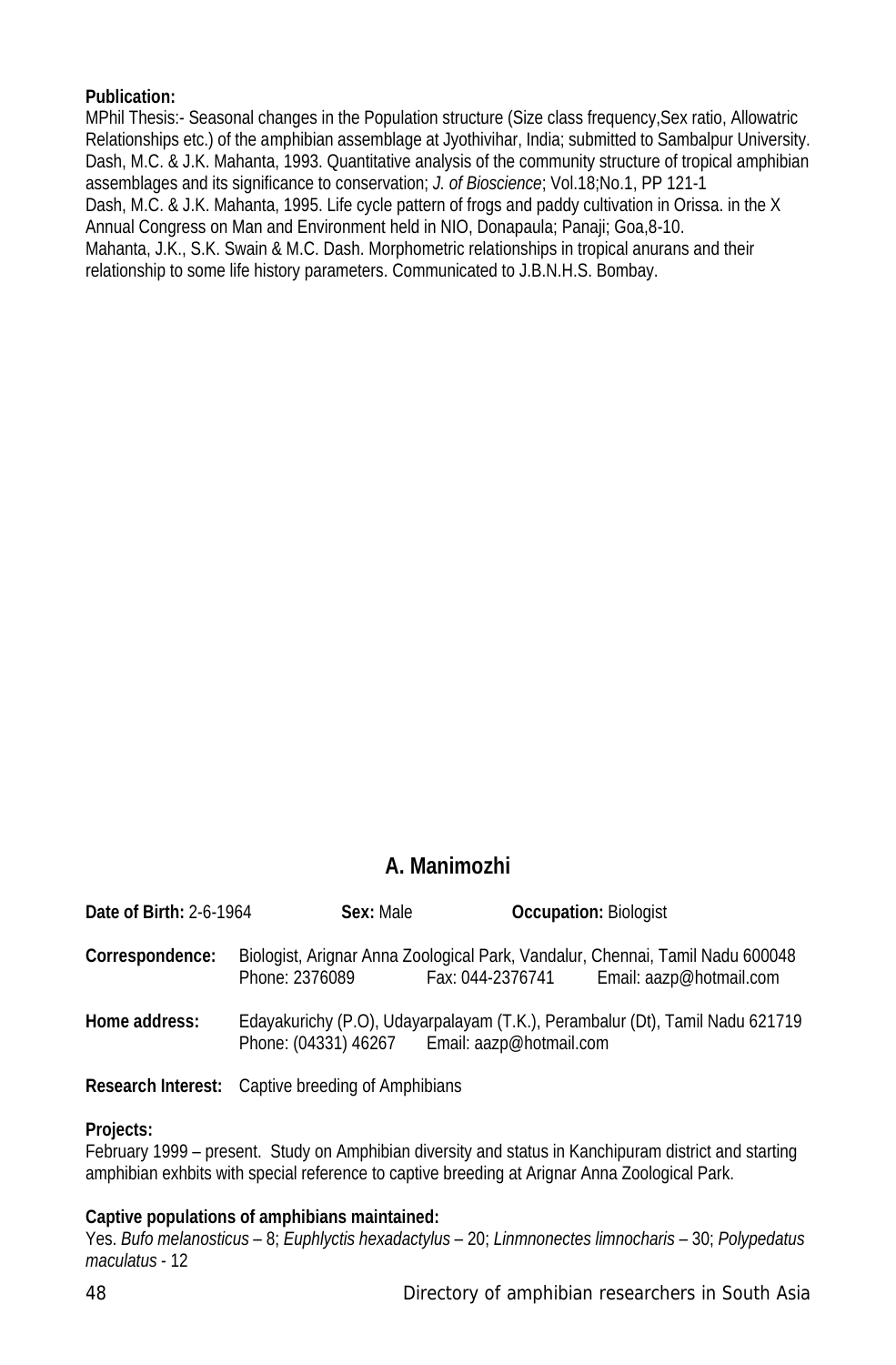## **Mercy Mathew**

| <b>Date of Birth: 1-6-1953</b>                              |                                       | Sex: Female | <b>Occupation:</b> Senior Grade Lecturer                                  |
|-------------------------------------------------------------|---------------------------------------|-------------|---------------------------------------------------------------------------|
| Correspondence:                                             | Kerala 689103<br>Phone: (0473) 630342 |             | Department of Zoology, Marthoma College, Kuttapuzha P.O., Thiruvalla      |
| Home address:                                               | Phone: (0473) 605912                  |             | Vairasserilli Shalom, R.S.P.O., Thiruvalla, Pathanamthitta, Kerala 689111 |
| <b>Research Interest:</b> Ecology, Biodiversity, Toxicology |                                       |             |                                                                           |

## **Ph.D. in amphibian studies:**

Thesis submitted on 31.5.1999. Studies on some aspects of the biology and Ecology of common Indian toad *Bufo Melanostictus* Schneider. Guide: Dr.M.I. Andrews, M.G. University

**Guiding/guided students in amphibian studies:** No

**Species/group of special Interest:** Anura- *Euphlyctis hexadactylus* & *Bufo melanostictus*

#### **Captive populations of amphibians maintained:** No

#### **Publication:**

George,S. M. Mathew and M.I. Andrews. 1993. Correlation of Fat Body of some Indian Anurans Zoological Society of Kerala 3(1) 55-57. Mathew, M. and M.I. Andrews. 1999. Effects of Hinosan on the growth of Tadpoles of common Indian Tree frog. *Polypeades maculatus* Rational Discourse 5(1).

## **Aboobacker Minhas**

| Date of Birth:  | Sex: Male                                                               | <b>Occupation: Student</b>                                                  |  |
|-----------------|-------------------------------------------------------------------------|-----------------------------------------------------------------------------|--|
| Correspondence: | Phone: 323266 (PP)                                                      | Fathima Manzil, Poonadath Paramba, Eranhipalam P.O., Calicut, Kerala 673006 |  |
| Home address:   | Calicut, Kerala 673018                                                  | C/o. Department of Zoology, Government Arts & Science College, Meenchanda   |  |
|                 | <b>Research Interest:</b> Ecology, Conservation, Biodiversity, Taxonomy |                                                                             |  |

#### **Species/group of special Interest:** Anuran's

#### **Projects:**

1997-99. Participating in Project on Bio-diversity of Western Ghats (M. Gadgil), Muthappampuzha, Thiruvambady Panchayath. Calicut Dist. Kerala.

#### **Captive populations of amphibians maintained:** No

## **Publication:** No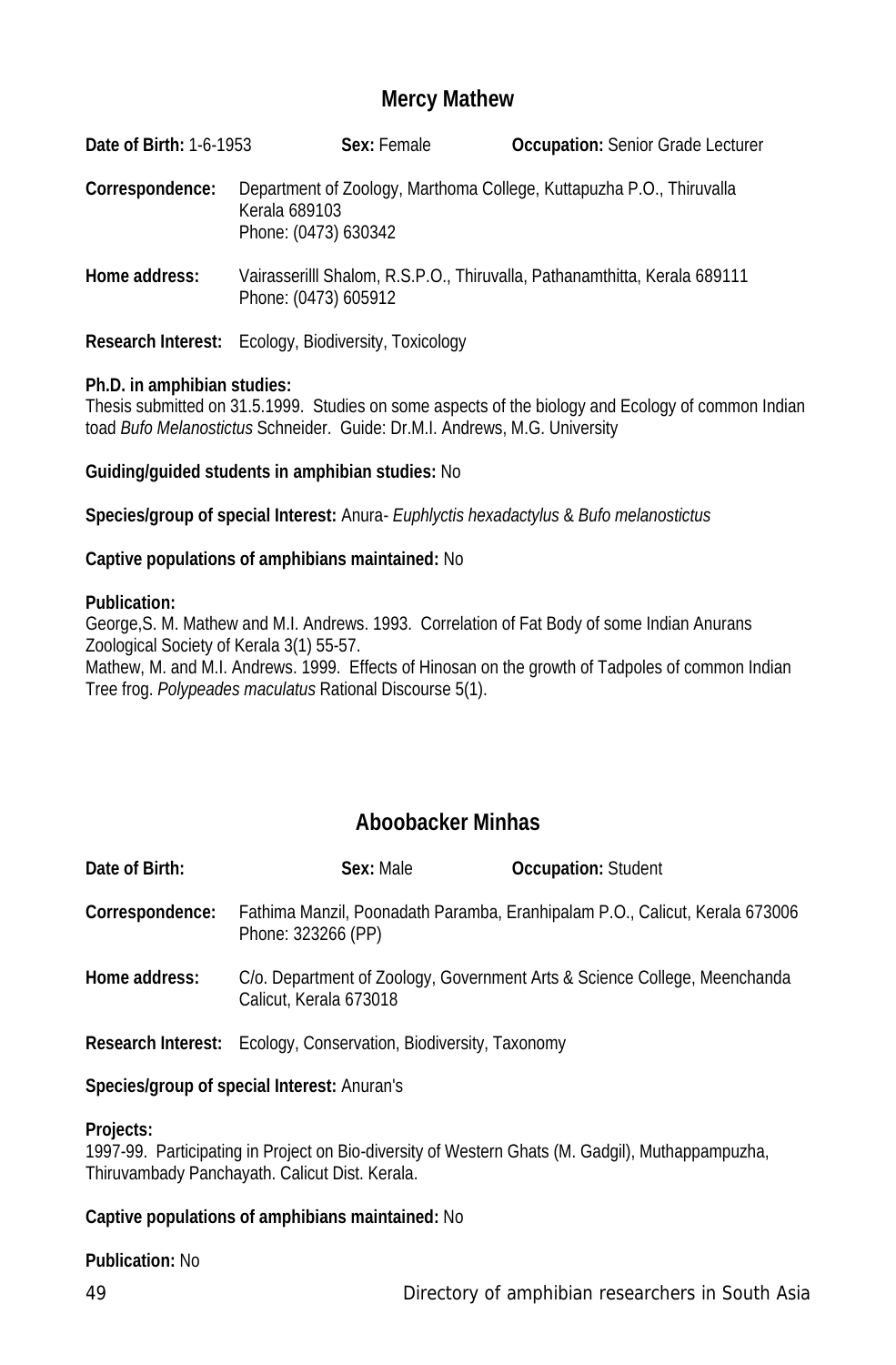# **Dr. Aris Kumar Mohanty**

| <b>Date of Birth: 7-6-1961</b> | Sex: Male     | <b>Occupation:</b> University teacher                                                                                                                                            |
|--------------------------------|---------------|----------------------------------------------------------------------------------------------------------------------------------------------------------------------------------|
| Correspondence:                | Phone: 401029 | Asst. Professor, Zoology, College of Basic Science & Humanities, Orissa<br>University of Agriculture and Technology, Bhubaneswar, Orissa 751003<br>E-mail: Baisc@ouat.ori.nil.in |
| Home address:                  | Phone: 428792 | 293/600, Surya Nagar, Near Ganga Nagar Chhak, Bhubaneswar, Orissa 751003                                                                                                         |

**Research Interest:** Amphibian Developmental Biology, Reproductive Biology, Nutrition & Reproduction

## **Ph.D. in amphibian studies:**

Yes. Title of Ph.D. Thesis : Biology of Indian Paddy Field Frog, Rana limnoharis (Anura : Ranidee) Utkal University, degree awarded in 1994. Guide: Dr. Sushil K. Dutta

**Guiding/guided students in amphibian studies:** Not yet

**Species/group of special Interest:** *Limnonectes limnocharis*, Aquarium fish breeding

## **Captive populations of amphibians maintained:** No

## **Publications:**

Mohanty, A.K., N. Singh and S.K.Dutta, 1995. Population dynamics and growth in a Natural Population of *Limnonectes limnocharis* (Anura, Renidae) Asiatic Herpetological Research 7: 87-92.

Mohanty, A.K.. N.Singh and S.K. Dutt, 1995. Polymorphism and inheritance or mid-dorsal stripe in *Limnonectes limnocharis* (Anura:Ranidoe) in India. *Zoos' Print* X(7):22-23.

Mohanty, A.K., S.K.Dutta and Nina Singh 1996. Breeding, Development and life history of *Limnonectes limnocharis* (Anura: Ranidae) *Zoos' Print* X1(8):8-14.

Mohanty, A.K. and S.K.Dutta, 1998. Biological notes on *Limnonectes limnocheris* (Anura:Ranidae) in India. *Journal of Herpetology*. 6(1):33-44.

Mohanty, A.K. and S.K.Dutta 1999. Ontogeny of teeth non structure of *Limnonectes limnocharis* (Anura:Ranidae)(Communicated)

## Abstracts:

Mohanty, A.K. 1991. Nature's Gift, the Forest Synopsis of papers presented in the workshop "Forest based tourism" organised by Nature and Wildlife Conservation Society of Orissa at Regional Science Centre, BBSR.

Mohanty, A.K. and S.K.Dutta, 1993. Polymorphism and inheritance of mid-dorsal stripe in *Rana limnocharis* (Anura:Ranidae) Proceedings of International symposium on Environmental Management of Preventable Human Problems and VIII Annual conference of the National Environmental Science Academy held at R.M.R.C., Bhubaneswar.

Mohanty, A.K. and S.K.Dutta, 1993. Embryonic development and expressing of dorso-median stripe in *Rana limnocharis* (Anura:Ranidae) Proceedings of the International symposium on cellular & molecular aspects of Developmental Regulation held at Department of Zoology, University of Poona.

Mohanty, A.K. and S.K.Dutta, 1993. Fecundity and life history of Rana limnocharis (Anura :Ranidae). Proceedings of National Conference on Environmental preservation. A role for every one and IX Annual meeting of National Environmental Science Academy held at Osmania University, Hyderabad. Mohanty, A.K.and S.K.Dutta,1999. Clutch Size and hatching analysis of Rana limnocharis (Anura: Ranidae) Proceeding of 8th All India Congress of Zoology held at P.G. Department of Zoology, Utkal University, Bhubaneswar.

**Any other information:** I was working on aqurrium Fish Nutrition & Breeding of University of Delhi along with my guide Dr. P.K. Paul besides my work on mammalian reproduction.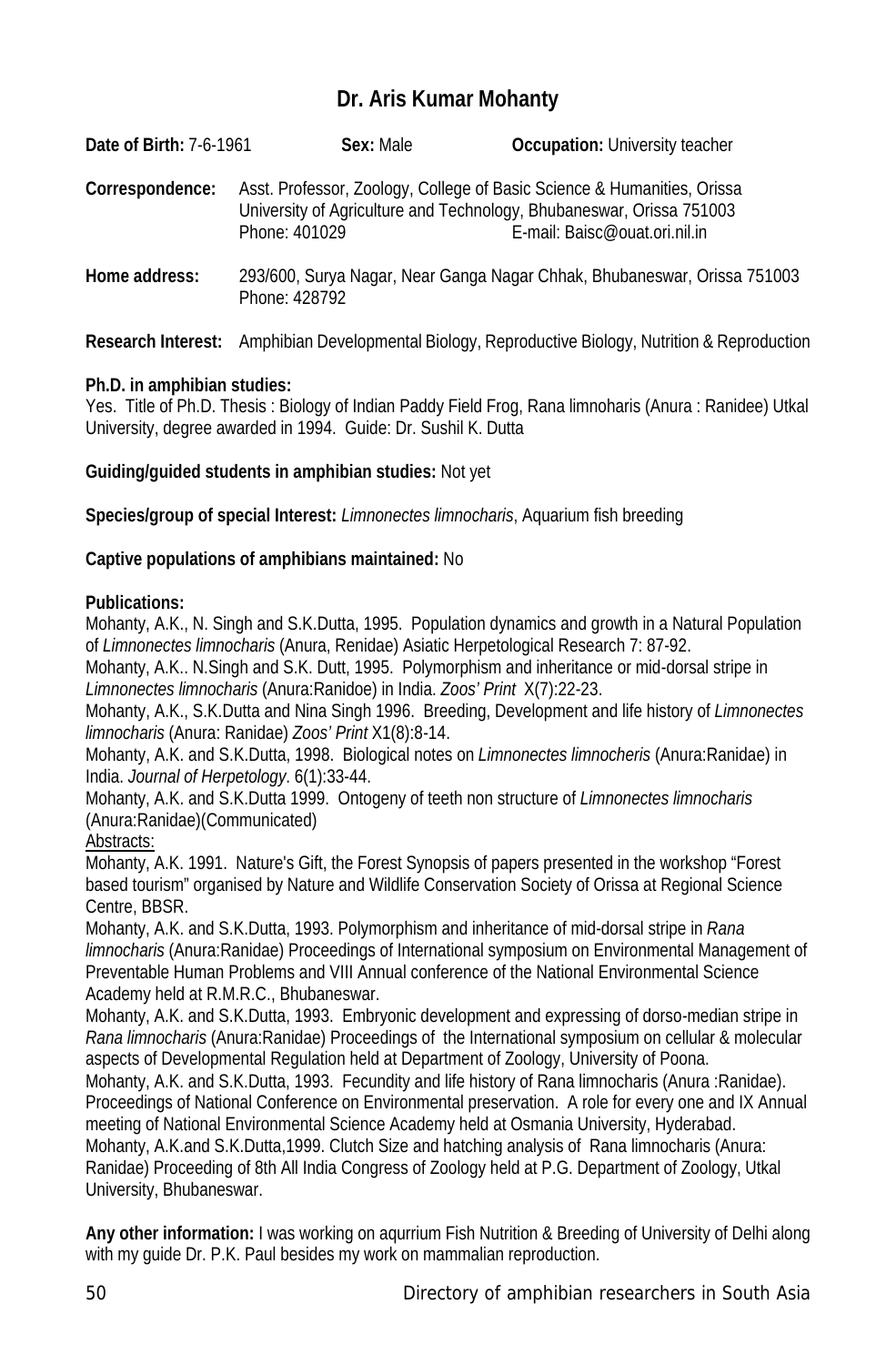## **Dr. Y.M. Naik**

| Date of Birth:  | Sex: Male                                                                         | <b>Occupation: Reader</b>                                                                                 |  |
|-----------------|-----------------------------------------------------------------------------------|-----------------------------------------------------------------------------------------------------------|--|
| Correspondence: | Gujarat 390002<br>Phone: 91 (265) 333476                                          | Department of Zoology, Faculty of Science, M.S. University, Vadodara                                      |  |
| Home address:   | 5/28 Ellora Park, Race Course, Vadodara, Gujarat 390007<br>Phone: 91 (265) 336492 |                                                                                                           |  |
| studies.        |                                                                                   | <b>Research Interest:</b> Ecology, Cytology, Conservation, Physiology, Biodiversity, Taxonomy, Population |  |

## **Ph.D. in amphibian studies:** No

**Guiding/guided students in amphibian studies:** 

1996. K.R. Vinod.

**Species/group of special Interest:** General studies of amphibian forms in Gujarat.

## **Projects:**

1993-1994. EIA studies on fisheries in the command area of Sardar Sarovar Narmada Project. North Narmada river in Gujarat.

1989-1992. Eco-environmental and Wildlife management Studies on Sardar Sarovar Submergence area in Gujarat. South Gujarat Bharuch area and Shoolpaneshwar Wildlife Sanctuary. 1986. Frog census project and reptiles. Gujarat.

## **Captive populations of amphibians maintained:** No

## **Publication:**

Naik, Y.M. & K.R. Vinod, 1995. A review on Amphibian fauna of India: Threats and preservation in Indian Wildlife: Threats and preservation. ed. B.D. Sharma (accepted)

Naik, Y.M. & K.R. Vinod and B. Pilo, 1995. Importance of conservation of amphibian fauna in shoolpaneshwar sanctuary. *Proceedings of the National Symposium on Recent Trends in Indian Wildlife Research* (in press)

Naik, Y.M. & K.R. Vinod. An update checklist and key to the amphibian fauna of Gujarat. *J. Anim. Morphol. Physiol.* (accepted)

Vinod K.R & Y.M. Naik, 1993. An unusual case of prolonged metamorphosis in the frog *Rana cyanophlyctis. J. Anim. Morphol. Physiol.* 40:185-186.

Naik,Y.M., K.R. Vinod, 1993. Studies on distribution of amphibian fauna of Gujarat, India. *Hamadryad* 8: 28-34.

Naik,Y.M., K.R. Vinod and C. Patel, 1993. Record of a frog *Kaloula pulchra* from Mal-Samot, Bharuch, Gujarat. *J. Bombay Nat. Hist. Soc*. 90:299

Naik Y.M. & K.R. Vinod, 1993. Record of a verrucose frog *Rana keralensis* from shoolpaneshwar Wildlife Santuary, Bharuch , Gujarat. *J. Bombay. Nat. Hist. Soc*. 90: 521-522.

Naik,Y.M. & K.R.Vinod, 1992. Amphibian fauna of Shoolpaneshwar sanctuary. *Cobra*. 8: 7-10. Naik, Y.M. & C. Patel, 1986. Record of fungoid frog *Rana malabarica* in Navsari, Gujarat*. J. Bombay. Nat. Hist. Soc*. 83: 672.

Naik, Y.M., 1984. The occurrence of Marbled Balloon frog *Uperodon systoma* in Baroda, Gujarat. *J. Bombay. Nat. Hist. Soc.* 81:482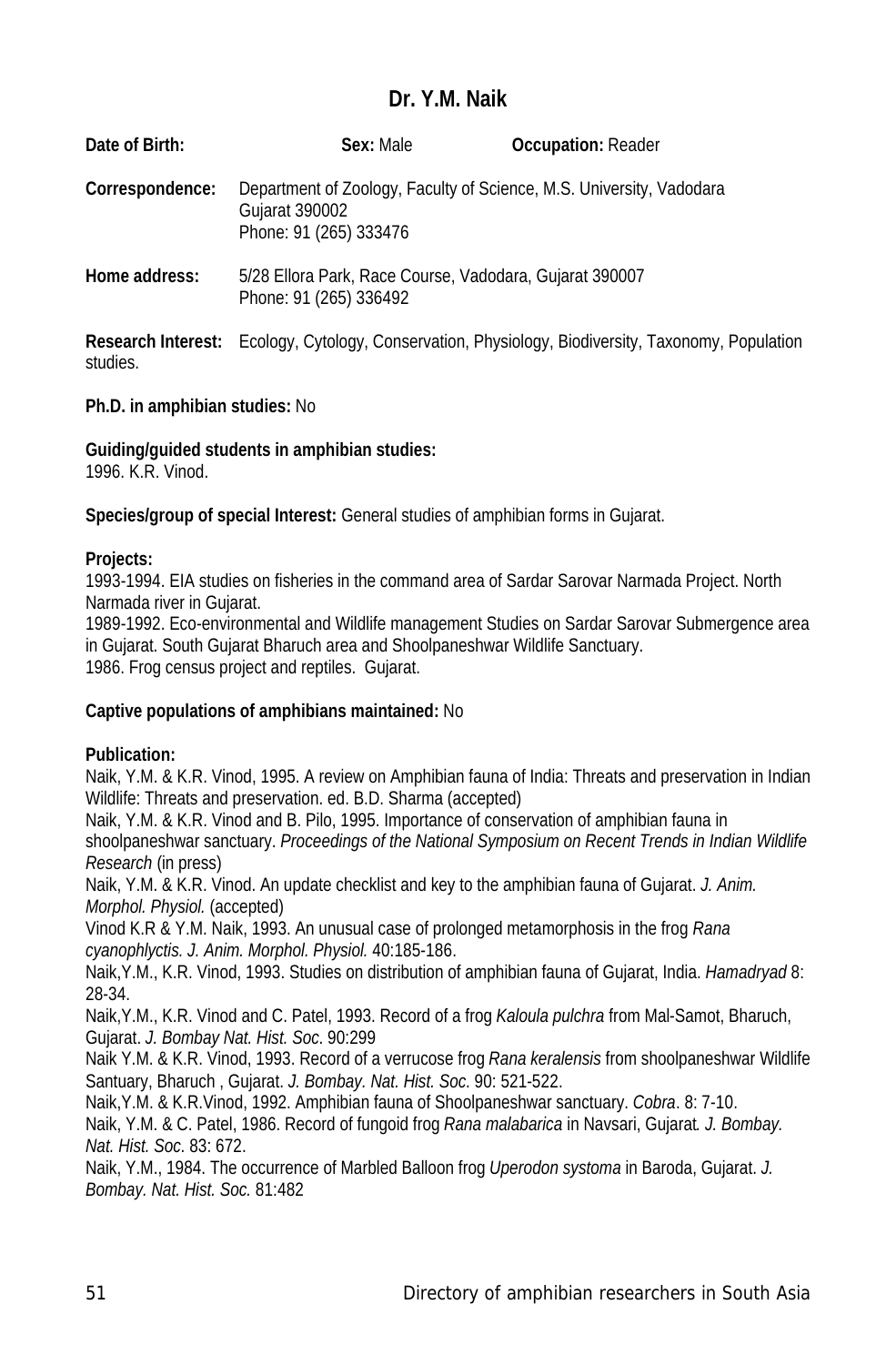## **Dr. Oommen Vilverthottathil Oommen**

| Date of Birth: 1-9-1949 | Sex: Male                           | <b>Occupation:</b> Teaching & Research                                                               |  |
|-------------------------|-------------------------------------|------------------------------------------------------------------------------------------------------|--|
| Correspondence:         | Thiruvananthapuram, Kerala 695581   | Professor & Head, Department of Zoology, University of Kerala, Kariavattom                           |  |
| Home address:           | Phone: (0471) 418906    Fax: 447158 | Email: oommen@mdz.vsnl.net.in<br>Baruch, Gandhipuram, Sreekariam, Thiruvananthapuram, Kerala 695017. |  |
|                         | Phone: (0471) 418940                |                                                                                                      |  |

**Research Interest:** Comparative Endocrinology, Biochemistry, Reproductive Physiology, Biodiversity.

## **Ph.D. in amphibian studies:** No

#### **Guiding/guided students in amphibian studies:**

Yes. 1. Studies on the role of certain hormones on energy metabolism in an apodan amphibian. Gegeneophis camosus. Ph.D. thesis Dr.K.K. Sutharam, 1990. University of Kerala. 2. Endocrinological and morphological studies on the development.

#### **Species/group of special Interest:** Anura, Caecilians

#### **Projects:**

Biology and Biodiversity of Caecilians in Kerala.

**Captive populations of amphibians maintained:** Yes. Different species of Caecilians.

#### **Publication:**

Sutharam, K.K., Peter, M.C.S. & Oomen, O.V.(1990) Stimulation of oxidative metabolism by thyroid hormones in an apodan amphibian, *Gegenophis carnosus* (Beddome) *Gen. Comp. Endocrinol*.79, 246- 252.

Sutharam, K.K., Peter, M.C.S. & Oomen O.V.(1991) Androgenic control of hepatic mitochondrial metabolism in an apoda *Gegeneophis carnosus* (Beddome) *Indian J. Exp. Biology* 29, 1027-1030. 3. Valamparampil, T.T.& O.V. Oomen (1997). Tricodo thyronine (T3) and thyroxine(T4) levels in *Rana curtipes* during development and metamonphosis. *Indian J. Exp. Biology* 35, 1375-1377.

## **Any other information:** No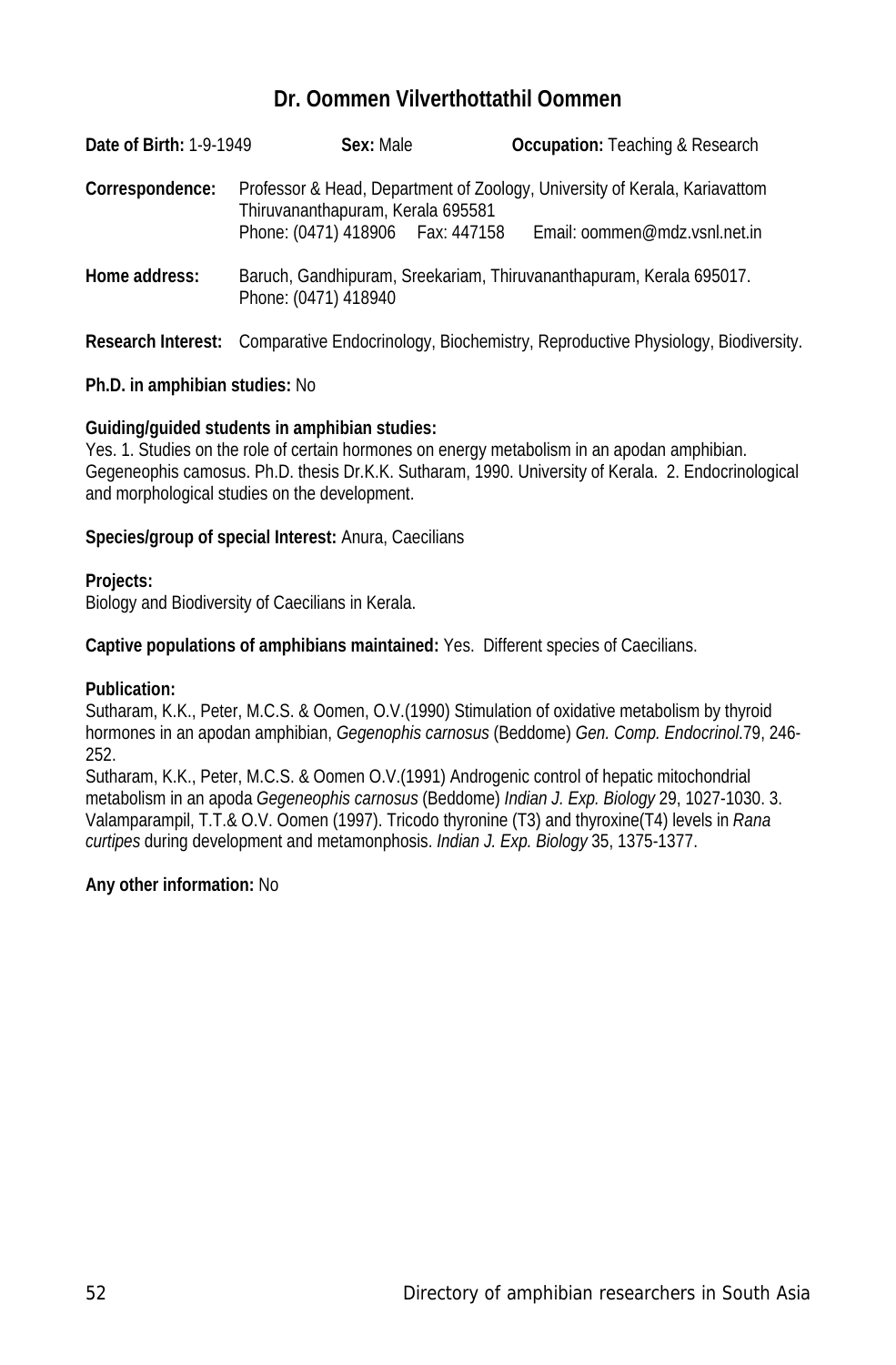## **Dr. Neeraja Pabbaraju**

| <b>Date of Birth: 4-9-1957</b> | Sex: Female | <b>Occupation: Associate</b> |
|--------------------------------|-------------|------------------------------|
| Professor                      |             |                              |

**Correspondence:** Associate Professor of Zoology, Sri. Venkateswara University, Tirupati Andhra Pradesh 517502 Phone: 304506

**Home address:** 3-61A. Vidya Nagar Colony, Tirupati, Andhra Pradesh 517502 Phone: 28138

**Research Interest:**Physiology, Toxicology, Molecular Biology

## **Ph.D. in amphibian studies:**

Metabolic alterations during inducel ammonia stress in diffeerent times of frog *Rana hexadactyla*. 1981. S.V. University (Late Prof. K.S.Swami)

## **Guiding/guided students in amphibian studies:**

Metabolic alterations during induced ammomastress in selected times of load, *Bufo melanostictus*, 1989. - K.Raghavaperumalla, S.V. University

Some metabolic alternations in an amphibian on exposure to Solar radiation, 1989, K. Gunasekhar, S.V. University.

Solar radiations induced modulations in the metabolism of an amphibia & a reptile. S. Sai Sivakumar, 1992, S.V. University.

Solar radiations effect in *Bufo melanostictus* as a functions of age. Invitrostudy of toad *Bufo*. Y. Vijayakumar 1986, S.V. Unversity, K. Raghava Periamuthu, 1987, S.V. University. Hydrominerlogical alterations. Bufo & calotes, E. Prabhakar, 1987, S.V. University.

**Species/group of special Interest:** *Euphlyctis hexadactylus*; *Bufo melanostictus*

## **Projects:**

1985-88. UGC, New Delhi 1,63,146. Biological effects of solar radiation in selected reptilian baskers and amphibian non basker.

## **Captive populations of amphibians maintained:** No

## **Publications:**

Kinetic characteristics of Ache in deservation a trophy of gastrocnemis much of *Rana hexalactyle. Indian J. Exp. Biol*., 18, 1300-2, 1980.

Role of arginie in Seratecloniizal muscle, *Arch Internat. de Physiol et de Bioche*. 89, 97 – 100, 1981.

Differential production of ammonia, urea and glutamine in tissues of *Rana hexadactyla* under induced ammonia stress *Comp*. *Physical ecology* 7, 162-164, 1982.

Induced transient hyperammonemia is *Rana hexadactyla* with reference to ammonia & urea excretion. *Indian Journal Physiol. ecol*. 27(2) 123 – 128 1983.

Neeraja, P. 1983. Effect of induced ammonia toxicity in urea cycle enzymes of frog*. Indian J.Comp. Anim. Physiol*., 1(2), 19-22.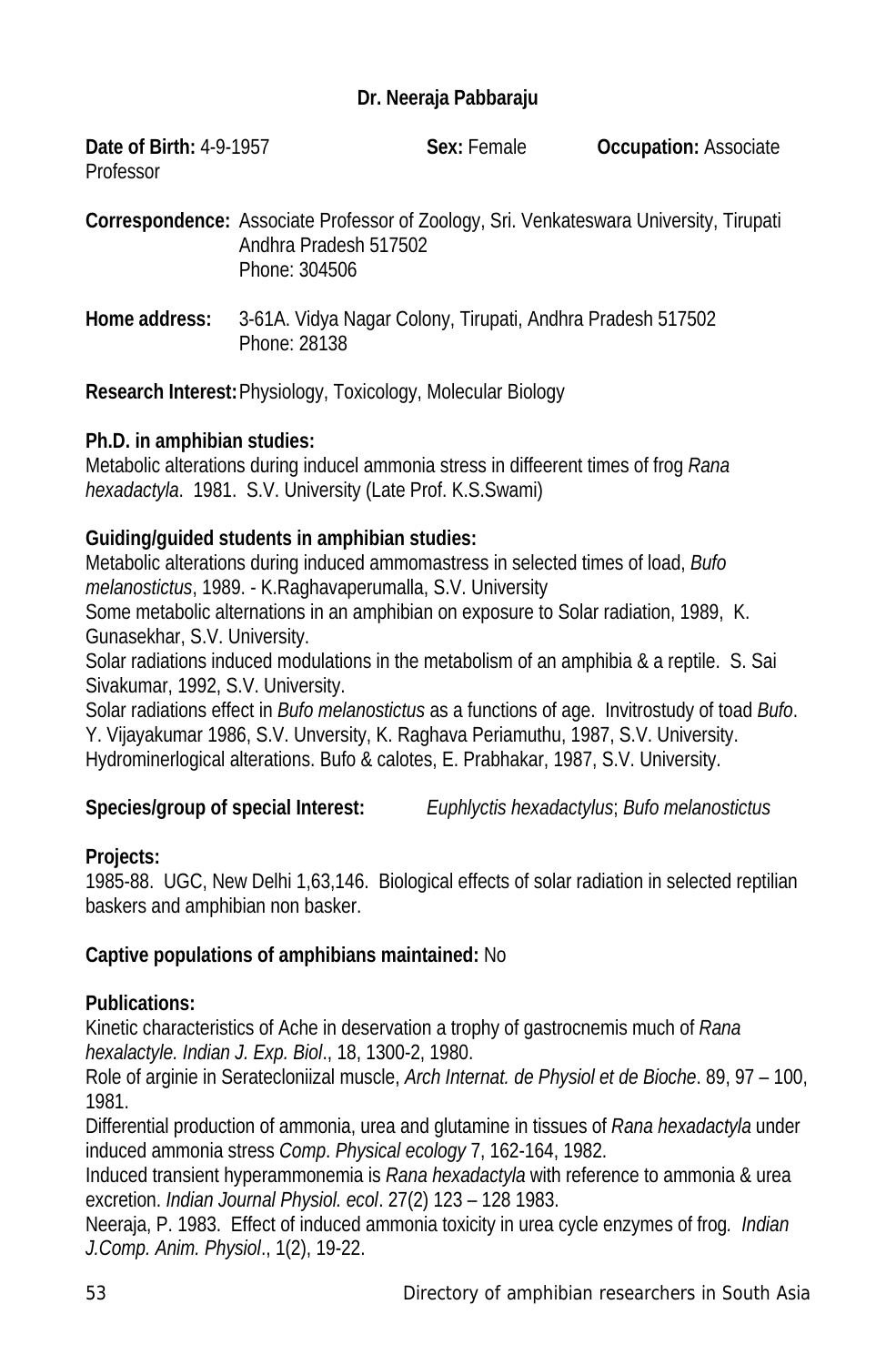Neeraja and K.S. Swami 1983. Arginine utilization in muscle and kidney of frog during ammonotoxemia. Proc. Internat. Symp. On Guanidino compounds. Tokyo.

Neeraja,P. G.V. Prasad, K. Indira and K.S. Swami 1984. Effect of lactate administration on selected dehydrogenases of denervated toad gastrocnemius muscle. *J. Curr. Biosciences*. 1(1), 18-22.

Neeraja,P.and K.S. Swami 1984. Transamination and glutamate deamination in *Rana hexadactyla* during induced ammonia toxicity. *Ind. J. Psysiol. Pharmacol*. 28(2) 133-136. Prasad,G.V., P. Neeraja, K.S. Swami, W. Rajendra and K. Indira 1984. Alterations in some dehydrogenases profiles of sciatectonized toad gastrpcnemius muscle metabolic modifications by malate. *Ind. J. Physio. Pharmacl*., 28(3) ,227-230.

Vijayakumar,Y., P. Neeraja, K.S. Swami 1984. Water relation capacities of Bufo melonstictus to direct & indirect solar radiation. Proceedings of National Conference on Aging.

Ananda Rao,M., K.S. Swami and P. Neeraja 1984. Age dependent rehydration capacity of toad Bufo melonstictus under solar stress. Ibid.

Neeraja,P. and Swami,K.S. 1985. Effect of induced ammonia toxicity on free amino acid levels in *Rana hexadactyla. Environment & Ecology*, 3(3), 440-441.

Vijaya Kumar,Y. and P. Neeraja 1985. Solar radiation induced dehydration in toad *Bufo melanostictus* as a function of age. *Indian J. Comp. Anim. Physiol*. 3(2), 79-82.

Vijaya Kumar, Y. and P. Neeraja 1987. Effect of solar radiation on the glosulin and albumin fractions in the liver and skin of toad *Bufo melanosticus. Environment & Ecol*. 5(4), 655-658. Prabhakar, E., S. Sai Siva Kumar, and P. Neeraja 1987. Water management in *Bufo* and calotes on solar radiation exposure. *Indian J. Comp. Anim. Physiol*. 5(1), 48-52.

Sai Siva Kumar, S., E. Prabhakar, K. Gunasekhar and P. Neeraja 1988. Solar radiation influence on brain energy metabolism and acetylcholine esterase activity of *Bufo melanostictus*. *Ind. J. Comp. Anim. Physiol*., 6(1), 71-76.

Gunasekhar,K., S. Sai Siva Kumar, and P. Neeraja 1988. Effect of solar radiation exposure on the protein and glucose levels in selected tissues of frog, *Rana hexadactyla*. *Ind. J. Comp. Anim. Physiol*., 6(2), 100-104.

Prabhakar,E. and P. Neeraja 1988. Ionic and phospholipid level changes in 1988 *Calotes versicolor* and *Bufo melanosticus* under solar radiation stress. *Comp. Physiol Ecol*., 1(4), 161-164.

Gunasekhar,K., Rajyasree,M. and P. Neeraja 1991. Changes in excretory patterns of frog *Rana hexadactyla* under solar radiation stress. *Environ & Ecol*. 9(4), 915-917.

Gunasekhar,K., M. Rajyasree, C. Sankarababu and P. Neeraja 1991. Influence of solar radiation on oxidation metabolism of Rana hexadactyla during different seasons. *Environ & Ecol*.

Gunasekhar,K., C. Sankarababu, K.P. Obula Reddy and P. Neeraja 1992. Carbohydrate metabolism of frog *Rana hexadactyla* under solar radiation. *Environ & Ecol.*

# **Dr. Thavamani Jegajothivelu Pandian**

| <b>Date of Birth:</b> 15-6-1939 | <b>SEX:</b> Male                                                | OCCUPATION: ACQUEINIC |                              |
|---------------------------------|-----------------------------------------------------------------|-----------------------|------------------------------|
| Correspondence:                 | National Professor, M.K. University, Madurai, Tamil Nadu 625021 |                       |                              |
|                                 | Phone: 0452-858212                                              | Fax: 0452-859139      | Email: tipandi@pronet.net.in |

**Date of Birth:** 15-6-1939 **Sex:** Male **Occupation:** Academic

54 Directory of amphibian researchers in South Asia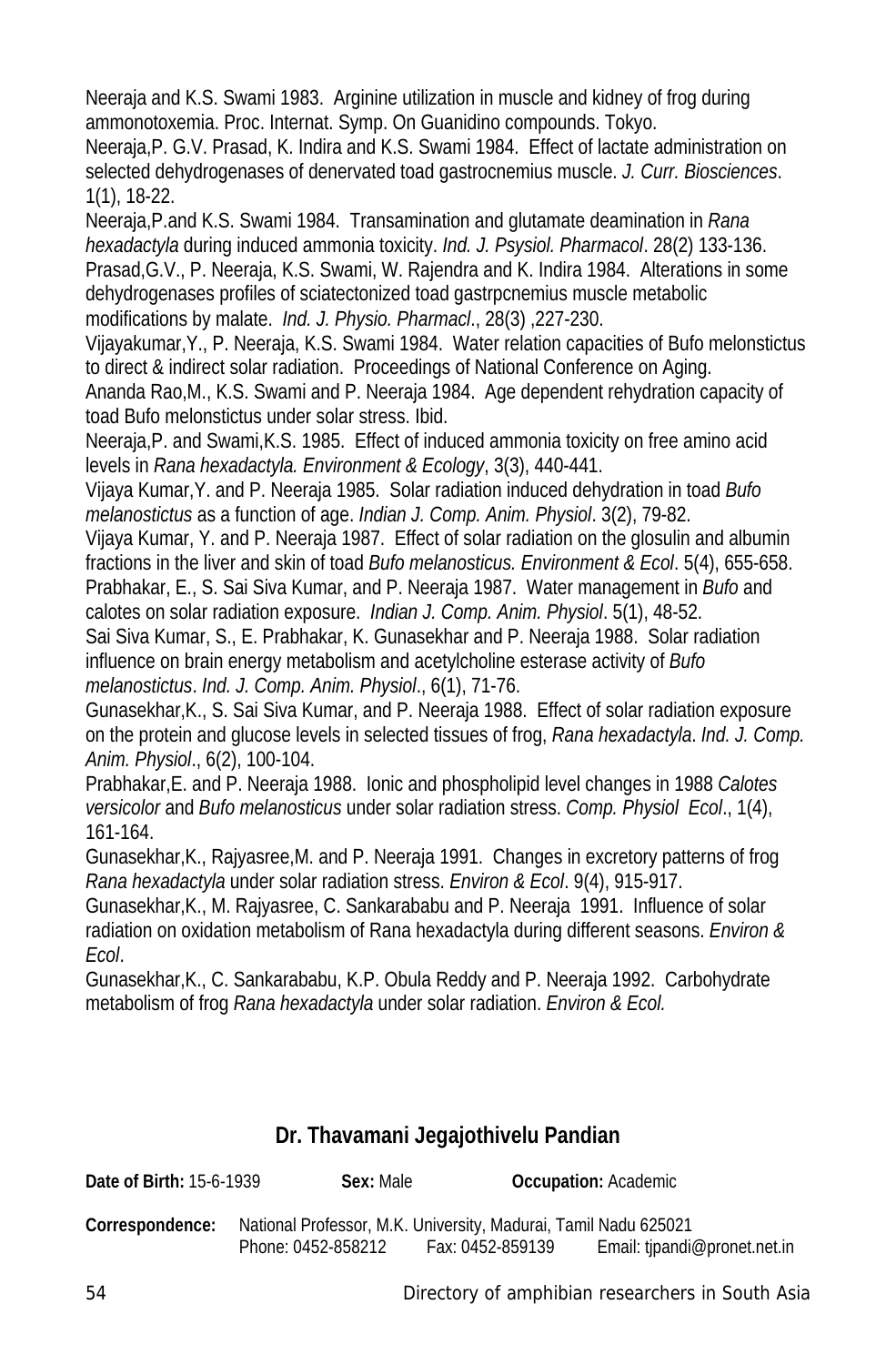**Home address:** No.9, Old Natham Road, Madurai, Tamil Nadu 625014 Phone: 0452-640139 Fax: 0452-859139 Email: tjpandi@pronet.net.in

**Research Interest:** Genetics

**Ph.D. in amphibian studies:** No

#### **Guiding/guided students in amphibian studies:**

Yes. Three Students to obtain their Ph.D. Degree. I am likely to work on genetics of Indian frogs.

#### **Species/group of special Interest:** Anwrans: Frogs

**Captive populations of amphibians maintained:** Not at present. **Publications:**

Pandian,T.J.& Marian, M.P.(1985). Time and energy cost of metamorphosis in bull frog *Rana tigrina*. *Copeia*: 653-662.

Pandian, T.J. & Marian, M.P.(1985). Predicting anuran metamorphosis and energetics. *Physiol Zool*.:58: 538-552.

Pandian, T.J & Marian, M.P. (1985). Physiological correlates of surfacing behaviour effect of aquarium depth on surfacing growth & metamorphosis in *Rana tigrina*. *Physical Behaviour*: 35: 867-872.

Marian, M.P.& Pandian,T.J. (1985). Effect of temperature or development growth & siverergetics of the bull frog tadpole, *Rana tigrina*. *J. Therm. Biol*. 10: 157-161.

Pandian, T.J. & Marian, M.P. (1986). Production & Utilization of frogs. An ecological view. *Proc.Ind. Acad. Sci*. 95: 289-301.

## **Dr. R.S. Pillai**

| Date of Birth:  | Sex: Male                                                                | <b>Occupation: Retired Director ZSI</b> |
|-----------------|--------------------------------------------------------------------------|-----------------------------------------|
| Correspondence: | Ponnachem Veedu, Kilikollur, Kollam, Kerala 4.<br>Phone: 91 (0474) 73032 |                                         |

**Research Interest:** Conservation, Taxonomy

## **Species/group of special Interest:** Gymnophiona.

#### **Publication:**

Pillai, R.S. 1986. Amphibian fauna of Silent Valley, Kerala, S. India. *Rec. Zool. Surv. India*. 84: 229-242. Pillai, R.S. & M.S. Ravichandran. 1999. Gymnophiona (Amphibia) of India: A taxonomic study. *Rec. Zool. Surv. India*, Occ. Paper #172, 117 pp.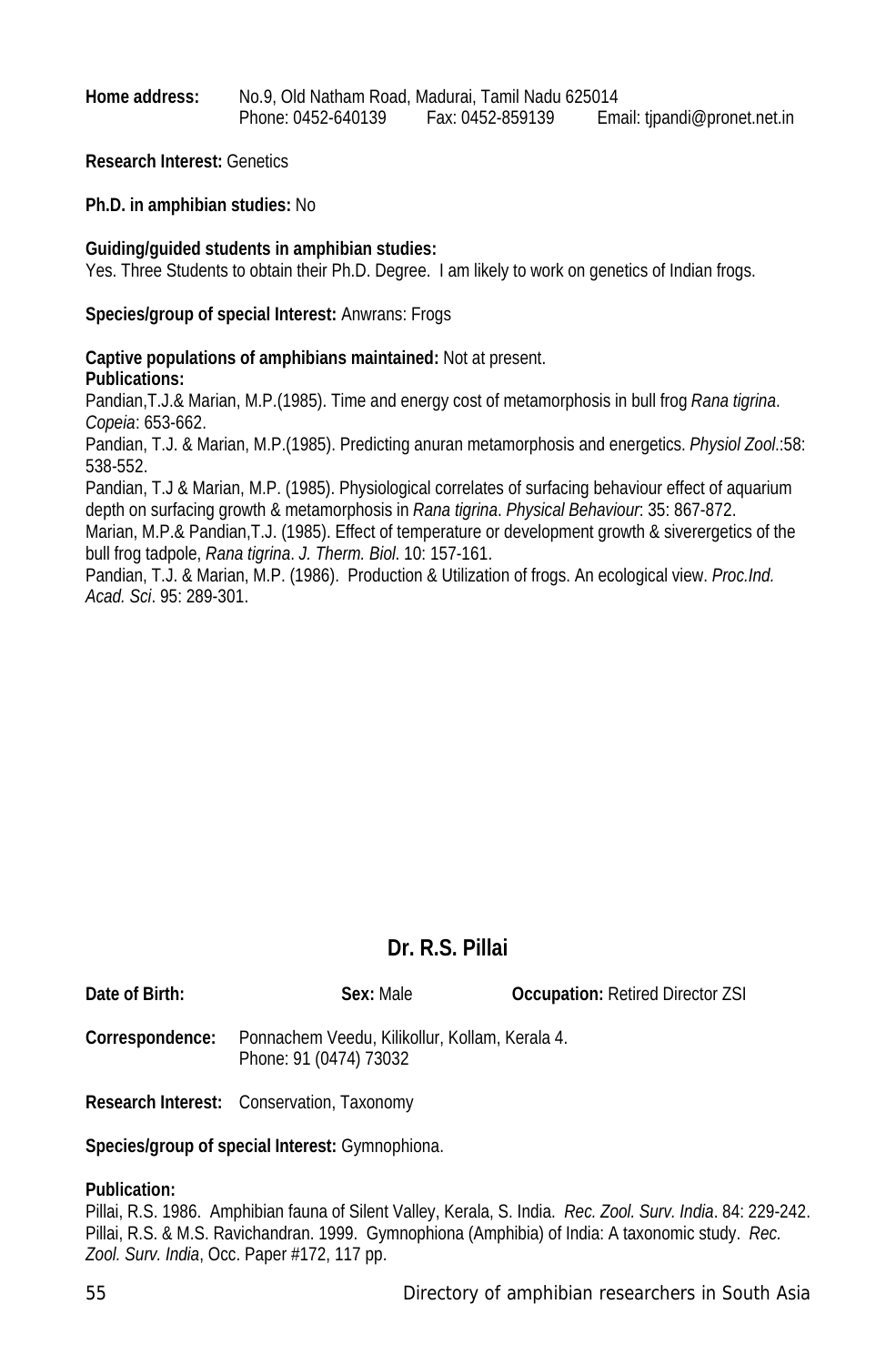## **Dr. Sant Prakash**

| Date of Birth: 24-10-1960 |                      | Sex: Male | <b>Occupation: Reader</b>                                                                                                                                                                                                     |
|---------------------------|----------------------|-----------|-------------------------------------------------------------------------------------------------------------------------------------------------------------------------------------------------------------------------------|
| Correspondence:           |                      |           | Biochemical Genetics Lab, Department of Zoology, Dayalbagh Educational<br>Institute, Dayalbagh, Agra, Uttar Pradesh 282005<br>Phone: (0562) 220082   Fax: (0562) 281226<br>Email: dei@nde.vsnl.net.in. Attn: Dr. Sant Prakash |
| Home address:             | Phone: (0562) 280654 |           | No.9, Rajdeep Enclave, Dayalbagh, Agra, Uttar Pradesh 282005                                                                                                                                                                  |

**Research Interest:** Cytogenetics, Biochemical and Molecular genetics, conservation and Evolutionary genetics of Anurans

#### **Ph.D. in amphibian studies:**

1988. Genetic studies on *Rana limnocharis* (Waigman) North Eastern Hill University, Shillong. Guide:Prof. K.C. Chatterjee

#### **Guiding/guided students in amphibian studies:**

Namrata Trivedi (1995), Reshma Batra (1998), Dayal Prasad (1999), Richa Kamthan (1999), Dayal Bagh Educational Institute

**Species/group of special Interest:** *Limnonectes limnocharis*, *Hoplobatrachus tigerinus*, *Euphlyctis cyanophlyctis*

### **Projects:**

1998. Amphibian diversity in the semi arid habitat of Agra , Genetics

#### **Captive populations of amphibians maintained:** Yes

## **Publication:**

Prakash.S. 1997. A Chromosomal checklist of the amphibians of India. *Hamadryad*. Vol.23(2): 111-113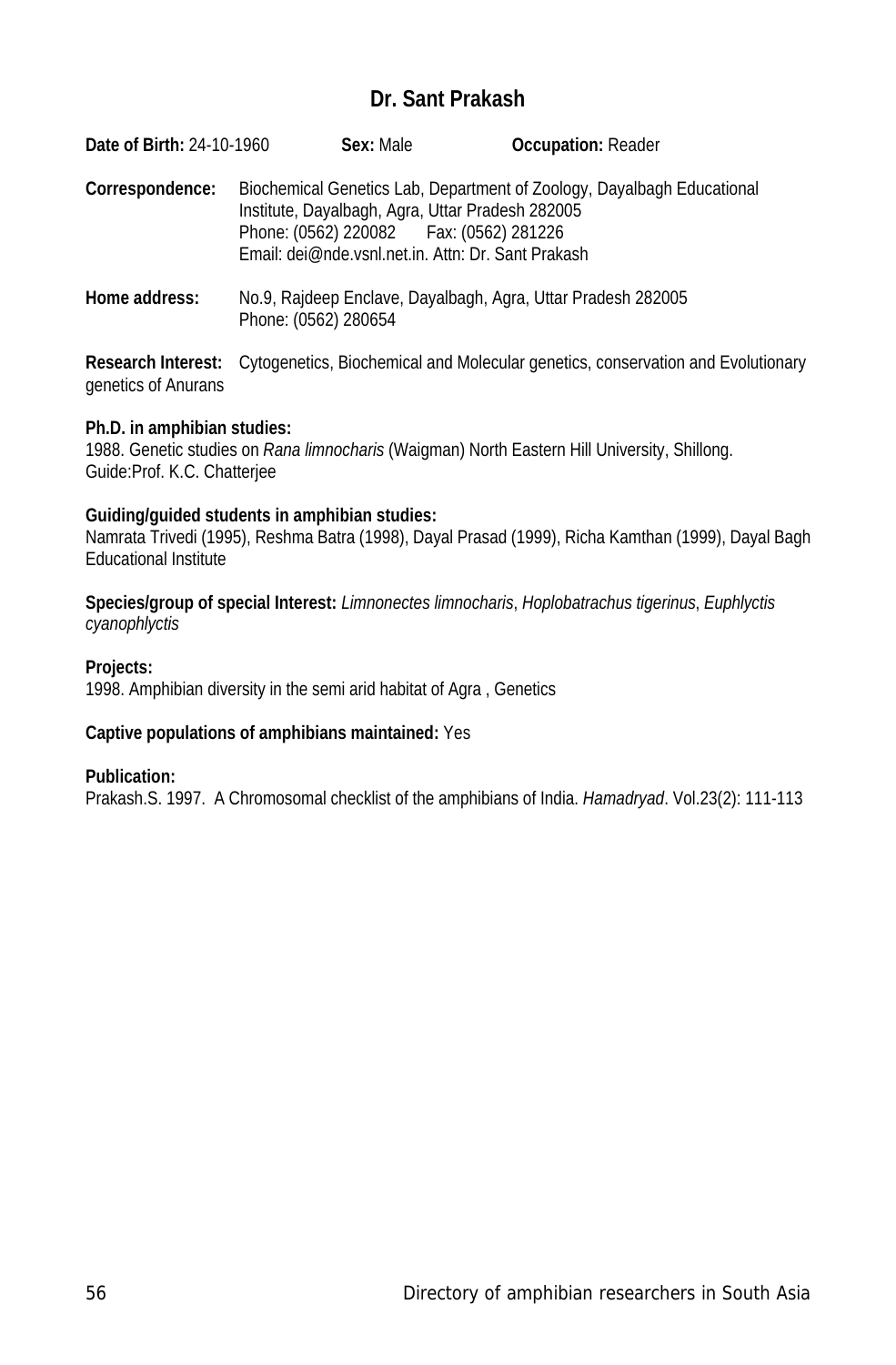## **Dr. Govindasami Ramaswamy**

| Date of Birth: 15-1-1952 | Sex: Male                                                                                                    |                 | <b>Occupation:</b> Reader in Zoology & Wildlife |
|--------------------------|--------------------------------------------------------------------------------------------------------------|-----------------|-------------------------------------------------|
| Correspondence:          | Reader in Zoology, A.V.C. College, Mannampandal, Tamil Nadu 609305<br>Phone: 04364-22264    Fax: 04364-24333 |                 | Email: avcc@hotmail.com                         |
| Home address:            | House no.4, Saradha Colony, Thiruvilandur South Street, Mayiladuturai<br>Tamil Nadu 609001                   |                 |                                                 |
|                          | Phone: 04364-25634                                                                                           | Fax: 04364-2433 |                                                 |
|                          | Email: q-ramasamy@mailcity.com.                                                                              |                 |                                                 |
|                          |                                                                                                              |                 |                                                 |

**Research Interest:** Toxicology, Wildlife diversity & conservation, Wildlife Education Animal behaviour, Endocrinology

## **Ph.D. in amphibian studies:**

Studies on the effect of glycemicagents and endosulfan on the islets of Langerhans and adrenal in relation to Blood glucose level of the Indian Skipper frog *R. cyanophylyctis.* Bharathidasan University. December 1997. Guide: Dr. R. Kanakasabai

## **Guiding/guided students in amphibian studies:**

Yes. M.Phil: (Bharathidasan University 1990)

Effects of malathion on the islets of Langerham and blood glucose level on *Rana tigerina*. Studies on the effect of Endosufan on the bloodglucose of *R. cyanophlyctis*, 1997. Effect of phosphomidon in the skipper frog *R.cyanophlyctis* M.Phil, Bharathidasan University, Jan'99. Studies on the amphibian fauna of point Calimere wildlife sanctuary (1999). Amphibian population in the sugarcane fields of Thanjavur Dist. -1998. Studies on the mortality of amphibians due to agricultural at Nagai Dist. -1999

**Species/group of special Interest:** *Euphlyctis cyanophyctis*, *Limnonectes Limnocharis* and other anumans.

## **Projects:**

Sep. 1998 – Aug. 99. Studies on the effect of organochlorine pesticides on the amphibian fauna of Mannampandal, Toxicology.

Dec. 1998 – Apr. 99. Studies on the diversity of amphibian fauna at Pointcalimer Wildlife Sanctuary, Wildlife Diversity & Conservation..

Oct. 1998 – Mar. 99. Studies on the effect of agricultural organochlorine pesticides on Amphibian fauna at Mannampandal village - Nagai Dist.

Dec. 1998 – Mar. 99. Studies on the Amphibian fauna of Point Calimere Wildlife Sanctuary.

## **Captive populations of amphibians maintained:** Yes. R. Cyanophlyctis 50 +

## **Publication:**

Ramaswamy, G. 1983. Studies on the glycemic agents on the islets of *R. cyanophlyctis* in the Abstract Bharathidasan University. Current trends in Biological Research.

Effect of glucemic agents on the adrenals of 1995. R*. cyanophlyctis* anophly this in the abstract of Bharathidasan University. Current Trends in Biological Research.

Diversity of Lower vertebrates at selected sacred grooves of Kerala, *Cobra*.

Popular articles on Amphibian Conservation

## **Any other information:**

Want to develop Software packages/CD's on Amphibia - an encyclopaedia on Amphibians.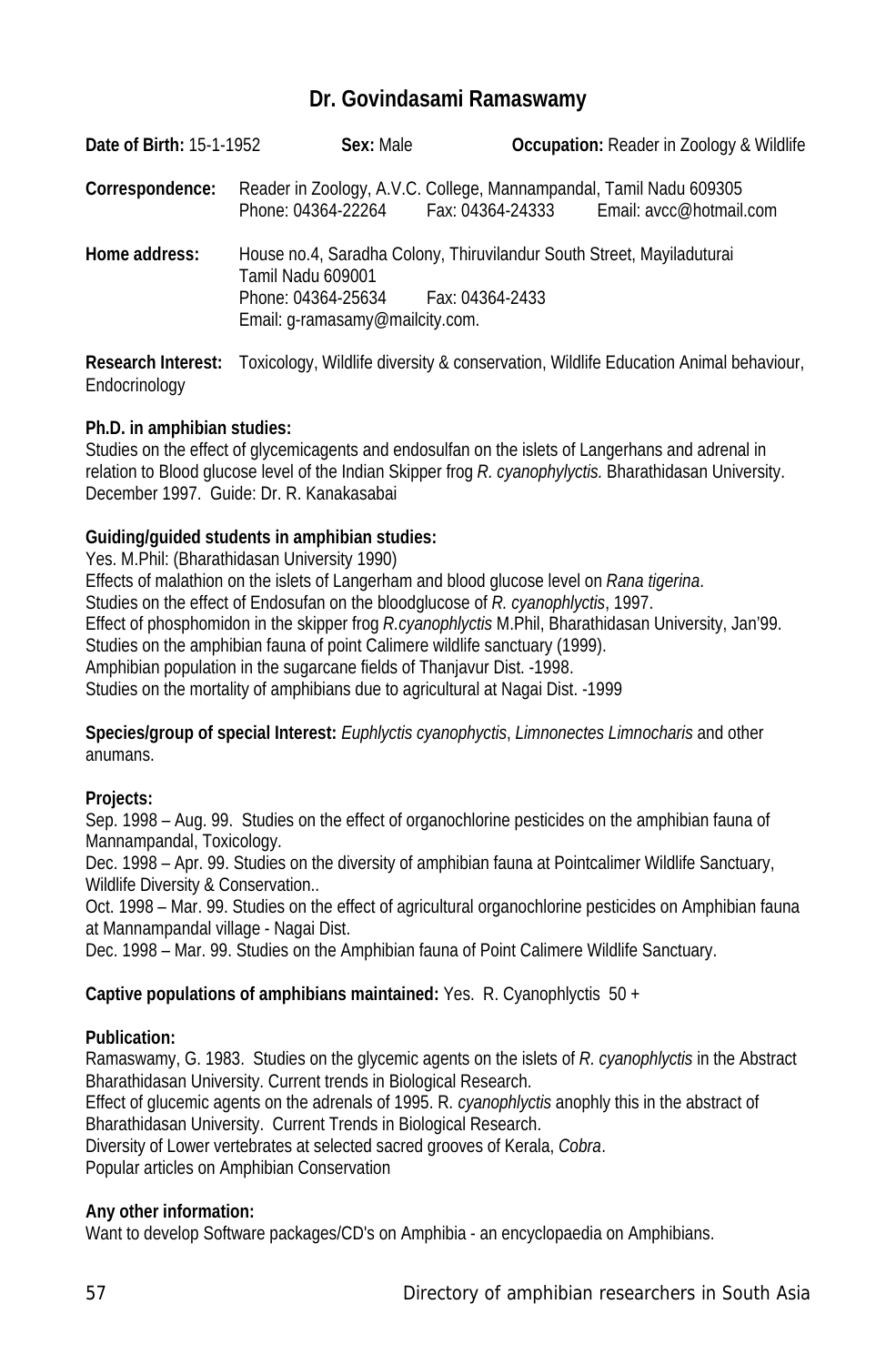## **Dr. Masagoundanur Sengodan Ravichandran**

| Date of Birth: 23-9-1958 | Sex: Male                                                               | <b>Occupation: Scientist</b>                                                  |  |
|--------------------------|-------------------------------------------------------------------------|-------------------------------------------------------------------------------|--|
| Correspondence:          | Chennai, Tamil Nadu 600028<br>Phone: 4611872/4943378 Fax: 91-44-4942898 | Zoological Survey of India, Southern Regional Station, 100 Santhome High Road |  |
| Home address:            | Phone: 4941761                                                          | 22-A, Lazarus Church Road, Mandavelipakkam, Chennai, Tamil Nadu 600028        |  |

**Research Interest:** Ecology, Conservation, Bio Diversity, Taxonomy, Population studies, Education

## **Ph.D. in amphibian studies:** No.

#### **Guiding/guided students in amphibian studies:** No.

#### **Species/group of special Interest:** Amphibians

#### **Projects:**

1990 - till date. Taxonomic studies about Amphibian Fauna in Southern India 1984 - 1990. Taxonomic studies of amphibian fauna in Southern part of Western Ghats.

#### **Captive populations of amphibians maintained:** No

#### **Publications:**

15 Papers about amphibian Taxonomy and Biodiversity, 5 papers in press.

## **Any other information:**

I want to become an active member of Amphibian Field Resarchers in South Asia with the approval of Director, Zoological Survey of India, Calcutta. I have personally attended more than 150 scientific enquiries relating to identification of Amphibian fauna. Besides, on numerous occasions I have rendered advisory service on scientific matters to southern Indian researchers on amphibians in the wild and their taxonomy.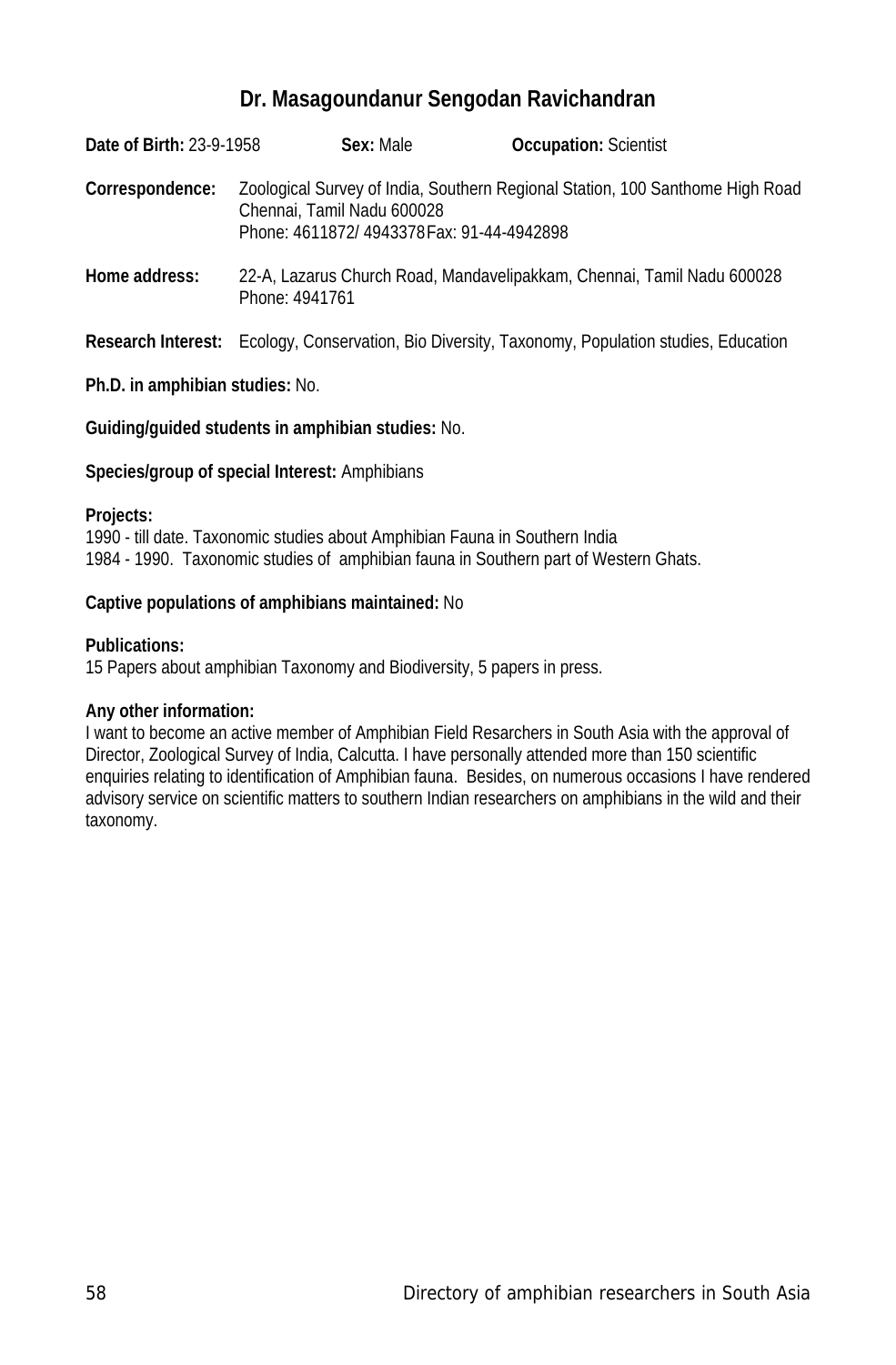# **Dr. M.V. Subba Rao**

| Date of Birth:  | Sex: Male                       | <b>Occupation:</b> Professor and Head                                       |
|-----------------|---------------------------------|-----------------------------------------------------------------------------|
| Correspondence: | Andhra Pradesh 530003           | Head, Department of Environmental Science, Andhra University, Visakhapatnam |
|                 | Phone: 91 (891) 554871 Ext. 290 | Fax: 91 (891) 555547                                                        |
| Home address:   |                                 |                                                                             |
|                 | Phone/Fax: 91 (891) 592888      |                                                                             |

**Research Interest:** Ecology, Conservation, Biodiversity, Population studies

## **Ph.D. in amphibian studies:** No

## **Guiding/guided students in amphibian studies:**

1996. (Mrs. A.V.N.S. Maruti). M.Phil. Studies on the herpetile resources of the North Coastal districts of Andhra Pradesh.

1989. (Mrs. S. Subbalakshmi Devi). Ph.D. Ecological Studies on Helminth parasites of selected Herpetiles of Vizianagaram district of Eastern Ghats, Andhra Pradesh

1987. (Mrs. P.V.Manju). M.Phil. Feeding habits of bull frog, *Rana tigerina* of two different areas of Hyderabad, Andhra Pradesh

## **Species/group of special Interest:** Anurans.

## **Projects:**

1990-1992. Herpetofaunal Survey in and around Visakhapatnam (UGC funded project). Visakhapatnam urban areas.

1986-1989. A survey of Herpetofaunal resources on Eastern Ghats. (Ministry of Environment & Forests, Govt. of India funded project). Andhra Pradesh (14 dist.)

1984-1987. Herpetofaunal studies in Marripakalu forests of Eastern Ghats (CSIR funded project). East Godavari dist. Andhra Pradesh

## **Captive populations of amphibians maintained:** Yes

## **Publication:**

Subba Rao, M.V. & S. Subbalakshmi Devi, 1994. An Ecological study of Helminth parasites of selected Herpetiles of Eastern Ghats of Northern Andhra Pradesh. Forests, Wildlife & Environment, 241-254. Subba Rao, M.V., K. Kameswara Rao, P. Appala Raju, P.S. Raja Shekar, P.V. Prasad Rao, M. Ramachandraiah, & A.V.V.S. Swamy, 1994. Management and Conservation of Herpetofaunal Resources of the Eastern Ghats, Andhra Pradesh. Forests, Wildlife & Environment. 173-207.

Subba Rao, M.V. & S. Subbalakshmi Devi, 1991. Conservation and Management of Herpetofauna of Eastern Ghats in relation to Helminth infestations. *J. Nature and Environment*.

Subba Rao, M.V., 1991. Amphibian Resources of India. Bioresources Conservation and Management.(ed. M.V. Subba Rao) 76-83

Subba Rao,M.V., A.V.V.S. Swamy & P.S. Raja Shekar, 1990. Herpetofaunal Resources of Eastern Ghats*. J. Natcon* , 3:243-247.

Subba Rao, M.V., A.V.V.S. Swamy, P.S. Raja Shekar & V.V. Subba Rao, 1990. Herpetofaunal Resources of Eastern Ghats - Human impact and their conservation. Growth Development and Natural Resources Conservation. 243-247.

Subbalakshmi Devi, S. & M.V. Subba Rao, 1990. An ecological study of helminth infestation in *Rana cyanophlyctis. J. Comp. Phy. Ecol*., 15(2):70-74.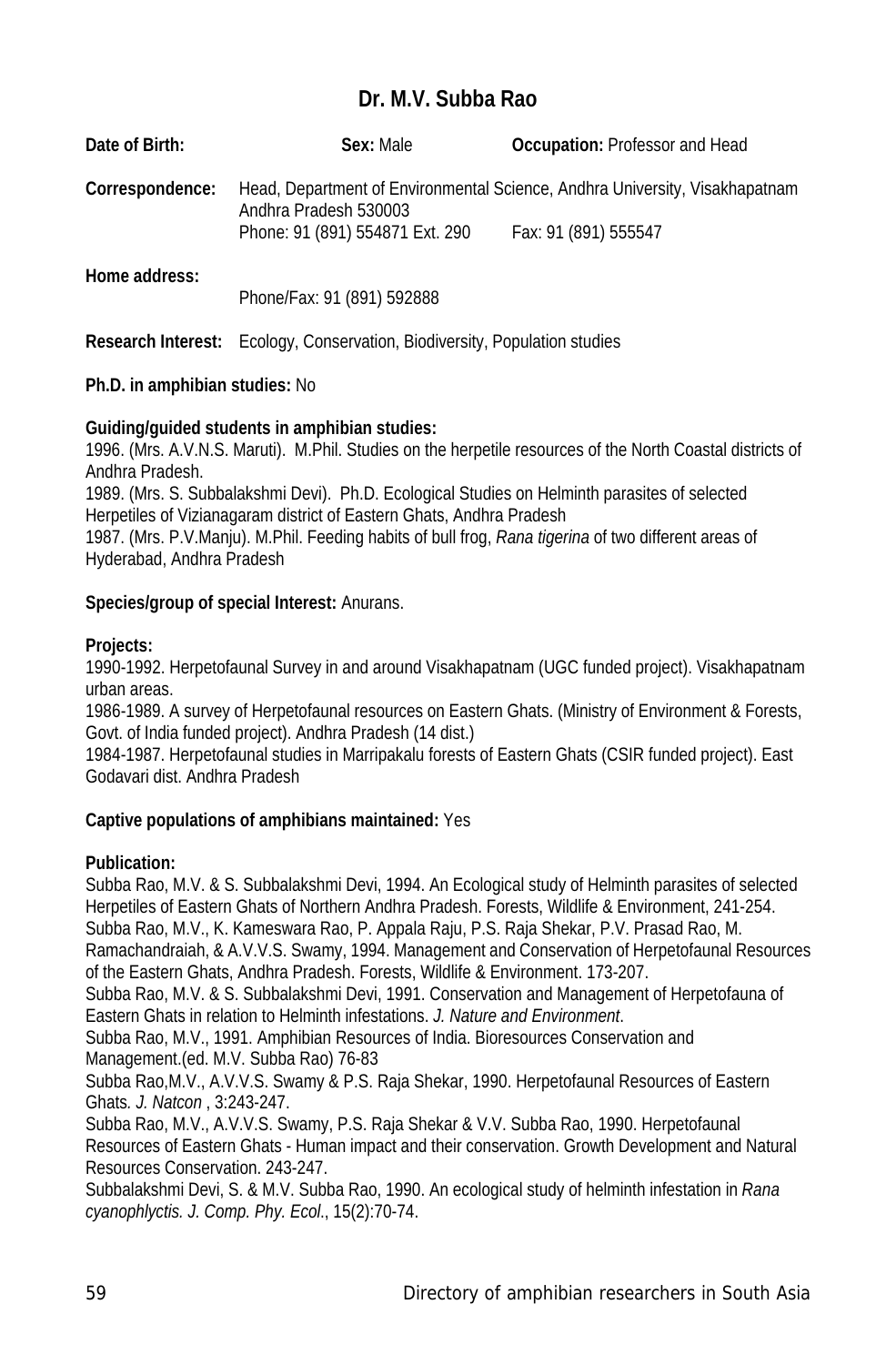# **Dr. Pranjalendu Ray**

**Date of Birth: Sex:** Male **Occupation:** Scientist-in-charge

**Correspondence:** Regional Museum of Natural History, Bhubaneswar, Orissa

**Research Interest:** Ecology, Conservation, Biodiversity, Taxonomy, Education, Biological control

## **Ph.D. in amphibian studies:**

1989. Studies on the amphibian fauna of District Dehradun (U.P) India in relation to systematics. University of Garhwal (Srinagar, U.P). Guide: Dr. Raj Tilak, Ex Deputy Director, ZSI, Dehradun

**Species/group of special Interest:** Microhylids, Rhacophorids including some complicated group of Ranids, In respect of Karnataka concentration on Caecilians

## **Projects:**

1993-1996. Amphibian fauna of Mysore District, Karnataka W.S.R to R.M.N.H.Campus (&) Amphibian & Reptilian live corner pertaining to local species and life stages as a part of exhibit at RMNH, Mysore. 1989-1992. Amphibian fauna of Nanda Devi Biosphere Reserve. UttarPradesh. Chamoli, Almora & Pithoragarh higher elevations.

1988-1989. Amphibian fauna of Western Himalaya (U.P). Districts of Garhwal and Kumaon i..e.. Dehradun 1988-1989. Amphibian fauna of Rajaji National Park. Dists. Hardwar, Sarhanpur, Dehradun. 1985-1987. Amphibian fauna of Dudhwa National Park. Dist. Lakhimpur Kheri (U.P.)

1980-1985. Study of named & unnamed Amphibians housed in Northern Regional Station, Zoological Survey of India, Dehradun. Utttar Pradesh, Jammu & Kashmir, Himachal Pradesh, Punjab & Haryana.

## **Captive populations of amphibians maintained:** Yes

## **Publications:**

Dutta, S.K. and P. Ray, 2000. Microhyla sholigari, a new species of microhylid frog (Anura: Microhylidae) from Karnataka, India. Hamadryad 25(1): 38-44.

Ray, P., 1995. Systematic studies on the Amphibian fauna of District Dehradun, Uttar Pradesh, India. *Rec. Zool. Surv. India*: MSS 1-145 (accepted)

Ray, P., 1995. Amphibia in fauna of conservation area. Nanda Devi Biosphere Reserve. *Rec*. *Zool. Surv. India.* MSS 12 pp. (accepted)

Ray, P., 1995. Amphibia in fauna of Western Himalaya (U.P) Himalayan Ecosystem Series: Part I

Ray, P., 1994. Amphibia in Fauna of conservation area 5. Rajaji National Park. Zool. Surv. India: 55-75

Ray, P., 1993. *Chirixalus dudhwaensis* a new rhacophorid from Dudhwa National Park, Uttar Pradesh, India. *Indian J. Forestry* 15(3): 146-149

Ray, P., 1992. Two new hill-stream frogs of the genus *Amolops* cope (Amphibia: Anura: Ranidae) from Uttar Pradesh, India . *Indian J. Forestry* 15(4):346-350

Ray, P., 1991. On the extension of range of distribution of *Kaloula pulchra* Gray, 1831 (Anura:

Microhylidae) with special reference to its morphology, osteology and biology. *Indian J. Forestry* 14(2): 127-130.

Ray, P., 1991. On the natural distribution of the rare tree frog *Rhacophorus taeniatus* Boulenger, 1906 (Anura: Rhacophonidae) with notes on its biology and osteology*. J. Bombay Nat. Hist. Soc*. 88(3): 359- 361.

Tilak, R & P. Ray, 1988. Range extension and notes on *Rana erythraea* (Schlegel,1837) (Anura: Ranidae) from Dudhwa National Park, Uttar Pradesh. *J. Bombay Nat. Hist. Soc*. 87(3): 380-384.

Ray, P., 1986. On the distribution of *Uperodon globulosum* (Gunther) (Microhylidae: Anura) in district Lakhimpur Kheri, Uttar Pradesh, Terai, with notes on larvel forms of *U. globulosum* and *U. systoma* Schneider. *J. Bombay Nat. Hist. Soc*. MSS (1-5 pp) 5 figs (accepted).

Tilak, R. & P. Ray, 1985. Description of a new species of the genus *Rana* (*Paa*) from Chakrata Hills, District Dehradun, Uttar Pradesh, India (Ranidae: Anura), *Zool. Anz*., 215 (3/4): 231-239.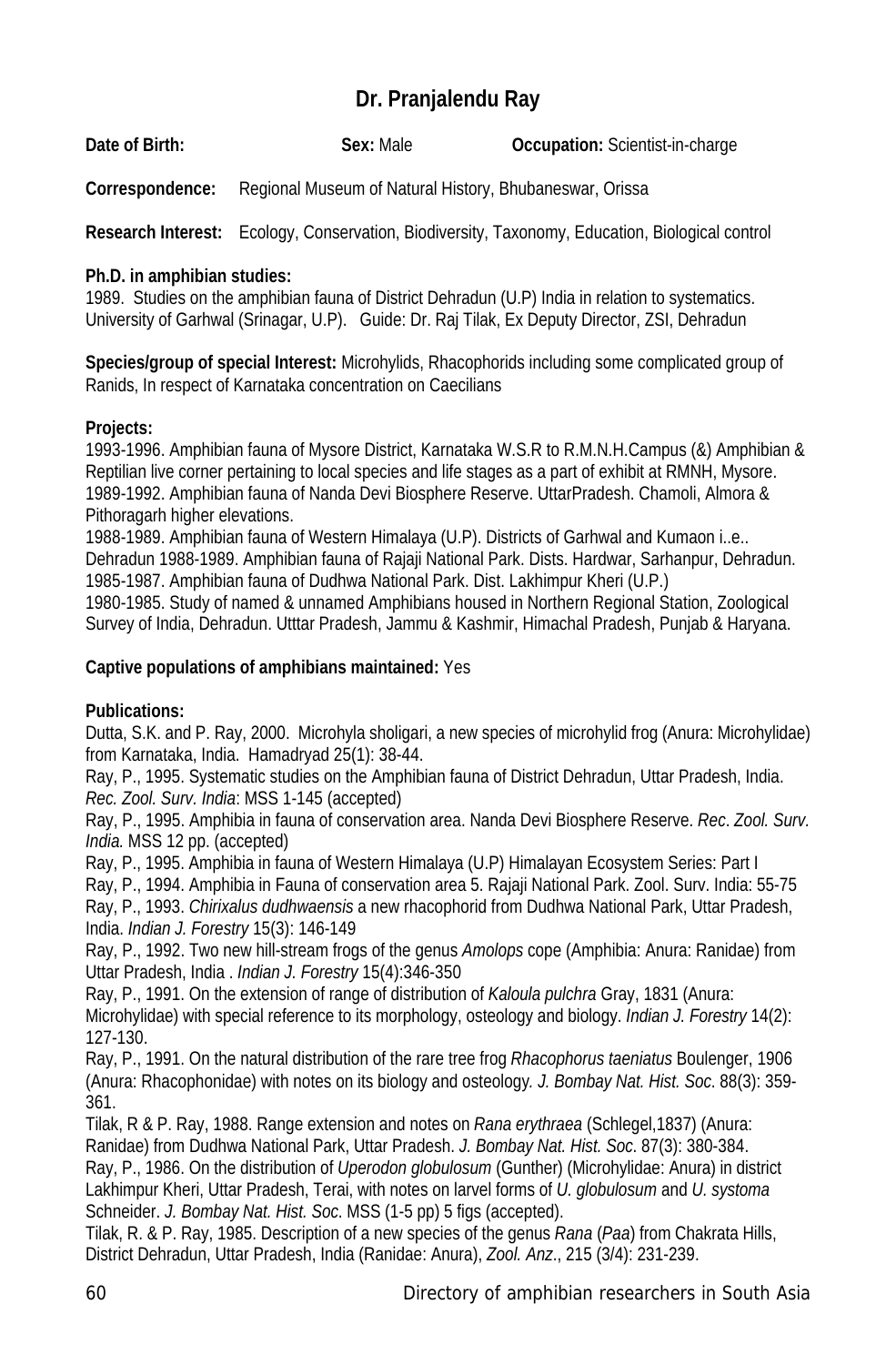# **Dr. Debjani Roy**

| Date of Birth:  | Sex: Female                                                                                 | <b>Occupation: Reader</b>                                                                                  |
|-----------------|---------------------------------------------------------------------------------------------|------------------------------------------------------------------------------------------------------------|
| Correspondence: | Shillong, Meghalaya 793022.<br>Phone: 91 (364) 760028<br>E-mail: saiics@meghalay.ren.nic.in | Institute of Self Organising Systems and Biophysics, North Eastern Hill University<br>Fax: 91 (364) 222924 |

**Home address:** Phone: 91 (364) 220350

**Research Interest:** Ecology, Conservation, Physiology, Biodiversity, Taxonomy, Population studies, Education, Animal behaviour, Acoustic communication.

## **Ph.D. in amphibian studies:**

1980. Certain aspects of ecology and development of *Rana limnocharis*, Wiegmann. North Eastern Hill University, Shillong. Guide: Late Prof. M.K. Khare.

## **Guiding/guided students in amphibian studies:**

1996 (started) Ph.D. - Mr. Nachiketa Homchoudhary 1996. M. Phil - Mr. Amarendra Sarma 1995. (started) Ph.D. - Ms. Bakordar. W. Bennett 1997. (to complete) Ph. D. - Ms. Bijoylakshmi Borah 1995. M. Phil - Ms. Syeda Rezir Ahmed

**Species/group of special Interest:** *Limnonectes limnocharis, Euphlyctis cyaophlyctis, Rana erythraea, Rana gerbillus, Hyla annecters, Microhyla ornata, Tylototriton verrucosus*

## **Projects:**

2000. COnservation of Crocodile Salamander, *Tylototriton verrucosus*, Darjeeling. 1996-1999. Acoustically mediated behaviour in amphibians from metamorphosis to adults. DST, SERC Funding. Northeastern India 1993-1996. Acoustic Communication in Frogs. DST, SERC Funding. Northeastern India. 1975-1979. Ph.D. work - "Studies on Certain Aspects of Ecology and Development of *Rana limnocharis*". Shillong, Meghalaya.

## **Captive populations of amphibians maintained:** Yes

## **Publication:**

Roy, D. & M.K. Khare, 1978. Normal table of development of *Rana limnocharis* Wiegmann. *Proc. Natl. Acad. Sci*., India. XLVIII.

Roy, D. & M.K. Khare, 1979. The influence of embryonic limiting temperature on the development of *Rana limnocharis* Wiegmann. *Biol. J. Linn. Soc*., London. 11: 279-287.

Khare, M.K., D. Roy & A. Kumar, 1981. Induced breeding in two Indian frog species. *Proc. Natl. Acad. Sci.*, India. 51(B) 11: 187-189.

Roy, D. & M.K. Khare, 1986. Cellular cyclic changes in the pars distalis of *Rana limnocharis* Wiegmann, in relation to annual gonadal cycle. In: *Studies in Herpetology* (ed) Rocek, Z. Charles. University Press, Prague, Czeckoslovakia. pp. 613-619.

Roy, D. & H.K. Mueller, 1986. Vegetative reactions in *Rana temporaria*. In: *Studies in Herpetology* (edt) Rocek, Z. Charles. University Press, Prague, Czeckoslovakia. pp. 607-611.

Roy, D. 1989. A preliminary report on early cell type specific antibodies in Xenopus laevis. *Current Science*. 58(20): 1163-1165.

Roy, D. 1990. Annual breeding cycle of *Rana limnocharis* in the North-Eastern Hills of India. *Proc. Natl. Acad. Sci*., India. 60(B) III: 363-365.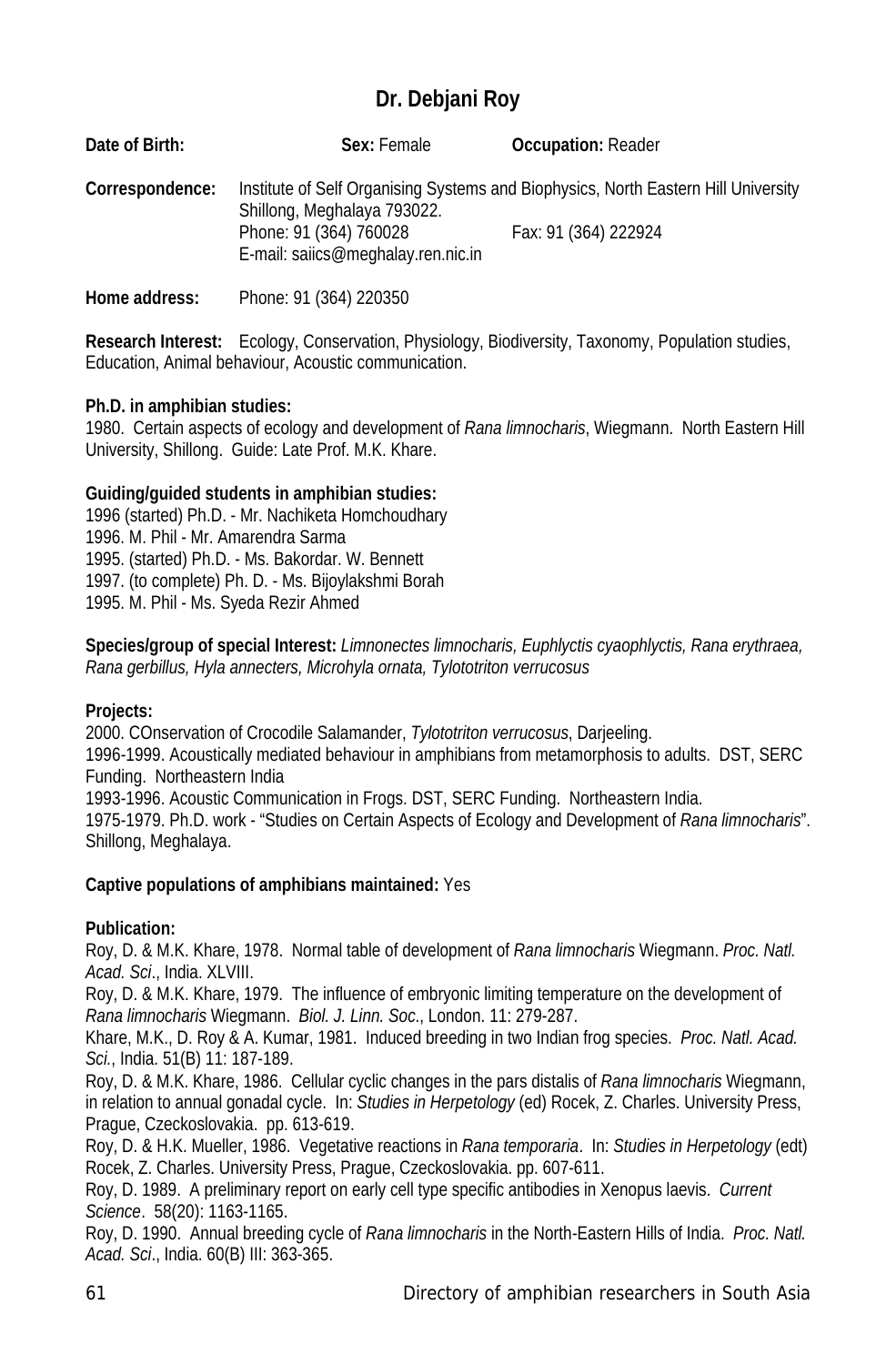Otte, A., D. Roy, M. Siemerink, C.H. Koster, F. Hochstenbach, A. Timmerman & A.J. Durston, 1990. Characterization of a maternal type VI collagen in *Xenopus* embryos suggests a role collagen in gastrulation. *J. Cell Biol*. 111: 271-278.

Roy, D. & A. Elepfandt, 1990. Analysis of the middle ear development in the clawed frog*. Verh. Dt. Zool. Ges.* 83: 469-470.

Roy, D. & A. Elepfandt, 1993. Bioacoustic analysis of frog calls from northeast India. *J. Biosci.* 18(3): 381-393.

Roy, D. 1994. Development of auditory structures in vertebrates with special reference to anurans*. J. Biosci*. 19(5): 629-644.

Roy, D., B. Borah & A. Sarma, 1995. Analysis and significance of female reciprocal calls in frogs. *Current Science*. 69(3): 265-270.

Roy, D., A. Sarma, B. Borah, & B.W. Bannett. Significance of biometric ratios and bioacoustic call analysis in amphibian systemactics. (Communicated).

Roy, D, B. Borah & A. Sarma. Acoustic communication: a guiding factor in the social structure of *Rana erythraea* (Amphibia: Anura: Ranidae). (In preparation).

#### Abstracts:

Roy, D. & M.K. Khare, 1977. Fodd and feeding habits of *Rana limnocharis*. 46th Annual Session. Natl. Acad. Sci., Allahabad, India.

Roy, D. & M.K. Khare, 1977. Studies in the life history of *Rana limnocharis*. 2nd All India Symposium on Development Biology, Pune, India.

Roy, D. & M.K. Khare, 1977 . Embryonic temperature tolerance and development of *Rana limnocharis*. 2nd All India Symposium on Development Bilogy, Pune, India.

Roy, D., F.W. Schomoe & H.K. Mueller, 1987. ECG and skin potential in *Rana temporaria* and *Bufo bufo* under the influence of autonomic acting drugs. European Herpetological Congress, Nijmegen, The Netherlands.

Otte, A., D. Roy & A.J. Durston, 1987. Characterisation of an antigen that is localised in early *Xenopus* embryo. European Developmental Biology Conference, Helsinki, Finland.

Roy, D., B. Borah & A. Sarma, 1994. Vocalisation and social behaviour in *Rana erythraea*. Annual Meeting of the Ethological Society of India and National Symposium on Animal Behaviour, Lucknow. Roy, D., B. Borah, A. Sarma & B.W. Bannett, 1996. Significance of biometric ratios and bioacoustic analysis in amphibian systematics. Annual Meeting of the Ethological Society of India, Dharwad.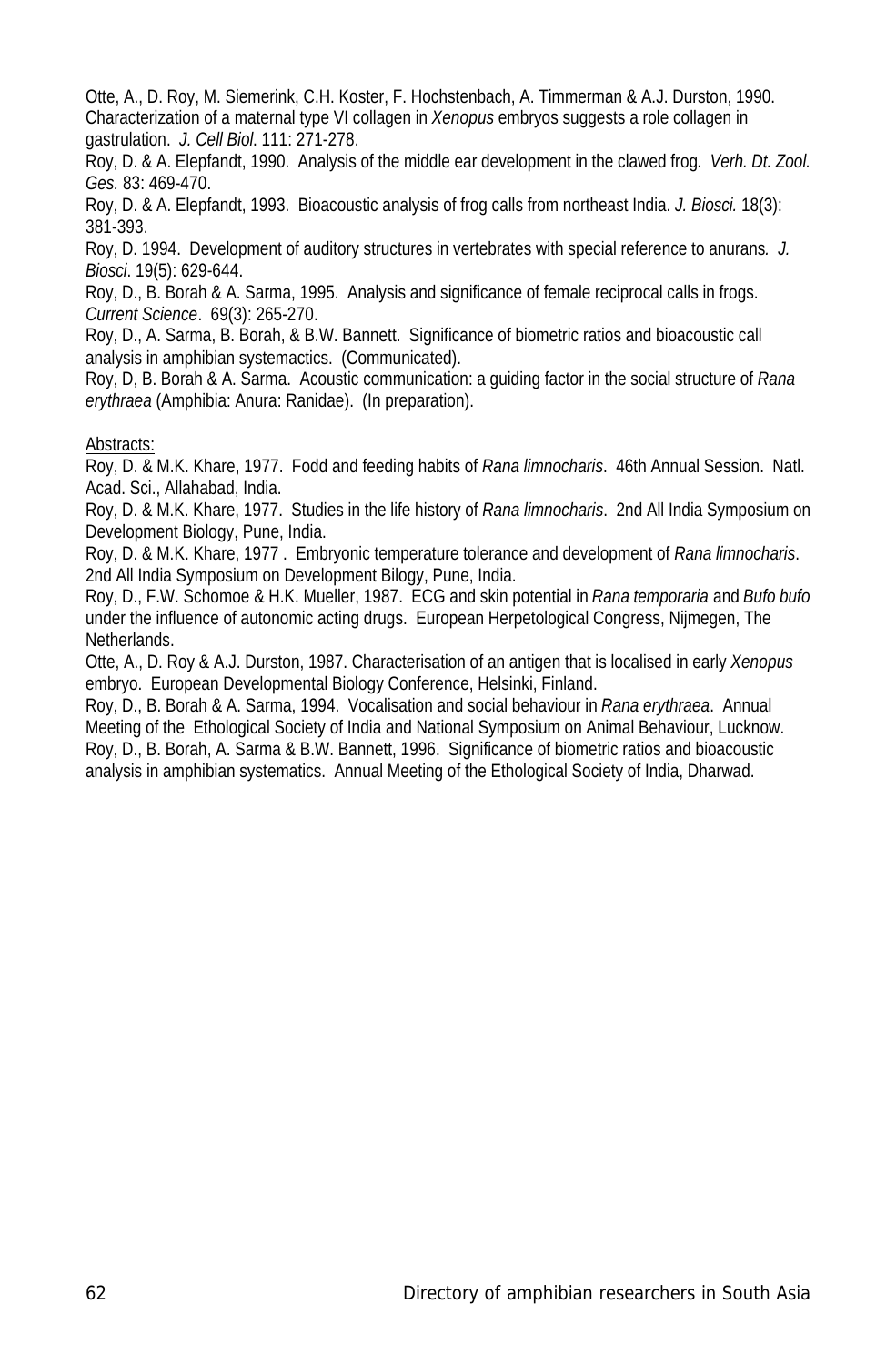## **Dr. Srinivas Kishanrao Saidapur**

| <b>Date of Birth: 7-3-1947</b> | Sex: Male                                                                                                                              | <b>Occupation: Professor of Zoology</b> |
|--------------------------------|----------------------------------------------------------------------------------------------------------------------------------------|-----------------------------------------|
| Correspondence:                | Department of Zoology, Karnatka University, Dharwad, Karnata 580003<br>Phone: 448047: 747121 Ext 320<br>E-mail: Karuni@bgl.vsnl.net.in | Fax: 0836 448047                        |
| Home address:                  | A-19, Karnataka University Campus, Dharwad, Karnataka<br>Phone: 0836 746857                                                            |                                         |

**Research Interest:** Herpetology, Comparative Endocrinology, Reproduction in Amphibians and Lizards

## **Ph.D. in amphibian studies:**

Steroidogenic cellular sites in the Gonads of *Rana cyanophlyctis*, *Rana tigrina* and *Bufo melanostictus*. 1974. Karnataka University, Dharwad. Guide: V.B. Nadkarni (Retd.)

## **Guiding/guided students in amphibian studies:**

1982. Some Aspects of Reproductive Biology of the toad Bufo melanostictus. Candidate: R.D. Kanamadi

1983. Some experimental studies on the Pars distails in relation to Thyroid, Interrenal gland and Ovary of the frog, *Rana cyanophlyctis* (Schn.) Candidate: M. Masood-Hussain

1984. Some studies on the regulation of Ovarian cycle in the frog, *Rana tigerina* (Daud.). Candidate: S. Pramoda

1984. Some studies on the regulation of Spermatogenesis in the frog, *Rana tigerina* (Daud.). Candidate: T. Kurian

1984. Studies on the development and Atresia of Ovarian Follicles in the frog, *Rana cyanophlyctis* (Schn.). Candidate: M. Pancharatna

1988. Some studies on Endocrine regulation of Oocyte recruitment and development in the frog, *Rana cyanophlyctis* (Schn.). Candidate: Y.S. Prasadmurthy

1989. Some studies on the Endocrine aspects of the female frog, *Rana cyanophlyctis* (Schn.) in relation to reproduction. Candidate: V.A. Kupwade

1995. Factors controlling growth and recruitment of Oocytes in the bull frog, *Rana tigrina* (Daud.). Candidate: B. Hoque

## **Species/group of special Interest:**

Hoplobatrachus tigrinus, Euphlyctis cyanophlyctis, Rana curtipes, Rana temporalis, Polypedatus maculatus, Bufo melanostictus, Microhyla ornata, Bioecology of anuran Tadpoles, Behaviour of tadpoles etc.

## **Projects:**

1996-99. Bioecology of Tadpoles of South Indian Anurans and Sex differentiation in Dharwad, Uttar Kannada and Western Ghats. Funded by DST.

#### **Captive populations of amphibians maintained:** *Hoplobatrachus tigrinus*, Tadpoles of various anurans until metamorphosis

## **Any other information:**

List of members showed be made alphabetically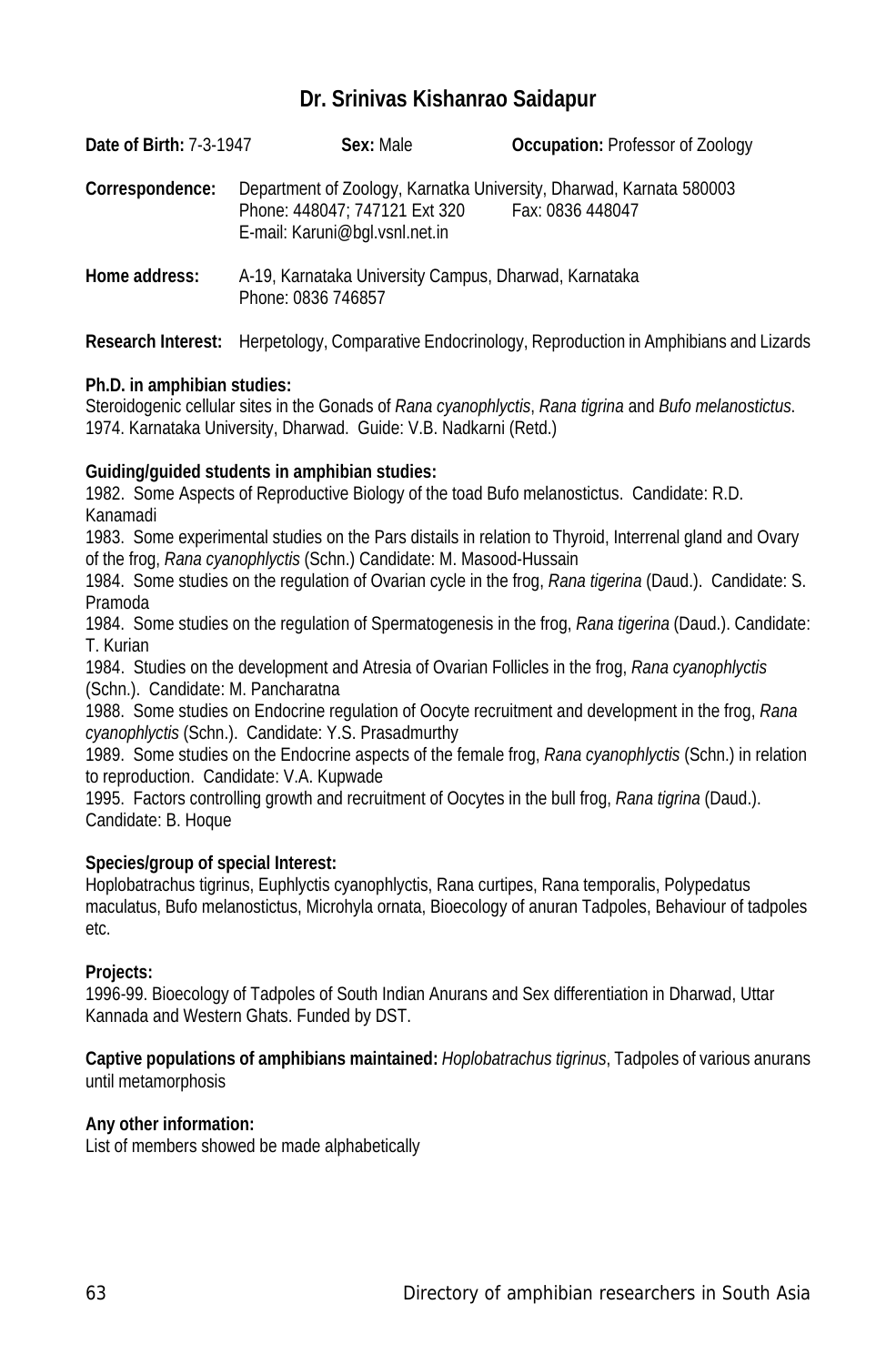# **T.K. Sajeev**

| Date of Birth:  | Sex: Male                                                                                 | <b>Occupation: Student</b> |
|-----------------|-------------------------------------------------------------------------------------------|----------------------------|
| Correspondence: | Wildlife Institute of India, P.O. Box 18, Chandrabani, Dehra Dun<br>Uttar Pradesh 248001. |                            |

**Research Interest:** Ecology, Conservation, Biodiversity, Taxonomy, Population studies.

#### **Ph.D. in amphibian studies:** No

**Species/group of special Interest:** Amphibians

#### **Projects:**

1996 (1 month/ 3 Asst.). A study of Amphibians in the Peechi Vazhani Wildlife Sanctuary, Western Ghats, Kerala Thrissur dist. Kerala.

#### **Captive populations of amphibians maintained:** No

## **Pranabes Sanyal**

| <b>Date of Birth: 20-1-1945</b> |                                                     | Sex: Male                                                 | <b>Occupation:</b> Chief Environment Officer                     |
|---------------------------------|-----------------------------------------------------|-----------------------------------------------------------|------------------------------------------------------------------|
| Correspondence:                 |                                                     | 57/D Purnadas Road, Calcutta, West Bengal 700029          | Phone: 4641672 Fax: 2207852 Email: timingil@giascal.vsnl.net.in. |
| Home address:                   |                                                     | 4, Fairtee Place, 2nd Floor, Calcutta, West Bengal 700001 | Phone: 2207852    Fax: 2207852    Email: environ@cal.vsnl.net.in |
|                                 | Research Interest: Trilototytron habits and habitat |                                                           |                                                                  |
|                                 |                                                     |                                                           |                                                                  |

## **Species/group of special Interest:** Cats and Reptiles

#### **Projects:**

Biodiversity status of West Bengal, Fauna and Flora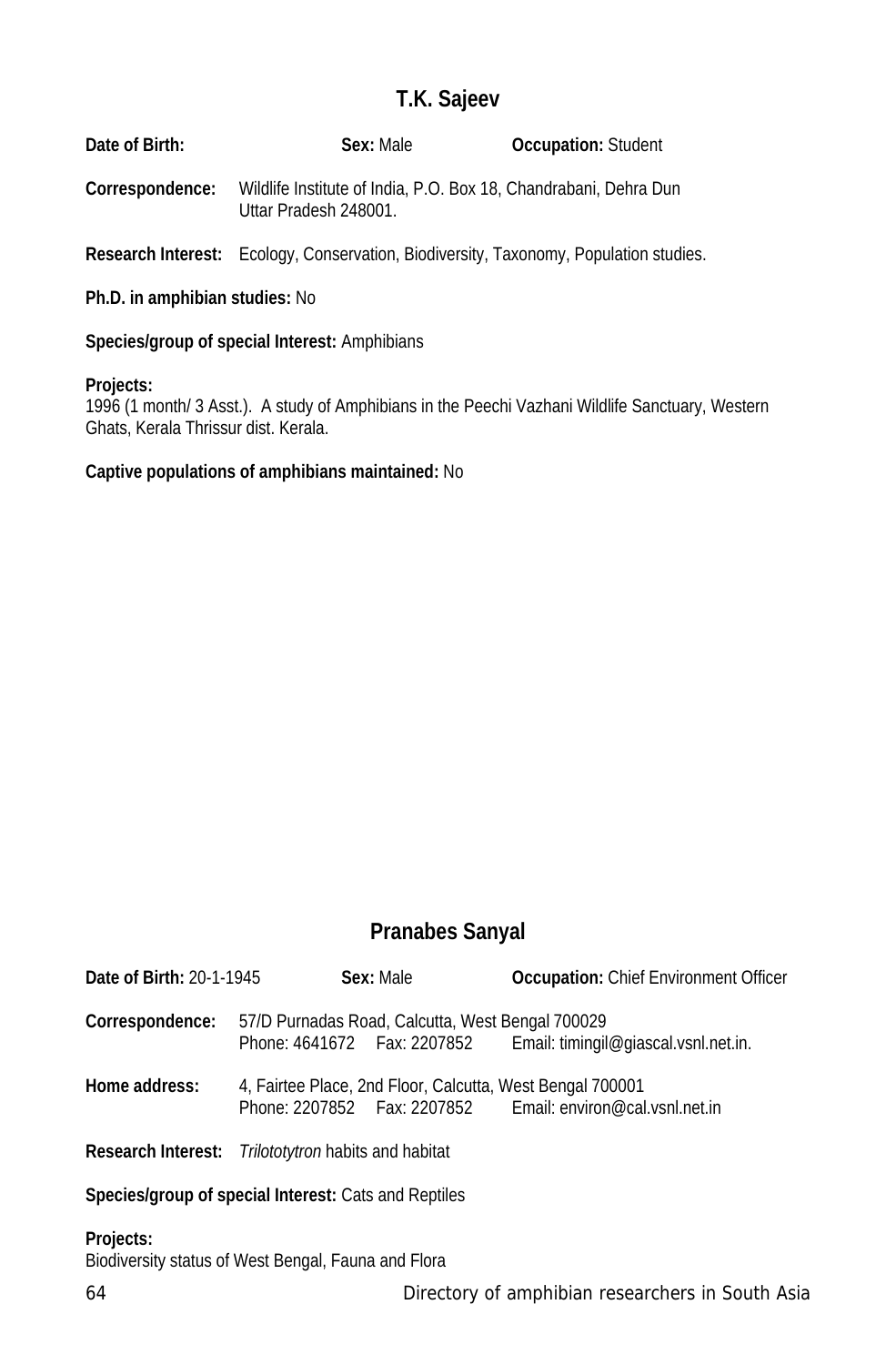## **Saravanakumar**

**Date of Birth: Sex:** Male **Occupation:** Freelance photography

**Correspondence:** #955, Poovamallee High Road, Chennai, Tamil Nadu 600084 Phone: 91 (44) 6412228

**Research Interest:** Ecology

**Ph.D. in amphibian studies:** No

**Species/group of special Interest:** Leaf Litter Anuran Communities

#### **Projects:**

1997-1998. Photodocumentation of amphibians and reptiles of the Western Ghats. 1994-1995. Effect of habitat conversion on the leaf letter anurans of Varagaliar. Western Ghats.

**Captive populations of amphibians maintained:** No

## **Anurup Kumar Sarkar**

**Date of Birth: Sex:** Male **Occupation:** Scientist - SE (Retd.) **Correspondence:** Zoological Survey of India, 27, J.L. Nehru Road, Calcutta, West Bengal 700016 Phone: 91 (33) 6541752

**Research Interest:** Ecology, Taxonomy

**Ph.D. in amphibian studies:** No

**Guiding/guided students in amphibian studies:** No

**Species/group of special Interest:** Anuran taxonomy and ecology

#### **Captive populations of amphibians maintained:** Yes **Publication:**

Sarkar, A.K. *et al.*, 1976. On the occurance of Himalayan Newt, *T. verrucosus* from Arunachal Pradesh, India. Newsletter. *Zool. Surv. India* 2(6): 243-245

Sarkar, A.K. & M.R. Mansukhani, 1977. Amphibians of Midnapur dist, West Bengal. *Newsl. Zool. Surv. India*, 3 (4): 156-157

Sarkar, A.K. & R. Tilak, 1977. On the occurance of *Bufo viridis* in Kinnaur dist. (H. P.). *Newsl. Zool. Surv. India.*, 3 (1): 29-30

Sarkar, A.K. & M.R. Manusukhani, 1980. On a new species of toad from camorat, Andaman and Nicobar, India. *Bull. Zool. Surv. India*, 3(192): 97-101

Sarkar, A.K. & M.R. Manusukhani, 1981. Notes on some amphibian collections from Tripura, India*. Rec. Zool. Surv. India,* 79: 267-273

Sarkar, A.K., 1984. Ecological studies on the amphibians of Gujarat. *Bull. Zool. Surv. India*, 6(1-3): 87-93 Sarkar, A.K., 1984. Taxonomic and ecological studies on the Amphibians of Calcutta & Environs. *Rec. Zool Surv. India*, 81 (93&\$): 215-236

Sarkar, A.K. & D.P. Sanyal, 1985. Fauna of Namdapha, Arunachal Pradesh, Amphibia. *Rec. Zool. Surv., India*, 82 (1-4): 285-295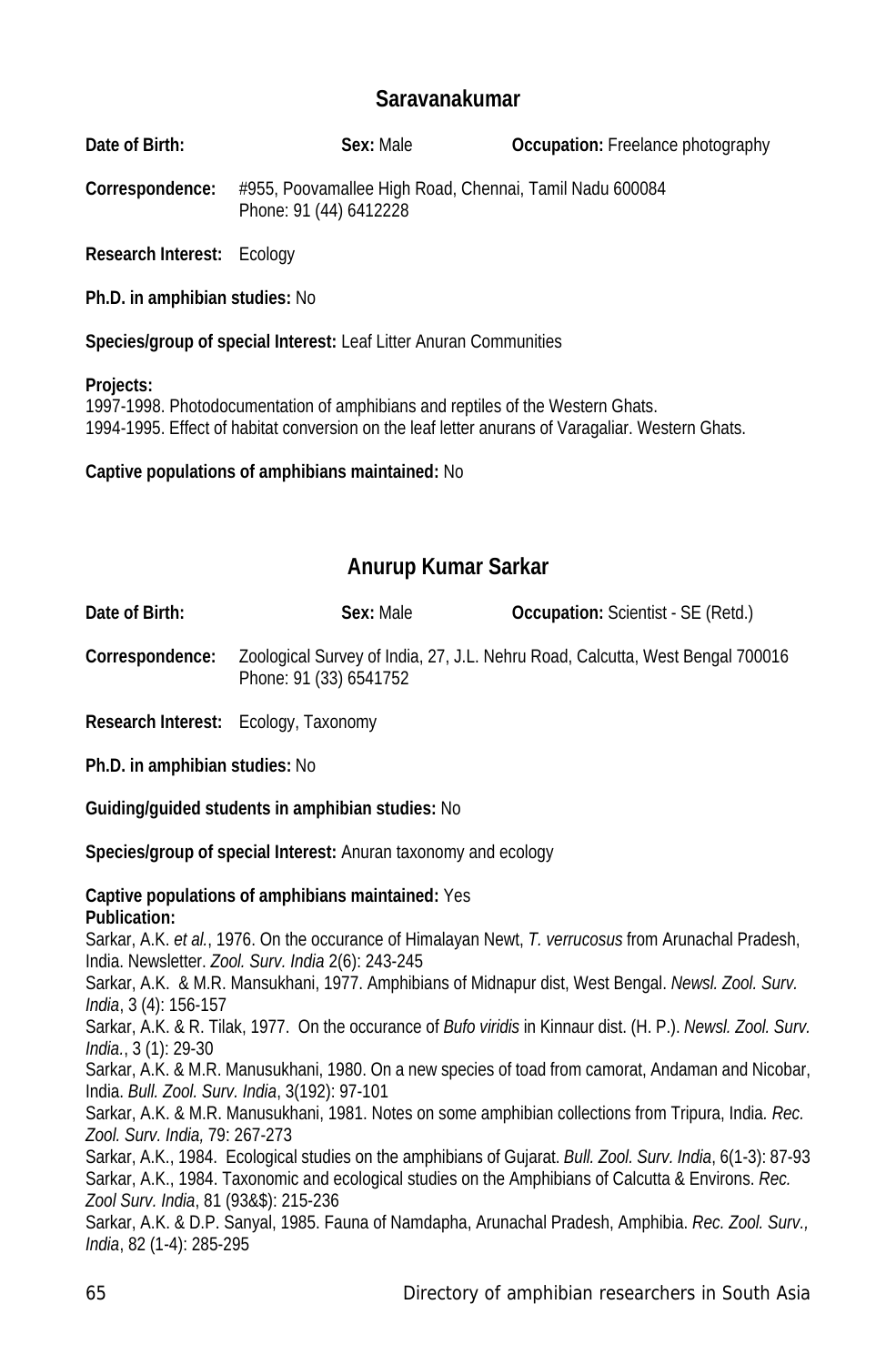Sarkar, A.K., et al., 1988. Anuran fauna of Gwalior and Chambal Division of Madhya Pradesh, India. *J. Hydrobiol*., 4(1): 25-27 Sarkar, A.K., 1990. Taxonomic and Ecological studies on the Amphibians of Andaman and Nicobar Islands, India, *Rec. Zool. Surv. India*, 86(1): 103-117 Sarkar, A.K., *et al*., 1992. State Fauna Series 3 (ZSI): *Fauna of West Bengal*: *Amphibia* Part 2, pp. 67- 100 Sarkar, A.K., 1993. State Fauna Series I (ZSI): *Fauna of Orissa* Part 4: *Amphibia*, pp. 39-49 Sarkar, A.K., 1993. State Fauna Series 5 (ZSI): *Fauna of Andhra Pradesh* Part 1: *Amphibia*: 65-87 Sarkar, A.K., 1991. The Amphibians of Chota Nagpur, Bihar), India. *Rec. Zool. Surv. India,* 89(1-4): 2099- 217 Sarkar, A.K. & S. Ray. *Fauna of Manipur*: *Amphibia* (In Press) Sarkar, A.K. & S. Ray. Fauna of Arunachal Pradesh, India: Amphibia (In Press) Sarkar, A.K. & S. Ray. Fauna of Gujarat, India: Amphibia (In Press) Sarkar, A.K. & S. Ray. Fauna of Tripura, India: Amphibia (In Press) Sarkar, A.K. & S. Ray. Fauna of KabarLake (Bihar): Amphibia (In Press) Sarkar, A.K. & S. Ray. Fauna of Yamuna River & It's Environs: Amphibia (In Press) Sarkar, A.K. & S. Ray. Fauna of Damodar River & Its Environs: Amphibia (In Press)

## **Dr. Dilip Bhagwanrao Sawarkar**

| <b>Date of Birth: 9-7-1956</b> | Sex: Male                                                                                                                      | Occupation: Lecturer, NGO worker |
|--------------------------------|--------------------------------------------------------------------------------------------------------------------------------|----------------------------------|
| Correspondence:                | Department of Biology, Dharampeth M.P. Deo Science College, Nagpur<br>Maharashtra 440022<br>E-mail: saiambro@nagpur.dot.net.in |                                  |
| Home address:                  | 215, 'Shiv-Ram' Sadan, Surve Nagar, Nagpur, Maharashtra 440022<br>Phone: 224157                                                |                                  |
|                                | <b>Research Interest:</b> Ecology, Conservation, Physiology, Taxonomy, Embryology and Education                                |                                  |

**Ph.D. in amphibian studies:** No

**Guiding/guided students in amphibian studies:** No

**Species/group of special Interest:** *Rana* and *Microhyla* species

## **Projects:**

1980-89 & 1992-94, Amphibians of Nagpur Nagpur-Vidarbha region 1995-96, Amphibians of Maldives. 1995-99, Development stages of Amphibians.

**Captive populations of amphibians maintained:** Yes. *Rana* sp. and *Bufo* sp.

## **Publication:**

Sawarkar, D.B. 1993. Report on *Microhyla*, *J.B.N.H.S*. Sawarkar, D.B. 1995. Frogs of Nagpur, *J.M.V.P*. Sawarkar, D.B. 1996. Uric acid excretion in frog, Symposium on Animal behaviour.

**Any other information:** Regular meetings should be arranged, at least once in three years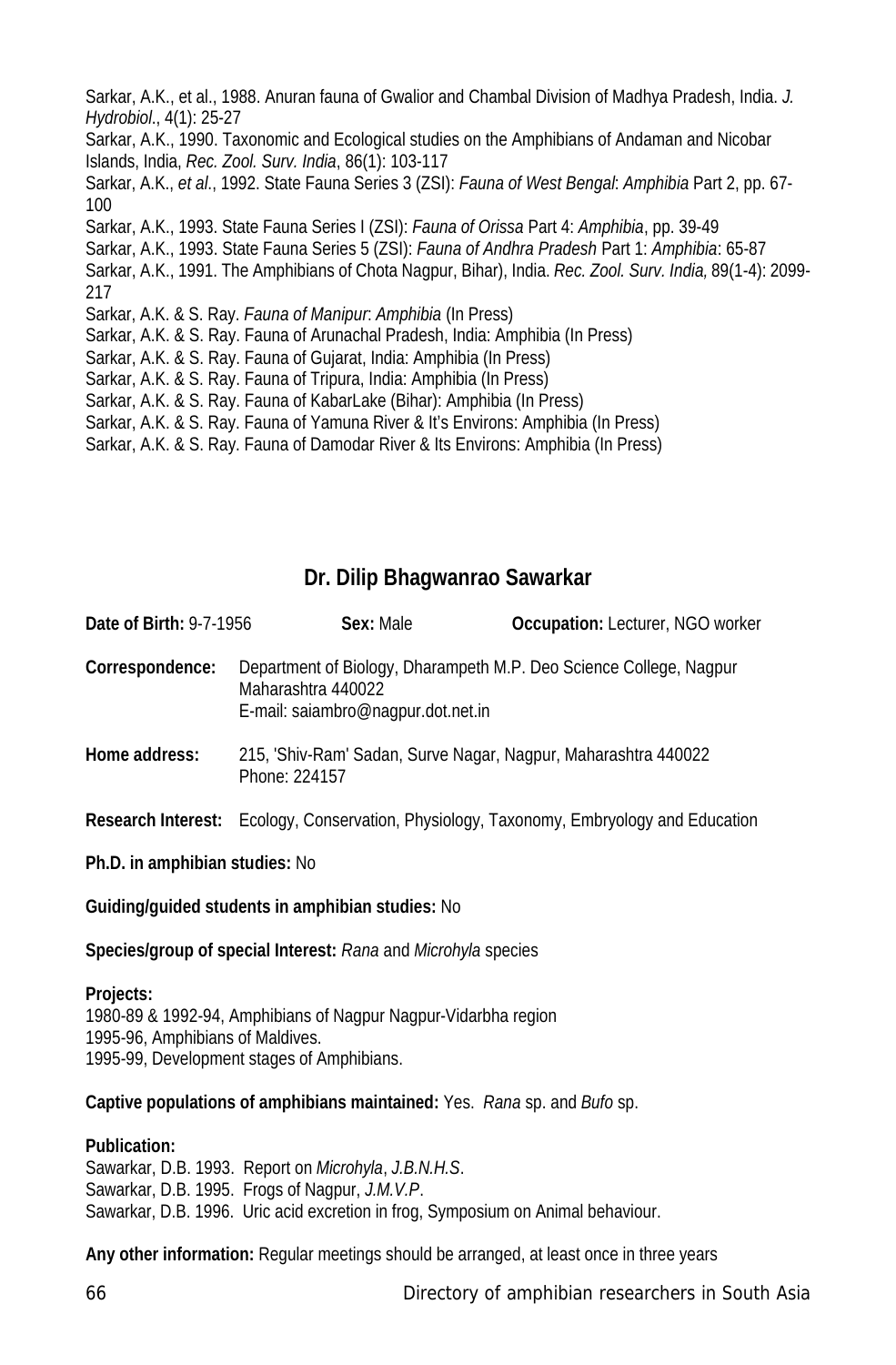## **Sunera Santhusitha Senawatte**

| <b>Date of Birth: 05-3-1972</b>         | Sex: Male                                                            | <b>Occupation: Veterinary Student</b>                                           |
|-----------------------------------------|----------------------------------------------------------------------|---------------------------------------------------------------------------------|
| Correspondence:                         | Sappuwatte, Polgahawela, Sri Lanka<br>Phone: 94 37 43 085            | Sri Lanka Environment Exploration Society - Group species studies, `Wasala'     |
| Home address:                           | 269, Bandaranayake Mawatha, Kegalle, Sri Lanka<br>Phone: 94 35 32678 | Sri Lanka Environment Exploration Society (SLEES), Project Co-ordinating office |
| <b>Research Interest:</b><br>Treatments |                                                                      | Ecology, Conservation, Biodiversity, Education, Animal behaviour, Toxicology &  |

**Species/group of special Interest:** *Rhacophorous cruciger cruciger*, Herpetiles and their habitats

## **Projects:**

1995-1996. Biodiversity assessment of the `Kurulukele' Forest Reserve in Kurulukele area, Kegalle (GEF/SGP - UNDP Funding).

1998-99. Conservation on Biodiversity of `Kurulukele' area and its management (GEF/SGP - UNDP funding)

1995-96. Nature study of `Thiththawella' in `Thiththawella' lake, Kurunegala district (SLEES) 1996-97. Biodiversity study of `Dombagaskande' reserve in Ibbagauwa area and Kurunegala dist. (SLEES)

1995-96. Nature study of `Koskela' reserve in Polgahawela area and Kurunegala dist., (SLEES) Each one consists with a complete check list of Amphibians

## **Captive populations of amphibians maintained:** No

## **Any other information:**

Research and studies going on twelve selected forese reserves in the Kegalle district, Sabaragamuwa Province (including Amphibian studies)

Participated the `International Conference on biology & conservation of South Asian Amphibian Reptiles'. Kandy, Sri Lanka from 1st -5th August 1996.

Participated the Inaugaural meeting of Conservation Breeding Specialist Group of Sri Lanka

(CBSG/IUCN/SSC) on 18.10. 97 at University of Peradeniya, Sri Lanka

Member, Environmental Communication Society of Sri Lanka

Vice-President/Member Board of Trustee, Sri Lanka Environment Exploration Society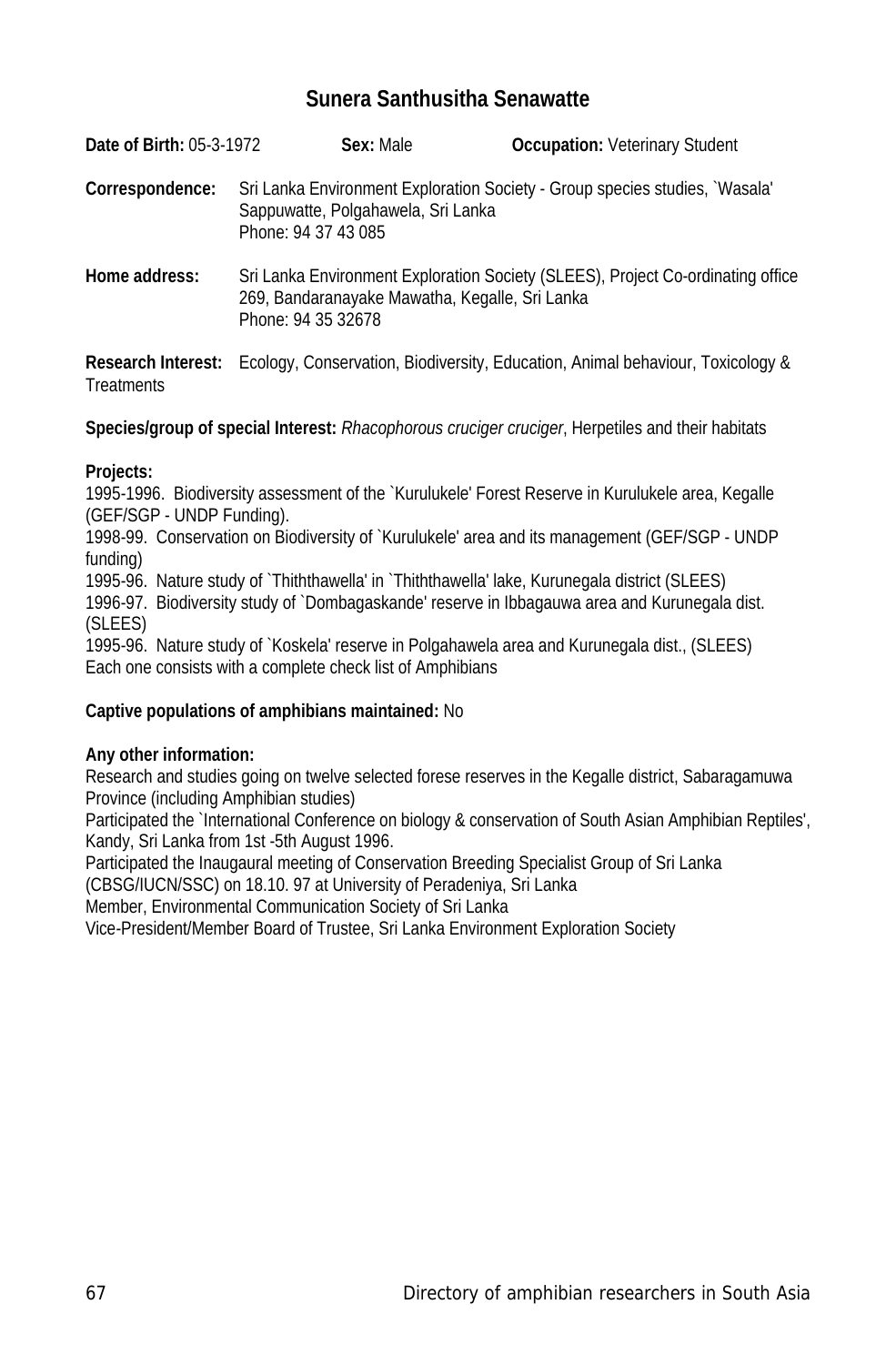## **Dr. Satish Kumar Sharma**

**Date of Birth:** 8-7-1956 **Sex:** Male **Occupation:** Range Forest Officer

**Correspondence:** 2, Suresh Nagar, Durgapura, Jaipur, Rajasthan 302018 Phone: 0141 720315

**Home address:** C/o Dy. Chief Wildlife Warden, Jaipur Zoo, Ramniwas Baug, Jaipur, Rajasthan

**Research Interest:** Birds, Snakes, Lizards, Amphibians, Plant, Forests, Silviculture, Biodiversity

**Ph.D. in amphibian studies:** No.

**Guiding/guided students in amphibian studies:** No

**Species/group of special Interest:** Baya Weaver Bird

#### **Projects:**

1998, Dr. Salim Ali Project to study effect of IGNP on avifauna of Thar-desert in Rajasthan

#### **Captive populations of amphibians maintained:** No

#### **Publication:**

Sharma, S.K. 1994a. Effect of sewage water on different species of amphibians. *JBNHS*. Sharma, S.K. 1994b. Throat coloration in female *Microhyla ornata* (Dumeril & Bibron) *JBNHS* 91:463 Sharma, S.K. 1995a. An overview of the amphibians and reptilian fauna of Rajasthan. *Flora and Fauna* 1(1): 47-48 Sharma, S.K. 1995b. Amphibians of Phulwari Ki Nal Wildlife Sanctuary. *JBNHS* 92(2): 271-272. Sharma, S.K. 1995c. Further notes on frog-eating habit of grey musk shrew *Suncus murinus*. *JBNHS* 92(2): 251 Sharma, S.K. 1996. Habitat preference and distribution of amphibians in Rajasthan. *ZOOS' PRINT* 11 (6):77 Sharma, S.K. 1997a. The occurrence of the common tree frog *Polypedates maculatus* (Gray, 1834) (Family: Rhacophoridae) in Rajasthan. *JBNHS* 94(3):580-81. Sharma, S.K. 1997b. The occurrence of Bufo stomaticus and *Uperodon systoma* in Haryana state. *JBNHS* 94(3): 581-82 Sharma, S.K. 1998. Biota of Rajasthan. (In reviving the wetlands Ed. S.K. Verma, Himanshu Publications, Udaipur). Sharma, S.K. 1991. Frog eating habit of longeared hedgehog *H. auritus* and Grey Musk Shrew *S. murinus*. *JBNHS* 88(1): 115 Sharma, S.K. 1992. First record of *Uperodon systoma* from Rajasthan. *JBNHS* 89(1): 133

Sharma, S.K. 1995. Amphibians of Rajasthan. *Vijnana Parishad Annsandhan Patrica* (Hindi) 38 (3): 185- 93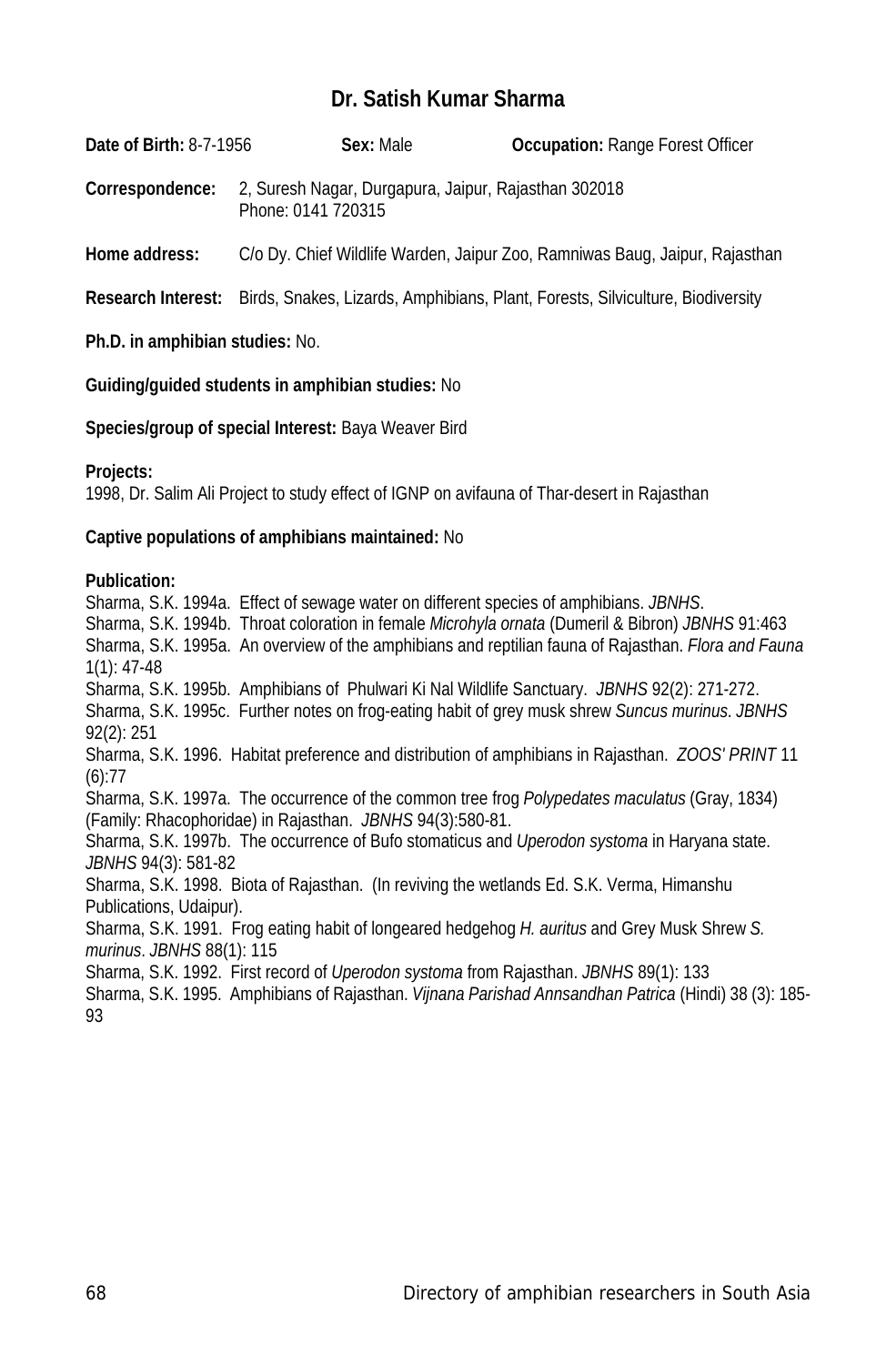## **Dr. Aloysius G. Shekar**

**Date of Birth: Sex:** Male **Occupation:** Scientist

**Research Interest:** Ecology, Conservation, Biodiversity, Taxonomy.

**Ph.D. in amphibian studies:** No

**Guiding/guided students in amphibian studies:** No

**Species/group of special Interest:** Tree frog

## **Projects:**

1982-1984. Breeding behaviour of Amphibians of Sanjay Gandhi National Park, Borivili, Bombay. 1987-1989. Amphibian fauna of Goa. Bondla, Volpoi, Molem, Sanguem & Canacona, Goa. 1993-1995. Amphibians of northern Western Ghats, Borivili, Thane, Koyna, Satara District, Chandoli Sangh District and Amboli, Sindhum District, Maharashtra.

## **Captive populations of amphibians maintained:** No

## **Publication:**

1984. Distribution of *Bufo camortensis* Mansukhani & Sarkar in the Andaman and Nicobar Islands*. J. Bombay Nat. Hist. Soc.* 81: 458.

1987. A note on the breeding habits of Jerdon's *Ramanella montana* (Jerdon, 1854*). J. Bombay nat. Hist. Soc*. 84:231-232.

1988. On a small collection of Amphibians from Goa (with Humayun Abdulali). *J. Bombay nat. Hist Soc.* 85:202-205.

1988. A note on the morphometry of *Rhacophorus malabaricus*, the malabar gliding frog. *J. Bombay nat Hist. Soc.* 85:627.

1989. Field guide to the Amphibians of Western India - Part4 (with J.C. Daniel*) J. Bombay nat. Hist. Soc*. 86: 194-202.

1990. Observations in the developmental stages of the Tadpoles of the Malabar gliding frog.

*Rhacophorus malabaricus* Jerdon, 1870. *J. Bombay nat. Hist. Soc*. 87: 223-226.

1990. Notes on the morphometry, Ecology, Behaviour and Food of the Tadpoles of *Rana curtipes. J. Bombay nat. Hist. Soc*. 87: 312-313.

1991. Distribution of the Amphibian fauna of India. *J. Bombay nat. Hist Soc*. 88: 125-127.

1992. Additions to the list of Amphibians fauna of Goa. *J. Bombay nat. Hist. Soc*. 89: 134.

1992. A study on the food habits of six anuran tadpoles. *J. Bombay nat. Hist. Soc*. 89: 9-16.

1992. Key to the Amphibian fauna of Goa. *Herpeton* 4: 14-15.

1992. Notes on morphometry, habitat, behaviour and food of the tadpoles of Leith's frog *Rana leithii*. *J. Bombay nat. Hist. Soc*. 89: 259-261.

1995. On the morphology, advertising call and habitat of the Bush frog *Philautus leucorhinus* (Lichtenstein and Martens, 1856). *J. Bombay nat. Hist. Soc*. 92: 22-25.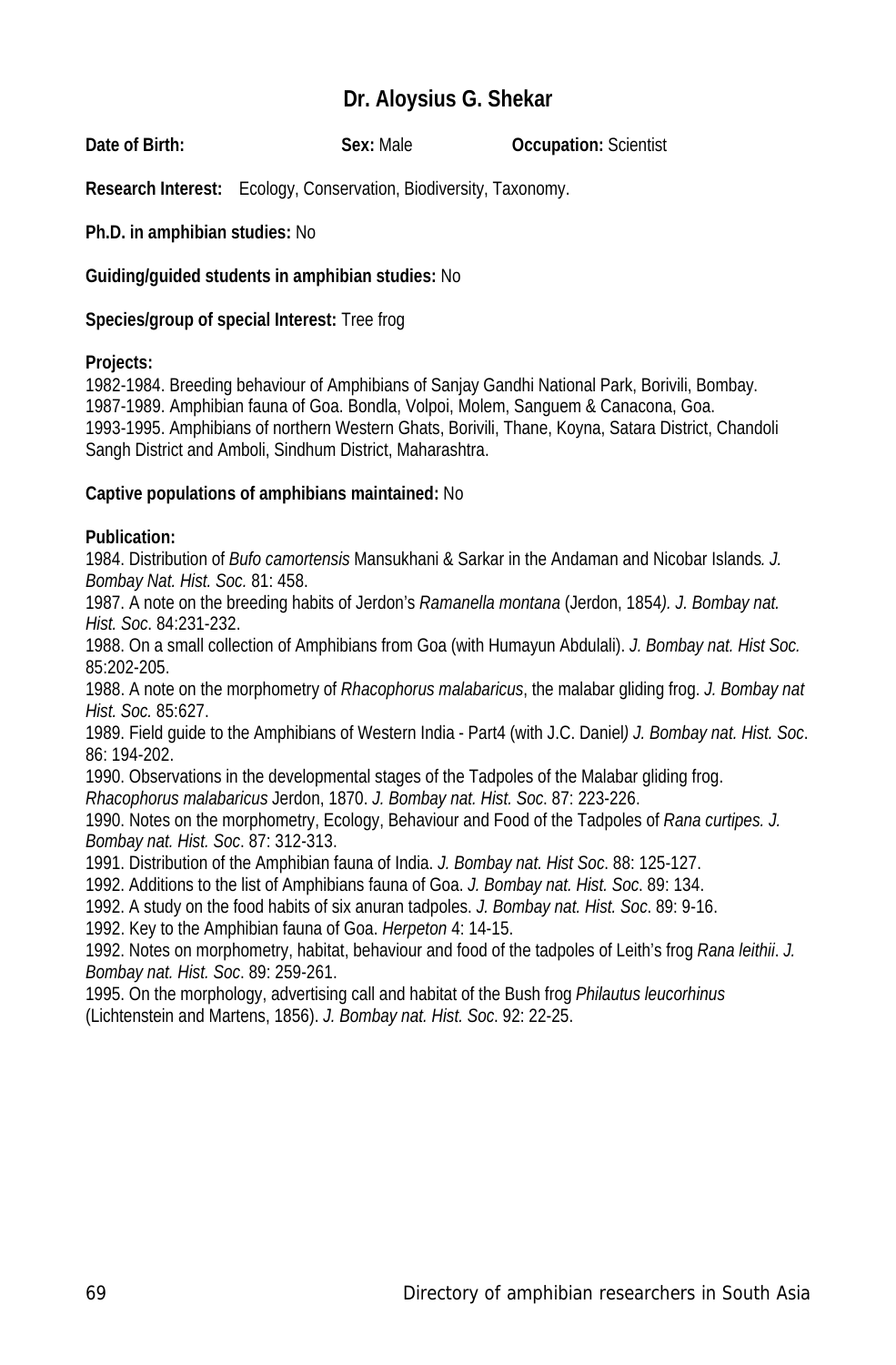# **Sanjay Kumar Swain**

| <b>Date of Birth: 4-1-1958</b> | Sex: Male                                                                                                            | <b>Occupation: University Service</b> |
|--------------------------------|----------------------------------------------------------------------------------------------------------------------|---------------------------------------|
| Correspondence:                | Dept. of Environmental Science, Jyoti Vihar, Sambalpur Univerity<br>Burla, Sambalpur, Orissa 768001<br>Phone: 431033 |                                       |
| Home address:                  | Central Hotel, Govt. Bus Stand, Sambalpur, Orissa 768001<br>Phone: 401414                                            |                                       |

**Research Interest:** Amphibian population, density, diversity, ecological paramentor and energetics

## **Ph.D. in amphibian studies:**

Submitted. A comparative study of Amphibian population in Sambalpur, Orissa and effect of pesticides on it. Guide: Prof. M.C. Dash

## **Species/group of special Interest:**

*Hoplobatrachus tigerinus*; *Euphlyctis cyanophlyctis* and *Limnonectes limnocharis*

## **Captive populations of amphibians maintained:**

*Hoplobatrachus tigerinus* - 50; *Limnonectes limnocharis* - 70; *Euphlyctis cyanophlyctis* - 90

## **Publication:**

Mohanta, J.K., S.K. Swain, and Madhab C. Dash, 1997. Morphometric relationship in tropical Anurans and their relationship to some life history parameters. *Journal of Bombay Nat. Hist. Society*. Vol. 94 (2) August 1997.

## **Dr. Veena Tandon**

| Date of Birth: 7-9-1949                                     |                      | Sex: Female                                                                  | <b>Occupation: University Professor</b>                                          |
|-------------------------------------------------------------|----------------------|------------------------------------------------------------------------------|----------------------------------------------------------------------------------|
| Correspondence:                                             |                      | Phone: (0364) 250105   Fax: (0364) 250076<br>E-mail: tandon@dte.vsnl.net.in. | Department of Zoology, North-Eastern Hill University, Shillong, Meghalaya 793022 |
| Home address:                                               | Phone: (0364) 250100 |                                                                              | House No.12, Permanent Campus, NEHU, Shillong, Meghalaya 793022                  |
| <b>Research Interest:</b> Biodiversity, Parasites, Zoonoses |                      |                                                                              |                                                                                  |

## **Ph.D. in amphibian studies:** No

**Guiding/guided students in amphibian studies:** Yes.

1. Parasites of Amphibia in Nagaland – 1998, R. Imrongwapang, M.Phil North Eastern Hill University.

2. Studies on the monogenean parasites of anuran Amphibia in Meghalaya India-morphological,

ecological and biological aspects 1997 PhD., Momoni Dutta, NEHU.

3. Studies on the mongenean and cestode parasites of anuran amphibian gosts in Meghalaya, 1991, Momoni Dutta, North-Eastern Hill University. M.Phil.

4. Helminth parasitee spectrum of amphibian hosts in Meghalaya- 1989, PhD., C.A.R.Diengoloh, North-Eastern Hill University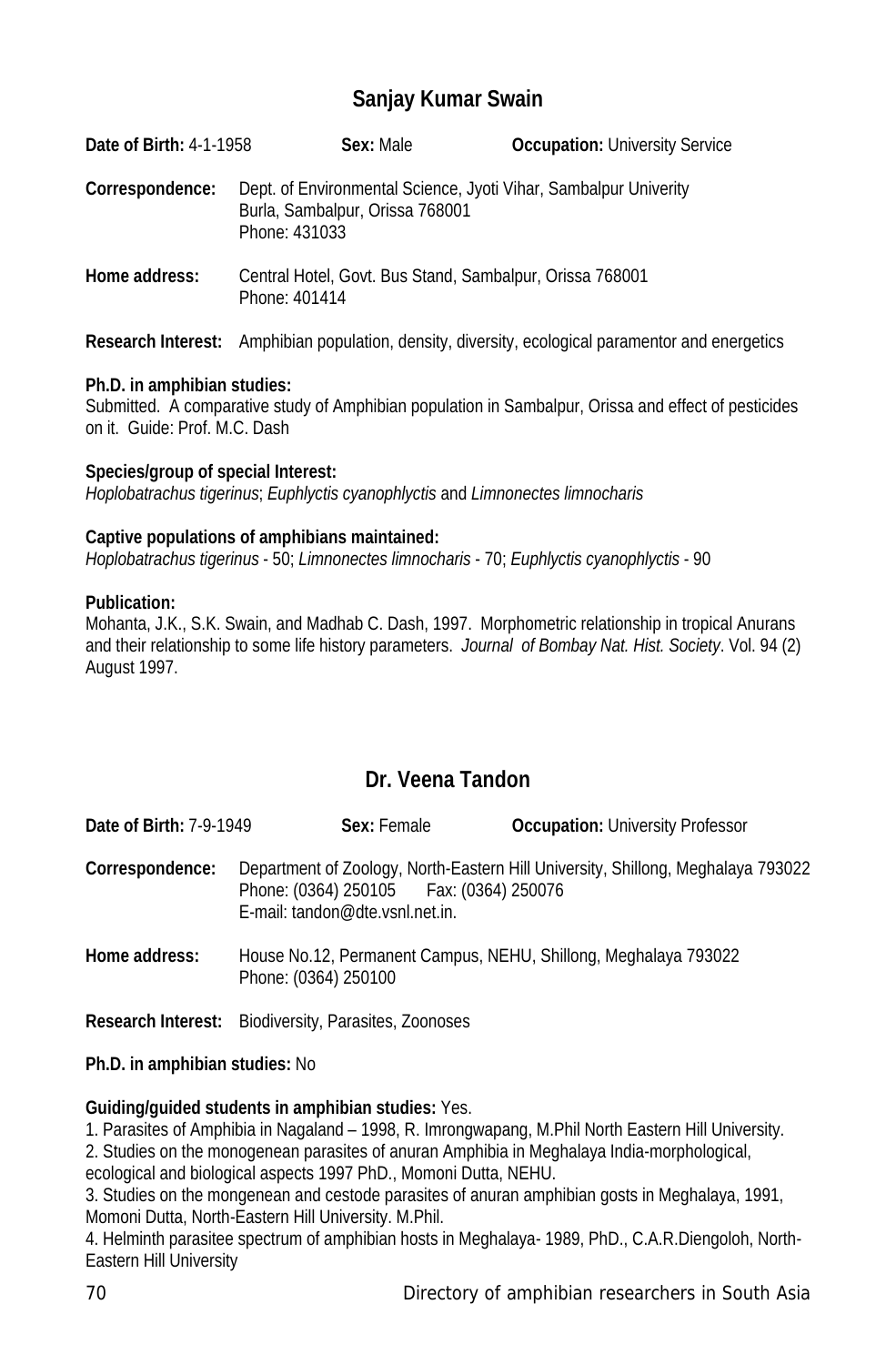## **Species/group of special Interest:** Rhacophorids, Anura in general

## **Projects:**

1995-97. Helminth parasites of Amphibia in Nagaland, Kohima, Dimapur, Mokorchung, (Nagaland) 1992-1995, Studies on the monogenean parasites of anuran Amphibia in Meghalaya, Shillong, East Khasi Hills, Garo Hills

1982 – 89. Helminth parasite spectrum of Amphibia in Meghalaya

**Captive populations of amphibians maintained:** Tadpoles of rhacophorid species, from time to time.

## **Publications:**

Tandon, V. & Invkongwapang, R. 1999. Natural Infection of sparganum in Nagaland (North East India) an Amphibia-borne zoonosis? *ZOOS' PRINT Journal*, 14(5),13-16.

Imkongwapang,R., V. Tandon and B. Roy 1999. Surface fine topography of Diplodiscus spp.

(Trematoda: Paramphistomidae) parasitic in anuran frogs. *Journal of Parasitology and Applied Animal Biology*, 8(1), 55-62.

Dutta,M. and Tandon,V. 1994. The nervous system of *Polystoma indicum* (Monogenea:Polystomatidae) as revealed by nonspecific esterase localization. *Folia Parasitologica*, 41, 177-182.

Diengdoh, C.R. and Tandon, V. 1991. A new species of *Polystoma* (monogena) parasitic in rhacophorid amphibians in Meghalaya, India. *Helminthologia*, 28, 173-178.

## **Any other information:** No

# **Karthikeyan Vasudevan**

| Date of Birth:            | Sex: Male                                                                                                                                         | <b>Occupation: Scientist SC</b> |
|---------------------------|---------------------------------------------------------------------------------------------------------------------------------------------------|---------------------------------|
| Correspondence:           | Wildlife Institue of India, P.O. Box 8, Chandrabani, Dehra Dun,<br>Uttar Pradesh 248001<br>Phone: 91 (135) 640112-15<br>E-mail: rhaco@hotmail.com | Fax: 91 (135) 640117            |
| <b>Research Interest:</b> | Ecology, Conservation, Taxonomy                                                                                                                   |                                 |
|                           | Ph.D. in amphibian studies: Ph.D. thesis under submission.                                                                                        |                                 |
|                           | Guiding/guided students in amphibian studies: No                                                                                                  |                                 |
|                           | <b>Species/group of special Interest:</b> No specific group or species, the entire assemblage                                                     |                                 |
| Projects:                 |                                                                                                                                                   |                                 |

1995 onwards. Western Ghats Amphibian study, 8ON Lat. to 12ON Lat.

**Captive populations of amphibians maintained:** I hope to in the near future

## **Publication:**

Vasudevan, K. 1997. Rediscovery of Black Microhylid *Melanobatrachus indicus* (Beddome 1878). *JBNHS* April 97, pp 170-171 Vasudevan, K. and S.K. Dutta 2000. A new species of *Rhacophorus* (Anura: Rhacophoridae) from the Western Ghats. Hamadryad 25(1): 21-28.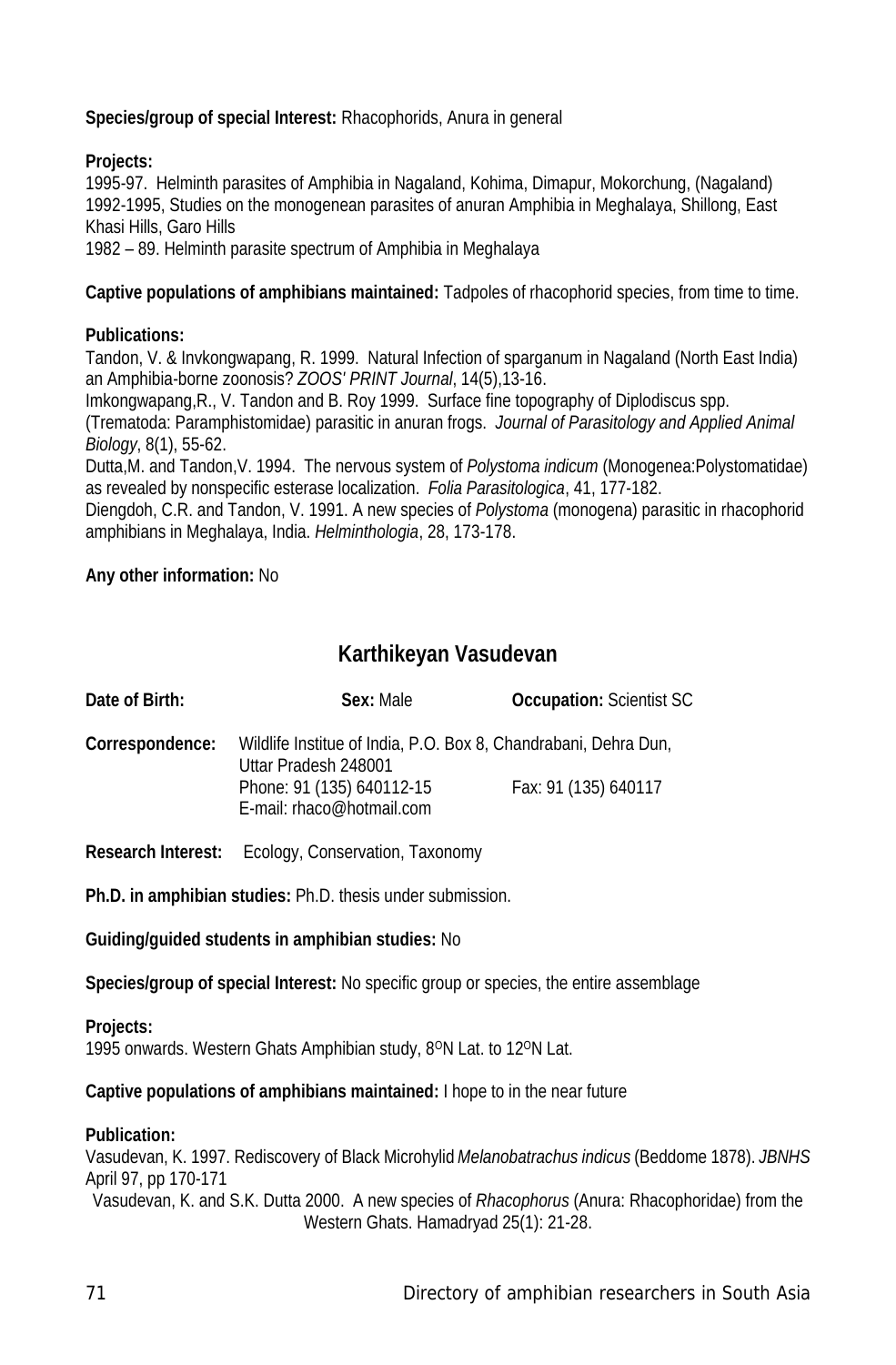## **Seenapuram Palaniswamy Vijayakumar**

**Date of Birth:** 15-2-1974 **Sex:** Male **Occupation:** Research **Correspondence:** M-25/393, Police Quarters, Ganapathy (PO), Coimbatore, Tamil Nadu 641006 Phone: 0422 531276 E-mail: vijay-rhaco@hotmail.com

**Research Interest:** Zoogeography, Community Ecology, Conservation and Anuran acoustics

**Species/group of special Interest:** Family: Rhacophoridae

### **Projects:**

1996-97 Audio and Photodocumentation of the Anuran fauna of Southern Western Ghats (Volunteer). (Funded by WII to Mr. Shivaprasad, P.S. Wildlife Sound Recordist) in Tamil Nadu & Kerala. 1998 Study on the impact of vehicular traffic on the herpetofauna of rainforest fragments (Collobarated work with Mr. V. Karthikeyan, Mr. N.M. Ishwar, WII) in Valparai, Tamil Nadu & Southern Western Ghats 1999 Study on the Anurans Fauna of the Sholas (Montane wet temperate forests) (As part of M.S. dissertation, Partly funded by Palani Hills Conservation Council) in Upper Palnis 1999 Study on the herpetofaunal communities in the dry forests of Kalakkad-mundanthurai Tiger Reserve. World Bank, FREEP- KMTR Project, Wildlife Institute of India in Kalakkad-mundanthurai Tiger Reserve, Tamil Nadu

## **Captive populations of amphibians maintained:** No

## **Publication:**

Vijayakumar, S.P., 1998. Anurans of Pondicherry University Campus. *FROGLEG* Vol. III No. 1

## **T. Vijayakumaran**

| Date of Birth: 15-05-1960 | Sex: Male         | <b>Occupation: Post Graduate Teacher</b>                                                           |
|---------------------------|-------------------|----------------------------------------------------------------------------------------------------|
| Correspondence:           | Tamil Nadu 609106 | Government Higher Secondary School, Mangur, Mayiladuturai RMS                                      |
| Home address:             | Tamil Nadu 609114 | South Street, Manigramam P.O., Thiruvengadu, Via Mayiladuturai                                     |
|                           |                   | <b>Research Interest:</b> Ecology, Conservation, Animal behaviour, Taxonomy and population studies |

## **Guiding/guided students in amphibian studies:**

Hendry, D. Sankari, A. Ravi 1998. Studies on the Survey of frogs in Nangur village for National Children's Science Congress. Sathiya et al 1998. Studies on the morphometry and sex ratio at the common Indian toad, *Bufo melanostictus*. Proc. Of VIth National Children's Science Congress

Childambaram R, et al., Studies on the dry skin preparation of frogs and toads. Proc. Of VIth National Children's Science Congress.

**Species/group of special Interest:** *Euphlyctis cyanophlyctis, Euphlyctis hexadactylus, Limnonectes limnocharis, Bufo melanosticus*

## **Projects:** No

## **Captive populations of amphibians maintained:** No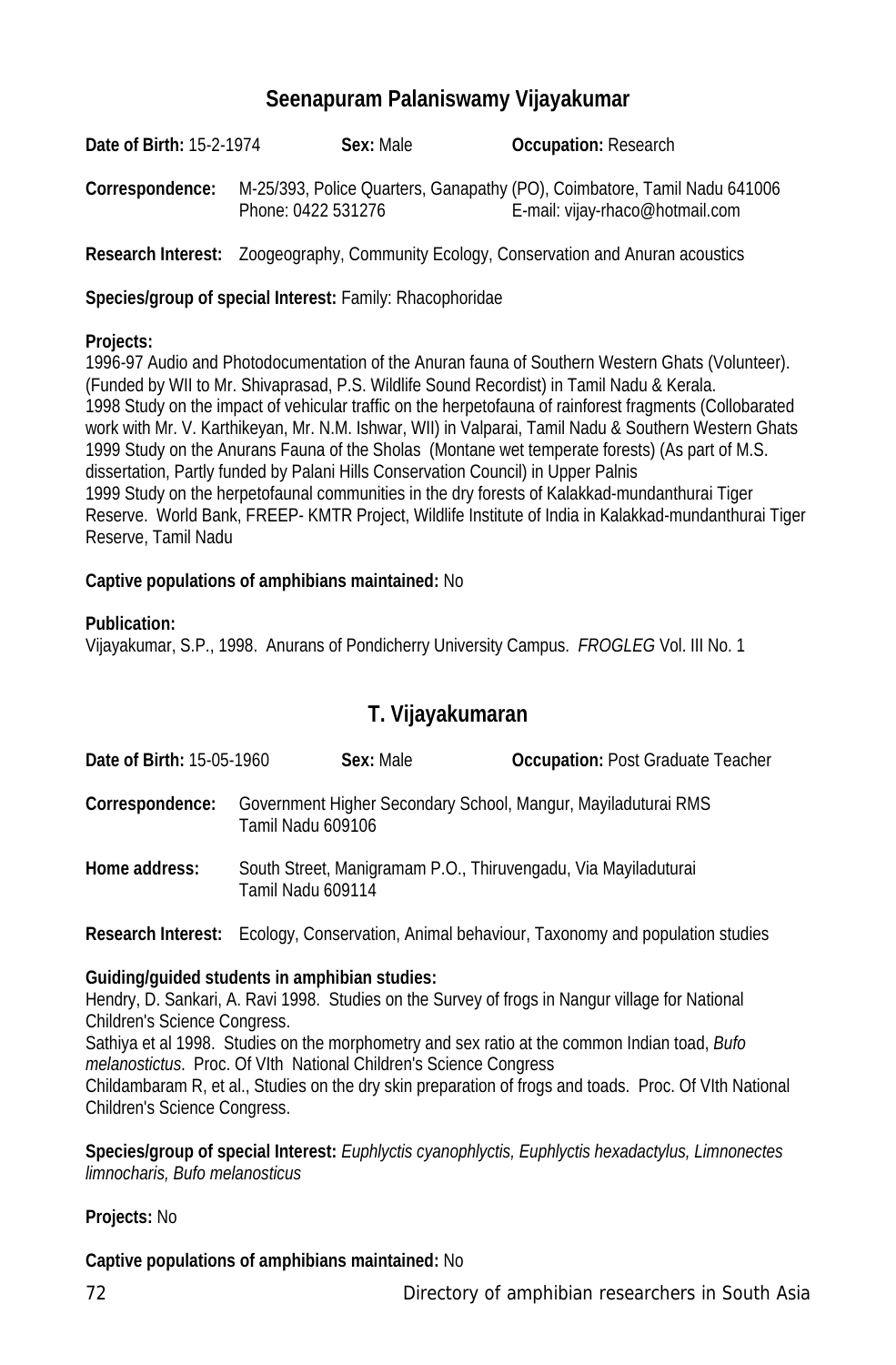# **K.R. Vinod**

| Date of Birth:  | Sex: Male              | <b>Occupation:</b> Research Assistant                                                            |
|-----------------|------------------------|--------------------------------------------------------------------------------------------------|
| Correspondence: | Phone: 91 (265) 336492 | Department of Zoology, M.S. University of Baroda, Baroda, Gujarat 390002<br>Fax: 91 (265) 481080 |

**Research Interest:** Ecology, Conservation, Genetics, Biodiversity, Taxonomy, Toxicology

## **Ph.D. in amphibian studies:**

Thesis in preparation. Studies in certain ecological and cytogenetic aspects of anuran amphibians. M.S. University, Baroda

# **Guiding/guided students in amphibian studies:** No

# **Projects:**

Effect of environmental contaminants on frog chromosomes. 1990. Ecological studies on amphibians in Gujarat.

# **Captive populations of amphibians maintained:** No

# **Publications:**

Naik,Y.M. & K.R. Vinod. A review on amphibian fauna of India. In: *Threats and Preservation in Indian Wildlife*. ed.B.D.Sharma (in press)

Naik,Y.M. & K.R. Vinod, 1995. An update checklist and key to the amphibian fauna of Gujarat*. J. Amm. Morphol. Physiology*.(accepted)

Naik,Y.M., K.R. Vinod & B. Pilo, 1995. Importance of preservation of amphibian fauna in Shoolpaneshwar Sanctuary. *Proceedings of the National symposium on recent trends in Indian Wildlife Research*. (in press)

Naik, Y.M. & K.R. Vinod, 1994. Record of a frog *Rana keralensis* from Shoolpaneshwar Wildlife Sanctuary, Bharuch, Gujarat. *J. Bombay Nat. Hist. Society*. 90:521-522.

Naik, Y.M., K.R.Vinod & C. Patel, 1993. Record of a frog Kaloula pulchra from Mal-Samot, Bharuch, Gujarat. *J. Bombay Nat. Hist. Society*. 90:299

Vinod K.R. & Y.M. Naik, 1993. An unusual case of prolonged metamorphosis in the frog Rana cyanophlyctis. *J. Anim. Morphol. Physiol*.40:185-186

Naik, Y.M. & K.R.Vinod, 1993. Studies on distribution of amphibian fauna of Gujarat. *Hamadryad* 8:28-34. Naik, Y.M. & K.R.Vinod, 1992. Amphibian fauna of Shoolpaneshwar Sanctuary. *Cobra*. Vol.8 pp 7-10 .

## **Any other information:**

Two species (*Rana keralensis*, *Kaloula pulchra*) were reported for the first time from the state

# **Dr. Madhu Vyas**

| Date of Birth: | Sex: Female                                                                    | <b>Occupation: Assistant Professor</b> |  |
|----------------|--------------------------------------------------------------------------------|----------------------------------------|--|
|                | <b>Correspondence:</b> 6, Prakash Nagar, Near Circuit House, Dhar 454 001 M.P. |                                        |  |
|                | <b>Research Interest:</b> Conservation, Physiology, Education, Toxicology      |                                        |  |

73 Directory of amphibian researchers in South Asia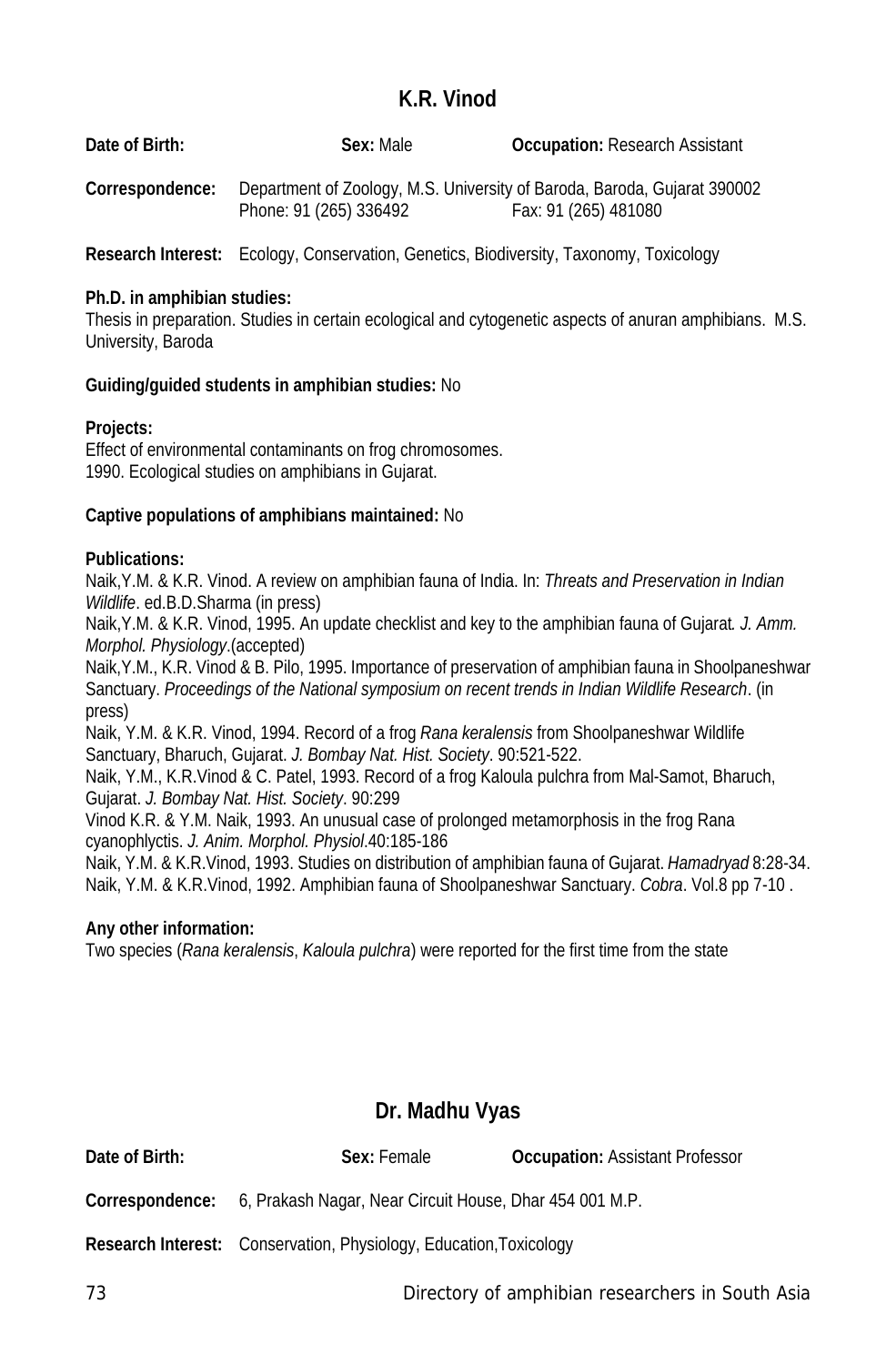### **Ph.D. in amphibian studies:** No

## **Guiding/guided students in amphibian studies:** No

### **Species/group of special Interest:** *Hoplobatrachus tigerinus*

### **Projects:**

1995. Biology of commonly available amphibians of Malwa region of M.P. Dhar, Ujjain, Indore, Shagapur, Districts of Malwa Region of M.P.

1994. Endocrine Glands of *Hoplobatrachus tigerinus*.

1981. Toxicity of Potassium dichromate to the tadpoles of common Indian frog *Hoplobatrachus tigerinus*.

### **Captive populations of amphibians maintained:** Yes

### **Publication:**

Pandey, A., M. Vyas & T.P. Vyas, 1995. Effects of Malathion on the development of Indian frog *Rana tigerina*. *Proceeding of National Seminar on Modern Trends in Research in Zoology*. pg. 33. Vyas, T.P. & M. Vyas, 1995. Effects of Methyldemeton on the development of the common frog *Rana tigerina*. *Proceedings of National Seminar on Modern Trends in Research in Zoology*. pg. 32 Vyas, M. & T.P. Vyas, 1995. Effect of Benzene hexachloride on the development of the Indian frog *Rana tigerina. Proceeding of National Seminar on Modern Trends in Research in Zoology*.pg. 7 Vyas, M. & T.P. Vyas, 1981. Toxicity of potassium dichromate to the tadpoles of common Indian frog *Rana tigerina*. *National Academy Science letters*, Allahabad, India. Vol 4, No 2.

# **Dr. Raju Vajubhai Vyas**

| <b>Date of Birth: 18-8-1958</b> |                    | Sex: Male                                 | <b>Occupation: Zoo Inspector</b> |
|---------------------------------|--------------------|-------------------------------------------|----------------------------------|
| Correspondence:                 | Phone: 0265 794974 | Sayaji Baug Zoo, Vadodara, Gujarat 390018 |                                  |

**Home address:** 13, Indraprasath, New Sama Road, Vadodara, Gujarat 390008 Phone: 0265 791198; 0265 781066

**Research Interest:** Ecology, Conservation, Taxonomy

## **Ph.D. in amphibian studies:** No

#### **Projects:**

1998, Amphibian diversity in Vamsda National Park and Jambughoda Wildlife Sanctuary

#### **Captive populations of amphibians maintained:** No

#### **Publications:**

Vyas, R. & B.H. Patel, 1994. Second record of the frog *Kaloula pulchra* Gray from Gujarat State. *Cobra* (18):25-26.

Vyas, R., 1996. Amphibian fauna of Gujarat State: Update list and regional distribution. *ZOOS' PRINT* 11(5):12-13

Vyas, R., 1998. Predation of Euphlyctis cyanophlyctis tadpoles by squirrel and myna. *Cobra* (34):23 Bhatt, K., R. Vyas & Mahesh Singh, 1999. Herpetofauna of Gir protected area. *ZOOS' PRINT* 14(5): 27- 30.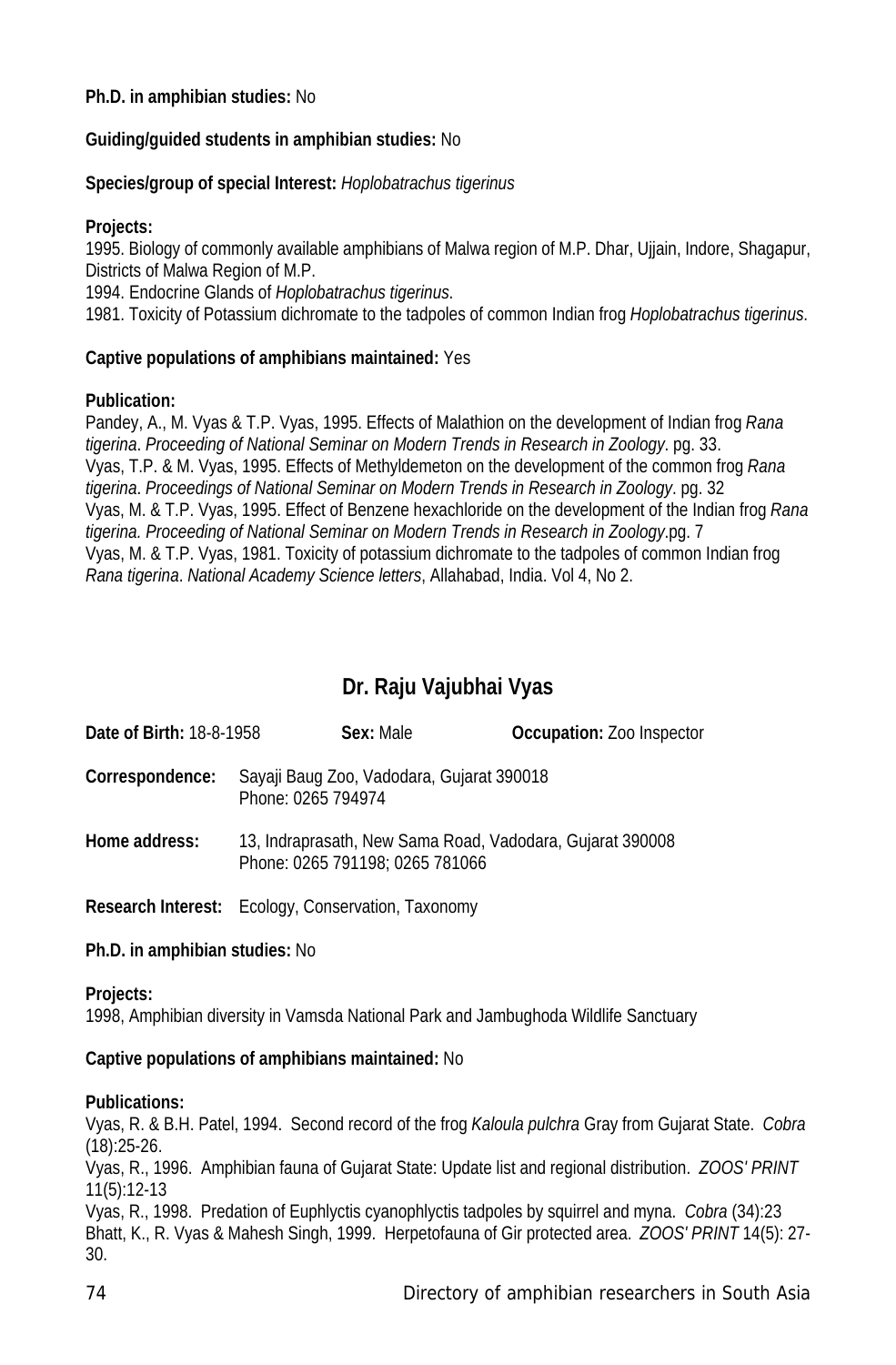# **Romulus Earl Whitaker**

**Date of Birth:** 23-5-1943 **Sex:** Male **Occupation:** Film maker

**Correspondence:** Madras Crocodile Bank, Post Bag No. 4, Mamallapuram, Tamil Nadu 603104 Phone: (04114) 46332 Fax: (044) 4918747 Email: drawfilms@hotmail.com.

**Research Interest:** Field Ecology, Captive husbandry

**Ph.D. in amphibian studies:** No

**Guiding/guided students in amphibian studies:** No

**Species/group of special Interest:** General

**Projects:** General surveys, Andaman & Nicobar islands, Western Ghats

### **Captive populations of amphibians maintained:** No

**Publication:** Within other herpetological survey publications (no separate amphibian publications)

# **Dr. M.R. Yadav**

| Date of Birth:  | Sex: Male              | <b>Occupation:</b> Teaching and Research                                      |
|-----------------|------------------------|-------------------------------------------------------------------------------|
| Correspondence: | Uttar Pradesh          | Wildlife, Environment and Tourism Society, 3/16, Muraitola, Ayodhya, Faizabad |
|                 | Phone: 91 (5278) 32214 |                                                                               |

**Research Interest:** Ecology, Cytology, Conservation, Genetics, Biodiversity, Taxonomy, Population studies, Education, Toxicology

**Ph.D. in amphibian studies:** No

**Guiding/guided students in amphibian studies:** Yes

**Species/group of special Interest:** Amphibians

#### **Projects:**

1994-96. Survey of amphibians status in northern and central India.

1994-96. Nesting and development aspects of amphibians in northern and central India.

1994-96. Ecological studies on amphibians of northern and central India.

1994-96. Toxicological effects on the a mphibians of northern and central India.

## **Captive populations of amphibians maintained:** No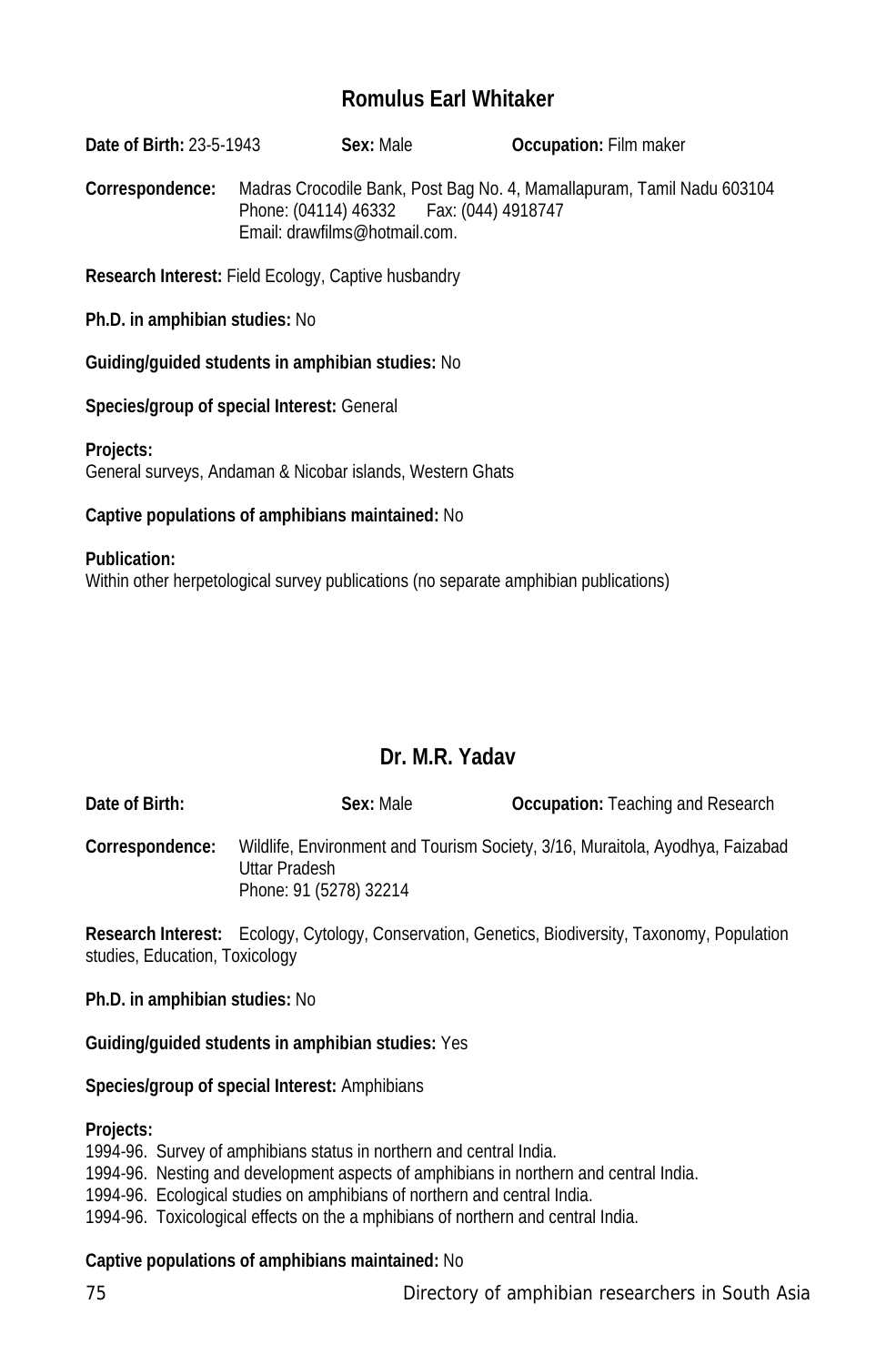**DIRECTORY**  of **Amphibian Field Researchers**  in **South Asia**

# **List of Organisations involved in amphibian research in South Asia**

(as of December 1999)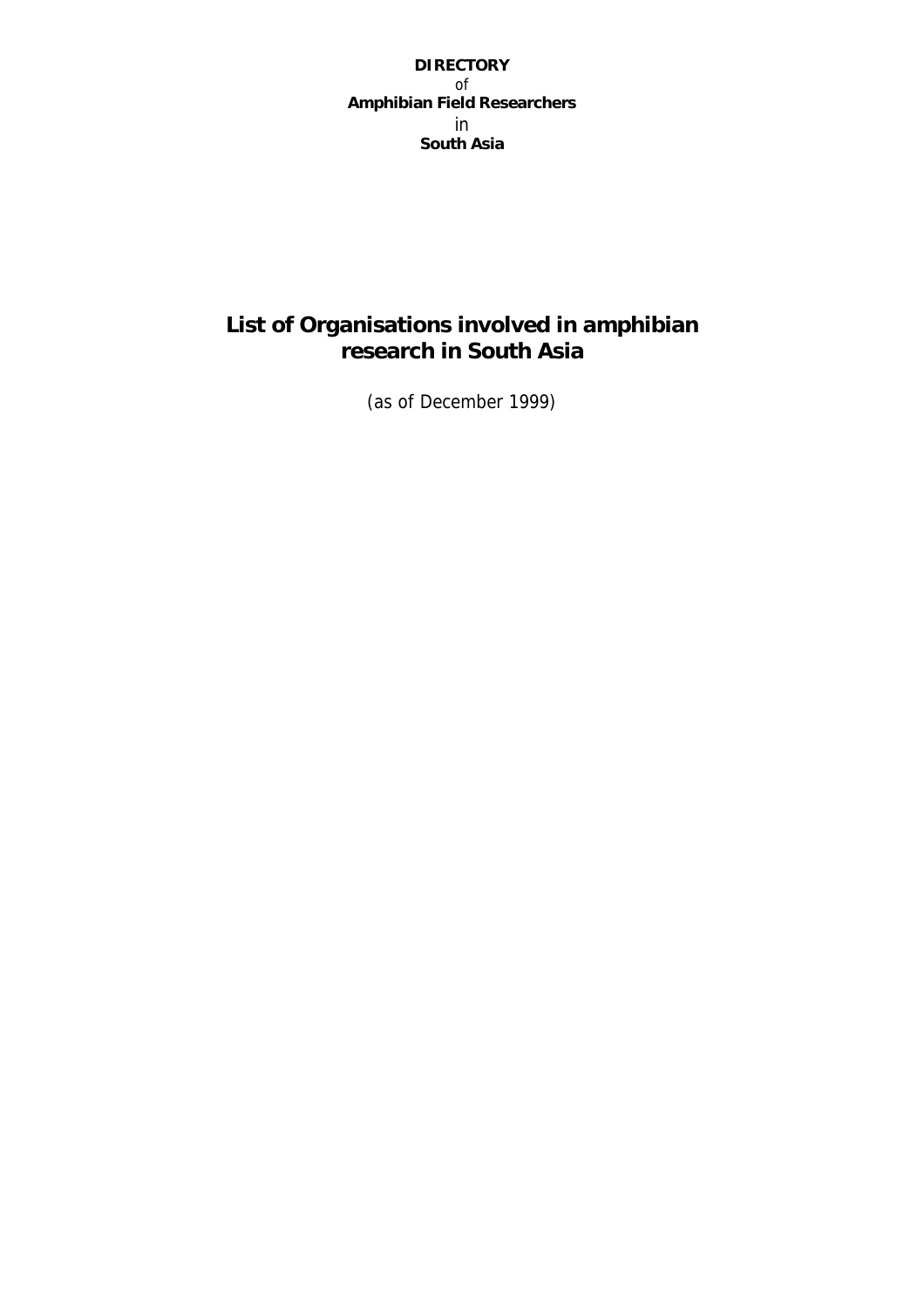# **List of Organisations with South Asian Amphibian Research Interest (As of December 1999)**

This list includes all known amphibian research interested organisations in South Asia. There are 74 institutes in South Asia who have either in the past or are presently involved in amphibian studies -- be it field work, taxonomy or conservation related work. This list has been compiled from information obtained through networking and from a previous list compiled by Indraneil Das and Anslem de Silva.

A.V.C. College Department of Zoology/ Wildlife Biology, Mayiladuthurai, Mannampandal, Tamil Nadu 69 305, India

Amphibian and Reptile Research Organisation of Sri Lanka (ARROS) Faculty of Medicine, University of Peradeniya, Peradeniya, Sri Lanka

Andhra University Department of Environmental Sciences, Visahkapatnam, Andhra Pradesh 530003, India

Arignar Anna Zoological Park Vandalur, Chennai, Tamil Nadu, India

Arya Vidyapeeth College Department of Zoology, Guwahati, Assam 781016, India

Bangalore University Department of Zoology, Jnana Bharathi, Bangalore, Karnataka 560056, India

Bombay Natural History Society (BNHS) Hornbill House, Shaheed Bhagat Singh Marg, Salim Ali Chowk, Mumbai, Maharashtra 400024, India

Chaiduar College Department of Zoology, Gohpur, Sonipur, Assam 784178, India

Chennai Snake Park Trust (CSPT) Guindy National Park, Chennai, Tamil Nadu, India

Christ College Department of Zoology, Irinjalkuda, Thrissur, Kerala, India

Coimbatore Zoological Park and Conservation Centre (CZPCC) Pioneer House, Avanashi Road, Peelamedu, Coimbatore, Tamil Nadu 641004, India

Conservation Breeding Specialist Group (CBSG) India, Amphibian Special Interest Group c/o Zoo Outreach Organisation (ZOO), 79, Bharathi Colony, P.B. 1683, Peelamedu, Coimbatore, Tamil Nadu 641004, India

Dayalbagh Educational Institute (DEI) Department of Zoology, Biochemical Genetics Lab, Dayalbagh, Agra, Uttar Pradesh 282005, India

Declining Amphibian Populations Task Force - South Asia (DAPTF-SA) c/o Zoo Outreach Organisation (ZOO) 79, Bharathi Colony, P.B. 1683, Peelamedu, Coimbatore, Tamil Nadu 641004, India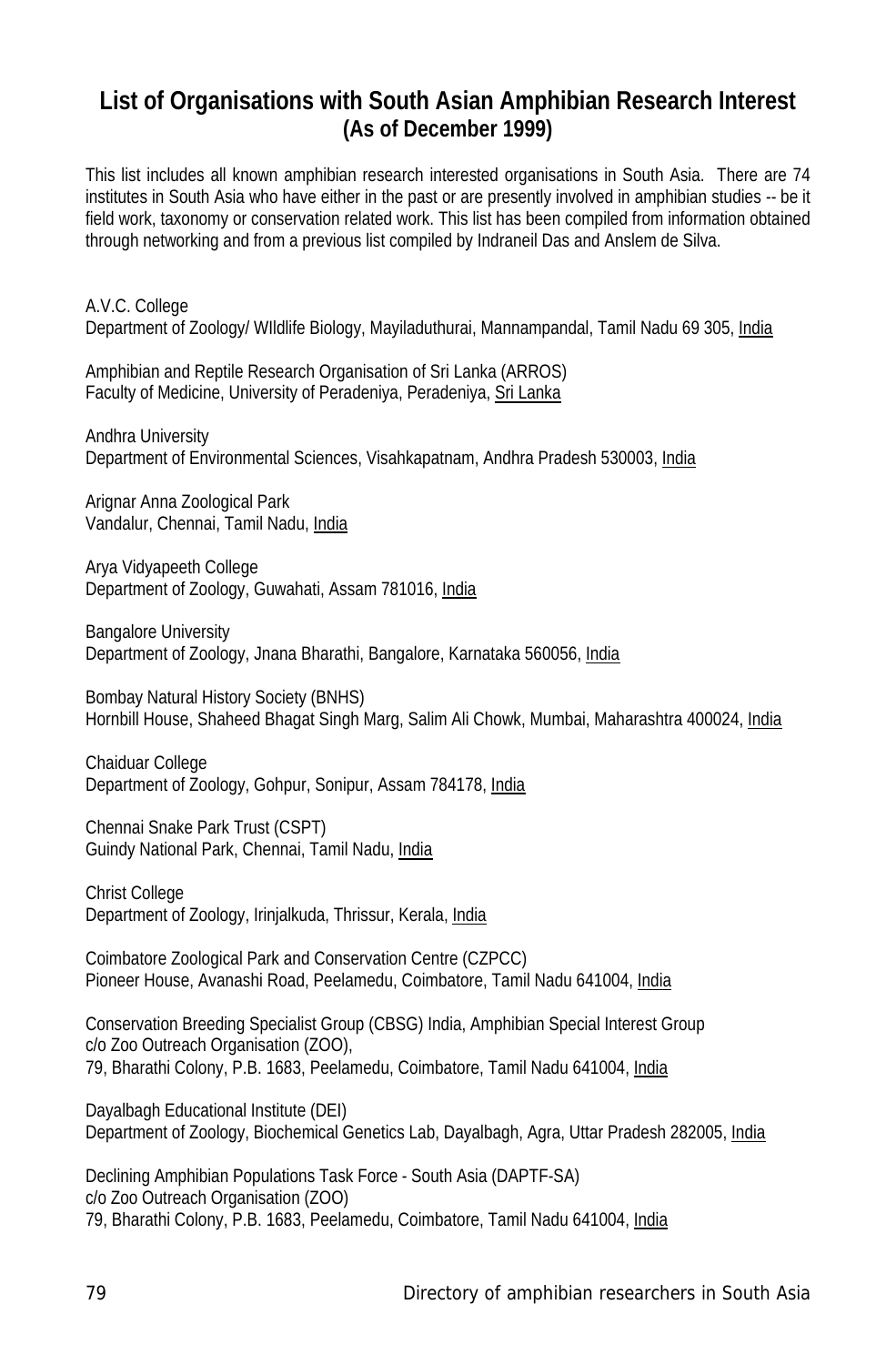Ecological Research Centre (ERC) Thattakadu Bird Sanctuary, Njayapilly, Kerala 686 691, India

Friends of Rare Amphibians of the Western Ghats (FRAWG), c/o Zoo Outreach Organisation (ZOO) 79, Bharathi Colony, P.B. 1683, Peelamedu, Coimbatore, Tamil Nadu 641004, India

Goa University Department of Zoology, Talegaon, Goa 403206, India

Government Arts College Department of Zoology, Calicut, Kerala, India

Herp Laboratory 15/6 Darul Saddar N., Rabwah 35460, Pakistan

Indian Herpetological Society (IHS) Poona Serpentarium, "Usant", Pune-Satara Road, Pune, Maharashtra 411009, India

Institute of Biodiversity and Environmental Conservation, Universiti Malaysia Sarawak, 94300 Kota Samarahan, Sarawak, Malaysia

J.C.B.M. College Department of Zoology, Sringeri, Karnataka 577139, India

Jahangirnagar University Department of Zoology, Wildlife Biology Branch, Savar, Dhaka Bangladesh

Kanpur University Department of Zoology, Kanpur, Uttar Pradesh, India

Karnatak University Department of Zoology, Dharwad, Karnataka 580003, India

Kerala Forest Department Wildlife Division, Thiruvananthapuram, Kerala, India

Kerala Forest Research Institute Wildlife Biology Division, Peechi, Thrissur Kerala, *India* 

Kuvempu University Department of PG Studies and Research in Environmental Sciences, Jnana Sahyadri, Shankaraghatta, Sringeri, Karnataka 577451, India

M.S. University Department of Zoology, Vadodara, Gujarat 390002, India

Madras Crocodile Bank Trust (MSBT) Centre for Herpetology, P.O. Bag 4, Mamallapuram, Tamil Nadu 603104, India

Madurai Kamaraj University (MKU) School of Biology, Madurai, Tamil Nadu 625021, India

Mar Thoma College Department of Zoology, Thiruvilla, Kerala, India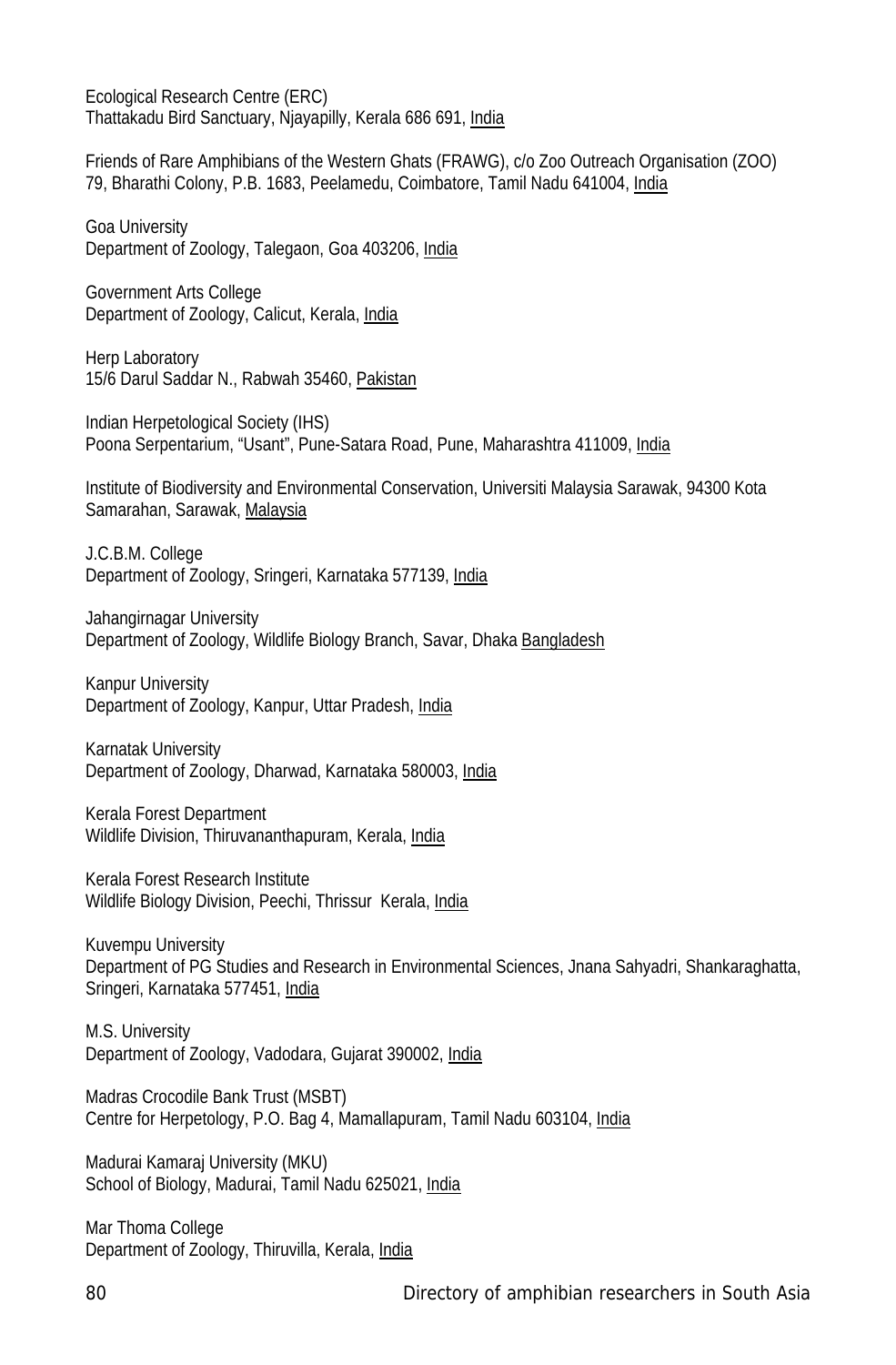Modern College Department of Zoology, Pune, Maharashtra 411005, India

Nagarjuna University Department of Zoology, Nagarjunsagar, Andhra Pradesh 522570, India

National Bureau of Animal Genetic Resources P.O. Box 129, Karnal, Haryana 132001, India

National Museum Department of Zoology, Colombo, Sri Lanka

Nature Environment and Wildlife Society (NEWS) 10, Chowringhee Terrace, Calcutta, West Bengal 700020, India

North Eastern Hill University (NEHU) Departments of Biophysics and Zoology, Shillong, Meghalaya 793022, India

P.C. Jabin Science College Separtment of Zoology, Hubli, Karnataka 580031, India

P.R.S.S. University School of studies in Life Sciences, Raipur, Madhya Pradesh 492010, India

Pakistan Museum of Natural History (PMNH) Markaz F-7, Black 2, Islamabad, Pakistan

Patna University Environmental Biology Laboratory, Department of Zoology, Patna, Bihar 800005, India

Poornaprajna College Department of Zoology, Udupi, Karnataka 576101, India

Rajiv Gandhi Centre for Biotechnology Thiruvananthapuram, Kerala, India

Regional Research Laboratory, CSIR Rural Development Unit, Canal Road, Jammu, Jammu and Kashmir 180001, India

Research Centre on Natural Science Duillya, Howrah, West Bengal 711302, India

Salim Ali Centre for Ornithology and Natural History (SACON), Anaikatty P.O., Coimbatore, Tamil Nadu 641010, India

Sambalpur University Department of Zoology and Ecology, Jyoti Vihar, Sambalpur, Orissa 768019, India

South Asian Reptile and Amphibian Specialist Group (SARASG) c/o Madras Crocodile Bank Trust, P.O. Bag 4, Mamallapuram, Tamil Nadu 603104, India

Sree Gopal Banerjee College Department of Zoology, P.O. Mogra, Hoogly District, West Bengal, India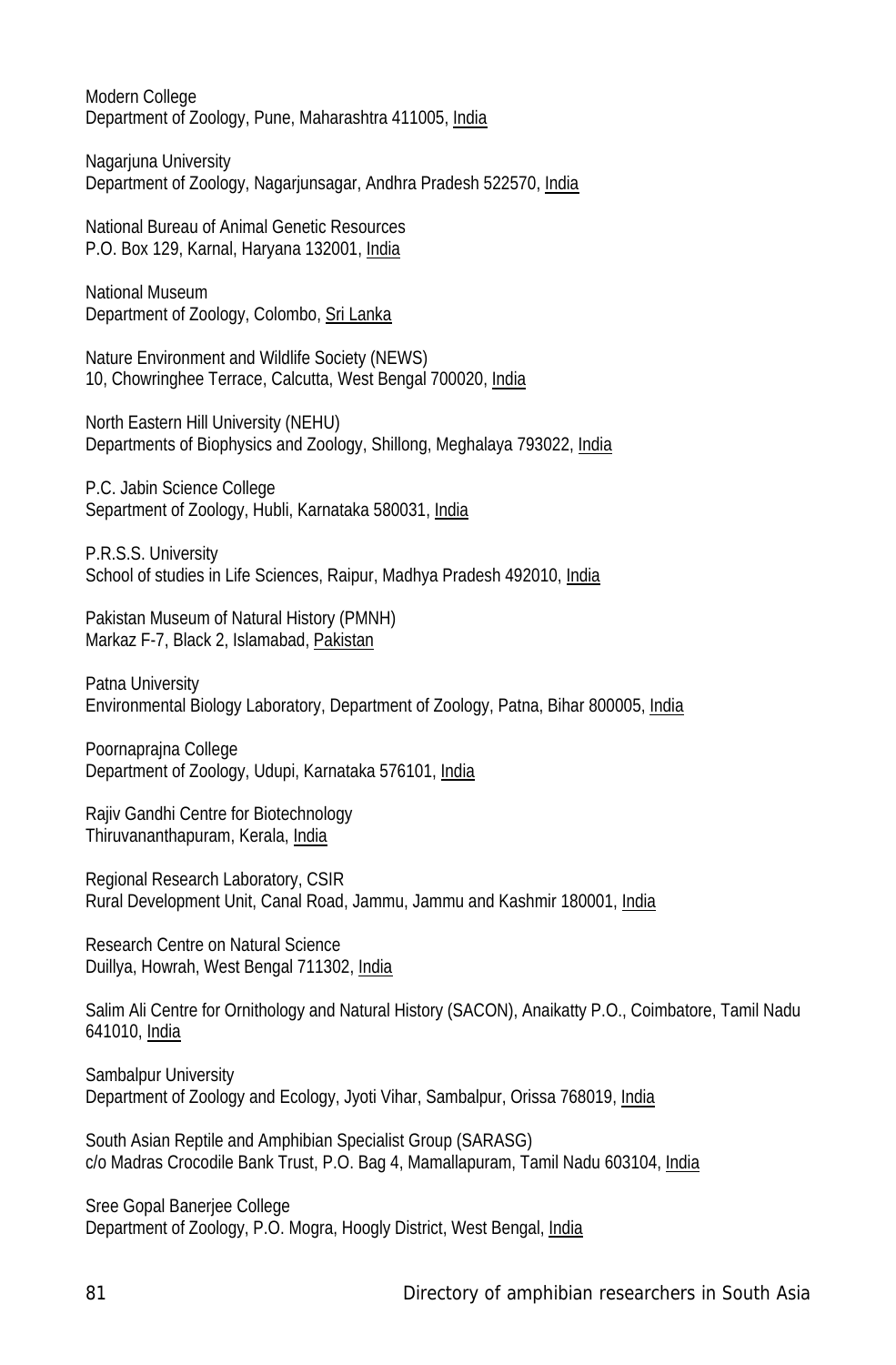Sri Aurobindo Institute of Indigenous Culture (SAIIC) Shillong, Meghalaya, India

Sri J.C.B.M College Department of Zoology, Sringeri, Karnataka 577139, India

Sri Venkateswara University Department of Zoology, Thirupathi, Andhra Pradesh 517502, India

Tribhuvan University Department of Zoology, Kirtipur Campus, Kathmandu, Nepal

Tropical Botanical Garden and Research Institute Palode, Thiruvananthapuram, Kerala 695562, India

U.G. Mahavidyalaya Department of Zoology, Khamare P.O., Angul District, Orissa 759118 India

University of Chittagong Department of Zoology, Chittagong, Bangladesh

University of Dhaka Department of Zoology, Dhaka 2, Bangladesh

University of Jammu Department of Biosciences, Jammu, Jammu and Kashmir 180001, India

University of Kerala Department of Zoology, Kariavattom, Thiruvananthapuram, Kerala 695581, India

University of Peradeniya Departments of Zoology and Medicine, Peradeniya, Sri Lanka

University of Rajasthan Department of Zoology, Jaipur, Rajasthan 302400, India

Utkal University Department of Zoology, Vani Vihar, Bhubaneswar, Orissa 751004, India

Vidharba Nature and Human Sciences (VNHS) Mahajan Market, Sitabuldi, Nagpur, Maharashtra 440012, India

Vivekananda College Department of Zoology, Puttur, Karnataka 574201, India

Wildlife Heritage Trust of Sri Lanka (WHT) 95 Cotta Road, Colombo 8, Sri Lanka

WIldlife Institute of India (WII) P.O. Box 18, Chandrabani, Dehradun, Uttar Pradesh 248001, India

Zoological Survey Department of Pakistan (ZSDP) Block 61, Pakistan Secretariat, Sarah-e-Iraq, Karachi 1, Pakistan